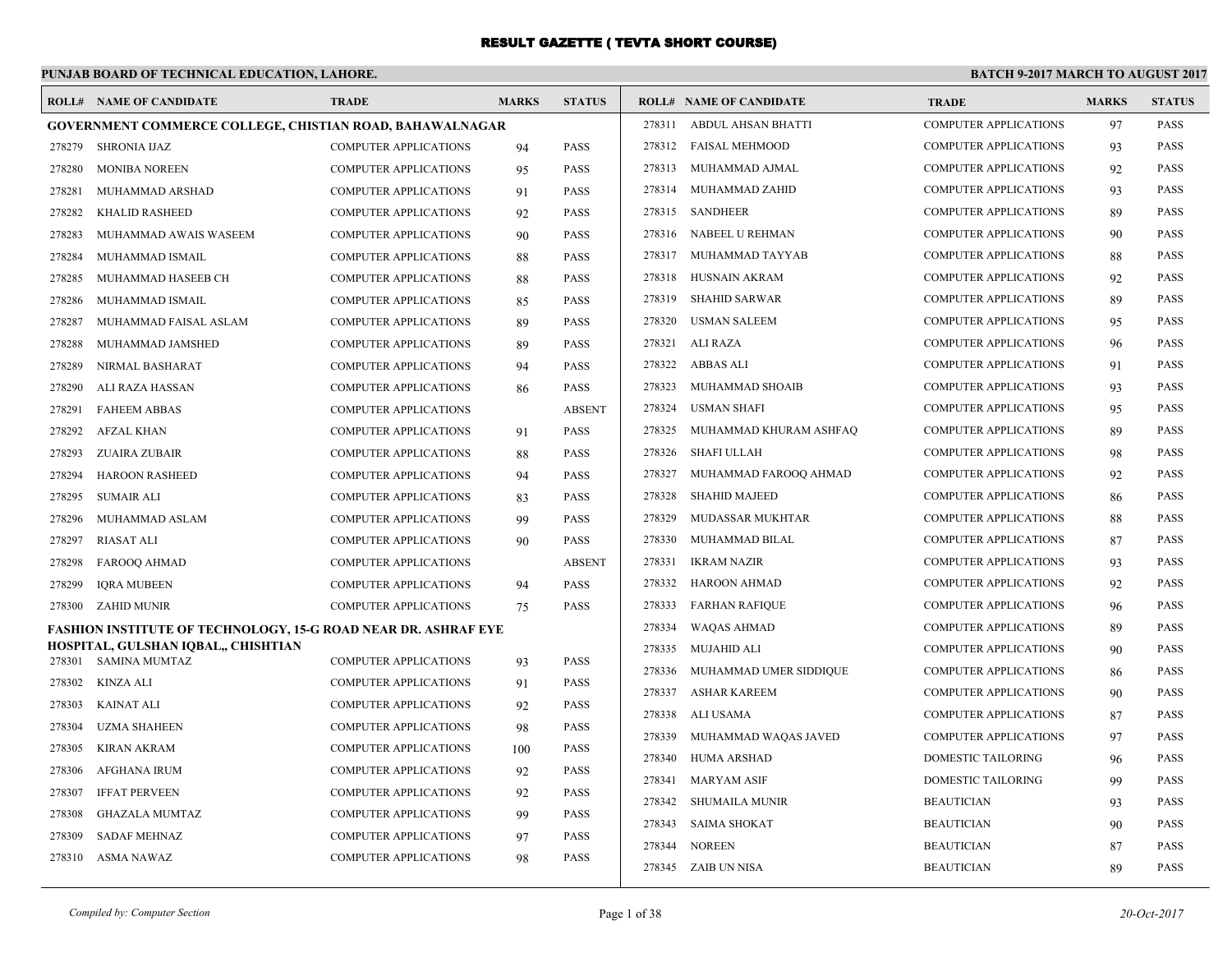|                  | PUNJAB BOARD OF TECHNICAL EDUCATION, LAHORE.                    |                                                         |              |                            |        |                                                      | <b>BATCH 9-2017 MARCH TO AUGUST 2017</b> |              |               |
|------------------|-----------------------------------------------------------------|---------------------------------------------------------|--------------|----------------------------|--------|------------------------------------------------------|------------------------------------------|--------------|---------------|
|                  | <b>ROLL# NAME OF CANDIDATE</b>                                  | <b>TRADE</b>                                            | <b>MARKS</b> | <b>STATUS</b>              |        | <b>ROLL# NAME OF CANDIDATE</b>                       | <b>TRADE</b>                             | <b>MARKS</b> | <b>STATUS</b> |
|                  | 278346 ANAM BUTT                                                | <b>BEAUTICIAN</b>                                       | 94           | <b>PASS</b>                | 278379 | <b>ABDULLAH HANEEF</b>                               | MOBILE PHONE REPAIRING                   | 84           | <b>PASS</b>   |
| 278347           | MARYAM BIBI                                                     | <b>BEAUTICIAN</b>                                       | 92           | <b>PASS</b>                | 278380 | MUHAMMAD YOUSAF                                      | HOME APPLIANCES REPAIR                   | 80           | <b>PASS</b>   |
| 278348           | <b>IRUM KALSOOM</b>                                             | <b>BEAUTICIAN</b>                                       | 92           | <b>PASS</b>                | 278381 | MUHAMMAD SADIQ                                       | HOME APPLIANCES REPAIR                   | 79           | <b>PASS</b>   |
| 278349           | AIMAN SHABBIR                                                   | <b>BEAUTICIAN</b>                                       | 90           | <b>PASS</b>                | 278382 | MUHAMMAD ARSHAD ALI                                  | HOME APPLIANCES REPAIR                   | 78           | <b>PASS</b>   |
| 278350           | ASIFA MEHMOOD                                                   | <b>BEAUTICIAN</b>                                       | 89           | <b>PASS</b>                | 278383 | MUHAMMAD MOHSIN                                      | HOME APPLIANCES REPAIR                   | 77           | <b>PASS</b>   |
| 278351           | <b>AYESHA PARVAIZ</b>                                           | <b>BEAUTICIAN</b>                                       | 90           | <b>PASS</b>                | 278384 | MUHAMMAD JAFAR HUSSAIN                               | HOME APPLIANCES REPAIR                   | 81           | <b>PASS</b>   |
| 278352           | SYEDA SHEHNAZ BUKHARI                                           | <b>BEAUTICIAN</b>                                       | 94           | <b>PASS</b>                | 278385 | MUHAMMAD SHANI SHAHBAZ                               | HOME APPLIANCES REPAIR                   | 73           | <b>PASS</b>   |
| 278353           | ANILA NIAZ                                                      | <b>BEAUTICIAN</b>                                       | 91           | <b>PASS</b>                | 278386 | MUHAMMAD ILYAS                                       | <b>HOME APPLIANCES REPAIR</b>            | 65           | <b>PASS</b>   |
| 278354           | <b>WARDA ASIF</b>                                               | <b>BEAUTICIAN</b>                                       | 100          | <b>PASS</b>                | 278387 | MUHAMMAD KHIZAR SHAH                                 | HOME APPLIANCES REPAIR                   | 78           | <b>PASS</b>   |
| 278355           | SANA AFZAL                                                      | <b>BEAUTICIAN</b>                                       | 96           | <b>PASS</b>                | 278388 | MUHAMMAD SHAHZAD SHAHBAZ                             | HOME APPLIANCES REPAIR                   | 81           | <b>PASS</b>   |
| 278356           | TAYYABA HANIF                                                   | <b>BEAUTICIAN</b>                                       | 91           | <b>PASS</b>                | 278389 | MUHAMMAD TALAL TARIQ                                 | HOME APPLIANCES REPAIR                   | 71           | <b>PASS</b>   |
| 278357           | <b>KIRN YASMEEN</b>                                             | <b>BEAUTICIAN</b>                                       | 91           | <b>PASS</b>                | 278390 | MUHAMMAD JAMSHAD KHADIM                              | HOME APPLIANCES REPAIR                   | 77           | <b>PASS</b>   |
| 278358           | FARZANA KOSAR                                                   | <b>BEAUTICIAN</b>                                       | 89           | <b>PASS</b>                | 278391 | <b>MUHAMMAD FAISAL</b>                               | HOME APPLIANCES REPAIR                   | 78           | <b>PASS</b>   |
| 278359           | <b>GHAZALA YASMEEN</b>                                          | <b>BEAUTICIAN</b>                                       | 90           | <b>PASS</b>                | 278392 | MUHAMMAD ADEEL                                       | HOME APPLIANCES REPAIR                   | 71           | <b>PASS</b>   |
|                  | GOVT. TECHNICAL TRAINING CENTRE (JAMAIA AWASIA RIZWIA), SAIRANI |                                                         |              |                            | 278393 | SYED MUHAMMAD ABDUL WAKEEL                           | HOME APPLIANCES REPAIR                   | 76           | <b>PASS</b>   |
| 278360           | <b>MASJID, BAHAWALPUR</b><br>MUHAMMAD ZAHID AWASI               | <b>MOBILE PHONE REPAIRING</b>                           | 80           | <b>PASS</b>                | 278394 | <b>SHAH</b><br>HAFIZ MUHAMMAD EHSAN                  | HOME APPLIANCES REPAIR                   | 76           | <b>PASS</b>   |
| 278361           | MUHAMMAD ARSHAD AWASI                                           | <b>MOBILE PHONE REPAIRING</b>                           | 76           | <b>PASS</b>                | 278395 | MUHAMMAD ARIF                                        | HOME APPLIANCES REPAIR                   | 77           | <b>PASS</b>   |
| 278362           | MUHAMMAD MOHSIN ASGHAR                                          | MOBILE PHONE REPAIRING                                  | 82           | <b>PASS</b>                | 278396 | HAFIZ MUHAMMAD MAZHAR                                | HOME APPLIANCES REPAIR                   | 84           | <b>PASS</b>   |
| 278363           | MUHAMMAD SHAHID AFZAL                                           | MOBILE PHONE REPAIRING                                  | 77           | <b>PASS</b>                | 278397 | <b>HUSSAIN</b><br>MUHAMMAD SHAKIR                    | HOME APPLIANCES REPAIR                   | 75           | <b>PASS</b>   |
| 278364           | HAFIZ MUHAMMAD SHAHZAD                                          | MOBILE PHONE REPAIRING                                  | 76           | <b>PASS</b>                | 278398 | <b>JUNAID ASIM</b>                                   | <b>HOME APPLIANCES REPAIR</b>            | 88           | <b>PASS</b>   |
|                  | <b>AHMAD</b>                                                    |                                                         |              |                            | 278399 | MUHAMMAD JAMAL                                       | HOME APPLIANCES REPAIR                   | 86           | <b>PASS</b>   |
| 278365           | MUHAMMAD RAB NAWAZ<br>KASHIF MAHMOOD                            | MOBILE PHONE REPAIRING                                  | 79           | <b>PASS</b><br><b>PASS</b> |        | GOVERNMENT TECHNICAL TRAINING CENTRE,MALE, , BHAKKAR |                                          |              |               |
| 278366           |                                                                 | <b>MOBILE PHONE REPAIRING</b>                           | 78           |                            | 278400 | <b>SHAKIL AHMAD</b>                                  | <b>COMPUTER APPLICATIONS</b>             | 97           | <b>PASS</b>   |
| 278367<br>278368 | MUHAMMAD IKRAM<br>MUHAMMAD SHAKIR HUSSAIN                       | MOBILE PHONE REPAIRING<br><b>MOBILE PHONE REPAIRING</b> | 86           | <b>PASS</b><br><b>PASS</b> | 278401 | SHAHID MEHMOOD                                       | COMPUTER APPLICATIONS                    | 93           | <b>PASS</b>   |
| 278369           |                                                                 | MOBILE PHONE REPAIRING                                  | 81           | PASS                       | 278402 | MUHAMMAD KASHIF                                      | <b>COMPUTER APPLICATIONS</b>             |              | <b>ABSENT</b> |
| 278370           | MUHAMMAD NASIR IQBAL<br><b>ABDUL BASIT</b>                      | MOBILE PHONE REPAIRING                                  | 74           | PASS                       | 278403 | <b>SAFDAR ABBAS</b>                                  | COMPUTER APPLICATIONS                    | 87           | <b>PASS</b>   |
| 278371           | MUHAMMAD SHAHBAZ TAHIR                                          | MOBILE PHONE REPAIRING                                  | 85<br>80     | <b>PASS</b>                | 278404 | MUHAMMAD TAHIR IQBAL                                 | <b>COMPUTER APPLICATIONS</b>             |              | <b>ABSENT</b> |
| 278372           | HAFIZ MUHAMMAD IKRAM                                            | MOBILE PHONE REPAIRING                                  | 77           | PASS                       | 278405 | MUHAMMAD FARMAN                                      | <b>COMPUTER APPLICATIONS</b>             | 90           | PASS          |
|                  | 278373 HAFIZ MUHAMMAD TARIQ                                     | MOBILE PHONE REPAIRING                                  | 82           | <b>PASS</b>                |        | 278406 GHLBAZ KHAN                                   | <b>COMPUTER APPLICATIONS</b>             |              | <b>ABSENT</b> |
| 278374           | HAFIZ ATAULLAH                                                  | MOBILE PHONE REPAIRING                                  | 75           | <b>PASS</b>                | 278407 | NASEEM HASSAN                                        | <b>COMPUTER APPLICATIONS</b>             |              | <b>ABSENT</b> |
| 278375           | MUHAMMAD RASHID GHULAM                                          | MOBILE PHONE REPAIRING                                  | 71           | PASS                       | 278408 | MUHAMMAD KASHIF                                      | <b>COMPUTER APPLICATIONS</b>             |              | <b>ABSENT</b> |
| 278376           | HAFIZ MUHAMMAD DANYAL                                           | MOBILE PHONE REPAIRING                                  | 83           | <b>PASS</b>                | 278409 | AFTAB AHMAD                                          | <b>COMPUTER APPLICATIONS</b>             | 84           | <b>PASS</b>   |
| 278377           | MUHAMMAD HAMZA                                                  | <b>MOBILE PHONE REPAIRING</b>                           | 82           | <b>PASS</b>                | 278410 | AAMIR ABBAS                                          | <b>COMPUTER APPLICATIONS</b>             | 93           | PASS          |
| 278378           | SYED NAJEEB ALI                                                 | MOBILE PHONE REPAIRING                                  | 92           | <b>PASS</b>                | 278411 | MUHAMMAD MUSTAFA                                     | COMPUTER APPLICATIONS                    | 90           | PASS          |
|                  |                                                                 |                                                         |              |                            |        |                                                      |                                          |              |               |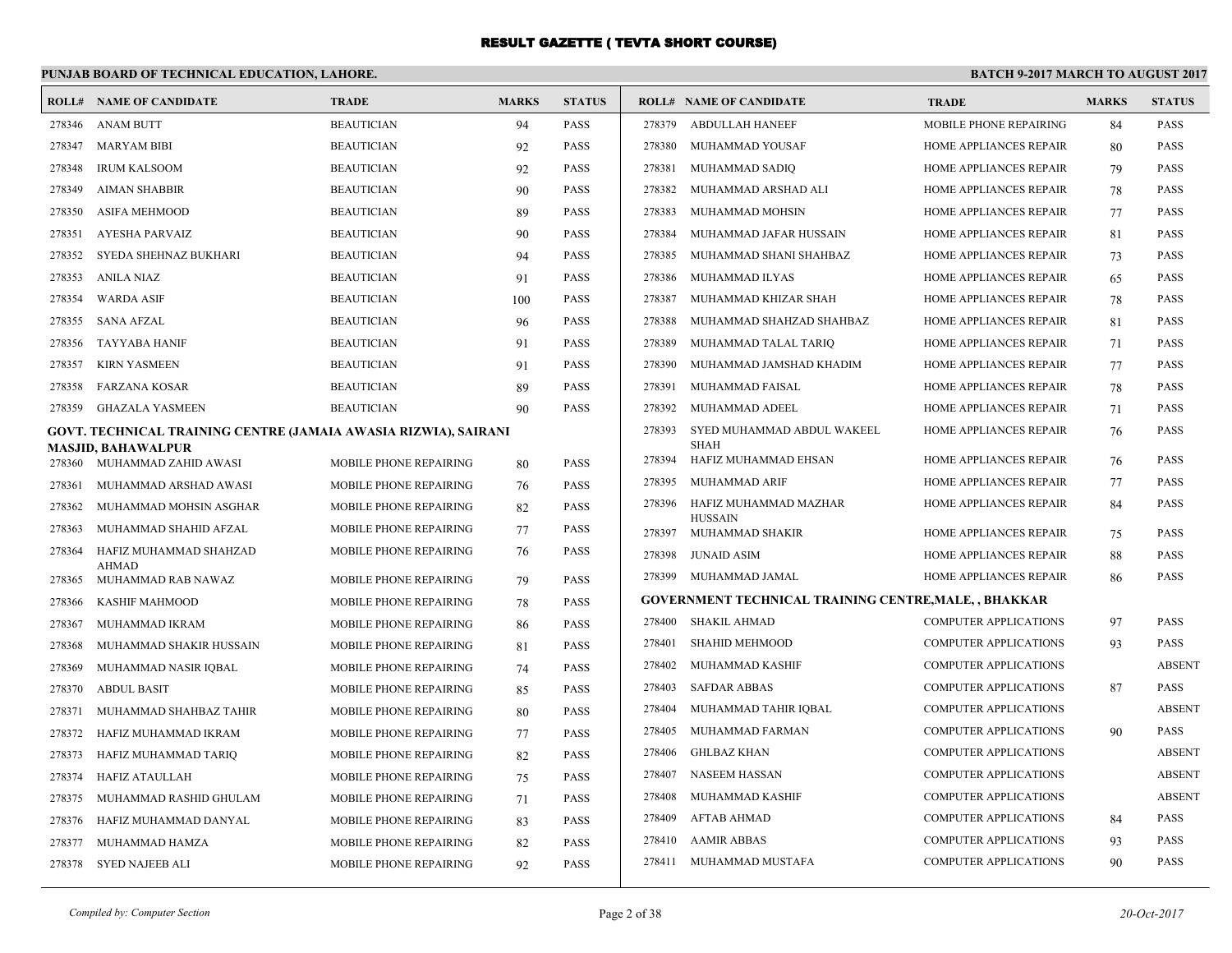## **PUNJAB BOARD OF TECHNICAL EDUCATION, LAHORE.**

|        | <b>ROLL# NAME OF CANDIDATE</b>                                       | <b>TRADE</b>                 | <b>MARKS</b> | <b>STATUS</b> |        | <b>ROLL# NAME OF CANDIDATE</b>                                   | <b>TRADE</b>                 | <b>MARKS</b> | <b>STATUS</b> |
|--------|----------------------------------------------------------------------|------------------------------|--------------|---------------|--------|------------------------------------------------------------------|------------------------------|--------------|---------------|
| 278412 | MUJAHID HUSSAIN                                                      | <b>COMPUTER APPLICATIONS</b> | 95           | <b>PASS</b>   | 278444 | MUHAMMAD TAHIR                                                   | <b>COMPUTER APPLICATIONS</b> | 94           | <b>PASS</b>   |
| 278413 | JAMSHED ASLAM                                                        | <b>COMPUTER APPLICATIONS</b> | 91           | PASS          | 278445 | SAFDAR HUSSAIN                                                   | <b>COMPUTER APPLICATIONS</b> |              | <b>ABSENT</b> |
| 278414 | <b>NOMAN IJAZ</b>                                                    | COMPUTER APPLICATIONS        | 87           | PASS          | 278446 | <b>IKRAM</b>                                                     | <b>COMPUTER APPLICATIONS</b> | 91           | <b>PASS</b>   |
| 278415 | MUHAMMAD KAMRAN                                                      | <b>COMPUTER APPLICATIONS</b> | 91           | PASS          | 278447 | MUHAMMAD AWAIS                                                   | <b>COMPUTER APPLICATIONS</b> | 96           | <b>PASS</b>   |
| 278416 | ADIL HUSSAIN                                                         | <b>COMPUTER APPLICATIONS</b> | 88           | PASS          | 278448 | MUHAMMAD AMJAD                                                   | <b>COMPUTER APPLICATIONS</b> | 89           | <b>PASS</b>   |
| 278417 | MUHAMMAD MUDASSAR                                                    | <b>COMPUTER APPLICATIONS</b> | 79           | <b>PASS</b>   | 278449 | MUHAMMAD IMRAN                                                   | <b>COMPUTER APPLICATIONS</b> | 92           | PASS          |
|        | <b>GOVERNMENT VOCATIONAL TRAINING INSTITUTE FOR WOMEN, CLUB ROAD</b> |                              |              |               | 278450 | ALI IMRAN                                                        | <b>COMPUTER APPLICATIONS</b> | 95           | PASS          |
|        | MANDI TOWN, BHAKKAR                                                  |                              |              |               | 278451 | ZIA UR REHMAN                                                    | <b>COMPUTER APPLICATIONS</b> | 90           | PASS          |
|        | 278418 MUNAZA KANWAL                                                 | <b>COMPUTER APPLICATIONS</b> | 90           | PASS          | 278452 | MUHAMMAD AKRAM                                                   | <b>COMPUTER APPLICATIONS</b> | 96           | PASS          |
| 278419 | <b>KIRAN NAZEER</b>                                                  | COMPUTER APPLICATIONS        | 95           | PASS          | 278453 | <b>TAHIR SARDAR</b>                                              | <b>COMPUTER APPLICATIONS</b> | 80           | PASS          |
| 278420 | SYEDA NIMRA WASTI                                                    | <b>COMPUTER APPLICATIONS</b> | 97           | PASS          | 278454 | MUHAMMAD WASEEM                                                  | <b>COMPUTER APPLICATIONS</b> | 92           | PASS          |
| 278421 | <b>NAILA AFZAL</b>                                                   | COMPUTER APPLICATIONS        | 94           | <b>PASS</b>   | 278455 | <b>KASHIF NAWAZ</b>                                              | <b>COMPUTER APPLICATIONS</b> | 95           | <b>PASS</b>   |
| 278422 | <b>AQSA SALEEM</b>                                                   | <b>COMPUTER APPLICATIONS</b> | 94           | PASS          | 278456 | MUHAMMAD FAROOO                                                  | <b>COMPUTER APPLICATIONS</b> | 82           | <b>PASS</b>   |
| 278423 | AMNA BIBI                                                            | <b>COMPUTER APPLICATIONS</b> | 96           | PASS          | 278457 | MUHAMMAD WARIS                                                   | <b>COMPUTER APPLICATIONS</b> | 94           | PASS          |
| 278424 | <b>ASMAT BATOOL</b>                                                  | COMPUTER APPLICATIONS        | 95           | PASS          | 278458 | MUHAMMAD WAQAS                                                   | <b>COMPUTER APPLICATIONS</b> | 89           | PASS          |
| 278425 | <b>SIDRA BATOOL</b>                                                  | COMPUTER APPLICATIONS        |              | <b>ABSENT</b> | 278459 | ZAHEER AHMED KHAN                                                | <b>COMPUTER APPLICATIONS</b> | 95           | PASS          |
| 278426 | <b>MARZIA BATOOL</b>                                                 | <b>COMPUTER APPLICATIONS</b> | 97           | PASS          | 278460 | <b>FAZAL DIN</b>                                                 | <b>COMPUTER APPLICATIONS</b> | 88           | PASS          |
| 278427 | <b>MARIA SULTAN</b>                                                  | <b>COMPUTER APPLICATIONS</b> | 90           | <b>PASS</b>   | 278461 | MUHAMMAD HASNAIN                                                 | <b>COMPUTER APPLICATIONS</b> | 85           | PASS          |
| 278428 | <b>NARJIS BATOOL</b>                                                 | <b>COMPUTER APPLICATIONS</b> | 92           | <b>PASS</b>   | 278462 | NAJEEB ULLAH                                                     | <b>COMPUTER APPLICATIONS</b> | 83           | PASS          |
| 278429 | UMM E FARWA                                                          | COMPUTER APPLICATIONS        | 94           | <b>PASS</b>   | 278463 | <b>AAMIR MEHDI</b>                                               | <b>COMPUTER APPLICATIONS</b> | 86           | PASS          |
| 278430 | AQSA HASSAN                                                          | COMPUTER APPLICATIONS        | 95           | PASS          | 278464 | MUHAMMAD HASSAN                                                  | <b>COMPUTER APPLICATIONS</b> | 90           | PASS          |
| 278431 | MEHWISH AKBAR                                                        | COMPUTER APPLICATIONS        | 93           | PASS          | 278465 | MUHAMMAD GULRAIZ                                                 | <b>COMPUTER APPLICATIONS</b> | 84           | PASS          |
| 278432 | <b>RAMEEN KANWAL</b>                                                 | COMPUTER APPLICATIONS        | 95           | PASS          | 278466 | MUHAMMAD RIZWAN KHAN                                             | <b>COMPUTER APPLICATIONS</b> | 94           | PASS          |
| 278433 | <b>SANA SAMREEN</b>                                                  | COMPUTER APPLICATIONS        | 93           | PASS          | 278467 | MUHAMMAD UMAIR                                                   | <b>COMPUTER APPLICATIONS</b> | 95           | PASS          |
| 278434 | <b>MOAZMA</b>                                                        | COMPUTER APPLICATIONS        | 96           | PASS          | 278468 | MUHAMMAD NADEEM                                                  | <b>COMPUTER APPLICATIONS</b> | 87           | PASS          |
| 278435 | <b>SHEZA GUL</b>                                                     | <b>COMPUTER APPLICATIONS</b> | 95           | PASS          | 278469 | MUHAMMAD BILAL                                                   | <b>COMPUTER APPLICATIONS</b> | 89           | PASS          |
| 278436 | <b>TASKEEN FATIMA</b>                                                | COMPUTER APPLICATIONS        | 95           | PASS          |        | 278470 QURBAN ALI                                                | <b>COMPUTER APPLICATIONS</b> | 96           | PASS          |
| 278437 | ZAHRA FATIMA                                                         | COMPUTER APPLICATIONS        | 90           | PASS          |        | AGRICULTURE MACHINERY TRAINING SCHOOL, NEAR CIRCUIT HOUSE D.G.K, |                              |              |               |
| 278438 | <b>RABBIYA IRSHAD</b>                                                | <b>COMPUTER APPLICATIONS</b> | 94           | PASS          |        | DERA GHAZI KHAN                                                  |                              |              |               |
| 278439 | <b>TAZEEM FATIMA</b>                                                 | <b>COMPUTER APPLICATIONS</b> | 94           | <b>PASS</b>   |        | 278471 MUHAMMAD AMIR                                             | <b>ELECTRICIAN</b>           | 84           | <b>PASS</b>   |
|        | GOVT. TECHNICAL TRAINING CENTRE BOYS, JANDAN WALA, BHAKKAR           |                              |              |               | 278472 | MUHAMMAD SADIQ                                                   | <b>ELECTRICIAN</b>           | 86           | PASS          |
| 278440 | MUHAMMAD RIAZ                                                        | <b>COMPUTER APPLICATIONS</b> | 83           | PASS          | 278473 | MUHAMMAD AMAN ULLAH                                              | <b>ELECTRICIAN</b>           | 86           | PASS          |
| 278441 | MUHAMMAD UMAR DRAZ                                                   | COMPUTER APPLICATIONS        | 88           | PASS          | 278474 | HAFIZ MUHAMMAD ABDULLAH                                          | <b>ELECTRICIAN</b>           | 91           | PASS          |
| 278442 | <b>ABDUL SALEEM</b>                                                  | <b>COMPUTER APPLICATIONS</b> |              | <b>ABSENT</b> | 278475 | MUHAMMAD RAFIQ                                                   | <b>ELECTRICIAN</b>           | 83           | PASS          |
| 278443 | KALEEM ULLAH                                                         | COMPUTER APPLICATIONS        | 93           | <b>PASS</b>   |        | 278476 MUHAMMAD FARAZ ALAM                                       | <b>ELECTRICIAN</b>           | 88           | PASS          |
|        |                                                                      |                              |              |               |        |                                                                  |                              |              |               |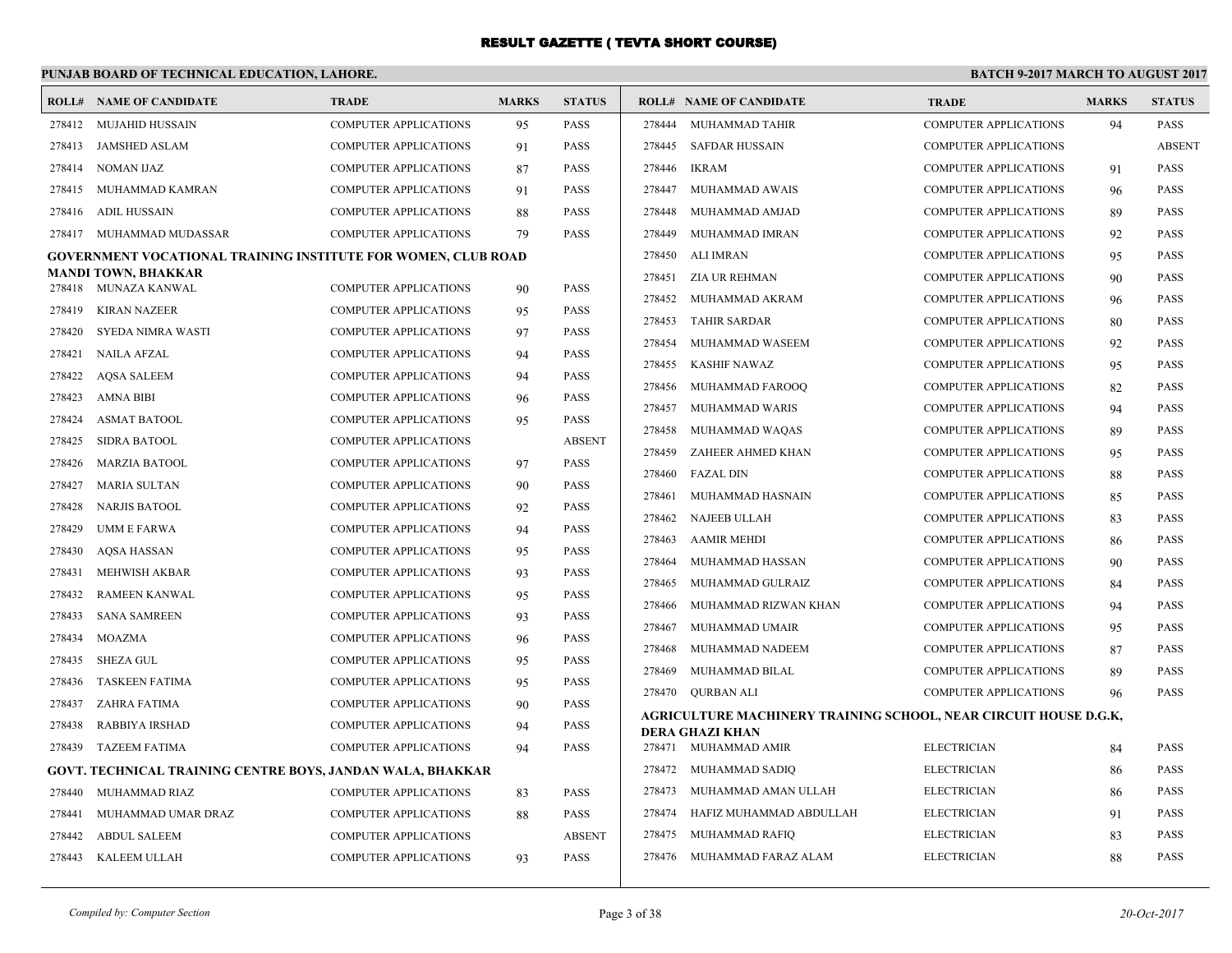#### **PUNJAB BOARD OF TECHNICAL EDUCATION, LAHORE. BATCH 9-2017 MARCH TO AUGUST 2017 ROLL# NAME OF CANDIDATE TRADE MARKS STATUS ROLL# NAME OF CANDIDATE TRADE MARKS STATUS** 278477 ABDUL SAMAD ELECTRICIAN 83 PASS 278478 BASHIR AHMAD ELECTRICIAN 91 PASS 278479 AZIZ AHMAD ELECTRICIAN 87 PASS 278480 JAMSHAD AHMAD ELECTRICIAN 80 PASS **CITI COLLEGE OF COMMERCE, , DERA GHAZI KHAN** 278481 OBAID ULLAH AUTOCAD 2016 94 PASS 278482 MUHAMMAD HASHIM AUTOCAD 2016 93 PASS 278483 SALAR KHAN GISHKORI AUTOCAD 2016 90 PASS 278484 HASHIM JAN AUTOCAD 2016 92 PASS 278485 ABRAR ALI AUTOCAD 2016 91 PASS 278486 MUHAMMAD BILAL COMPUTER APPLICATIONS 86 PASS 278487 SAIF UL ISLAM COMPUTER APPLICATIONS 87 PASS 278488 MUHAMMAD ZIA ULLAH COMPUTER APPLICATIONS 87 PASS 278489 M HUSNAIN RAZA COMPUTER APPLICATIONS 90 PASS 278490 MUHAMMAD NADIR COMPUTER APPLICATIONS 87 PASS 278491 MUHAMMAD SAQIB HUSSNAIN COMPUTER APPLICATIONS 90 PASS 278492 NADIR HUSSAIN COMPUTER APPLICATIONS 88 PASS 278493 KAMRAN SAEED COMPUTER APPLICATIONS 87 PASS 278494 MUHAMMAD USAMA YASEEN COMPUTER APPLICATIONS 87 PASS 278495 MUHAMMAD SULMAN COMPUTER APPLICATIONS 91 PASS 278496 AHTASHAM MUSTAFA COMPUTER APPLICATIONS 88 PASS 278497 MUHAMMAD ARFAN COMPUTER APPLICATIONS 89 PASS 278498 SHER ALI COMPUTER APPLICATIONS 92 PASS 278499 ARIF ALI COMPUTER APPLICATIONS 90 PASS 278500 MUHAMMAD AFAQ SALEEM COMPUTER APPLICATIONS 89 PASS 278501 ALI RAZA COMPUTER APPLICATIONS 87 PASS 278502 KASHIF HUSSAIN COMPUTER APPLICATIONS 86 PASS 278503 MEHREEN BIBI COMPUTER APPLICATIONS 87 PASS 278504 TANVEER ABBAS COMPUTER APPLICATIONS 86 PASS 278505 MUHAMMAD SHAKIR COMPUTER APPLICATIONS 86 PASS 278506 EJAZ AHMED COMPUTER APPLICATIONS 86 PASS 278507 IMRAN KHAN COMPUTER APPLICATIONS 86 PASS 278508 MUSTANSAR HUSSAIN COMPUTER APPLICATIONS 88 PASS 278509 ABDUL HAKEEM COMPUTER APPLICATIONS 86 PASS 278510 GHULAM YASIN COMPUTER APPLICATIONS 92 PASS 278511 MUHAMMAD KAMRAN FAYAZ COMPUTER APPLICATIONS 88 PASS 278512 NAEEM AFZAL COMPUTER APPLICATIONS 86 PASS 278513 MUHAMMAD KALEEM COMPUTER APPLICATIONS 89 PASS 278514 IMRAN AKHTAR COMPUTER APPLICATIONS 91 PASS 278515 JUNAID AJMAL COMPUTER APPLICATIONS 86 PASS 278516 MUHAMMAD ZAHOOR UL HASSAN COMPUTER APPLICATIONS 87 PASS 278517 IMRAN SAEED COMPUTER APPLICATIONS 87 PASS 278518 MUHAMMAD SHEHROOZ ZAFAR COMPUTER APPLICATIONS 88 PASS 278519 MUJAHID HUSSAIN COMPUTER APPLICATIONS 92 PASS 278520 MUHAMMAD AHSAN COMPUTER APPLICATIONS 86 PASS 278521 RABIA FAROOQ COMPUTER APPLICATIONS 92 PASS 278522 FAYYAZ AHMAD COMPUTER APPLICATIONS 87 PASS 278523 MEHWISH IQBAL COMPUTER APPLICATIONS 86 PASS 278524 MUHAMMAD SHEHBAZ COMPUTER APPLICATIONS 89 PASS 278525 ABDUL HAMEED COMPUTER APPLICATIONS 91 PASS 278526 MUHAMMAD SADEEQ AHMAD COMPUTER APPLICATIONS 88 PASS 278527 MUHAMMAD ZAFAR COMPUTER APPLICATIONS 88 PASS 278528 JAVED HUSSAIN COMPUTER APPLICATIONS 86 PASS 278529 MUHAMMAD ARSHAD COMPUTER APPLICATIONS 87 PASS 278530 MUHAMMAD USAMA MUKHTAR COMPUTER APPLICATIONS 91 PASS 278531 ABU BAKAR MUKHTIAR COMPUTER APPLICATIONS 86 PASS 278532 BASHIR AHMAD COMPUTER APPLICATIONS 90 PASS 278533 MUHAMMAD SAGHEER COMPUTER APPLICATIONS 88 PASS 278534 SHAHBAZ WAHEED COMPUTER APPLICATIONS 86 PASS 278535 ADNAN TARIQ COMPUTER APPLICATIONS 87 PASS 278536 SIKANDAR UL DIN COMPUTER APPLICATIONS 92 PASS 278537 NASAR JAN COMPUTER APPLICATIONS 90 PASS 278538 MUHAMMAD IRFAN COMPUTER APPLICATIONS 92 PASS 278539 MUHAMMAD WAQAS COMPUTER APPLICATIONS 89 PASS 278540 MUHAMMAD SABTAIN COMPUTER APPLICATIONS ABSENT 278541 MUHAMMAD JAHANGIR COMPUTER APPLICATIONS 90 PASS 278542 MUHAMMAD WASEEM COMPUTER APPLICATIONS 90 PASS 278543 KALEEM ULLAH COMPUTER APPLICATIONS 87 PASS 278544 SALEEM IQBAL COMPUTER APPLICATIONS 88 PASS 278545 SHAHAB UD DIN COMPUTER APPLICATIONS 90 PASS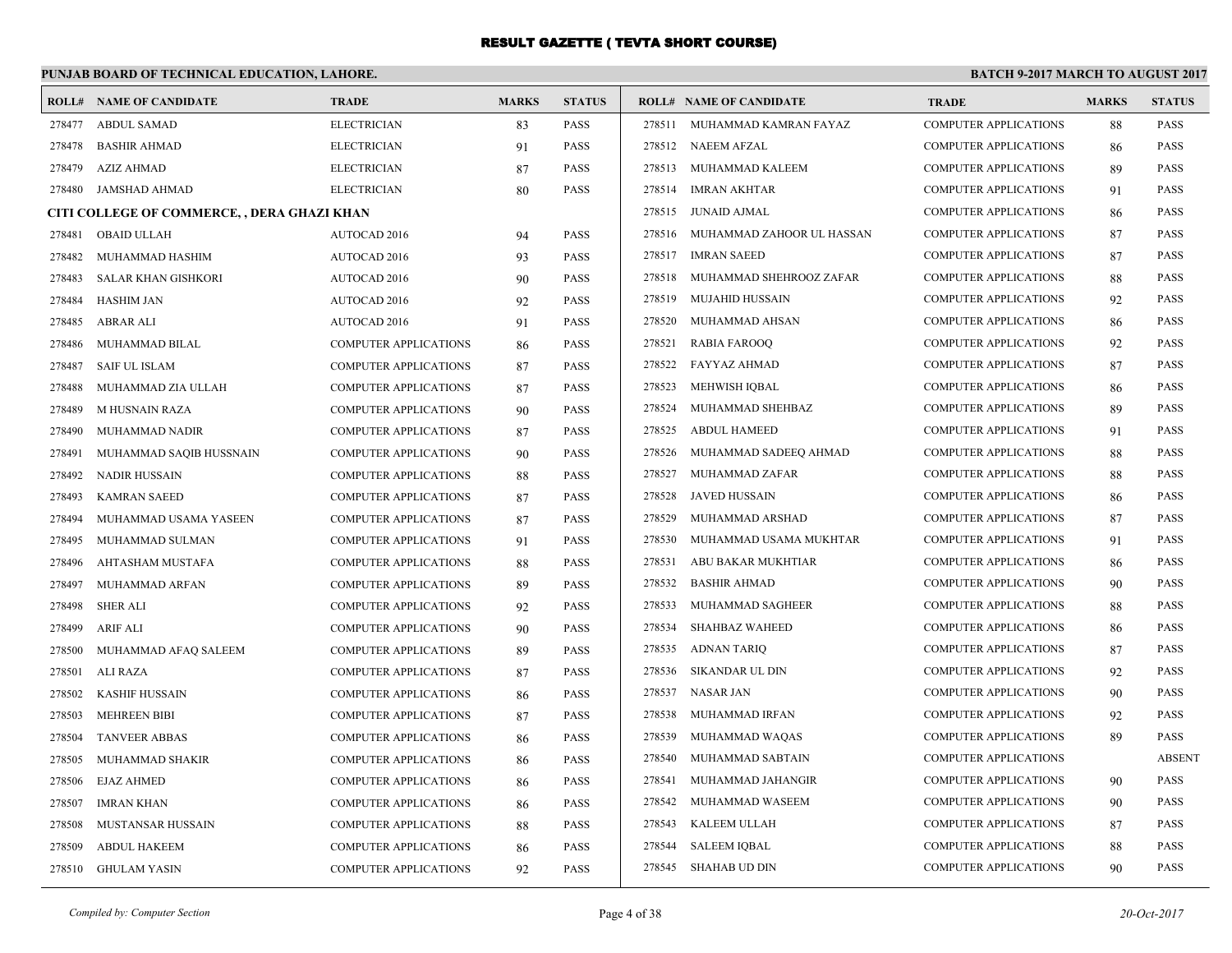#### **PUNJAB BOARD OF TECHNICAL EDUCATION, LAHORE. BATCH 9-2017 MARCH TO AUGUST 2017 ROLL# NAME OF CANDIDATE TRADE MARKS STATUS ROLL# NAME OF CANDIDATE TRADE MARKS STATUS** 278546 ADNAN RASHEED COMPUTER APPLICATIONS 89 PASS 278547 MUHAMMAD IMTIAZ COMPUTER APPLICATIONS ABSENT 278548 MUJAHID HUSSAIN COMPUTER APPLICATIONS 91 PASS 278549 HAMZA SALEEM COMPUTER APPLICATIONS 90 PASS 278550 ALI HAMZA COMPUTER APPLICATIONS 87 PASS 278551 MUHAMMAD AMIR NADEEM COMPUTER APPLICATIONS 88 PASS 278552 AWAIS AHMED KHAN COMPUTER APPLICATIONS 87 PASS 278553 HAFIZ MUHAMMAD WAJID SHAKIL COMPUTER APPLICATIONS 86 PASS 278554 MUHAMMAD IRFAN BASHEER COMPUTER APPLICATIONS 87 PASS 278555 RUSTUM ZAMAN COMPUTER APPLICATIONS 91 PASS 278556 MUZAMMIL ZULFIQAR COMPUTER APPLICATIONS 84 PASS 278557 JAWAD IQBAL COMPUTER APPLICATIONS 92 PASS **GOVERNMENT VOCATIONAL TRAINING INSTITUTE FOR WOMEN, BLOCK 9, D.G.K, DERA GHAZI KHAN** 278558 NAILA SHAHZADI BEAUTICIAN 95 PASS 278559 LAIQA SAJID BEAUTICIAN 95 PASS 278560 AIMA GULL BEAUTICIAN ABSENT 278561 ANAM RASHID BEAUTICIAN 93 PASS 278562 GHULAM FATIMA BEAUTICIAN 94 PASS 278563 RUBEENA KUSER BEAUTICIAN 92 PASS 278564 ALIYA GHAZI KHAN BEAUTICIAN 94 PASS 278565 NOREENA BEAUTICIAN 94 PASS 278566 NABBILA BIBI BEAUTICIAN 93 PASS 278567 ASIA BIBI BEAUTICIAN 93 PASS 278568 SHAHANA JAVEED BEAUTICIAN 94 PASS 278569 AFSHAN KHAN BEAUTICIAN 94 PASS 278570 HUMA RASHEED BEAUTICIAN 94 PASS 278571 SEHRISH BUKHARI BEAUTICIAN 94 PASS 278572 MAHNOOR FATIMA BEAUTICIAN 95 PASS 278573 RUBAB KANEEZ BEAUTICIAN 92 PASS 278574 NOSHEEN ZAHRA BEAUTICIAN 94 PASS 278575 ASMA ARSHAD BEAUTICIAN ABSENT 278576 KHOLA BADAR BEAUTICIAN 93 PASS 278577 HUMAIRA AZIZ BEAUTICIAN 94 PASS 278578 MARYAM DAOOD BEAUTICIAN 93 PASS 278579 MAHAM IFTIKHAR BEAUTICIAN 94 PASS 278580 HINA ZAHRA BEAUTICIAN 93 PASS 278581 HUSNIA BANO BEAUTICIAN 92 PASS 278582 SUMAIRA NAWAZ BEAUTICIAN 92 PASS **GOVT COLLEGE OF COMMERCE, BLOCK 38, DERA GHAZI KHAN** 278583 AREEJ FATIMA COMPUTER APPLICATIONS 96 PASS 278584 RAFIA NAEEM COMPUTER APPLICATIONS 95 PASS 278585 MARIA SHABBIR MALIK COMPUTER APPLICATIONS 93 PASS 278586 SHUMAILA YOUNIS COMPUTER APPLICATIONS 82 PASS 278587 MUHAMMAD MOOSA COMPUTER APPLICATIONS 88 PASS 278588 HAMZA IRSHAD COMPUTER APPLICATIONS 87 PASS 278589 AMMAR ARSHAD COMPUTER APPLICATIONS 85 PASS 278590 MUHAMMAD ABU BAKAR COMPUTER APPLICATIONS 92 PASS 278591 SAJAWAL HUSSAIN COMPUTER APPLICATIONS 90 PASS 278592 MUHAMMAD ARSHAD COMPUTER APPLICATIONS 90 PASS 278593 MUHAMMAD NAEEM COMPUTER APPLICATIONS 83 PASS 278594 IMRAN NAWAZ COMPUTER APPLICATIONS 82 PASS 278595 MUHAMMAD YOUSUF COMPUTER APPLICATIONS 92 PASS 278596 ASHIR ABBAS COMPUTER APPLICATIONS 92 PASS 278597 YASIR NAWAZ COMPUTER APPLICATIONS 91 PASS 278598 FAISAL ASGHAR COMPUTER APPLICATIONS 90 PASS 278599 ALI HAIDAR COMPUTER APPLICATIONS 92 PASS 278600 YASIR MUKHTAR COMPUTER APPLICATIONS 82 PASS 278601 UMAIR BASHEER COMPUTER APPLICATIONS 90 PASS 278602 AHSAN NAZEER COMPUTER APPLICATIONS 92 PASS 278603 MUHAMMAD SHAHZAIB COMPUTER APPLICATIONS 91 PASS 278604 IJAZ AHMAD COMPUTER APPLICATIONS 86 PASS 278605 GHULAM YASIN COMPUTER APPLICATIONS 89 PASS 278606 MUHAMMAD SULAMAN COMPUTER APPLICATIONS 90 PASS 278607 WAJID MAJEED COMPUTER APPLICATIONS 88 PASS 278608 MUHAMMAD IMRAN COMPUTER APPLICATIONS 90 PASS 278609 IRFAN YASEEN COMPUTER APPLICATIONS 82 PASS 278610 MUHAMMAD SHAHBAZ SHAH COMPUTER APPLICATIONS ABSENT 278611 SHAFQAT RASOOL RIND COMPUTER APPLICATIONS ABSENT 278612 GHULAM YASEEN COMPUTER APPLICATIONS 80 PASS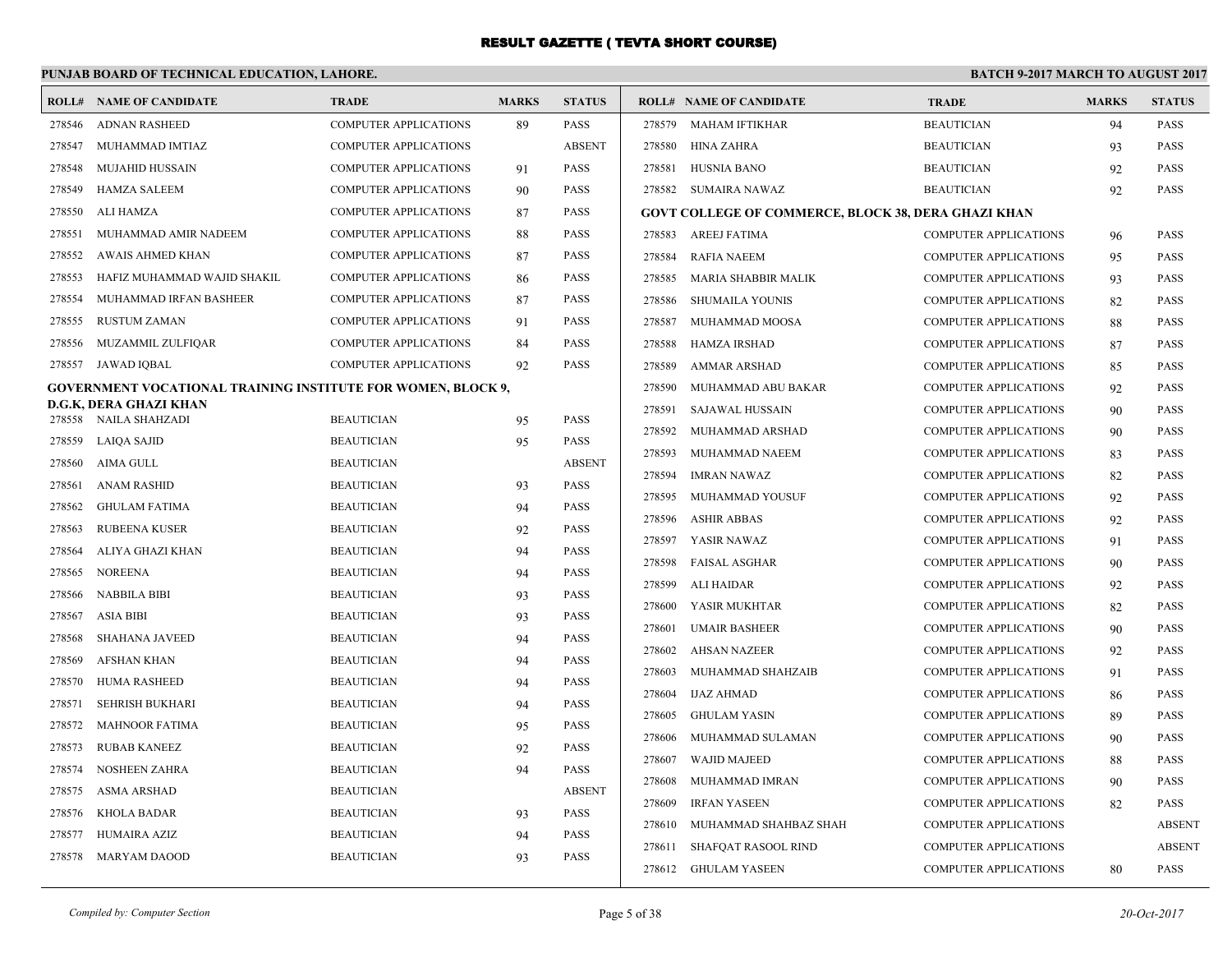## **PUNJAB BOARD OF TECHNICAL EDUCATION, LAHORE.**

#### **BATCH 9-2017 MARCH TO AUGUST 2017**

|        | <b>ROLL# NAME OF CANDIDATE</b>      | <b>TRADE</b>                 | <b>MARKS</b> | <b>STATUS</b> |        | <b>ROLL# NAME OF CANDIDATE</b>                               | <b>TRADE</b>                 | <b>MARKS</b> | <b>STATUS</b> |
|--------|-------------------------------------|------------------------------|--------------|---------------|--------|--------------------------------------------------------------|------------------------------|--------------|---------------|
| 278613 | MUHAMMAD ASHRAF                     | <b>COMPUTER APPLICATIONS</b> | 90           | <b>PASS</b>   |        | 278647 MUHAMMAD TAHIR HAYAT                                  | <b>COMPUTER APPLICATIONS</b> | 83           | <b>PASS</b>   |
| 278614 | <b>HAMZA AMEEN</b>                  | <b>COMPUTER APPLICATIONS</b> | 90           | PASS          |        | <b>GOVERNMENT INSTITUTE OF COMMERCE, , TAUNSA SHARIF</b>     |                              |              |               |
| 278615 | <b>JUNAID AUSAF</b>                 | <b>COMPUTER APPLICATIONS</b> | 91           | <b>PASS</b>   | 278648 | MUHAMMAD HAMAD                                               | <b>COMPUTER APPLICATIONS</b> | 82           | <b>PASS</b>   |
| 278616 | <b>MARIA KHALIQ</b>                 | <b>COMPUTER APPLICATIONS</b> | 81           | PASS          | 278649 | MUHAMMAD HAMAS HASSAN                                        | <b>COMPUTER APPLICATIONS</b> | 76           | <b>PASS</b>   |
| 278617 | <b>AYESHA SIDIOA</b>                | <b>COMPUTER APPLICATIONS</b> | 80           | <b>PASS</b>   | 278650 | <b>KHALID HAMEED</b>                                         | <b>COMPUTER APPLICATIONS</b> | 90           | <b>PASS</b>   |
| 278618 | MUHAMMAD SHAKIR                     | <b>COMPUTER APPLICATIONS</b> | 80           | <b>PASS</b>   | 278651 | MUHAMMAD IMRAN RAFIQ                                         | <b>COMPUTER APPLICATIONS</b> | 79           | PASS          |
| 278619 | <b>HAIDER ALI</b>                   | <b>COMPUTER APPLICATIONS</b> |              | <b>ABSENT</b> | 278652 | MUHAMMAD JUNAID                                              | <b>COMPUTER APPLICATIONS</b> | 82           | <b>PASS</b>   |
| 278620 | <b>SAQIB JAMEEL</b>                 | <b>COMPUTER APPLICATIONS</b> | 89           | <b>PASS</b>   | 278653 | MUHAMMAD USMAN                                               | COMPUTER APPLICATIONS        | 80           | <b>PASS</b>   |
| 278621 | MUHAMMAD NAVEED                     | <b>COMPUTER APPLICATIONS</b> | 80           | <b>PASS</b>   | 278654 | MUHAMMAD ALI                                                 | <b>COMPUTER APPLICATIONS</b> | 82           | <b>PASS</b>   |
| 278622 | MUHAMMAD YOUNUS                     | COMPUTER APPLICATIONS        | 80           | PASS          | 278655 | MUHAMMAD AHMAD                                               | <b>COMPUTER APPLICATIONS</b> | 78           | <b>PASS</b>   |
| 278623 | MUHAMMAD ARSHAD                     | COMPUTER APPLICATIONS        | 82           | <b>PASS</b>   | 278656 | MUHAMMAD SAQLAIN                                             | <b>COMPUTER APPLICATIONS</b> | 80           | <b>PASS</b>   |
| 278624 | <b>ALTAF HUSSAIN</b>                | <b>COMPUTER APPLICATIONS</b> | 81           | <b>PASS</b>   | 278657 | <b>INAYAT ULLAH</b>                                          | <b>COMPUTER APPLICATIONS</b> | 81           | PASS          |
| 278625 | <b>IMTIAZ HUSSAIN</b>               | <b>COMPUTER APPLICATIONS</b> | 92           | PASS          | 278658 | <b>SADIQ HUSSAIN</b>                                         | <b>COMPUTER APPLICATIONS</b> | 81           | <b>PASS</b>   |
| 278626 | MUHAMMAD AHTASHAM                   | COMPUTER APPLICATIONS        | 90           | <b>PASS</b>   | 278659 | <b>MUNEER AHMAD</b>                                          | <b>COMPUTER APPLICATIONS</b> | 81           | <b>PASS</b>   |
| 278627 | <b>GHULAM ABBAS</b>                 | <b>COMPUTER APPLICATIONS</b> | 84           | <b>PASS</b>   | 278660 | MUHAMMAD BILAL JARWAR                                        | <b>COMPUTER APPLICATIONS</b> | 80           | <b>PASS</b>   |
| 278628 | <b>ABDUL RAUF</b>                   | <b>COMPUTER APPLICATIONS</b> | 81           | <b>PASS</b>   | 278661 | MUHAMMAD IQBAL                                               | <b>COMPUTER APPLICATIONS</b> | 79           | <b>PASS</b>   |
| 278629 | MUHAMMAD SAQIB MUEEN                | COMPUTER APPLICATIONS        | 94           | <b>PASS</b>   | 278662 | <b>TARIQ FAREED</b>                                          | <b>COMPUTER APPLICATIONS</b> | 79           | <b>PASS</b>   |
| 278630 | MUHAMMAD IMTIAZ KHAN                | <b>COMPUTER APPLICATIONS</b> | 90           | <b>PASS</b>   | 278663 | MUHAMMAD TAHIR                                               | <b>COMPUTER APPLICATIONS</b> | 80           | <b>PASS</b>   |
| 278631 | <b>ABID SAEED QURESHI</b>           | COMPUTER APPLICATIONS        | 84           | <b>PASS</b>   | 278664 | <b>MASROOR ANWER</b>                                         | <b>COMPUTER APPLICATIONS</b> | 82           | <b>PASS</b>   |
| 278632 | MUHAMMAD SAJID                      | <b>COMPUTER APPLICATIONS</b> | 82           | <b>PASS</b>   | 278665 | ZAIN BAKHTAAWER                                              | <b>COMPUTER APPLICATIONS</b> | 86           | <b>PASS</b>   |
| 278633 | <b>AYAZ HAFEEZ</b>                  | <b>COMPUTER APPLICATIONS</b> | 81           | <b>PASS</b>   | 278666 | JOUN MUHAMMAD                                                | <b>COMPUTER APPLICATIONS</b> | 78           | <b>PASS</b>   |
| 278634 | MUHAMMAD AZHAR                      | <b>COMPUTER APPLICATIONS</b> | 92           | PASS          | 278667 | <b>TABARUK HUSSAIN</b>                                       | <b>COMPUTER APPLICATIONS</b> | 83           | <b>PASS</b>   |
| 278635 | <b>SABIR HUSSAIN</b>                | <b>COMPUTER APPLICATIONS</b> | 80           | PASS          | 278668 | MUHAMMAD AFTAB                                               | <b>COMPUTER APPLICATIONS</b> | 90           | <b>PASS</b>   |
| 278636 | MUHAMMAD MURSALEEN                  | <b>COMPUTER APPLICATIONS</b> | 92           | <b>PASS</b>   |        | <b>GOVT. TECHNICAL TRAINING CENTRE (MALE), , CHAK JHUMRA</b> |                              |              |               |
| 278637 | <b>SIKANDAR HUSSAIN</b>             | COMPUTER APPLICATIONS        | 82           | <b>PASS</b>   |        | 278669 ALI RAZA                                              | COMPUTER APPLICATIONS        | 82           | <b>PASS</b>   |
| 278638 | MUHAMMAD AWIS QAMAR                 | COMPUTER APPLICATIONS        | 90           | <b>PASS</b>   |        | 278670 ASAD ALI                                              | <b>COMPUTER APPLICATIONS</b> | 80           | <b>PASS</b>   |
| 278639 | MUHAMMAD EHTASHAM SADIQ             | <b>COMPUTER APPLICATIONS</b> | 83           | <b>PASS</b>   | 278671 | MUHAMMAD NABEEL                                              | <b>COMPUTER APPLICATIONS</b> | 81           | <b>PASS</b>   |
| 278640 | RANA MUHAMMAD BILAWAL               | COMPUTER APPLICATIONS        | 90           | <b>PASS</b>   | 278672 | <b>ZAMAN RASOOL</b>                                          | <b>COMPUTER APPLICATIONS</b> | 75           | <b>PASS</b>   |
| 278641 | <b>ANWAR</b><br><b>AAMIR SOHAIL</b> | <b>COMPUTER APPLICATIONS</b> | 81           | <b>PASS</b>   | 278673 | <b>HAMZA ASHRAF</b>                                          | <b>COMPUTER APPLICATIONS</b> | 76           | <b>PASS</b>   |
| 278642 | <b>BEDAR BAKHT</b>                  | <b>COMPUTER APPLICATIONS</b> | 90           | <b>PASS</b>   | 278674 | MUHAMMAD NADEEM                                              | <b>COMPUTER APPLICATIONS</b> | 92           | <b>PASS</b>   |
| 278643 | <b>ABDUR REHMAN</b>                 | <b>COMPUTER APPLICATIONS</b> | 85           | <b>PASS</b>   | 278675 | MUHAMMAD ATIF                                                | <b>COMPUTER APPLICATIONS</b> | 90           | <b>PASS</b>   |
| 278644 | <b>ABDUL KHALIQ</b>                 | <b>COMPUTER APPLICATIONS</b> | 82           | <b>PASS</b>   | 278676 | IRFAN YOUSAF                                                 | <b>COMPUTER APPLICATIONS</b> | 90           | <b>PASS</b>   |
| 278645 | MUHAMMAD MUZAMMIL KAMRAN            | <b>COMPUTER APPLICATIONS</b> | 80           | PASS          | 278677 | SIED FAISAL MEHMOOD                                          | COMPUTER APPLICATIONS        | 92           | <b>PASS</b>   |
| 278646 | <b>SARMAD FIAZ</b>                  | <b>COMPUTER APPLICATIONS</b> | 82           | <b>PASS</b>   | 278678 | <b>WAQAR ARIF</b>                                            | <b>COMPUTER APPLICATIONS</b> | 85           | <b>PASS</b>   |
|        |                                     |                              |              |               | 278679 | HAFIZ MUHAMMAD AHMAD NAWAZ                                   | <b>COMPUTER APPLICATIONS</b> | 93           | <b>PASS</b>   |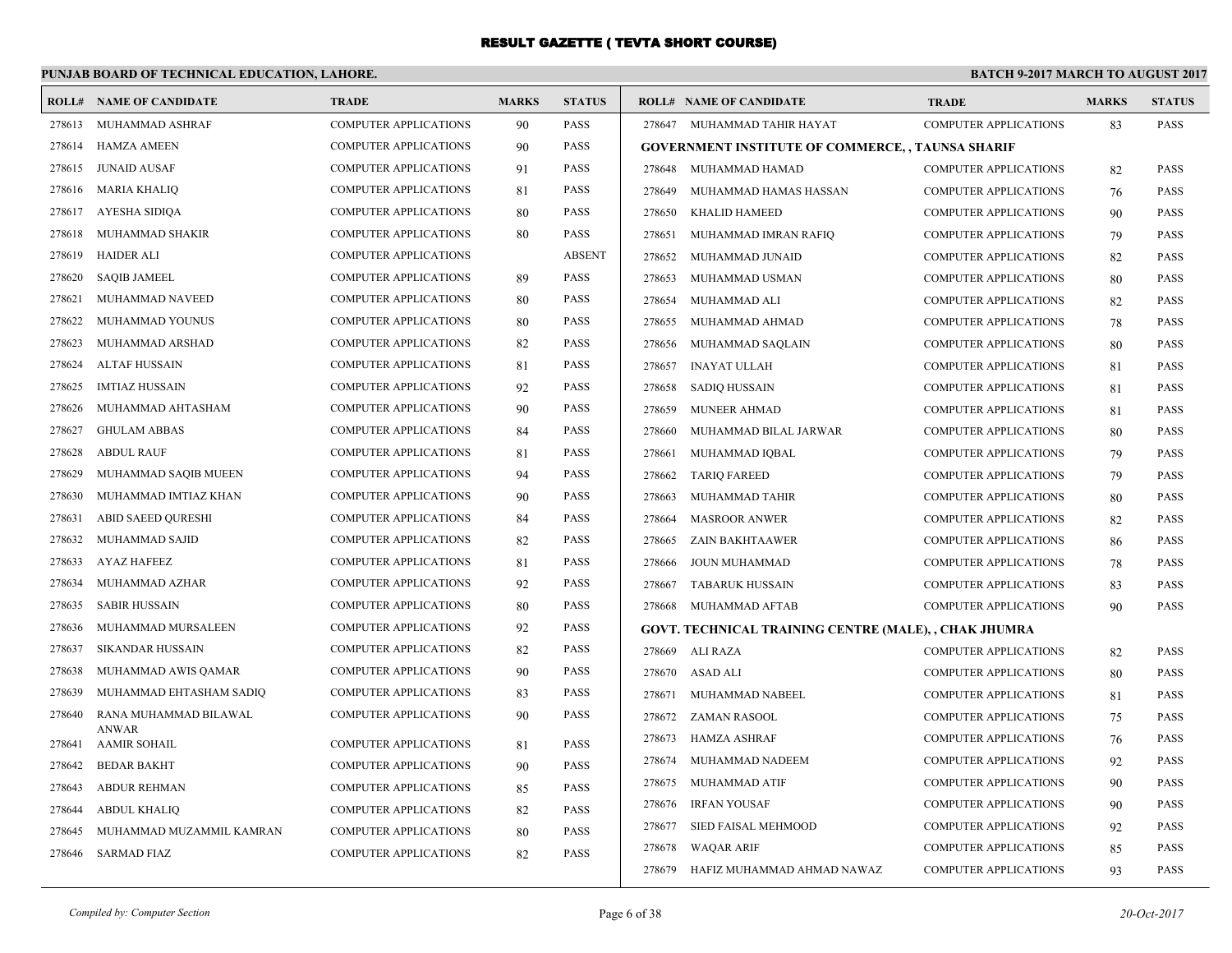## **PUNJAB BOARD OF TECHNICAL EDUCATION, LAHORE.**

|        | <b>ROLL# NAME OF CANDIDATE</b>                                     | <b>TRADE</b>                 | <b>MARKS</b> | <b>STATUS</b> |        | <b>ROLL# NAME OF CANDIDATE</b>                                  | <b>TRADE</b>                 | <b>MARKS</b> | <b>STATUS</b> |
|--------|--------------------------------------------------------------------|------------------------------|--------------|---------------|--------|-----------------------------------------------------------------|------------------------------|--------------|---------------|
| 278680 | <b>IRFAN HAIDER</b>                                                | COMPUTER APPLICATIONS        | 85           | <b>PASS</b>   |        | 278714 ALI RAZA                                                 | COMPUTER APPLICATIONS        | 90           | PASS          |
| 278681 | <b>KAMRAN HIDER</b>                                                | COMPUTER APPLICATIONS        | 92           | <b>PASS</b>   |        | 278715 MUHAMMAD TALHA                                           | <b>COMPUTER APPLICATIONS</b> | 91           | PASS          |
| 278682 | MUHAMMAD TAYYAB                                                    | <b>COMPUTER APPLICATIONS</b> | 86           | <b>PASS</b>   |        | 278716 ATIKA NADEEM                                             | <b>COMPUTER APPLICATIONS</b> | 80           | PASS          |
| 278683 | <b>AOURANG ZAIB</b>                                                | COMPUTER APPLICATIONS        | 75           | <b>PASS</b>   |        | 278717 ASIF ALI                                                 | <b>COMPUTER APPLICATIONS</b> | 81           | PASS          |
| 278684 | <b>SHAN ALI</b>                                                    | COMPUTER APPLICATIONS        | 83           | <b>PASS</b>   | 278718 | <b>SHAHID IMRAN</b>                                             | <b>COMPUTER APPLICATIONS</b> | 86           | PASS          |
| 278685 | MUHAMMAD QASIM SAIF                                                | COMPUTER APPLICATIONS        | 85           | <b>PASS</b>   | 278719 | ZOHAIB AKBAR                                                    | COMPUTER APPLICATIONS        | 86           | PASS          |
| 278686 | ALI HAIDER                                                         | COMPUTER APPLICATIONS        | 88           | <b>PASS</b>   | 278720 | ALI ABID                                                        | <b>COMPUTER APPLICATIONS</b> | 87           | PASS          |
| 278687 | <b>NOMAN ALI</b>                                                   | <b>COMPUTER APPLICATIONS</b> | 94           | <b>PASS</b>   |        | 278721 AKBAR HAYAT                                              | <b>COMPUTER APPLICATIONS</b> | 87           | PASS          |
| 278688 | SARMAD SOHAIL                                                      | <b>COMPUTER APPLICATIONS</b> | 94           | <b>PASS</b>   |        | <b>GOVERNMENT INSTITUTE OF COMMERCE, JHANG ROAD, FAISALABAD</b> |                              |              |               |
|        | <b>GOVERNMENT COLLEGE OF COMMERCE, PEPOLES COLONEY, FAISALABAD</b> |                              |              |               | 278722 | MUHAMMAD FAISAL NAZIR                                           | <b>COMPUTER APPLICATIONS</b> | 86           | <b>PASS</b>   |
| 278689 | AHMAD HAYAT KHAN SAGHIR                                            | <b>COMPUTER APPLICATIONS</b> | 87           | <b>PASS</b>   | 278723 | <b>OAMAR UL ISLAM</b>                                           | <b>COMPUTER APPLICATIONS</b> | 81           | PASS          |
| 278690 | <b>AHMAD SULTAN</b>                                                | <b>COMPUTER APPLICATIONS</b> | 78           | <b>PASS</b>   | 278724 | <b>AQSA MUSHTAQ</b>                                             | <b>COMPUTER APPLICATIONS</b> | 90           | PASS          |
| 278691 | MUHAMMAD ADIL YOUNAS                                               | <b>COMPUTER APPLICATIONS</b> | 84           | <b>PASS</b>   | 278725 | MUHAMMAD RASHID                                                 | <b>COMPUTER APPLICATIONS</b> | 83           | PASS          |
| 278692 | MUHAMMAD HAMZA                                                     | <b>COMPUTER APPLICATIONS</b> | 92           | <b>PASS</b>   | 278726 | <b>AAMIR</b>                                                    | <b>COMPUTER APPLICATIONS</b> | 82           | PASS          |
| 278693 | <b>AHSAN ULLAH</b>                                                 | COMPUTER APPLICATIONS        | 83           | <b>PASS</b>   | 278727 | HAFIZ MUHAMMAD TALHA TAYYAB                                     | COMPUTER APPLICATIONS        | 86           | PASS          |
| 278694 | MUHAMMAD RAIZ                                                      | <b>COMPUTER APPLICATIONS</b> | 90           | <b>PASS</b>   | 278728 | MUHAMMAD USMAN                                                  | <b>COMPUTER APPLICATIONS</b> | 85           | PASS          |
| 278695 | <b>SALAH UD DIN</b>                                                | <b>COMPUTER APPLICATIONS</b> | 85           | <b>PASS</b>   | 278729 | MUHAMMAD RAHEEL AHMAD                                           | <b>COMPUTER APPLICATIONS</b> | 80           | PASS          |
| 278696 | MUHAMMAD ZEESHAN                                                   | <b>COMPUTER APPLICATIONS</b> | 81           | <b>PASS</b>   | 278730 | MUHAMMAD USMAN FAROOQ                                           | <b>COMPUTER APPLICATIONS</b> | 81           | PASS          |
| 278697 | <b>TAWAKKAL HUSSAIN</b>                                            | <b>COMPUTER APPLICATIONS</b> | 81           | <b>PASS</b>   | 278731 | <b>SAIF SARWAR</b>                                              | COMPUTER APPLICATIONS        | 83           | <b>PASS</b>   |
| 278698 | MUHAMMAD ARSLAN                                                    | COMPUTER APPLICATIONS        | 88           | <b>PASS</b>   |        | 278732 NAEEM ARIF                                               | <b>COMPUTER APPLICATIONS</b> |              | <b>ABSENT</b> |
| 278699 | MUHAMMAD BILAL                                                     | COMPUTER APPLICATIONS        | 90           | <b>PASS</b>   | 278733 | <b>RASHID ARSHAD</b>                                            | COMPUTER APPLICATIONS        | 82           | PASS          |
| 278700 | <b>QAISRA AZMAT</b>                                                | <b>COMPUTER APPLICATIONS</b> | 87           | <b>PASS</b>   | 278734 | MUHAMMAD AUDULLAH                                               | <b>COMPUTER APPLICATIONS</b> | 82           | PASS          |
| 278701 | <b>BILAWAL HAMEED</b>                                              | COMPUTER APPLICATIONS        | 87           | <b>PASS</b>   | 278735 | MUHAMMAD AZEEM                                                  | <b>COMPUTER APPLICATIONS</b> | 87           | PASS          |
| 278702 | <b>MARATAB ALI</b>                                                 | COMPUTER APPLICATIONS        | 84           | <b>PASS</b>   | 278736 | MUHAMMAD SUFYAN ANWAR                                           | <b>COMPUTER APPLICATIONS</b> | 85           | PASS          |
| 278703 | MUHAMMAD NAUMAN JAVED                                              | <b>COMPUTER APPLICATIONS</b> | 78           | <b>PASS</b>   | 278737 | <b>HINA ARSHAD</b>                                              | <b>COMPUTER APPLICATIONS</b> | 86           | PASS          |
| 278704 | MUHAMMAD FAISAL MUSHTAQ                                            | COMPUTER APPLICATIONS        | 85           | <b>PASS</b>   | 278738 | MUHAMMAD AWAIS ANWAR                                            | <b>COMPUTER APPLICATIONS</b> |              | <b>ABSENT</b> |
| 278705 | MUHAMMAD AHSAN UL HAQ KHAN                                         | COMPUTER APPLICATIONS        | 80           | <b>PASS</b>   | 278739 | MUHAMMAD MONAN ASGHAR                                           | <b>COMPUTER APPLICATIONS</b> | 80           | PASS          |
| 278706 | <b>SHAHZAD</b>                                                     | COMPUTER APPLICATIONS        | 85           | <b>PASS</b>   | 278740 | AHMAD AFZAL                                                     | <b>COMPUTER APPLICATIONS</b> | 81           | PASS          |
| 278707 | <b>UMER FAROOQ</b>                                                 | COMPUTER APPLICATIONS        | 88           | <b>PASS</b>   | 278741 | MUHAMMAD WASEEM ASGHAR                                          | <b>COMPUTER APPLICATIONS</b> | 80           | PASS          |
| 278708 | <b>SADIA ISMAEEL</b>                                               | <b>COMPUTER APPLICATIONS</b> | 80           | <b>PASS</b>   | 278742 | <b>UMAR FAROOO</b>                                              | <b>COMPUTER APPLICATIONS</b> | 81           | PASS          |
| 278709 | MUHAMMAD SULEMAN                                                   | COMPUTER APPLICATIONS        | 78           | <b>PASS</b>   | 278743 | <b>SIDAR PARVEEN</b>                                            | <b>COMPUTER APPLICATIONS</b> | 85           | PASS          |
| 278710 | <b>USMAN ALI</b>                                                   | <b>COMPUTER APPLICATIONS</b> | 77           | <b>PASS</b>   | 278744 | <b>TAIMOOR ARSHAD</b>                                           | <b>COMPUTER APPLICATIONS</b> | 80           | PASS          |
| 278711 | IRFAN MAHMOOD                                                      | COMPUTER APPLICATIONS        | 83           | <b>PASS</b>   | 278745 | <b>UMAIR GHAFFAR</b>                                            | <b>COMPUTER APPLICATIONS</b> | 84           | PASS          |
| 278712 | MUHAMMAD MEHRAN MAZHAR                                             | <b>COMPUTER APPLICATIONS</b> | 84           | <b>PASS</b>   | 278746 | <b>MUZALFA HABIB</b>                                            | <b>COMPUTER APPLICATIONS</b> | 82           | PASS          |
|        | 278713 ALI RAZA                                                    | COMPUTER APPLICATIONS        | 90           | <b>PASS</b>   |        |                                                                 |                              |              |               |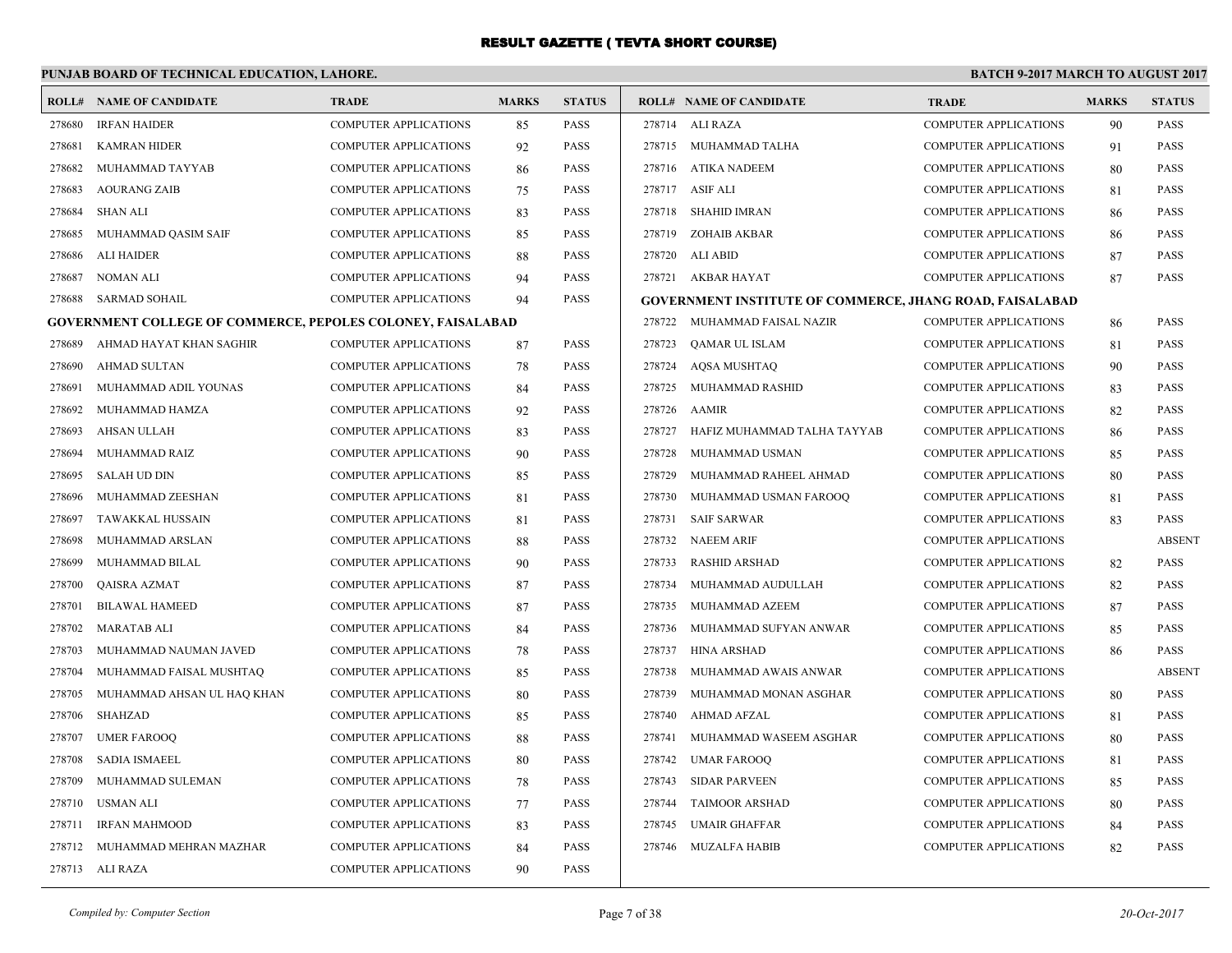#### **PUNJAB BOARD OF TECHNICAL EDUCATION, LAHORE. BATCH 9-2017 MARCH TO AUGUST 2017 ROLL# NAME OF CANDIDATE TRADE MARKS STATUS ROLL# NAME OF CANDIDATE TRADE MARKS STATUS GOVERNMENT VOCATIONAL TRAINING INSTITUTE FOR WOMEN, 137-ROAD, SAMUNDRI, FAISALABAD** 278747 SOBIA KHATOON COMPUTER APPLICATIONS 74 PASS 278748 MARIA WASTI COMPUTER APPLICATIONS ABSENT 278749 MARIA RAMZAN COMPUTER APPLICATIONS 77 PASS 278750 SAWERA KHALID COMPUTER APPLICATIONS ABSENT 278751 HUMA SALAMAT COMPUTER APPLICATIONS 72 PASS 278752 TUBA TEHREEM COMPUTER APPLICATIONS 67 PASS 278753 SADAF SHAFIQ COMPUTER APPLICATIONS 75 PASS 278754 PARI SHEHWAR COMPUTER APPLICATIONS ABSENT 278755 ASMA PARVEEN COMPUTER APPLICATIONS 83 PASS 278756 MADEHA IQBAL COMPUTER APPLICATIONS 79 PASS 278757 SOFIA NASIR COMPUTER APPLICATIONS 80 PASS **GOVT. STAFF TRAINING COLLEGE, PEOPLES COLONY, FAISALABAD** 278758 MUHAMMAD AWAIS AUTOCAD 2016 95 PASS 278759 MUHAMMAD USAMA AUTOCAD 2016 94 PASS 278760 ARMASH AUTOCAD 2016 96 PASS 278761 USAMA ZAFAR AUTOCAD 2016 91 PASS 278762 ZAIGHAM ALI KHAN AUTOCAD 2016 94 PASS 278763 MUHAMMAD ABDULLAH AUTOCAD 2016 88 PASS 278764 MOHSIN KHURSHEED AUTOCAD 2016 89 PASS 278765 MUHAMMAD AZEEM SARWAR AUTOCAD 2016 91 PASS 278766 SYAD MUHAMMAD AWAIS KAZMI AUTOCAD 2016 92 PASS 278767 MUHAMMAD MOHSIN IJAZ AUTOCAD 2016 93 PASS 278768 MUHAMMAD USAMA ALI AUTOCAD 2016 93 PASS **SITARA INSTITUTE OF MANAGEMENT & TECHNOLOGY, KOH-I-NOOR CHOWK, JARANWALA ROAD,, FAISALABAD** 278769 NADIA MAHMOOD BEAUTICIAN 95 PASS 278770 SIDRAH BASHIR BEAUTICIAN 95 PASS 278771 ZAIB UN NISA BEAUTICIAN 93 PASS 278772 NAZIA NAEEM BEAUTICIAN 95 PASS 278773 ASIFA PARVEEN BEAUTICIAN 95 PASS **THE REHMAN COLLEGE, JARANWALA ROAD, FAISALABAD** 278774 FAKHAR UL NISA COMPUTER APPLICATIONS ABSENT 278775 NAUMAN SHAHZAD COMPUTER APPLICATIONS ABSENT 278776 JAVED AHMED COMPUTER APPLICATIONS ABSENT 278777 MUHAMMAD HAMMAD SAEED COMPUTER APPLICATIONS 94 PASS 278778 NUREEN SAFI COMPUTER APPLICATIONS 79 PASS 278779 HASSAN UL ISLAM COMPUTER APPLICATIONS 82 PASS 278780 IQRA SAFDER COMPUTER APPLICATIONS 82 PASS 278781 SIDRA TUL MUNTAHA COMPUTER APPLICATIONS 81 PASS 278782 GHULAM ABBAS COMPUTER APPLICATIONS 79 PASS 278783 ABDUL REHMAN COMPUTER APPLICATIONS ABSENT 278784 TAYYAB MASOOD COMPUTER APPLICATIONS ABSENT 278785 ALIA NAWAZ COMPUTER APPLICATIONS ABSENT 278786 HAFIZ AHTASHAM UL HAQ COMPUTER APPLICATIONS 82 PASS 278787 BUSHRA ASLAM COMPUTER APPLICATIONS 82 PASS 278788 MUHAMMAD UMER ASLAM COMPUTER APPLICATIONS 80 PASS 278789 FAREEHA IQBAL COMPUTER APPLICATIONS 80 PASS 278790 FARWA AMANAT COMPUTER APPLICATIONS 83 PASS 278791 HIRA GULZAR COMPUTER APPLICATIONS 83 PASS 278792 FIZA AKBAR COMPUTER APPLICATIONS 83 PASS 278793 MAHAM SABA COMPUTER APPLICATIONS ABSENT 278794 SAWERA NOOR COMPUTER APPLICATIONS 80 PASS 278795 KANZA RAZA COMPUTER APPLICATIONS 79 PASS 278796 SAADIA SADAF COMPUTER APPLICATIONS 78 PASS 278797 FARWA MANZOOR COMPUTER APPLICATIONS ABSENT 278798 IQRA SHAFIQ COMPUTER APPLICATIONS 82 PASS 278799 SONIA KOUSAR COMPUTER APPLICATIONS 78 PASS 278800 MUHAMMAD AHSAN KHALID COMPUTER APPLICATIONS ABSENT 278801 AMER HAMZA COMPUTER APPLICATIONS ABSENT 278802 KANWAL FAROOQ COMPUTER APPLICATIONS 80 PASS 278803 AHSAN RAZA COMPUTER APPLICATIONS 80 PASS 278804 MUHAMMAD WASEEM AKRAM COMPUTER APPLICATIONS 78 PASS 278805 BASHARAT ALI COMPUTER APPLICATIONS 82 PASS 278806 MUHAMMAD SAVEEZ COMPUTER APPLICATIONS 87 PASS 278807 MALAIKA MASHAL COMPUTER APPLICATIONS ABSENT 278808 MUHAMMAD RAMZAN COMPUTER APPLICATIONS ABSENT 278809 MUHAMMAD AHMAD SULTAN COMPUTER APPLICATIONS 78 PASS 278810 ASMAR AHMAD COMPUTER APPLICATIONS 80 PASS 278811 SABA NAZIR COMPUTER APPLICATIONS ABSENT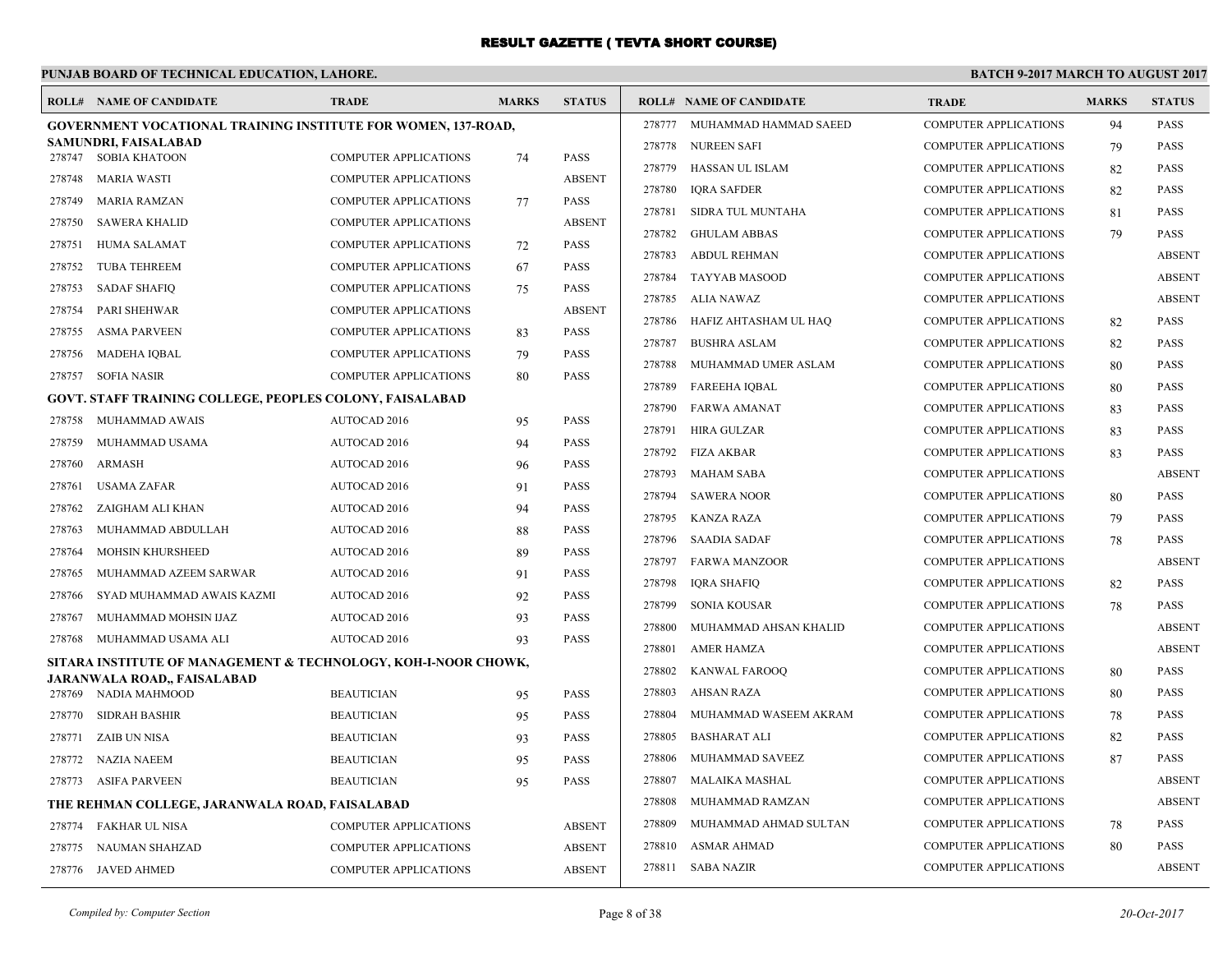#### **PUNJAB BOARD OF TECHNICAL EDUCATION, LAHORE. BATCH 9-2017 MARCH TO AUGUST 2017 ROLL# NAME OF CANDIDATE TRADE MARKS STATUS ROLL# NAME OF CANDIDATE TRADE MARKS STATUS** 278812 SYED NAJAM UL HASSAN COMPUTER APPLICATIONS 80 PASS 278813 MULAZAM HUSSAIN COMPUTER APPLICATIONS 80 PASS 278814 AHMED SHER COMPUTER APPLICATIONS 86 PASS 278815 MUHAMMAD AWAIS COMPUTER APPLICATIONS 78 PASS 278816 MUHAMMAD AUNN COMPUTER APPLICATIONS 83 PASS 278817 AMER MIRAJ COMPUTER APPLICATIONS 82 PASS 278818 HAFIZ UZAIR HASAN COMPUTER APPLICATIONS 93 PASS 278819 AHMAD HASSAN COMPUTER APPLICATIONS ABSENT 278820 SITARA ASLAM COMPUTER APPLICATIONS 78 PASS 278821 MUHAMMAD KAMAL SUBHANI COMPUTER APPLICATIONS 80 PASS 278822 MAZGAR HASSAIN COMPUTER APPLICATIONS 79 PASS 278823 SAIMA AZEEM COMPUTER APPLICATIONS 82 PASS 278824 NIDA BATOOL COMPUTER APPLICATIONS ABSENT 278825 TALAH YASIN COMPUTER APPLICATIONS 79 PASS CHOUDHARY MUHAMMAD ABDUL COMPUTER APPLICATIONS ABSENT REHMAN KHAN 278826 278827 NADEEM AKHTER COMPUTER APPLICATIONS 80 PASS 278828 FOZIA PARVEEN COMPUTER APPLICATIONS 80 PASS 278829 ASIF BILAL COMPUTER APPLICATIONS 82 PASS 278830 SHAHZADI AYESHA SHAFIQ COMPUTER APPLICATIONS 80 PASS 278831 SAMER KHAN COMPUTER APPLICATIONS 79 PASS 278832 SADIA ASLAM COMPUTER APPLICATIONS 79 PASS 278833 FAREED ABBAS COMPUTER APPLICATIONS 80 PASS **FARAN INSTITUTE OF TECHNOLOGY, KHYALI BYPASS CHOWK, GUJRANWALA** 278834 ABDUL REHMAN ELECTRICAL WIRING 89 PASS 278835 KHALIL IQBAL AUTOCAD 2016 89 PASS 278836 NOMAN ALI AUTOCAD 2016 88 PASS 278837 MUSAIYAB ASHRAF AUTOCAD 2016 89 PASS 278838 MUHAMMAD ABU HARIRA HVACR 90 PASS 278839 BILAL AHMAD HVACR 87 PASS 278840 UMAR SHAKEEL BEEN BY ACRES HYACR SO BASS 278841 ALI SHAFIQ HVACR 89 PASS 278842 SHAMSHAD AHMED HVACR 87 PASS 278843 ASAD ALI COMPUTER APPLICATIONS 90 PASS 278844 FAHAD ALI COMPUTER APPLICATIONS 91 PASS 278845 IHTSHAM NAEEM COMPUTER APPLICATIONS 91 PASS 278846 HAFIZ AHMAD IQBAL COMPUTER APPLICATIONS 92 PASS 278847 USMAN RASOOL COMPUTER APPLICATIONS 89 PASS 278848 UMAIR HASSAN COMPUTER APPLICATIONS 92 PASS 278849 MUHAMMAD QASIM COMPUTER APPLICATIONS 92 PASS 278850 GULAM MUHEY U DIN COMPUTER APPLICATIONS 94 PASS 278851 MUHAMMAD ZUBAIR COMPUTER APPLICATIONS 90 PASS 278852 MUHAMMAD ARSLAN COMPUTER APPLICATIONS 90 PASS 278853 HAMMAD AHMAD COMPUTER APPLICATIONS 99 PASS 278854 MUHAMMAD SHARJEEL ANWAR COMPUTER APPLICATIONS 94 PASS 278855 HABIB UR REHMAN COMPUTER APPLICATIONS 93 PASS 278856 NASAR IQBAL COMPUTER APPLICATIONS 90 PASS 278857 HAMZA SHAFIQUE COMPUTER APPLICATIONS 92 PASS 278858 MUHAMMAD HAROON COMPUTER APPLICATIONS 93 PASS 278859 SHAROON COMPUTER APPLICATIONS 91 PASS 278860 MUHAMMAD ABDULLAH COMPUTER APPLICATIONS 90 PASS **FARAN COLLEGE OF TECHNOLOGY FOR WOMEN, NEAR GOVT.HIGH SCHOOL KHIALI ADDA, GUJRANWALA** 278861 HALEEMA SADIA DOMESTIC TAILORING 99 PASS 278862 IRAM DOMESTIC TAILORING 98 PASS 278863 NATASHA DOMESTIC TAILORING 98 PASS 278864 KHADIJA AMJAD DOMESTIC TAILORING 98 PASS 278865 AYESHA MAQBOOL DOMESTIC TAILORING 97 PASS 278866 RIDA DOMESTIC TAILORING 98 PASS 278867 AQSA DOMESTIC TAILORING 97 PASS 278868 SAMRA DOMESTIC TAILORING 97 PASS 278869 NABILA SHEHZADI DOMESTIC TAILORING 99 PASS 278870 RUBINA SHEHROOZ BEAUTICIAN 93 PASS 278871 SAIMA BEAUTICIAN 97 PASS 278872 SEHRISH KASHIF BEAUTICIAN 97 PASS 278873 KOMAL KARAMAT BEAUTICIAN 98 PASS 278874 SHAZIA GNAZAL BEAUTICIAN 98 PASS 278875 FARZANA KAUSAR BEAUTICIAN 97 PASS 278876 SONIA BEAUTICIAN 97 PASS 278877 AYESHA BEAUTICIAN 96 PASS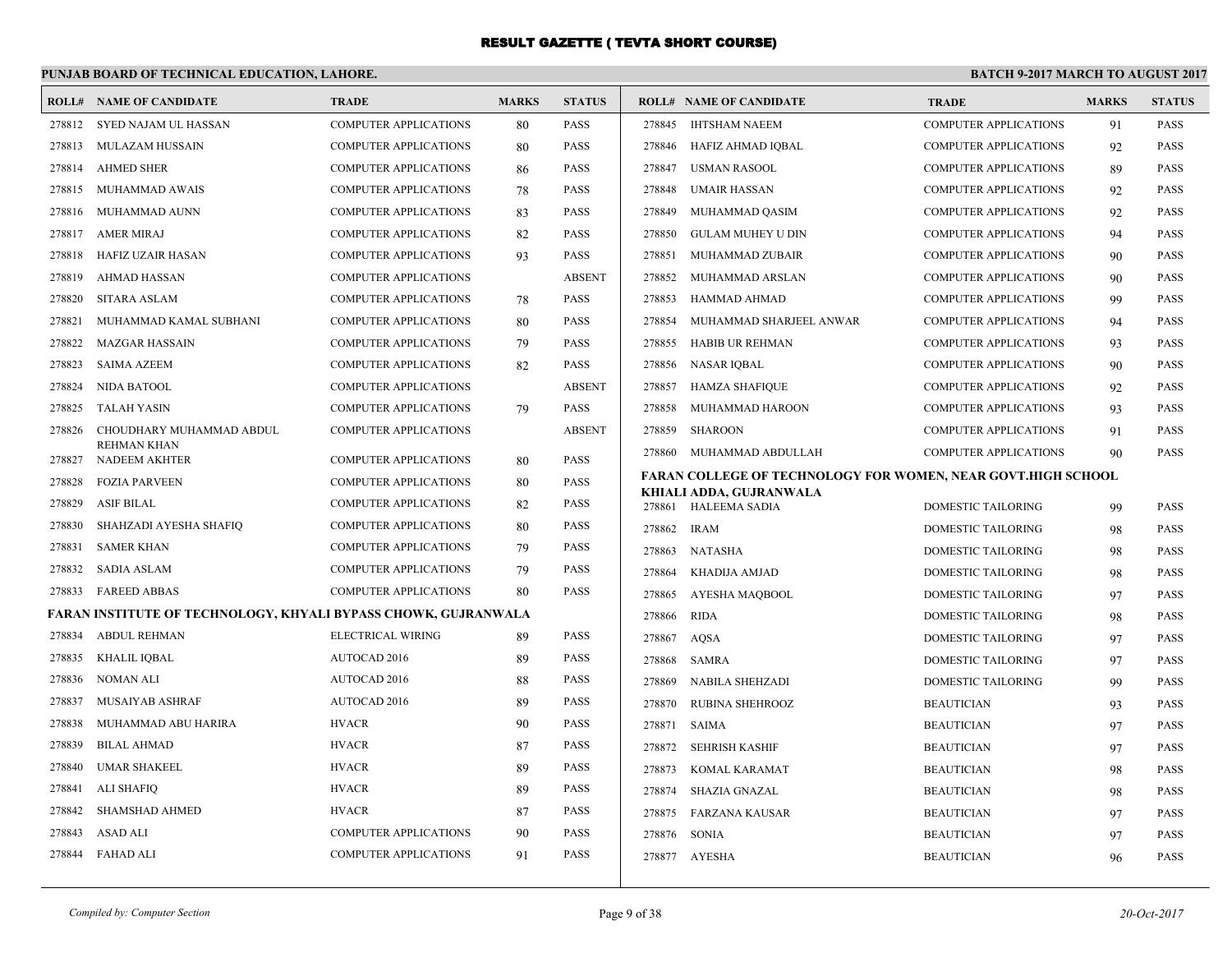#### **PUNJAB BOARD OF TECHNICAL EDUCATION, LAHORE. BATCH 9-2017 MARCH TO AUGUST 2017 ROLL# NAME OF CANDIDATE TRADE MARKS STATUS ROLL# NAME OF CANDIDATE TRADE MARKS STATUS** 278878 KAINAT BEAUTICIAN 98 PASS 278879 FARHANA BEAUTICIAN 97 PASS 278880 ASMA RANI BEAUTICIAN 99 PASS **GOVERNMENT TECHNICAL TRAINING INSTITUTE, PASROOR ROAD, GUJRANWALA** 278881 MUHAMMAD ASIM ANWAR COMPUTER APPLICATIONS 84 PASS 278882 SULTAN SALAH UD AYUBI COMPUTER APPLICATIONS ABSENT 278883 HAFIZ MUHAMMAD KASHIF COMPUTER APPLICATIONS ABSENT 278884 HAFIZ ABDUL REHMAN MACCI COMPUTER APPLICATIONS ABSENT 278885 MUHAMMAD BILAL IJAZ COMPUTER APPLICATIONS ABSENT 278886 ANEES UR REHMAN COMPUTER APPLICATIONS 90 PASS 278887 GHULAM MUSTAFA COMPUTER APPLICATIONS 75 PASS 278888 ABU USAMA NAWAZ COMPUTER APPLICATIONS FAIL 278889 AHMAD TARIQ COMPUTER APPLICATIONS 84 PASS 278890 FAIZAN MIRZA COMPUTER APPLICATIONS FAIL 278891 ALI RAFIQUE COMPUTER APPLICATIONS 92 PASS 278892 WAQAS JOHN COMPUTER APPLICATIONS 83 PASS 278893 AHMAR SHAHID COMPUTER APPLICATIONS 80 PASS 278894 SHOAIB QAYYUM KHAN COMPUTER APPLICATIONS 81 PASS 278895 ABUBAKER COMPUTER APPLICATIONS 79 PASS 278896 MUHAMMAD BILAL IJAZ COMPUTER APPLICATIONS ABSENT 278897 MUDDASIR KHURSHID COMPUTER APPLICATIONS ABSENT 278898 MEHBOOB ANSAR COMPUTER APPLICATIONS ABSENT 278899 AMIR ABDULLAH COMPUTER APPLICATIONS ABSENT 278900 FAISAL SHAHZAD COMPUTER APPLICATIONS ABSENT 278901 SAIF UR RIHMAN COMPUTER APPLICATIONS ABSENT 278902 SAIF ULLAH COMPUTER APPLICATIONS ABSENT 278903 ABAID ULLAH QASMI ELECTRICAL WIRING ABSENT 278904 ABDUL RASHEED ELECTRICAL WIRING 87 PASS 278905 IRFAN ULLAH ELECTRICAL WIRING ABSENT 278906 SUHAIB AFZAL ELECTRICAL WIRING 79 PASS 278907 MUHAMMAD ABU BAKAR ELECTRICAL WIRING 84 PASS 278908 EHTSHAM ALI ELECTRICAL WIRING 81 PASS 278909 MUHAMMAD FURQAN RIAZ ELECTRICAL WIRING 89 PASS 278910 MUHAMMAD SHAHZAD IQBAL ELECTRICAL WIRING 77 PASS 278911 ARSLAN NAZIR ELECTRICAL WIRING 81 PASS 278912 ZAIM IJAZ ELECTRICAL WIRING 76 PASS 278913 WAQAR AHMAD ELECTRICAL WIRING 92 PASS 278914 AKBAR ALI ELECTRICAL WIRING ABSENT 278915 FARRUKH ZAHEER ELECTRICAL WIRING 88 PASS 278916 ZUBAIR UMAR ELECTRICAL WIRING ABSENT 278917 NEHAN MEHMOOD ELECTRICAL WIRING 77 PASS 278918 MUHAMMAD AMASH MEHMOOD ELECTRICAL WIRING 77 PASS 278919 ALI ASGHAR ELECTRICAL WIRING 84 PASS 278920 MUHAMMAD UMAR ELECTRICAL WIRING 77 PASS 278921 BILAL AMIR BHATTI ELECTRICAL WIRING 75 PASS 278922 AFAQ GOHAR ELECTRICAL WIRING ABSENT **WINWARE INSTITUTE OF COMPUTER SCIENCES,, KAMOKE,GUJRANWALA, KAMOKE** 278923 HAFIZ ABDUL HANAN COMPUTER APPLICATIONS 92 PASS 278924 AURANGZAIB COMPUTER APPLICATIONS 96 PASS 278925 RIMSHA NAWAZ COMPUTER APPLICATIONS 89 PASS 278926 SYEDA DUA FATIMA COMPUTER APPLICATIONS 100 PASS 278927 SEHRASH SHOUKAT COMPUTER APPLICATIONS 98 PASS 278928 MUNEEBA SARWAR COMPUTER APPLICATIONS 95 PASS **GOVT. VOCATIONAL TRAINING INSTITUTE FOR WOMEN, NEAR QABARASTAN SUHEKE CHOWKI, SUKHEKE, HAFIZABAD** 278929 MISBAH SADDIQUE COMPUTER APPLICATIONS 92 PASS 278930 NOSHEEN FATIMA COMPUTER APPLICATIONS 93 PASS 278931 IRUM BASHIR COMPUTER APPLICATIONS 94 PASS 278932 SHAZIA BATOOL COMPUTER APPLICATIONS 88 PASS 278933 TOBA BINYAMEEN COMPUTER APPLICATIONS 91 PASS 278934 MAHA GULZAR COMPUTER APPLICATIONS 95 PASS 278935 ANEELA JAVED COMPUTER APPLICATIONS 89 PASS 278936 NEELAM SHAHZADI COMPUTER APPLICATIONS 96 PASS 278937 UZMA RANI COMPUTER APPLICATIONS 88 PASS 278938 SAIMA BATOOL COMPUTER APPLICATIONS 93 PASS 278939 IRAM NAWAZ COMPUTER APPLICATIONS 90 PASS 278940 TOQEER ZAHRA COMPUTER APPLICATIONS 89 PASS 278941 HAFIZA MUQQADAS KOUSAR COMPUTER APPLICATIONS 93 PASS 278942 AENA SHABBIR COMPUTER APPLICATIONS 94 PASS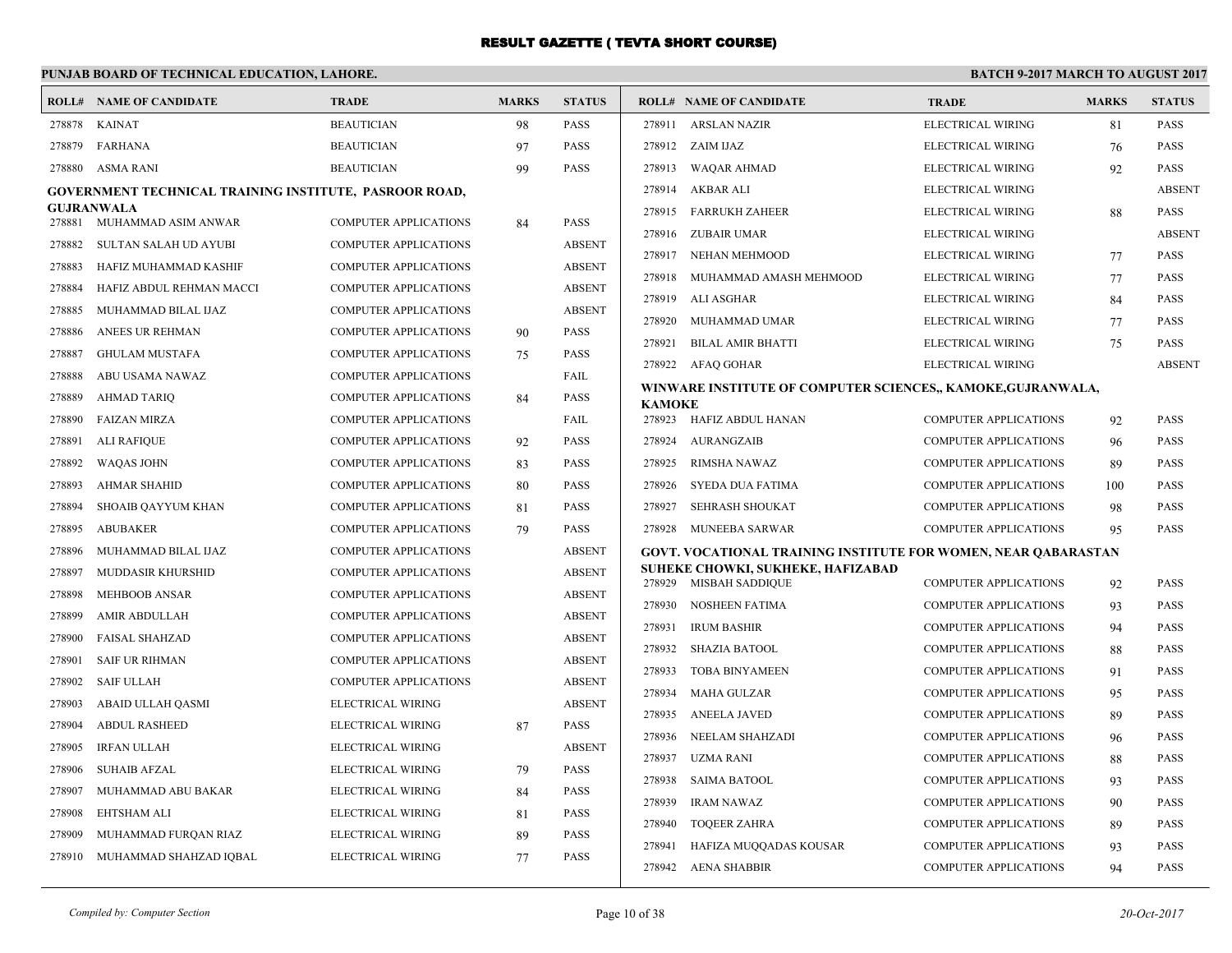## **PUNJAB BOARD OF TECHNICAL EDUCATION, LAHORE.**

| <b>SADIA ASHRAF</b><br><b>COMPUTER APPLICATIONS</b><br>88<br><b>PASS</b><br>278975<br>USMAN IRSHAD<br>HOME APPLIANCES REPAIR<br>71<br><b>PASS</b><br>278943<br>278944<br><b>UROOJ FATIMA</b><br><b>COMPUTER APPLICATIONS</b><br>PASS<br>278976<br>MUHAMMAD AQAASH HAMZA<br>HOME APPLIANCES REPAIR<br><b>ABSENT</b><br>86<br><b>COMPUTER APPLICATIONS</b><br><b>PASS</b><br>278977<br><b>SOHAIL ABBAS</b><br>PASS<br>278945<br>MEHVESH KALSOOM<br>92<br>HOME APPLIANCES REPAIR<br>71<br><b>COMPUTER APPLICATIONS</b><br>PASS<br>278978<br><b>FAROOO HAIDER</b><br>HOME APPLIANCES REPAIR<br>PASS<br>278946<br>MISBAH NAZ<br>86<br>83<br>NAZIA KHADIM<br><b>COMPUTER APPLICATIONS</b><br>90<br>PASS<br>278979<br>MUHAMMAD USAMA<br>HOME APPLIANCES REPAIR<br>80<br>PASS<br>278947<br><b>HASSNAIN ASLAM</b><br>HOME APPLIANCES REPAIR<br>MUSLIM COLLEGE OF TECHNOLOGY, GUJRANWALA ROAD, NEAR MUSLIM<br>278980<br>PASS<br>67<br><b>COLLEGE OF COMMERCE, HAFIZABAD</b><br>278981<br><b>SAMI ULLAH</b><br>HOME APPLIANCES REPAIR<br>PASS<br>69<br>PASS<br>278948<br>QAMAR RAZA<br>CIVIL SURVEYOR 2016<br>86<br>278982<br><b>AAMIR SOHAIL</b><br>HOME APPLIANCES REPAIR<br>PASS<br>86<br><b>PASS</b><br>278949<br>HASNAIN ALI<br><b>CIVIL SURVEYOR 2016</b><br>84<br><b>SUFIAN AZIZ</b><br>HOME APPLIANCES REPAIR<br>278983<br>PASS<br>81<br><b>FAISAL NAVEED</b><br><b>CIVIL SURVEYOR 2016</b><br><b>ABSENT</b><br>278950<br>278984 MUHAMMAD ZAIN ABBAS<br>HOME APPLIANCES REPAIR<br>86<br>PASS<br><b>GOVERNMENT TECHNICAL TRAINING INSTITUTE, SATELLITE TOWN, JHANG</b><br>GOVERNMENT VOCATIONAL TRAINING INSTITUTE FOR WOMEN, , JHANG<br><b>SHEHBAZ HUSSAIN</b><br>COMPUTER APPLICATIONS<br>PASS<br>278951<br>69<br>DOMESTIC TAILORING<br>93<br>278985<br>AIMA SHAH<br>PASS<br>PASS<br>278952<br><b>HAFIZ JAHANZAIB</b><br>COMPUTER APPLICATIONS<br>84<br>278986<br><b>AROOJ FATIMA</b><br><b>DOMESTIC TAILORING</b><br><b>ABSENT</b><br>278953<br><b>FARHAN GULL</b><br>PASS<br><b>COMPUTER APPLICATIONS</b><br>84<br>278987<br>MUQADAS MUNAWAR<br><b>DOMESTIC TAILORING</b><br>PASS<br>97<br>278954<br><b>SHAHZAD HASSAN</b><br>PASS<br><b>COMPUTER APPLICATIONS</b><br>79<br>278988<br>AYESHA MUQADAS<br>DOMESTIC TAILORING<br>PASS<br>90<br>PASS<br>278955<br>MUHAMMAD NAVEED ASHRAF<br><b>COMPUTER APPLICATIONS</b><br>82<br>278989<br><b>BUSHRA ARSHAD</b><br>DOMESTIC TAILORING<br>PASS<br>94<br>HASSNAIN MANSOOR AHMAD<br><b>COMPUTER APPLICATIONS</b><br>PASS<br>278956<br>85<br>278990<br><b>TANZEELA BASHIR</b><br>DOMESTIC TAILORING<br>PASS<br>92<br><b>PASS</b><br>278957<br><b>FAISAL MERAJ</b><br><b>COMPUTER APPLICATIONS</b><br>85<br>278991<br><b>HAFSA SHAFIOUE</b><br>DOMESTIC TAILORING<br>89<br><b>PASS</b><br><b>PASS</b><br>278958<br><b>MOHSIN RAZA</b><br><b>COMPUTER APPLICATIONS</b><br>83<br>278992<br><b>MARYAM LATIF</b><br>DOMESTIC TAILORING<br><b>PASS</b><br>86<br>MUHAMMAD AJMAL SHAHZAD<br>COMPUTER APPLICATIONS<br>PASS<br>278959<br>95<br>278993<br><b>AQSA BATOOL</b><br>DOMESTIC TAILORING<br>PASS<br>92<br><b>PASS</b><br>278960<br>MUHAMMAD BILAWAL<br>COMPUTER APPLICATIONS<br>84<br>278994<br><b>DOMESTIC TAILORING</b><br>PASS<br>NADIA PERVEEN<br>96<br><b>COMPUTER APPLICATIONS</b><br><b>ABSENT</b><br>278961<br>MUHAMMAD WASEEM<br>278995<br>FIZA HIJAAB<br>DOMESTIC TAILORING<br><b>ABSENT</b><br><b>ABSENT</b><br>MUHAMMAD YASEEN<br>COMPUTER APPLICATIONS<br>278962<br>RUQUIA KANWAL<br>DOMESTIC TAILORING<br>PASS<br>278996<br>88<br><b>NAZIR AHMAD</b><br>COMPUTER APPLICATIONS<br><b>PASS</b><br>278963<br>79<br>278997<br><b>NAJMA RANI</b><br><b>DOMESTIC TAILORING</b><br>PASS<br>90<br>MUHAMMAD NADEEM<br>COMPUTER APPLICATIONS<br>PASS<br>278964<br>78<br>278998<br><b>KAINAT</b><br>DOMESTIC TAILORING<br>PASS<br>94<br>278965<br><b>KHAWAR ABBAS</b><br><b>COMPUTER APPLICATIONS</b><br>89<br>PASS<br>278999<br><b>SAIRA BATOOL</b><br>DOMESTIC TAILORING<br><b>PASS</b><br>91<br>MUHAMMAD HANZALA<br><b>COMPUTER APPLICATIONS</b><br>PASS<br>278966<br>94<br>279000<br><b>RABIA MUZAFFAR</b><br>DOMESTIC TAILORING<br>90<br>PASS<br><b>AHTESHAM</b><br>PASS<br>278967<br>COMPUTER APPLICATIONS<br>78<br>279001<br>AIMAN ARIF<br><b>COMPUTER APPLICATIONS</b><br>PASS<br>90<br><b>WAQAS ANWAR</b><br><b>PASS</b><br>278968<br><b>COMPUTER APPLICATIONS</b><br>77<br>279002<br><b>COMPUTER APPLICATIONS</b><br>ASIFA MUNIR<br>92<br>PASS<br>ZAMAN GUL KHAN<br><b>COMPUTER APPLICATIONS</b><br>PASS<br>278969<br>85<br>279003<br><b>UROOJ UMBER</b><br><b>COMPUTER APPLICATIONS</b><br><b>ABSENT</b><br>PASS<br>278970<br>MUHAMMAD RUSTAM<br>COMPUTER APPLICATIONS<br>77<br>279004<br><b>SADIA PERVEEN</b><br><b>COMPUTER APPLICATIONS</b><br>PASS<br>91<br>MUHAMMAD MAAZ<br>HOME APPLIANCES REPAIR<br><b>PASS</b><br>278971<br>83<br>279005<br><b>WAREESHA RAMZAN</b><br><b>COMPUTER APPLICATIONS</b><br><b>ABSENT</b><br>HOME APPLIANCES REPAIR<br>PASS<br>278972<br>MUHAMMAD UMAIR NASIR<br>70<br>279006<br>AMNA MANZOOR<br><b>COMPUTER APPLICATIONS</b><br>90<br><b>PASS</b> |        | <b>ROLL# NAME OF CANDIDATE</b> | <b>TRADE</b>           | <b>MARKS</b> | <b>STATUS</b> | <b>ROLL# NAME OF CANDIDATE</b> | <b>TRADE</b> | <b>MARKS</b> | <b>STATUS</b> |
|--------------------------------------------------------------------------------------------------------------------------------------------------------------------------------------------------------------------------------------------------------------------------------------------------------------------------------------------------------------------------------------------------------------------------------------------------------------------------------------------------------------------------------------------------------------------------------------------------------------------------------------------------------------------------------------------------------------------------------------------------------------------------------------------------------------------------------------------------------------------------------------------------------------------------------------------------------------------------------------------------------------------------------------------------------------------------------------------------------------------------------------------------------------------------------------------------------------------------------------------------------------------------------------------------------------------------------------------------------------------------------------------------------------------------------------------------------------------------------------------------------------------------------------------------------------------------------------------------------------------------------------------------------------------------------------------------------------------------------------------------------------------------------------------------------------------------------------------------------------------------------------------------------------------------------------------------------------------------------------------------------------------------------------------------------------------------------------------------------------------------------------------------------------------------------------------------------------------------------------------------------------------------------------------------------------------------------------------------------------------------------------------------------------------------------------------------------------------------------------------------------------------------------------------------------------------------------------------------------------------------------------------------------------------------------------------------------------------------------------------------------------------------------------------------------------------------------------------------------------------------------------------------------------------------------------------------------------------------------------------------------------------------------------------------------------------------------------------------------------------------------------------------------------------------------------------------------------------------------------------------------------------------------------------------------------------------------------------------------------------------------------------------------------------------------------------------------------------------------------------------------------------------------------------------------------------------------------------------------------------------------------------------------------------------------------------------------------------------------------------------------------------------------------------------------------------------------------------------------------------------------------------------------------------------------------------------------------------------------------------------------------------------------------------------------------------------------------------------------------------------------------------------------------------------------------------------------------------------------------------------------------------------------------------------------------------------------------------------------------------------------------------------------------------------------------------------------------------------------------------------------------------------------------------------------------------------------------------------------------------------------------------------------------------------------------------------------------------------------------------------------------------------------------------------------------------------------------------------------------------------------------------------------------------------------------------------------------------------------------------------------------------------------------------|--------|--------------------------------|------------------------|--------------|---------------|--------------------------------|--------------|--------------|---------------|
|                                                                                                                                                                                                                                                                                                                                                                                                                                                                                                                                                                                                                                                                                                                                                                                                                                                                                                                                                                                                                                                                                                                                                                                                                                                                                                                                                                                                                                                                                                                                                                                                                                                                                                                                                                                                                                                                                                                                                                                                                                                                                                                                                                                                                                                                                                                                                                                                                                                                                                                                                                                                                                                                                                                                                                                                                                                                                                                                                                                                                                                                                                                                                                                                                                                                                                                                                                                                                                                                                                                                                                                                                                                                                                                                                                                                                                                                                                                                                                                                                                                                                                                                                                                                                                                                                                                                                                                                                                                                                                                                                                                                                                                                                                                                                                                                                                                                                                                                                                                                                                            |        |                                |                        |              |               |                                |              |              |               |
|                                                                                                                                                                                                                                                                                                                                                                                                                                                                                                                                                                                                                                                                                                                                                                                                                                                                                                                                                                                                                                                                                                                                                                                                                                                                                                                                                                                                                                                                                                                                                                                                                                                                                                                                                                                                                                                                                                                                                                                                                                                                                                                                                                                                                                                                                                                                                                                                                                                                                                                                                                                                                                                                                                                                                                                                                                                                                                                                                                                                                                                                                                                                                                                                                                                                                                                                                                                                                                                                                                                                                                                                                                                                                                                                                                                                                                                                                                                                                                                                                                                                                                                                                                                                                                                                                                                                                                                                                                                                                                                                                                                                                                                                                                                                                                                                                                                                                                                                                                                                                                            |        |                                |                        |              |               |                                |              |              |               |
|                                                                                                                                                                                                                                                                                                                                                                                                                                                                                                                                                                                                                                                                                                                                                                                                                                                                                                                                                                                                                                                                                                                                                                                                                                                                                                                                                                                                                                                                                                                                                                                                                                                                                                                                                                                                                                                                                                                                                                                                                                                                                                                                                                                                                                                                                                                                                                                                                                                                                                                                                                                                                                                                                                                                                                                                                                                                                                                                                                                                                                                                                                                                                                                                                                                                                                                                                                                                                                                                                                                                                                                                                                                                                                                                                                                                                                                                                                                                                                                                                                                                                                                                                                                                                                                                                                                                                                                                                                                                                                                                                                                                                                                                                                                                                                                                                                                                                                                                                                                                                                            |        |                                |                        |              |               |                                |              |              |               |
|                                                                                                                                                                                                                                                                                                                                                                                                                                                                                                                                                                                                                                                                                                                                                                                                                                                                                                                                                                                                                                                                                                                                                                                                                                                                                                                                                                                                                                                                                                                                                                                                                                                                                                                                                                                                                                                                                                                                                                                                                                                                                                                                                                                                                                                                                                                                                                                                                                                                                                                                                                                                                                                                                                                                                                                                                                                                                                                                                                                                                                                                                                                                                                                                                                                                                                                                                                                                                                                                                                                                                                                                                                                                                                                                                                                                                                                                                                                                                                                                                                                                                                                                                                                                                                                                                                                                                                                                                                                                                                                                                                                                                                                                                                                                                                                                                                                                                                                                                                                                                                            |        |                                |                        |              |               |                                |              |              |               |
|                                                                                                                                                                                                                                                                                                                                                                                                                                                                                                                                                                                                                                                                                                                                                                                                                                                                                                                                                                                                                                                                                                                                                                                                                                                                                                                                                                                                                                                                                                                                                                                                                                                                                                                                                                                                                                                                                                                                                                                                                                                                                                                                                                                                                                                                                                                                                                                                                                                                                                                                                                                                                                                                                                                                                                                                                                                                                                                                                                                                                                                                                                                                                                                                                                                                                                                                                                                                                                                                                                                                                                                                                                                                                                                                                                                                                                                                                                                                                                                                                                                                                                                                                                                                                                                                                                                                                                                                                                                                                                                                                                                                                                                                                                                                                                                                                                                                                                                                                                                                                                            |        |                                |                        |              |               |                                |              |              |               |
|                                                                                                                                                                                                                                                                                                                                                                                                                                                                                                                                                                                                                                                                                                                                                                                                                                                                                                                                                                                                                                                                                                                                                                                                                                                                                                                                                                                                                                                                                                                                                                                                                                                                                                                                                                                                                                                                                                                                                                                                                                                                                                                                                                                                                                                                                                                                                                                                                                                                                                                                                                                                                                                                                                                                                                                                                                                                                                                                                                                                                                                                                                                                                                                                                                                                                                                                                                                                                                                                                                                                                                                                                                                                                                                                                                                                                                                                                                                                                                                                                                                                                                                                                                                                                                                                                                                                                                                                                                                                                                                                                                                                                                                                                                                                                                                                                                                                                                                                                                                                                                            |        |                                |                        |              |               |                                |              |              |               |
|                                                                                                                                                                                                                                                                                                                                                                                                                                                                                                                                                                                                                                                                                                                                                                                                                                                                                                                                                                                                                                                                                                                                                                                                                                                                                                                                                                                                                                                                                                                                                                                                                                                                                                                                                                                                                                                                                                                                                                                                                                                                                                                                                                                                                                                                                                                                                                                                                                                                                                                                                                                                                                                                                                                                                                                                                                                                                                                                                                                                                                                                                                                                                                                                                                                                                                                                                                                                                                                                                                                                                                                                                                                                                                                                                                                                                                                                                                                                                                                                                                                                                                                                                                                                                                                                                                                                                                                                                                                                                                                                                                                                                                                                                                                                                                                                                                                                                                                                                                                                                                            |        |                                |                        |              |               |                                |              |              |               |
|                                                                                                                                                                                                                                                                                                                                                                                                                                                                                                                                                                                                                                                                                                                                                                                                                                                                                                                                                                                                                                                                                                                                                                                                                                                                                                                                                                                                                                                                                                                                                                                                                                                                                                                                                                                                                                                                                                                                                                                                                                                                                                                                                                                                                                                                                                                                                                                                                                                                                                                                                                                                                                                                                                                                                                                                                                                                                                                                                                                                                                                                                                                                                                                                                                                                                                                                                                                                                                                                                                                                                                                                                                                                                                                                                                                                                                                                                                                                                                                                                                                                                                                                                                                                                                                                                                                                                                                                                                                                                                                                                                                                                                                                                                                                                                                                                                                                                                                                                                                                                                            |        |                                |                        |              |               |                                |              |              |               |
|                                                                                                                                                                                                                                                                                                                                                                                                                                                                                                                                                                                                                                                                                                                                                                                                                                                                                                                                                                                                                                                                                                                                                                                                                                                                                                                                                                                                                                                                                                                                                                                                                                                                                                                                                                                                                                                                                                                                                                                                                                                                                                                                                                                                                                                                                                                                                                                                                                                                                                                                                                                                                                                                                                                                                                                                                                                                                                                                                                                                                                                                                                                                                                                                                                                                                                                                                                                                                                                                                                                                                                                                                                                                                                                                                                                                                                                                                                                                                                                                                                                                                                                                                                                                                                                                                                                                                                                                                                                                                                                                                                                                                                                                                                                                                                                                                                                                                                                                                                                                                                            |        |                                |                        |              |               |                                |              |              |               |
|                                                                                                                                                                                                                                                                                                                                                                                                                                                                                                                                                                                                                                                                                                                                                                                                                                                                                                                                                                                                                                                                                                                                                                                                                                                                                                                                                                                                                                                                                                                                                                                                                                                                                                                                                                                                                                                                                                                                                                                                                                                                                                                                                                                                                                                                                                                                                                                                                                                                                                                                                                                                                                                                                                                                                                                                                                                                                                                                                                                                                                                                                                                                                                                                                                                                                                                                                                                                                                                                                                                                                                                                                                                                                                                                                                                                                                                                                                                                                                                                                                                                                                                                                                                                                                                                                                                                                                                                                                                                                                                                                                                                                                                                                                                                                                                                                                                                                                                                                                                                                                            |        |                                |                        |              |               |                                |              |              |               |
|                                                                                                                                                                                                                                                                                                                                                                                                                                                                                                                                                                                                                                                                                                                                                                                                                                                                                                                                                                                                                                                                                                                                                                                                                                                                                                                                                                                                                                                                                                                                                                                                                                                                                                                                                                                                                                                                                                                                                                                                                                                                                                                                                                                                                                                                                                                                                                                                                                                                                                                                                                                                                                                                                                                                                                                                                                                                                                                                                                                                                                                                                                                                                                                                                                                                                                                                                                                                                                                                                                                                                                                                                                                                                                                                                                                                                                                                                                                                                                                                                                                                                                                                                                                                                                                                                                                                                                                                                                                                                                                                                                                                                                                                                                                                                                                                                                                                                                                                                                                                                                            |        |                                |                        |              |               |                                |              |              |               |
|                                                                                                                                                                                                                                                                                                                                                                                                                                                                                                                                                                                                                                                                                                                                                                                                                                                                                                                                                                                                                                                                                                                                                                                                                                                                                                                                                                                                                                                                                                                                                                                                                                                                                                                                                                                                                                                                                                                                                                                                                                                                                                                                                                                                                                                                                                                                                                                                                                                                                                                                                                                                                                                                                                                                                                                                                                                                                                                                                                                                                                                                                                                                                                                                                                                                                                                                                                                                                                                                                                                                                                                                                                                                                                                                                                                                                                                                                                                                                                                                                                                                                                                                                                                                                                                                                                                                                                                                                                                                                                                                                                                                                                                                                                                                                                                                                                                                                                                                                                                                                                            |        |                                |                        |              |               |                                |              |              |               |
|                                                                                                                                                                                                                                                                                                                                                                                                                                                                                                                                                                                                                                                                                                                                                                                                                                                                                                                                                                                                                                                                                                                                                                                                                                                                                                                                                                                                                                                                                                                                                                                                                                                                                                                                                                                                                                                                                                                                                                                                                                                                                                                                                                                                                                                                                                                                                                                                                                                                                                                                                                                                                                                                                                                                                                                                                                                                                                                                                                                                                                                                                                                                                                                                                                                                                                                                                                                                                                                                                                                                                                                                                                                                                                                                                                                                                                                                                                                                                                                                                                                                                                                                                                                                                                                                                                                                                                                                                                                                                                                                                                                                                                                                                                                                                                                                                                                                                                                                                                                                                                            |        |                                |                        |              |               |                                |              |              |               |
|                                                                                                                                                                                                                                                                                                                                                                                                                                                                                                                                                                                                                                                                                                                                                                                                                                                                                                                                                                                                                                                                                                                                                                                                                                                                                                                                                                                                                                                                                                                                                                                                                                                                                                                                                                                                                                                                                                                                                                                                                                                                                                                                                                                                                                                                                                                                                                                                                                                                                                                                                                                                                                                                                                                                                                                                                                                                                                                                                                                                                                                                                                                                                                                                                                                                                                                                                                                                                                                                                                                                                                                                                                                                                                                                                                                                                                                                                                                                                                                                                                                                                                                                                                                                                                                                                                                                                                                                                                                                                                                                                                                                                                                                                                                                                                                                                                                                                                                                                                                                                                            |        |                                |                        |              |               |                                |              |              |               |
|                                                                                                                                                                                                                                                                                                                                                                                                                                                                                                                                                                                                                                                                                                                                                                                                                                                                                                                                                                                                                                                                                                                                                                                                                                                                                                                                                                                                                                                                                                                                                                                                                                                                                                                                                                                                                                                                                                                                                                                                                                                                                                                                                                                                                                                                                                                                                                                                                                                                                                                                                                                                                                                                                                                                                                                                                                                                                                                                                                                                                                                                                                                                                                                                                                                                                                                                                                                                                                                                                                                                                                                                                                                                                                                                                                                                                                                                                                                                                                                                                                                                                                                                                                                                                                                                                                                                                                                                                                                                                                                                                                                                                                                                                                                                                                                                                                                                                                                                                                                                                                            |        |                                |                        |              |               |                                |              |              |               |
|                                                                                                                                                                                                                                                                                                                                                                                                                                                                                                                                                                                                                                                                                                                                                                                                                                                                                                                                                                                                                                                                                                                                                                                                                                                                                                                                                                                                                                                                                                                                                                                                                                                                                                                                                                                                                                                                                                                                                                                                                                                                                                                                                                                                                                                                                                                                                                                                                                                                                                                                                                                                                                                                                                                                                                                                                                                                                                                                                                                                                                                                                                                                                                                                                                                                                                                                                                                                                                                                                                                                                                                                                                                                                                                                                                                                                                                                                                                                                                                                                                                                                                                                                                                                                                                                                                                                                                                                                                                                                                                                                                                                                                                                                                                                                                                                                                                                                                                                                                                                                                            |        |                                |                        |              |               |                                |              |              |               |
|                                                                                                                                                                                                                                                                                                                                                                                                                                                                                                                                                                                                                                                                                                                                                                                                                                                                                                                                                                                                                                                                                                                                                                                                                                                                                                                                                                                                                                                                                                                                                                                                                                                                                                                                                                                                                                                                                                                                                                                                                                                                                                                                                                                                                                                                                                                                                                                                                                                                                                                                                                                                                                                                                                                                                                                                                                                                                                                                                                                                                                                                                                                                                                                                                                                                                                                                                                                                                                                                                                                                                                                                                                                                                                                                                                                                                                                                                                                                                                                                                                                                                                                                                                                                                                                                                                                                                                                                                                                                                                                                                                                                                                                                                                                                                                                                                                                                                                                                                                                                                                            |        |                                |                        |              |               |                                |              |              |               |
|                                                                                                                                                                                                                                                                                                                                                                                                                                                                                                                                                                                                                                                                                                                                                                                                                                                                                                                                                                                                                                                                                                                                                                                                                                                                                                                                                                                                                                                                                                                                                                                                                                                                                                                                                                                                                                                                                                                                                                                                                                                                                                                                                                                                                                                                                                                                                                                                                                                                                                                                                                                                                                                                                                                                                                                                                                                                                                                                                                                                                                                                                                                                                                                                                                                                                                                                                                                                                                                                                                                                                                                                                                                                                                                                                                                                                                                                                                                                                                                                                                                                                                                                                                                                                                                                                                                                                                                                                                                                                                                                                                                                                                                                                                                                                                                                                                                                                                                                                                                                                                            |        |                                |                        |              |               |                                |              |              |               |
|                                                                                                                                                                                                                                                                                                                                                                                                                                                                                                                                                                                                                                                                                                                                                                                                                                                                                                                                                                                                                                                                                                                                                                                                                                                                                                                                                                                                                                                                                                                                                                                                                                                                                                                                                                                                                                                                                                                                                                                                                                                                                                                                                                                                                                                                                                                                                                                                                                                                                                                                                                                                                                                                                                                                                                                                                                                                                                                                                                                                                                                                                                                                                                                                                                                                                                                                                                                                                                                                                                                                                                                                                                                                                                                                                                                                                                                                                                                                                                                                                                                                                                                                                                                                                                                                                                                                                                                                                                                                                                                                                                                                                                                                                                                                                                                                                                                                                                                                                                                                                                            |        |                                |                        |              |               |                                |              |              |               |
|                                                                                                                                                                                                                                                                                                                                                                                                                                                                                                                                                                                                                                                                                                                                                                                                                                                                                                                                                                                                                                                                                                                                                                                                                                                                                                                                                                                                                                                                                                                                                                                                                                                                                                                                                                                                                                                                                                                                                                                                                                                                                                                                                                                                                                                                                                                                                                                                                                                                                                                                                                                                                                                                                                                                                                                                                                                                                                                                                                                                                                                                                                                                                                                                                                                                                                                                                                                                                                                                                                                                                                                                                                                                                                                                                                                                                                                                                                                                                                                                                                                                                                                                                                                                                                                                                                                                                                                                                                                                                                                                                                                                                                                                                                                                                                                                                                                                                                                                                                                                                                            |        |                                |                        |              |               |                                |              |              |               |
|                                                                                                                                                                                                                                                                                                                                                                                                                                                                                                                                                                                                                                                                                                                                                                                                                                                                                                                                                                                                                                                                                                                                                                                                                                                                                                                                                                                                                                                                                                                                                                                                                                                                                                                                                                                                                                                                                                                                                                                                                                                                                                                                                                                                                                                                                                                                                                                                                                                                                                                                                                                                                                                                                                                                                                                                                                                                                                                                                                                                                                                                                                                                                                                                                                                                                                                                                                                                                                                                                                                                                                                                                                                                                                                                                                                                                                                                                                                                                                                                                                                                                                                                                                                                                                                                                                                                                                                                                                                                                                                                                                                                                                                                                                                                                                                                                                                                                                                                                                                                                                            |        |                                |                        |              |               |                                |              |              |               |
|                                                                                                                                                                                                                                                                                                                                                                                                                                                                                                                                                                                                                                                                                                                                                                                                                                                                                                                                                                                                                                                                                                                                                                                                                                                                                                                                                                                                                                                                                                                                                                                                                                                                                                                                                                                                                                                                                                                                                                                                                                                                                                                                                                                                                                                                                                                                                                                                                                                                                                                                                                                                                                                                                                                                                                                                                                                                                                                                                                                                                                                                                                                                                                                                                                                                                                                                                                                                                                                                                                                                                                                                                                                                                                                                                                                                                                                                                                                                                                                                                                                                                                                                                                                                                                                                                                                                                                                                                                                                                                                                                                                                                                                                                                                                                                                                                                                                                                                                                                                                                                            |        |                                |                        |              |               |                                |              |              |               |
|                                                                                                                                                                                                                                                                                                                                                                                                                                                                                                                                                                                                                                                                                                                                                                                                                                                                                                                                                                                                                                                                                                                                                                                                                                                                                                                                                                                                                                                                                                                                                                                                                                                                                                                                                                                                                                                                                                                                                                                                                                                                                                                                                                                                                                                                                                                                                                                                                                                                                                                                                                                                                                                                                                                                                                                                                                                                                                                                                                                                                                                                                                                                                                                                                                                                                                                                                                                                                                                                                                                                                                                                                                                                                                                                                                                                                                                                                                                                                                                                                                                                                                                                                                                                                                                                                                                                                                                                                                                                                                                                                                                                                                                                                                                                                                                                                                                                                                                                                                                                                                            |        |                                |                        |              |               |                                |              |              |               |
|                                                                                                                                                                                                                                                                                                                                                                                                                                                                                                                                                                                                                                                                                                                                                                                                                                                                                                                                                                                                                                                                                                                                                                                                                                                                                                                                                                                                                                                                                                                                                                                                                                                                                                                                                                                                                                                                                                                                                                                                                                                                                                                                                                                                                                                                                                                                                                                                                                                                                                                                                                                                                                                                                                                                                                                                                                                                                                                                                                                                                                                                                                                                                                                                                                                                                                                                                                                                                                                                                                                                                                                                                                                                                                                                                                                                                                                                                                                                                                                                                                                                                                                                                                                                                                                                                                                                                                                                                                                                                                                                                                                                                                                                                                                                                                                                                                                                                                                                                                                                                                            |        |                                |                        |              |               |                                |              |              |               |
|                                                                                                                                                                                                                                                                                                                                                                                                                                                                                                                                                                                                                                                                                                                                                                                                                                                                                                                                                                                                                                                                                                                                                                                                                                                                                                                                                                                                                                                                                                                                                                                                                                                                                                                                                                                                                                                                                                                                                                                                                                                                                                                                                                                                                                                                                                                                                                                                                                                                                                                                                                                                                                                                                                                                                                                                                                                                                                                                                                                                                                                                                                                                                                                                                                                                                                                                                                                                                                                                                                                                                                                                                                                                                                                                                                                                                                                                                                                                                                                                                                                                                                                                                                                                                                                                                                                                                                                                                                                                                                                                                                                                                                                                                                                                                                                                                                                                                                                                                                                                                                            |        |                                |                        |              |               |                                |              |              |               |
|                                                                                                                                                                                                                                                                                                                                                                                                                                                                                                                                                                                                                                                                                                                                                                                                                                                                                                                                                                                                                                                                                                                                                                                                                                                                                                                                                                                                                                                                                                                                                                                                                                                                                                                                                                                                                                                                                                                                                                                                                                                                                                                                                                                                                                                                                                                                                                                                                                                                                                                                                                                                                                                                                                                                                                                                                                                                                                                                                                                                                                                                                                                                                                                                                                                                                                                                                                                                                                                                                                                                                                                                                                                                                                                                                                                                                                                                                                                                                                                                                                                                                                                                                                                                                                                                                                                                                                                                                                                                                                                                                                                                                                                                                                                                                                                                                                                                                                                                                                                                                                            |        |                                |                        |              |               |                                |              |              |               |
|                                                                                                                                                                                                                                                                                                                                                                                                                                                                                                                                                                                                                                                                                                                                                                                                                                                                                                                                                                                                                                                                                                                                                                                                                                                                                                                                                                                                                                                                                                                                                                                                                                                                                                                                                                                                                                                                                                                                                                                                                                                                                                                                                                                                                                                                                                                                                                                                                                                                                                                                                                                                                                                                                                                                                                                                                                                                                                                                                                                                                                                                                                                                                                                                                                                                                                                                                                                                                                                                                                                                                                                                                                                                                                                                                                                                                                                                                                                                                                                                                                                                                                                                                                                                                                                                                                                                                                                                                                                                                                                                                                                                                                                                                                                                                                                                                                                                                                                                                                                                                                            |        |                                |                        |              |               |                                |              |              |               |
|                                                                                                                                                                                                                                                                                                                                                                                                                                                                                                                                                                                                                                                                                                                                                                                                                                                                                                                                                                                                                                                                                                                                                                                                                                                                                                                                                                                                                                                                                                                                                                                                                                                                                                                                                                                                                                                                                                                                                                                                                                                                                                                                                                                                                                                                                                                                                                                                                                                                                                                                                                                                                                                                                                                                                                                                                                                                                                                                                                                                                                                                                                                                                                                                                                                                                                                                                                                                                                                                                                                                                                                                                                                                                                                                                                                                                                                                                                                                                                                                                                                                                                                                                                                                                                                                                                                                                                                                                                                                                                                                                                                                                                                                                                                                                                                                                                                                                                                                                                                                                                            |        |                                |                        |              |               |                                |              |              |               |
|                                                                                                                                                                                                                                                                                                                                                                                                                                                                                                                                                                                                                                                                                                                                                                                                                                                                                                                                                                                                                                                                                                                                                                                                                                                                                                                                                                                                                                                                                                                                                                                                                                                                                                                                                                                                                                                                                                                                                                                                                                                                                                                                                                                                                                                                                                                                                                                                                                                                                                                                                                                                                                                                                                                                                                                                                                                                                                                                                                                                                                                                                                                                                                                                                                                                                                                                                                                                                                                                                                                                                                                                                                                                                                                                                                                                                                                                                                                                                                                                                                                                                                                                                                                                                                                                                                                                                                                                                                                                                                                                                                                                                                                                                                                                                                                                                                                                                                                                                                                                                                            |        |                                |                        |              |               |                                |              |              |               |
|                                                                                                                                                                                                                                                                                                                                                                                                                                                                                                                                                                                                                                                                                                                                                                                                                                                                                                                                                                                                                                                                                                                                                                                                                                                                                                                                                                                                                                                                                                                                                                                                                                                                                                                                                                                                                                                                                                                                                                                                                                                                                                                                                                                                                                                                                                                                                                                                                                                                                                                                                                                                                                                                                                                                                                                                                                                                                                                                                                                                                                                                                                                                                                                                                                                                                                                                                                                                                                                                                                                                                                                                                                                                                                                                                                                                                                                                                                                                                                                                                                                                                                                                                                                                                                                                                                                                                                                                                                                                                                                                                                                                                                                                                                                                                                                                                                                                                                                                                                                                                                            |        |                                |                        |              |               |                                |              |              |               |
|                                                                                                                                                                                                                                                                                                                                                                                                                                                                                                                                                                                                                                                                                                                                                                                                                                                                                                                                                                                                                                                                                                                                                                                                                                                                                                                                                                                                                                                                                                                                                                                                                                                                                                                                                                                                                                                                                                                                                                                                                                                                                                                                                                                                                                                                                                                                                                                                                                                                                                                                                                                                                                                                                                                                                                                                                                                                                                                                                                                                                                                                                                                                                                                                                                                                                                                                                                                                                                                                                                                                                                                                                                                                                                                                                                                                                                                                                                                                                                                                                                                                                                                                                                                                                                                                                                                                                                                                                                                                                                                                                                                                                                                                                                                                                                                                                                                                                                                                                                                                                                            |        |                                |                        |              |               |                                |              |              |               |
|                                                                                                                                                                                                                                                                                                                                                                                                                                                                                                                                                                                                                                                                                                                                                                                                                                                                                                                                                                                                                                                                                                                                                                                                                                                                                                                                                                                                                                                                                                                                                                                                                                                                                                                                                                                                                                                                                                                                                                                                                                                                                                                                                                                                                                                                                                                                                                                                                                                                                                                                                                                                                                                                                                                                                                                                                                                                                                                                                                                                                                                                                                                                                                                                                                                                                                                                                                                                                                                                                                                                                                                                                                                                                                                                                                                                                                                                                                                                                                                                                                                                                                                                                                                                                                                                                                                                                                                                                                                                                                                                                                                                                                                                                                                                                                                                                                                                                                                                                                                                                                            |        |                                |                        |              |               |                                |              |              |               |
|                                                                                                                                                                                                                                                                                                                                                                                                                                                                                                                                                                                                                                                                                                                                                                                                                                                                                                                                                                                                                                                                                                                                                                                                                                                                                                                                                                                                                                                                                                                                                                                                                                                                                                                                                                                                                                                                                                                                                                                                                                                                                                                                                                                                                                                                                                                                                                                                                                                                                                                                                                                                                                                                                                                                                                                                                                                                                                                                                                                                                                                                                                                                                                                                                                                                                                                                                                                                                                                                                                                                                                                                                                                                                                                                                                                                                                                                                                                                                                                                                                                                                                                                                                                                                                                                                                                                                                                                                                                                                                                                                                                                                                                                                                                                                                                                                                                                                                                                                                                                                                            |        |                                |                        |              |               |                                |              |              |               |
| <b>COMPUTER APPLICATIONS</b><br>PASS<br>279007<br><b>MASHAL AKHTER</b>                                                                                                                                                                                                                                                                                                                                                                                                                                                                                                                                                                                                                                                                                                                                                                                                                                                                                                                                                                                                                                                                                                                                                                                                                                                                                                                                                                                                                                                                                                                                                                                                                                                                                                                                                                                                                                                                                                                                                                                                                                                                                                                                                                                                                                                                                                                                                                                                                                                                                                                                                                                                                                                                                                                                                                                                                                                                                                                                                                                                                                                                                                                                                                                                                                                                                                                                                                                                                                                                                                                                                                                                                                                                                                                                                                                                                                                                                                                                                                                                                                                                                                                                                                                                                                                                                                                                                                                                                                                                                                                                                                                                                                                                                                                                                                                                                                                                                                                                                                     | 278973 | <b>SHAN SIDDIQUE</b>           | HOME APPLIANCES REPAIR | 87           | PASS          |                                |              |              |               |
| 89<br>278974<br>MUHAMMAD SHOAIB<br>HOME APPLIANCES REPAIR<br>70<br>PASS<br>279008 SUMIA AMBREEN<br><b>COMPUTER APPLICATIONS</b><br>94<br>PASS                                                                                                                                                                                                                                                                                                                                                                                                                                                                                                                                                                                                                                                                                                                                                                                                                                                                                                                                                                                                                                                                                                                                                                                                                                                                                                                                                                                                                                                                                                                                                                                                                                                                                                                                                                                                                                                                                                                                                                                                                                                                                                                                                                                                                                                                                                                                                                                                                                                                                                                                                                                                                                                                                                                                                                                                                                                                                                                                                                                                                                                                                                                                                                                                                                                                                                                                                                                                                                                                                                                                                                                                                                                                                                                                                                                                                                                                                                                                                                                                                                                                                                                                                                                                                                                                                                                                                                                                                                                                                                                                                                                                                                                                                                                                                                                                                                                                                              |        |                                |                        |              |               |                                |              |              |               |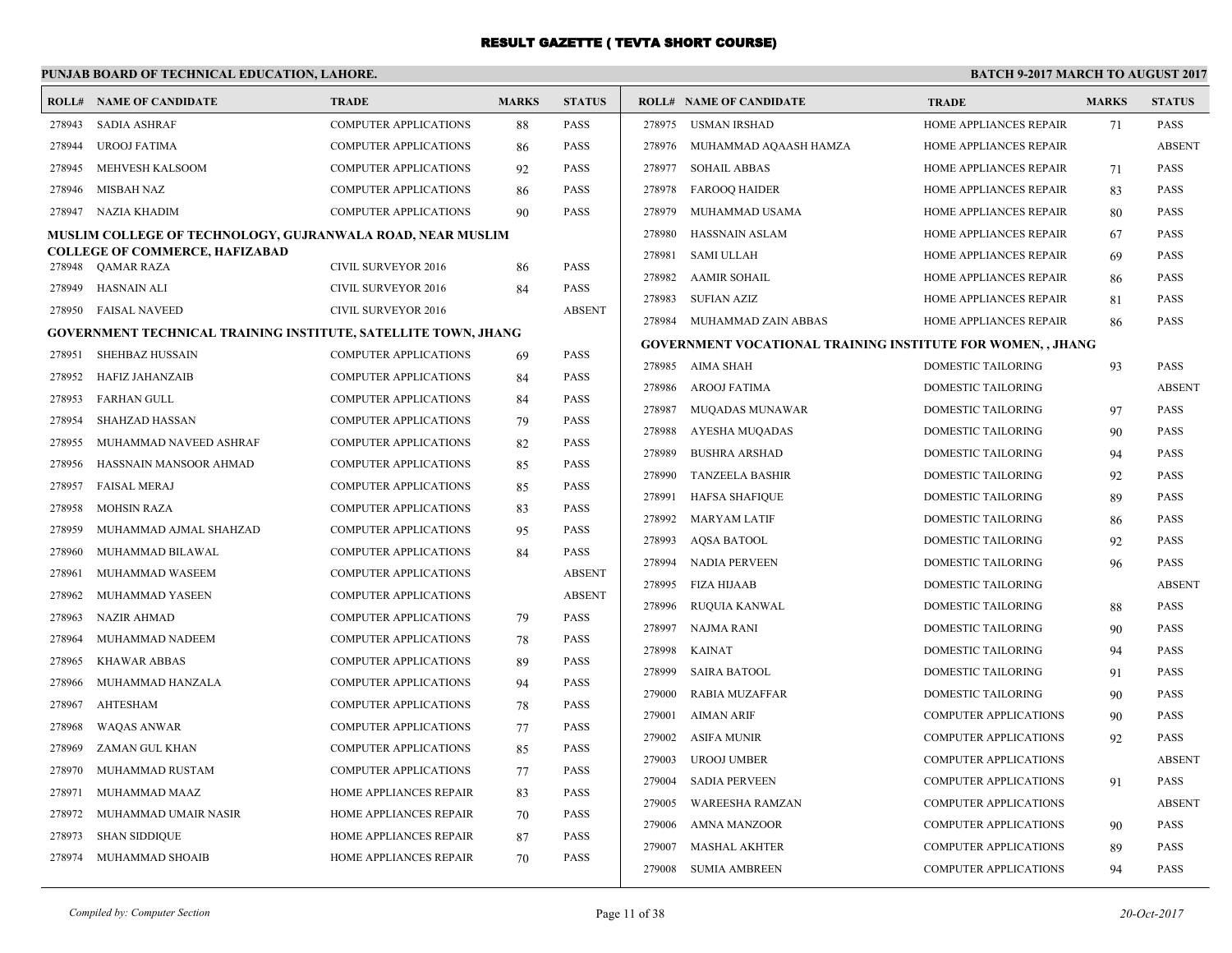#### **PUNJAB BOARD OF TECHNICAL EDUCATION, LAHORE. BATCH 9-2017 MARCH TO AUGUST 2017 ROLL# NAME OF CANDIDATE TRADE MARKS STATUS ROLL# NAME OF CANDIDATE TRADE MARKS STATUS** 279009 MAFIA IQBAL COMPUTER APPLICATIONS 92 PASS 279010 UMAIMA NAJEEB COMPUTER APPLICATIONS 91 PASS 279011 TAHREEM ARSHAD COMPUTER APPLICATIONS 93 PASS 279012 MALAIKA HAYAT COMPUTER APPLICATIONS 92 PASS 279013 RUBINA KOUSAR COMPUTER APPLICATIONS ABSENT 279014 MOUAZMA RANI COMPUTER APPLICATIONS 90 PASS 279015 FATIMA ARIF COMPUTER APPLICATIONS 90 PASS 279016 AMNA BATOOL COMPUTER APPLICATIONS 93 PASS 279017 REHANA KANWAL COMPUTER APPLICATIONS 92 PASS 279018 RABIA RASHEED COMPUTER APPLICATIONS 92 PASS 279019 SHAKEELA BILAL COMPUTER APPLICATIONS 92 PASS 279020 SIDRA SHAKOOR COMPUTER APPLICATIONS 92 PASS **GOVERNMENT VOCATIONAL TRAINING INSTITUTE FOR WOMEN, , JHELUM** 279021 ZESHAN ISHAQ COMPUTER APPLICATIONS ABSENT 279022 AMJAD MEHMOOD COMPUTER APPLICATIONS ABSENT 279023 MIAN MUHAMMAD AHSAN COMPUTER APPLICATIONS 77 PASS 279024 HAMZA IKHLAQ COMPUTER APPLICATIONS 76 PASS 279025 TAYYAB RAUF COMPUTER APPLICATIONS ABSENT 279026 AADIL MEHMOOD COMPUTER APPLICATIONS ABSENT 279027 ADNAN SHOUKAT COMPUTER APPLICATIONS 76 PASS 279028 AHMED WAHEED COMPUTER APPLICATIONS ABSENT 279029 GHULAM HAIDER COMPUTER APPLICATIONS 85 PASS 279030 USAMA SOHAIB COMPUTER APPLICATIONS 73 PASS 279031 ZEESHAN RIAZ COMPUTER APPLICATIONS 87 PASS 279032 MUHAMMAD NOUMAN COMPUTER APPLICATIONS ABSENT 279033 SAMI ULLAH COMPUTER APPLICATIONS ABSENT 279034 AJMAL HUSSAIN COMPUTER APPLICATIONS 74 PASS 279035 MALIK AAMIR IJAZ COMPUTER APPLICATIONS 88 PASS 279036 SHAIQ TARIQ COMPUTER APPLICATIONS 88 PASS 279037 MATI UR REHMAN COMPUTER APPLICATIONS ABSENT 279038 MUHAMMAD AWAIS AHMED COMPUTER APPLICATIONS ABSENT **GOVT. TECHNICAL TRAINING CENTRE (W), VILLAGE ROSHAN BHEELA NEAR DARBAR HAZRAT BABA PANEY SHAH, KASUR** 279039 MARIA COMPUTER APPLICATIONS 87 PASS 279040 MEHVISH NAWAZ COMPUTER APPLICATIONS 88 PASS 279041 MARIA HAMEED COMPUTER APPLICATIONS 90 PASS 279042 KANEEZ FATIMA COMPUTER APPLICATIONS 80 PASS 279043 AMINA COMPUTER APPLICATIONS 88 PASS 279044 TAHMEENA BOOTA COMPUTER APPLICATIONS 80 PASS 279045 FOZIA BIBI COMPUTER APPLICATIONS 83 PASS 279046 AFIFA RAFIQ COMPUTER APPLICATIONS 93 PASS 279047 AMNA RASHEED COMPUTER APPLICATIONS 90 PASS 279048 ASIA MANSHA COMPUTER APPLICATIONS 86 PASS 279049 TASLEEM TALIB COMPUTER APPLICATIONS 89 PASS 279050 SANA BIBI COMPUTER APPLICATIONS 92 PASS 279051 ULFAT BIBI COMPUTER APPLICATIONS 91 PASS 279052 IQRA SHARIF COMPUTER APPLICATIONS 90 PASS 279053 SHABANA SHAFI COMPUTER APPLICATIONS 89 PASS 279054 SOBIA COMPUTER APPLICATIONS 86 PASS 279055 RUKHSANA SHAFIQUE COMPUTER APPLICATIONS 80 PASS 279056 VENUS COMPUTER APPLICATIONS 92 PASS 279057 ALLAH MAFI COMPUTER APPLICATIONS 89 PASS 279058 ISHRAT BIBI COMPUTER APPLICATIONS 80 PASS 279059 SABA COMPUTER APPLICATIONS 89 PASS 279060 NASEEM BIBI COMPUTER APPLICATIONS ABSENT 279061 ANIQA COMPUTER APPLICATIONS 83 PASS 279062 SHAZIA COMPUTER APPLICATIONS 89 PASS 279063 FARAH BIBI COMPUTER APPLICATIONS 88 PASS **GOVERNMENT TECHNICAL TRAINING CENTRE (W), HOUSING SCHEME,, JAHANIAN** 279064 SABA COMPUTER APPLICATIONS 83 PASS 279065 SHAHIDA ASGHAR COMPUTER APPLICATIONS 91 PASS 279066 UJALA YOUNAS COMPUTER APPLICATIONS 92 PASS 279067 AZBA AFZAL COMPUTER APPLICATIONS ABSENT 279068 AISHA BIBI COMPUTER APPLICATIONS 95 PASS 279069 AQSA DILDAR COMPUTER APPLICATIONS 88 PASS 279070 AASIA MEHMHOOD COMPUTER APPLICATIONS 94 PASS 279071 SHAHEEN BIBI COMPUTER APPLICATIONS 90 PASS 279072 SHAZIA PERVEEN COMPUTER APPLICATIONS 91 PASS 279073 AASMA MAQSOOD COMPUTER APPLICATIONS 91 PASS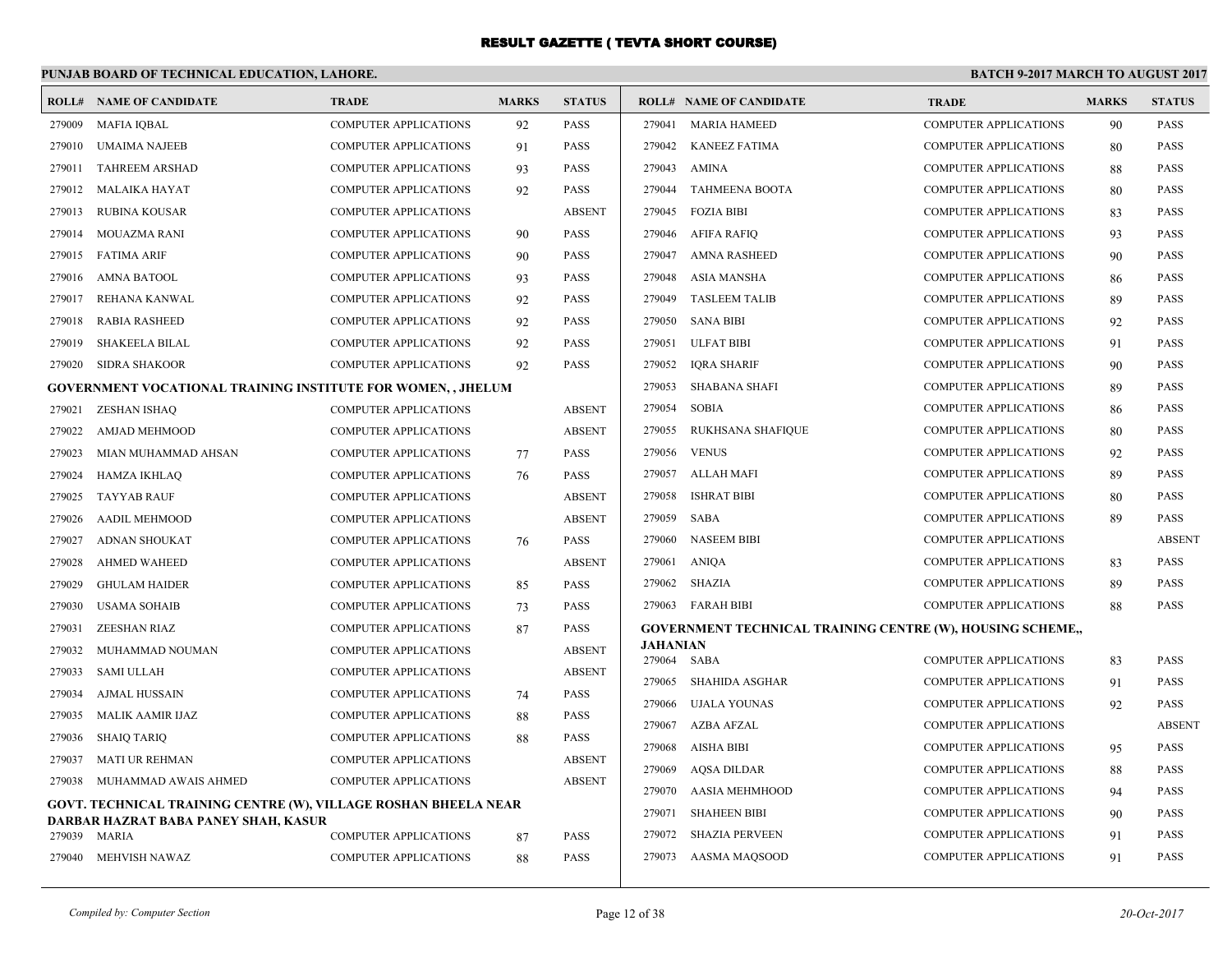|                           | PUNJAB BOARD OF TECHNICAL EDUCATION, LAHORE.                |                                        |              |                            | <b>BATCH 9-2017 MARCH TO AUGUST 2017</b> |                                |                   |              |               |
|---------------------------|-------------------------------------------------------------|----------------------------------------|--------------|----------------------------|------------------------------------------|--------------------------------|-------------------|--------------|---------------|
|                           | <b>ROLL# NAME OF CANDIDATE</b>                              | <b>TRADE</b>                           | <b>MARKS</b> | <b>STATUS</b>              |                                          | <b>ROLL# NAME OF CANDIDATE</b> | <b>TRADE</b>      | <b>MARKS</b> | <b>STATUS</b> |
| 279074                    | ZUNIARA KHALIQ                                              | <b>COMPUTER APPLICATIONS</b>           | 90           | <b>PASS</b>                | 279107                                   | AYESHA ASLAM                   | <b>BEAUTICIAN</b> | 94           | <b>PASS</b>   |
| 279075                    | <b>ERAM ASIF</b>                                            | <b>COMPUTER APPLICATIONS</b>           | 90           | <b>PASS</b>                | 279108                                   | <b>SHAHIDA PRVEEN</b>          | <b>BEAUTICIAN</b> | 96           | <b>PASS</b>   |
| 279076                    | MEHWISH SHOUKAT                                             | COMPUTER APPLICATIONS                  |              | <b>ABSENT</b>              | 279109                                   | <b>AROOJ AKBAR</b>             | <b>BEAUTICIAN</b> | 94           | <b>PASS</b>   |
| 279077                    | FARZANA GHAZAL                                              | COMPUTER APPLICATIONS                  |              | <b>ABSENT</b>              | 279110                                   | AISHA MANZOOR                  | <b>BEAUTICIAN</b> | 96           | <b>PASS</b>   |
| 279078                    | <b>SIDRA AFZAL</b>                                          | <b>COMPUTER APPLICATIONS</b>           | 84           | <b>PASS</b>                | 279111                                   | <b>RAFEESHAN</b>               | <b>BEAUTICIAN</b> | 96           | <b>PASS</b>   |
| 279079                    | <b>AYESHA AFTAB</b>                                         | <b>COMPUTER APPLICATIONS</b>           |              | <b>ABSENT</b>              |                                          | 279112 RANA ASMA NAZ           | <b>BEAUTICIAN</b> | 94           | <b>PASS</b>   |
| 279080                    | <b>IORA EHSAAN</b>                                          | <b>COMPUTER APPLICATIONS</b>           | 83           | <b>PASS</b>                |                                          | 279113 UMARA WASEEM            | <b>BEAUTICIAN</b> | 93           | <b>PASS</b>   |
| 279081                    | <b>MARYAM KIRAN</b>                                         | COMPUTER APPLICATIONS                  |              | <b>ABSENT</b>              |                                          | 279114 HUMERA NAZ              | <b>BEAUTICIAN</b> | 96           | <b>PASS</b>   |
| 279082                    | <b>FAZEELAT SHAKOOR</b>                                     | COMPUTER APPLICATIONS                  | 82           | <b>PASS</b>                |                                          | 279115 AFSHAN RANI             | <b>BEAUTICIAN</b> | 98           | <b>PASS</b>   |
|                           | AFSARI VOCATIONAL TRAINING INSTITUTE, LATIF ROAD RANA TOWN, |                                        |              |                            |                                          | 279116 GANWA RANI              | <b>BEAUTICIAN</b> | 93           | <b>PASS</b>   |
| <b>KHANEWAL</b><br>279083 | <b>SAMREEN ANJUM</b>                                        | <b>BEAUTICIAN</b>                      |              | <b>PASS</b>                |                                          | 279117 NAILA ISMAIL            | <b>BEAUTICIAN</b> | 94           | <b>PASS</b>   |
| 279084                    |                                                             | <b>BEAUTICIAN</b>                      | 96           | <b>PASS</b>                | 279118                                   | <b>TAHIRA SAEED</b>            | <b>BEAUTICIAN</b> | 95           | <b>PASS</b>   |
| 279085                    | <b>HIRA BATOOL</b><br><b>SADIA PERVEEN</b>                  | <b>BEAUTICIAN</b>                      | 96<br>94     | <b>PASS</b>                |                                          | 279119 ZUNAIRA SHAHZADI        | <b>BEAUTICIAN</b> | 97           | <b>PASS</b>   |
| 279086                    |                                                             | <b>BEAUTICIAN</b>                      |              | <b>PASS</b>                |                                          | 279120 MUNIBA BIBI             | <b>BEAUTICIAN</b> | 93           | <b>PASS</b>   |
| 279087                    | NADIA QADIR BAKHSH<br><b>SUMERA BIBI</b>                    | <b>BEAUTICIAN</b>                      | 96           | <b>PASS</b>                | 279121                                   | <b>IRAM HAYAT</b>              | <b>BEAUTICIAN</b> | 90           | <b>PASS</b>   |
| 279088                    |                                                             | <b>BEAUTICIAN</b>                      | 92           | <b>PASS</b>                | 279122                                   | <b>SAHRISH</b>                 | <b>BEAUTICIAN</b> | 94           | <b>PASS</b>   |
| 279089                    | RUKHSANA NAWAZ<br>RAZIA SULTANA                             | <b>BEAUTICIAN</b>                      | 95           | <b>PASS</b>                | 279123                                   | <b>MUQDUS AKRAM</b>            | <b>BEAUTICIAN</b> | 93           | <b>PASS</b>   |
| 279090                    | MISBAH ASGHAR                                               | <b>BEAUTICIAN</b>                      | 95           | <b>PASS</b>                | 279124                                   | NASIRA ISMAIL                  | <b>BEAUTICIAN</b> | 96           | <b>PASS</b>   |
| 279091                    | <b>SALMA MAZHAR</b>                                         | <b>BEAUTICIAN</b>                      | 96           | <b>PASS</b>                | 279125                                   | <b>BUSHRA TAJ</b>              | <b>BEAUTICIAN</b> | 97           | <b>PASS</b>   |
| 279092                    | <b>FARHEEN KHALID</b>                                       | <b>BEAUTICIAN</b>                      | 88           | <b>PASS</b>                | 279126                                   | NIMRA TARIQ JAVEED             | <b>BEAUTICIAN</b> | 97           | <b>PASS</b>   |
|                           | <b>AEMAN BATOOL</b>                                         | <b>BEAUTICIAN</b>                      | 96           | <b>PASS</b>                |                                          | 279127 MUQADAS TARIQ JAVEED    | <b>BEAUTICIAN</b> | 98           | <b>PASS</b>   |
| 279093<br>279094          | <b>SANDEELA</b>                                             | <b>BEAUTICIAN</b>                      | 96           | <b>PASS</b>                | 279128                                   | NATASHA TARIQ JAVEED           | <b>BEAUTICIAN</b> | 96           | <b>PASS</b>   |
| 279095                    | <b>HAFSA YAMEEN</b>                                         | <b>BEAUTICIAN</b>                      | 96           | <b>PASS</b>                | 279129                                   | <b>OMME KALSOOM</b>            | <b>BEAUTICIAN</b> | 95           | <b>PASS</b>   |
| 279096                    | LAIBA KANWAL                                                | <b>BEAUTICIAN</b>                      | 96           | <b>PASS</b>                | 279130                                   | <b>SAJIDA PARVEEN</b>          | <b>BEAUTICIAN</b> | 96           | PASS          |
| 279097                    | <b>HIRA RAFIQUE</b>                                         | <b>BEAUTICIAN</b>                      | 98<br>96     | <b>PASS</b>                | 279131                                   | <b>SAMIA KHALID</b>            | <b>BEAUTICIAN</b> | 94           | <b>PASS</b>   |
| 279098                    | AMNA MARYAM                                                 | <b>BEAUTICIAN</b>                      |              | <b>PASS</b>                |                                          | 279132 NUSRAT BIBI             | <b>BEAUTICIAN</b> | 96           | <b>PASS</b>   |
| 279099                    | <b>SHUMAILA AFZAL</b>                                       | <b>BEAUTICIAN</b>                      | 95           | <b>PASS</b>                |                                          | 279133 MUSSART BIBI            | <b>BEAUTICIAN</b> | 98           | <b>PASS</b>   |
| 279100                    | <b>SUMAIRA NISAAR</b>                                       | <b>BEAUTICIAN</b>                      | 96           | <b>PASS</b>                | 279134                                   | <b>TAHIRA KALSOOM</b>          | <b>BEAUTICIAN</b> | 97           | <b>PASS</b>   |
| 279101                    | <b>HAJRA NOOR</b>                                           | <b>BEAUTICIAN</b>                      | 93           | <b>PASS</b>                |                                          | 279135 HUMERA NAWAZ            | <b>BEAUTICIAN</b> | 96           | <b>PASS</b>   |
| 279102                    | <b>NASEEM AKHTAR</b>                                        | <b>BEAUTICIAN</b>                      | 96           | <b>PASS</b>                | 279136                                   | MEMONA                         | <b>BEAUTICIAN</b> | 97           | <b>PASS</b>   |
|                           |                                                             |                                        | 98           |                            | 279137                                   | <b>SUMAIRA SHAHEEN</b>         | <b>BEAUTICIAN</b> | 96           | <b>PASS</b>   |
| 279103<br>279104          | <b>SAMIYA ANJUM</b>                                         | <b>BEAUTICIAN</b><br><b>BEAUTICIAN</b> | 98           | <b>PASS</b><br><b>PASS</b> | 279138                                   | <b>TEHMINA KAUSAR</b>          | <b>BEAUTICIAN</b> | 96           | <b>PASS</b>   |
| 279105                    | ASMA<br><b>ASIFA GULLZAR</b>                                | <b>BEAUTICIAN</b>                      | 97           | <b>PASS</b>                | 279139                                   | <b>TASLEEM GAZI</b>            | <b>BEAUTICIAN</b> | 95           | <b>PASS</b>   |
| 279106                    | <b>KAINAT</b>                                               | <b>BEAUTICIAN</b>                      | 96<br>96     | <b>PASS</b>                | 279140                                   | <b>SAIRA YOSAF</b>             | <b>BEAUTICIAN</b> | 91           | <b>PASS</b>   |
|                           |                                                             |                                        |              |                            |                                          | 279141 REHANA YOUNAS           | <b>BEAUTICIAN</b> | 96           | <b>PASS</b>   |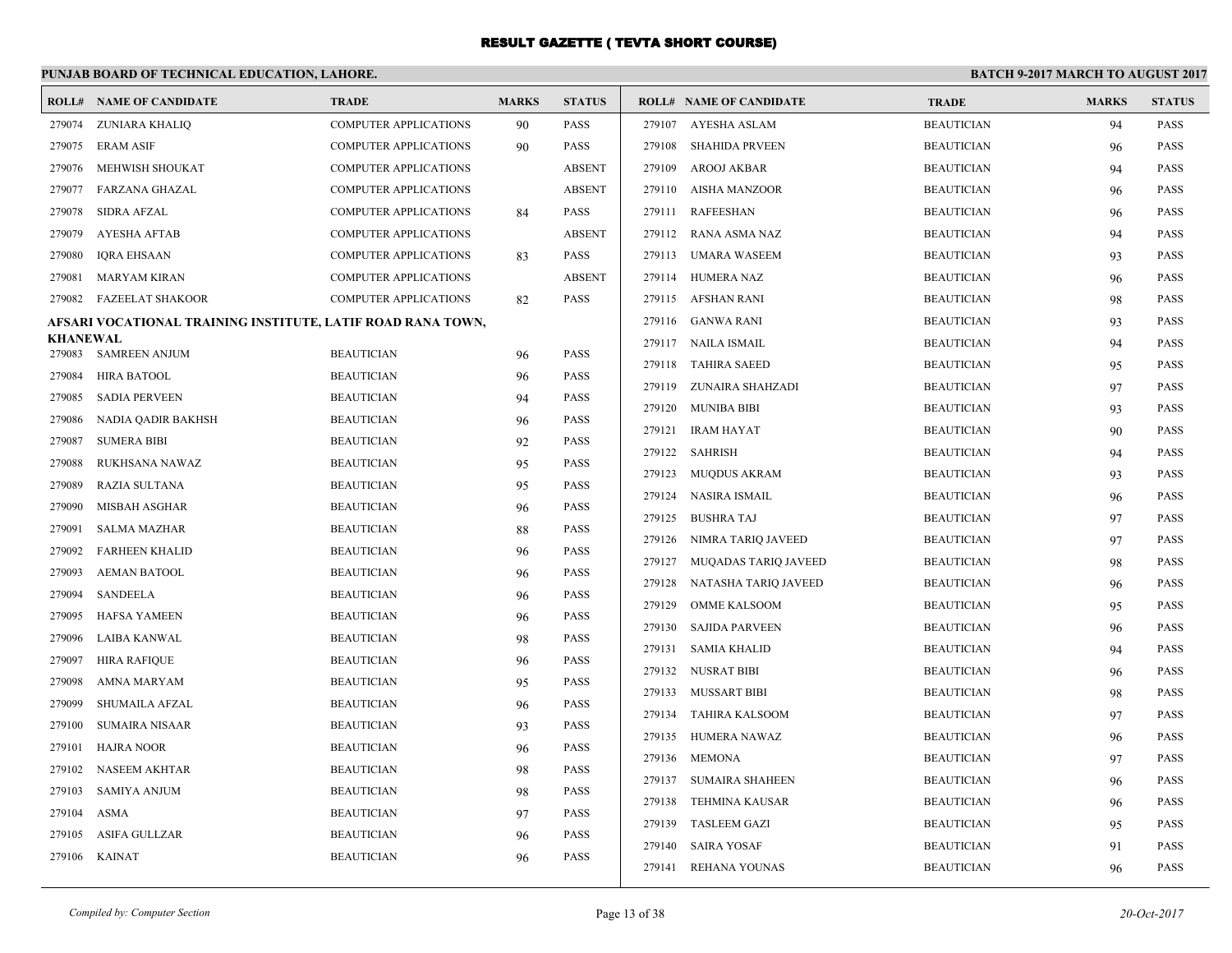# **PUNJAB BOARD OF TECHNICAL EDUCATION, LAHORE.**

|        | <b>ROLL# NAME OF CANDIDATE</b> | <b>TRADE</b>                 | <b>MARKS</b> | <b>STATUS</b> |        | <b>ROLL# NAME OF CANDIDATE</b> | <b>TRADE</b>                 | <b>MARKS</b> | <b>STATUS</b> |
|--------|--------------------------------|------------------------------|--------------|---------------|--------|--------------------------------|------------------------------|--------------|---------------|
|        | 279142 TASNEEM ZULFIQAR        | <b>BEAUTICIAN</b>            | 96           | <b>PASS</b>   |        | 279177 MUHAMMAD BILAL          | <b>COMPUTER APPLICATIONS</b> | 95           | <b>PASS</b>   |
| 279143 | <b>TAHIRA MANZOOR</b>          | <b>COMPUTER APPLICATIONS</b> | 95           | <b>PASS</b>   |        | 279178 SHAHBAZ ALI             | <b>COMPUTER APPLICATIONS</b> | 94           | <b>PASS</b>   |
| 279144 | <b>ANILA IRAM</b>              | <b>COMPUTER APPLICATIONS</b> | 96           | <b>PASS</b>   | 279179 | WAQAS AKRAM                    | <b>COMPUTER APPLICATIONS</b> | 94           | <b>PASS</b>   |
| 279145 | <b>TAHIRA PARVEEN</b>          | <b>COMPUTER APPLICATIONS</b> | 94           | <b>PASS</b>   | 279180 | ALI SHAN                       | <b>COMPUTER APPLICATIONS</b> | 95           | <b>PASS</b>   |
| 279146 | KOUSAR RAMZAN                  | COMPUTER APPLICATIONS        | 95           | <b>PASS</b>   |        | 279181 SAJID HUSSAIN           | <b>COMPUTER APPLICATIONS</b> | 93           | <b>PASS</b>   |
| 279147 | <b>NISA SHABBIR</b>            | <b>COMPUTER APPLICATIONS</b> | 95           | <b>PASS</b>   |        | 279182 ASIF NAZIR              | <b>COMPUTER APPLICATIONS</b> | 94           | <b>PASS</b>   |
| 279148 | ANSA KANWAL                    | COMPUTER APPLICATIONS        | 93           | <b>PASS</b>   | 279183 | MUHAMMAD SHOBAN                | <b>COMPUTER APPLICATIONS</b> | 90           | <b>PASS</b>   |
| 279149 | <b>HINA HUSSAIN</b>            | COMPUTER APPLICATIONS        | 97           | <b>PASS</b>   | 279184 | MUHAMMAD SAJID UMER            | <b>COMPUTER APPLICATIONS</b> | 89           | <b>PASS</b>   |
| 279150 | <b>ROMEEN SAEED</b>            | COMPUTER APPLICATIONS        | 98           | <b>PASS</b>   | 279185 | <b>ASHAN WARIS</b>             | <b>COMPUTER APPLICATIONS</b> | 88           | PASS          |
| 279151 | <b>FARZANA MALKI</b>           | <b>COMPUTER APPLICATIONS</b> | 80           | <b>PASS</b>   | 279186 | SHAMA FATIMA                   | <b>DOMESTIC TAILORING</b>    | 94           | <b>PASS</b>   |
| 279152 | <b>RABIA SHAHEEN</b>           | COMPUTER APPLICATIONS        | 93           | <b>PASS</b>   | 279187 | NADIA BASHIR                   | DOMESTIC TAILORING           | 93           | <b>PASS</b>   |
|        | 279153 ZABUNIASA               | COMPUTER APPLICATIONS        | 94           | <b>PASS</b>   | 279188 | HINA JAFFAR ABBAS              | DOMESTIC TAILORING           | 90           | PASS          |
| 279154 | AMNA SAJID                     | <b>COMPUTER APPLICATIONS</b> | 94           | <b>PASS</b>   | 279189 | ASIA GHULAM JAFAR              | <b>DOMESTIC TAILORING</b>    | 80           | <b>PASS</b>   |
| 279155 | UZMA PARVEEN                   | COMPUTER APPLICATIONS        | 93           | <b>PASS</b>   | 279190 | NIMAR NAZIR                    | DOMESTIC TAILORING           | 86           | <b>PASS</b>   |
| 279156 | <b>KHUDEJA</b>                 | COMPUTER APPLICATIONS        | 93           | <b>PASS</b>   | 279191 | RUKHSANA MUSHTAQ               | DOMESTIC TAILORING           | 84           | <b>PASS</b>   |
| 279157 | <b>SAMINA TABASSUM</b>         | <b>COMPUTER APPLICATIONS</b> | 88           | <b>PASS</b>   | 279192 | <b>SHAMA NAWAZ</b>             | DOMESTIC TAILORING           | 82           | <b>PASS</b>   |
| 279158 | <b>MUOADDAS WASEEM</b>         | <b>COMPUTER APPLICATIONS</b> | 92           | <b>PASS</b>   | 279193 | <b>SUMAIRA HUSSAIN</b>         | DOMESTIC TAILORING           | 92           | <b>PASS</b>   |
| 279159 | <b>NAZIA</b>                   | COMPUTER APPLICATIONS        | 96           | <b>PASS</b>   | 279194 | KOMAL GULZAR                   | DOMESTIC TAILORING           | 88           | <b>PASS</b>   |
| 279160 | MUHAMMAD AQIB                  | COMPUTER APPLICATIONS        | 95           | <b>PASS</b>   | 279195 | <b>NASEEM AKHTER</b>           | DOMESTIC TAILORING           | 89           | PASS          |
| 279161 | MUHAMMAD SHABAN                | <b>COMPUTER APPLICATIONS</b> | 96           | <b>PASS</b>   | 279196 | RUKHSANA GHULAM                | DOMESTIC TAILORING           | 83           | <b>PASS</b>   |
| 279162 | HABIB ULLAH                    | COMPUTER APPLICATIONS        | 98           | <b>PASS</b>   | 279197 | NAYAR SULTANA                  | DOMESTIC TAILORING           | 92           | <b>PASS</b>   |
| 279163 | MUHAMMAD SHOAIB                | COMPUTER APPLICATIONS        | 97           | <b>PASS</b>   | 279198 | SAIMA MULZAM HUSAIN            | DOMESTIC TAILORING           | 97           | PASS          |
| 279164 | MUHAMMAD NASIR                 | COMPUTER APPLICATIONS        | 97           | <b>PASS</b>   | 279199 | <b>AYESHA</b>                  | DOMESTIC TAILORING           | 90           | <b>PASS</b>   |
| 279165 | <b>UMER FAROOO</b>             | <b>COMPUTER APPLICATIONS</b> | 96           | <b>PASS</b>   | 279200 | AYESHA GHAFOOR                 | DOMESTIC TAILORING           | 86           | <b>PASS</b>   |
| 279166 | <b>ABDUL WAHID</b>             | COMPUTER APPLICATIONS        | 94           | <b>PASS</b>   | 279201 | SANA                           | DOMESTIC TAILORING           | 89           | <b>PASS</b>   |
| 279167 | MUHAMMAD ADNAN ALI             | COMPUTER APPLICATIONS        | 89           | <b>PASS</b>   | 279202 | <b>NOREEN</b>                  | DOMESTIC TAILORING           | 93           | PASS          |
| 279168 | <b>WAQAR HUSSAIN</b>           | <b>COMPUTER APPLICATIONS</b> | 88           | <b>PASS</b>   | 279203 | <b>FARHAT SHAHEEN</b>          | <b>DOMESTIC TAILORING</b>    | 81           | <b>PASS</b>   |
| 279169 | <b>ADNAN SUNNY</b>             | COMPUTER APPLICATIONS        | 93           | <b>PASS</b>   | 279204 | ASMA JABBI                     | DOMESTIC TAILORING           | 87           | <b>PASS</b>   |
| 279170 | MUHAMMAD NABEEL FEROZE         | COMPUTER APPLICATIONS        | 92           | <b>PASS</b>   | 279205 | HUMERA DILSHAD                 | DOMESTIC TAILORING           | 96           | <b>PASS</b>   |
| 279171 | <b>WASEEM SHEHZAD</b>          | <b>COMPUTER APPLICATIONS</b> | 97           | <b>PASS</b>   | 279206 | <b>RASHIDA TABASSUM</b>        | DOMESTIC TAILORING           | 84           | <b>PASS</b>   |
| 279172 | <b>SHAHZAD RAZA</b>            | <b>COMPUTER APPLICATIONS</b> | 92           | <b>PASS</b>   | 279207 | HAFIZA MOBEEN JAVAID           | DOMESTIC TAILORING           | 82           | <b>PASS</b>   |
| 279173 | MUHAMMAD SIDDIQUE SHAOKAT      | COMPUTER APPLICATIONS        | 90           | <b>PASS</b>   | 279208 | <b>SIDRA ASLAM</b>             | DOMESTIC TAILORING           | 82           | <b>PASS</b>   |
| 279174 | MUHAMMAD TOUSEEF               | <b>COMPUTER APPLICATIONS</b> | 94           | <b>PASS</b>   | 279209 | <b>MOBEEN MAI</b>              | DOMESTIC TAILORING           | 80           | <b>PASS</b>   |
| 279175 | ABDUL SAMAD                    | <b>COMPUTER APPLICATIONS</b> | 94           | <b>PASS</b>   | 279210 | <b>KHALIDA BIBI</b>            | DOMESTIC TAILORING           | 89           | <b>PASS</b>   |
|        | 279176 GHULAM HUSSAIN          | COMPUTER APPLICATIONS        | 93           | <b>PASS</b>   |        | 279211 FATIMA IFTKHAR          | DOMESTIC TAILORING           | 80           | <b>PASS</b>   |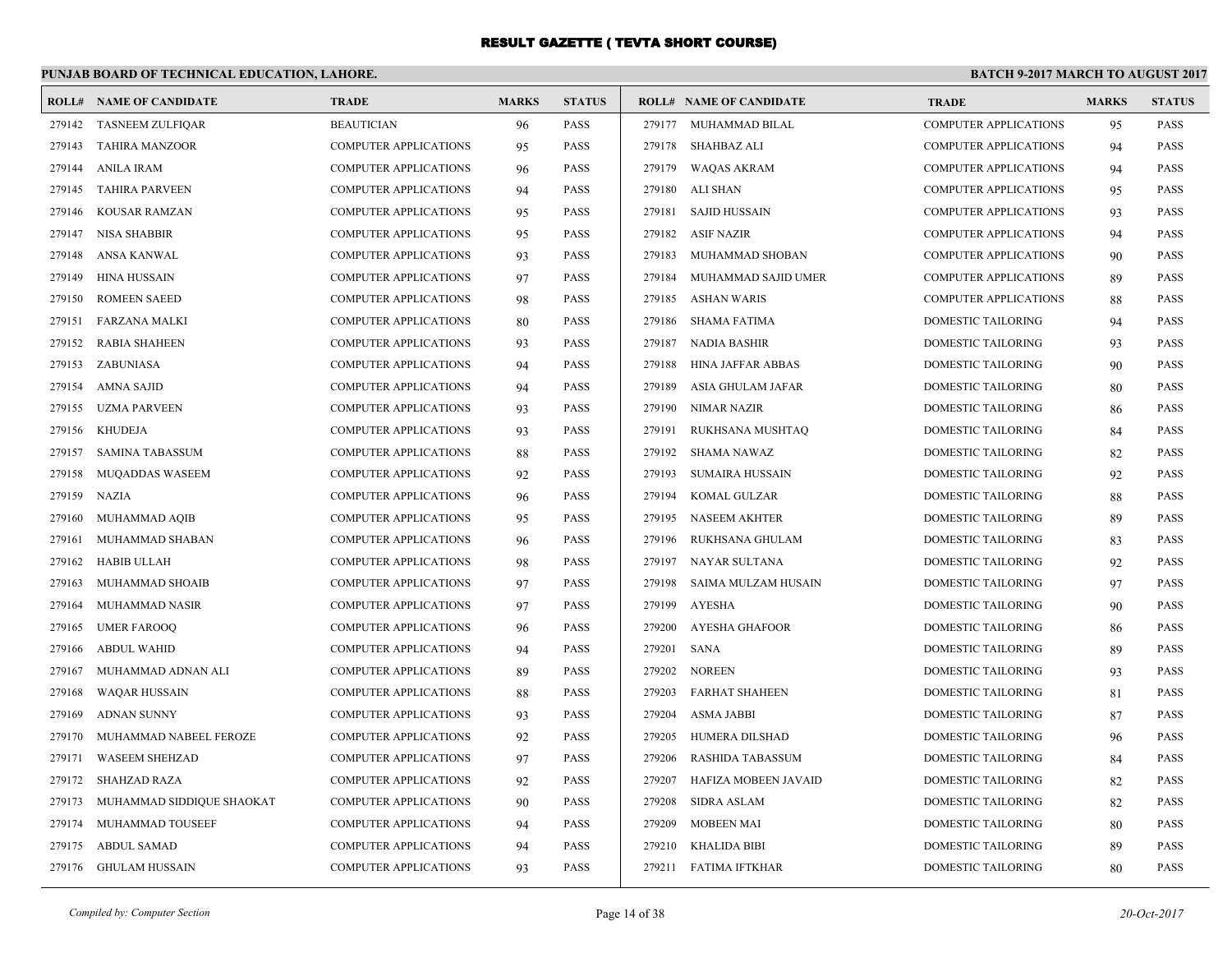### **PUNJAB BOARD OF TECHNICAL EDUCATION, LAHORE.**

|        | <b>ROLL# NAME OF CANDIDATE</b>                                  | <b>TRADE</b>                                   | <b>MARKS</b> | <b>STATUS</b>              |        | <b>ROLL# NAME OF CANDIDATE</b> | <b>TRADE</b>                                 | <b>MARKS</b> | <b>STATUS</b> |
|--------|-----------------------------------------------------------------|------------------------------------------------|--------------|----------------------------|--------|--------------------------------|----------------------------------------------|--------------|---------------|
| 279212 | <b>SHAWIZA SADDIQ</b>                                           | <b>DOMESTIC TAILORING</b>                      | 90           | <b>PASS</b>                | 279245 | NUZHAT SHAHEEN                 | <b>COMPUTER APPLICATIONS</b>                 | 93           | <b>PASS</b>   |
| 279213 | AMINA HUSSAIN                                                   | <b>DOMESTIC TAILORING</b>                      | 80           | <b>PASS</b>                | 279246 | <b>SABA IRSHAD</b>             | <b>COMPUTER APPLICATIONS</b>                 | 97           | <b>PASS</b>   |
| 279214 | TAHIRA NAWAZ                                                    | DOMESTIC TAILORING                             | 81           | <b>PASS</b>                | 279247 | SHAFAHAT                       | COMPUTER APPLICATIONS                        | 95           | <b>PASS</b>   |
| 279215 | <b>SANOBAR GULL</b>                                             | DOMESTIC TAILORING                             | 82           | <b>PASS</b>                | 279248 | <b>MAMOONA HANIF</b>           | <b>COMPUTER APPLICATIONS</b>                 | 93           | <b>PASS</b>   |
| 279216 | <b>GULSHAN RUBAB</b>                                            | DOMESTIC TAILORING                             | 81           | <b>PASS</b>                | 279249 | <b>FARZANA FIAZ</b>            | <b>COMPUTER APPLICATIONS</b>                 | 90           | <b>PASS</b>   |
| 279217 | <b>ROBAB ZAHRA</b>                                              | DOMESTIC TAILORING                             | 80           | <b>PASS</b>                | 279250 | <b>SONIA KHAN</b>              | <b>COMPUTER APPLICATIONS</b>                 | 97           | <b>PASS</b>   |
| 279218 | <b>BUSHRA BIBI</b>                                              | DOMESTIC TAILORING                             | 82           | <b>PASS</b>                | 279251 | NAZIA HAQ NAWAZ                | COMPUTER APPLICATIONS                        | 93           | <b>PASS</b>   |
| 279219 | <b>NASREEN AKHTAR</b>                                           | DOMESTIC TAILORING                             | 87           | <b>PASS</b>                | 279252 | ULFAT BATOOL                   | COMPUTER APPLICATIONS                        | 95           | <b>PASS</b>   |
| 279220 | JAVERIA NAZ                                                     | DOMESTIC TAILORING                             | 83           | <b>PASS</b>                | 279253 | AISHA QURTUL AIN               | COMPUTER APPLICATIONS                        | 94           | <b>PASS</b>   |
| 279221 | <b>TAHIRA NAZ</b>                                               | <b>DOMESTIC TAILORING</b>                      | 82           | <b>PASS</b>                | 279254 | SAIRA ALLAH BUSHK              | <b>DOMESTIC TAILORING</b>                    | 95           | <b>PASS</b>   |
| 279222 | <b>SHAGUFTA TOFIQ</b>                                           | DOMESTIC TAILORING                             | 81           | <b>PASS</b>                | 279255 | ANAM KSHAZADI                  | DOMESTIC TAILORING                           | 80           | <b>PASS</b>   |
| 279223 | AYESHA                                                          | DOMESTIC TAILORING                             | 82           | <b>PASS</b>                | 279256 | <b>SHANZA SHABIR</b>           | DOMESTIC TAILORING                           |              | <b>ABSENT</b> |
| 279224 | <b>MAJIDA WARAS ALI</b>                                         | DOMESTIC TAILORING                             | 84           | <b>PASS</b>                | 279257 | MEHNAZ ALLAH DITTA             | DOMESTIC TAILORING                           | 95           | <b>PASS</b>   |
| 279225 | <b>MISBAH</b>                                                   | <b>DOMESTIC TAILORING</b>                      | 82           | <b>PASS</b>                | 279258 | <b>MARIA FAREED</b>            | DOMESTIC TAILORING                           | 89           | <b>PASS</b>   |
| 279226 | <b>SAIMA PERVEEN</b>                                            | <b>DOMESTIC TAILORING</b>                      | 89           | <b>PASS</b>                | 279259 | <b>AMINA BIBI</b>              | <b>DOMESTIC TAILORING</b>                    | 96           | <b>PASS</b>   |
| 279227 | <b>RUKYYA BIBI</b>                                              | <b>DOMESTIC TAILORING</b>                      | 80           | <b>PASS</b>                | 279260 | <b>TAHIRA ASHRAF</b>           | DOMESTIC TAILORING                           | 88           | <b>PASS</b>   |
| 279228 | <b>BUSHRA MALIK</b>                                             | DOMESTIC TAILORING                             | 91           | <b>PASS</b>                | 279261 | <b>SANAM AFZAL</b>             | DOMESTIC TAILORING                           | 84           | <b>PASS</b>   |
| 279229 | <b>PARVEEN AKHTER</b>                                           | <b>DOMESTIC TAILORING</b>                      | 97           | <b>PASS</b>                | 279262 | <b>SADIA PERVEEN</b>           | DOMESTIC TAILORING                           | 94           | <b>PASS</b>   |
| 279230 | <b>FARHANA GULAB</b>                                            | DOMESTIC TAILORING                             | 90           | <b>PASS</b>                | 279263 | <b>SOBIA SAJJAD</b>            | <b>DOMESTIC TAILORING</b>                    | 94           | <b>PASS</b>   |
| 279231 | MARYIA MUHAMMAD HUSSAIN                                         | <b>DOMESTIC TAILORING</b>                      | 85           | <b>PASS</b>                | 279264 | <b>SHAKEELA MANZOOR</b>        | DOMESTIC TAILORING                           | 80           | <b>PASS</b>   |
| 279232 | <b>TOUSEEF SHAUKAT</b>                                          | DOMESTIC TAILORING                             | 85           | <b>PASS</b>                | 279265 | HASSINA AZIZ                   | DOMESTIC TAILORING                           | 84           | <b>PASS</b>   |
| 279233 | <b>KUBRA BIBI</b>                                               | DOMESTIC TAILORING                             | 93           | <b>PASS</b>                | 279266 | <b>MARIYAM MAI</b>             | <b>DOMESTIC TAILORING</b>                    |              | <b>ABSENT</b> |
| 279234 | <b>SEERAT RAZAQ</b>                                             | DOMESTIC TAILORING                             | 93           | <b>PASS</b>                | 279267 | <b>IQRA ABDUL GAFOOR</b>       | <b>DOMESTIC TAILORING</b>                    |              | <b>ABSENT</b> |
|        | 279235 SABA MUSHTAQ                                             | <b>DOMESTIC TAILORING</b>                      | 93           | <b>PASS</b>                | 279268 | <b>MISBAH NAZ</b>              | DOMESTIC TAILORING                           | 81           | <b>PASS</b>   |
|        | <b>GOVERNMENT VOCATIONAL TRAINING INSTITUTE FOR WOMEN, AWAN</b> |                                                |              |                            | 279269 | KHADIJA SARFAZ                 | DOMESTIC TAILORING                           | 76           | <b>PASS</b>   |
| 279236 | <b>CHOWK, KHANEWAL</b><br><b>BABRA</b>                          | DOMESTIC TAILORING                             |              | <b>PASS</b>                | 279270 | SADIA ABDUL HAMEED             | DOMESTIC TAILORING                           | 87           | <b>PASS</b>   |
| 279237 | <b>SUMAIRA RAMZAN</b>                                           | <b>DOMESTIC TAILORING</b>                      | 90<br>96     | <b>PASS</b>                | 279271 | <b>FARZAN NAWAZ</b>            | DOMESTIC TAILORING                           | 86           | <b>PASS</b>   |
| 279238 | ANAH NISAR                                                      | <b>COMPUTER APPLICATIONS</b>                   | 96           | <b>PASS</b>                | 279272 | AYESHA ASHRAF                  | <b>MACHINE AND HAND</b>                      | 96           | <b>PASS</b>   |
| 279239 | <b>FOZIA MUSTAFA</b>                                            | <b>COMPUTER APPLICATIONS</b>                   | 97           | <b>PASS</b>                | 279273 | <b>MUGESA FATIMA</b>           | <b>EMBROIDERY</b><br><b>MACHINE AND HAND</b> |              | <b>ABSENT</b> |
| 279240 | <b>SAJIDA RIAZ</b>                                              | <b>COMPUTER APPLICATIONS</b>                   | 95           | <b>PASS</b>                |        |                                | <b>EMBROIDERY</b>                            |              |               |
| 279241 |                                                                 |                                                |              |                            | 279274 | <b>ASMA TAHIRA</b>             | <b>MACHINE AND HAND</b><br><b>EMBROIDERY</b> | 94           | <b>PASS</b>   |
| 279242 | <b>IQRA ZULFIQAR</b><br><b>ALIYA PERVEEN</b>                    | COMPUTER APPLICATIONS<br>COMPUTER APPLICATIONS | 97           | <b>PASS</b><br><b>PASS</b> | 279275 | <b>SHZIA PERVEEN</b>           | <b>MACHINE AND HAND</b>                      | 92           | <b>PASS</b>   |
| 279243 | <b>FARZANA RIAZ</b>                                             | COMPUTER APPLICATIONS                          | 96<br>95     | <b>PASS</b>                | 279276 | <b>SAJIDA AMEER</b>            | <b>EMBROIDERY</b><br><b>MACHINE AND HAND</b> |              | <b>ABSENT</b> |
| 279244 | <b>SAMINA</b>                                                   | <b>COMPUTER APPLICATIONS</b>                   | 94           | <b>PASS</b>                |        |                                | <b>EMBROIDERY</b>                            |              |               |
|        |                                                                 |                                                |              |                            |        | 279277 JAVAIRIA TARIO          | <b>MACHINE AND HAND</b><br><b>EMBROIDERY</b> | 94           | <b>PASS</b>   |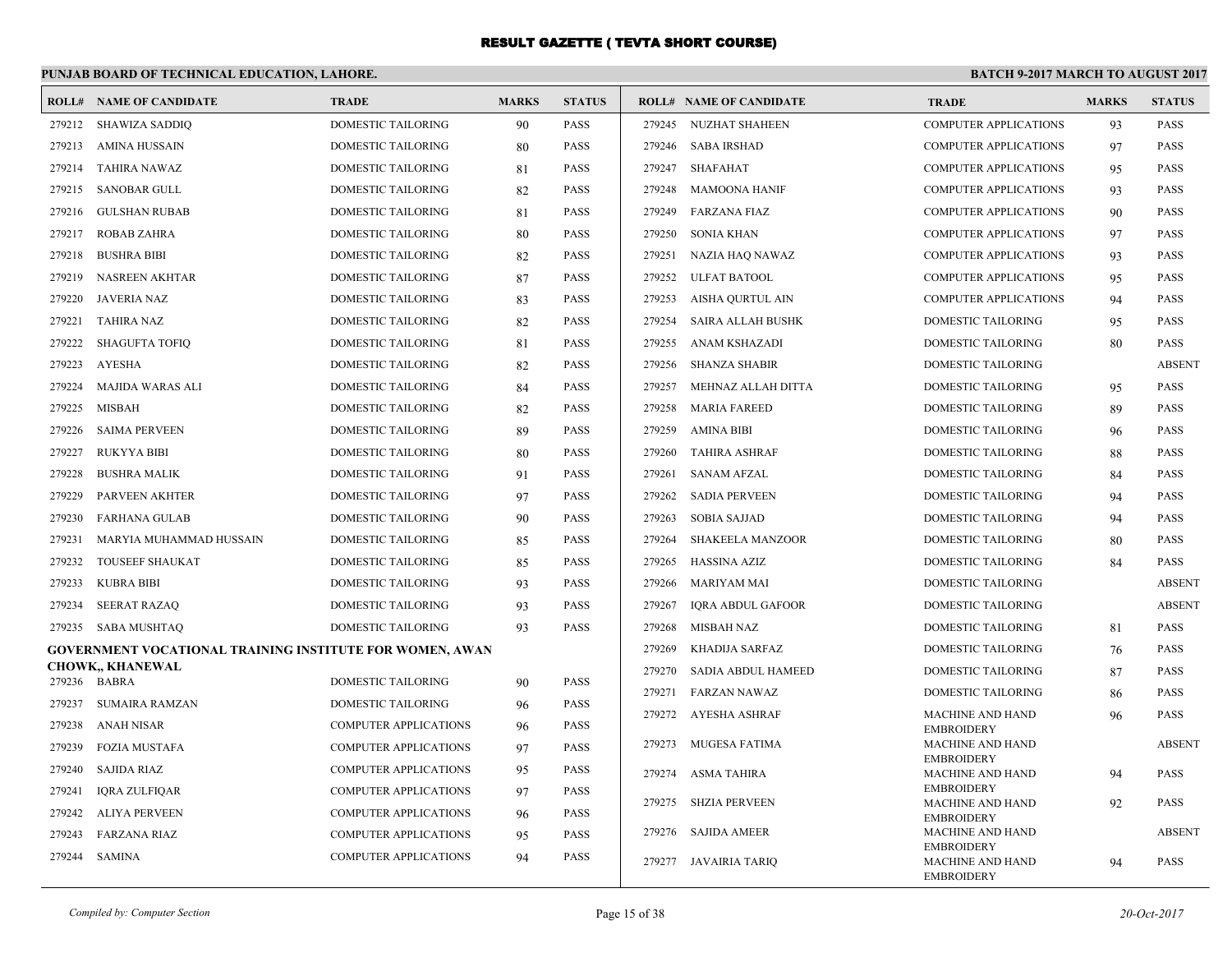# **PUNJAB BOARD OF TECHNICAL EDUCATION, LAHORE.**

|        | <b>ROLL# NAME OF CANDIDATE</b>                                     | <b>TRADE</b>                                 | <b>MARKS</b> | <b>STATUS</b> |                     | <b>ROLL# NAME OF CANDIDATE</b>                                      | <b>TRADE</b>                 | <b>MARKS</b> | <b>STATUS</b> |
|--------|--------------------------------------------------------------------|----------------------------------------------|--------------|---------------|---------------------|---------------------------------------------------------------------|------------------------------|--------------|---------------|
| 279278 | <b>AROOJ INTEZAR</b>                                               | <b>MACHINE AND HAND</b>                      | 92           | <b>PASS</b>   |                     | 279306 HIRA SALEEMI                                                 | <b>COMPUTER APPLICATIONS</b> | 94           | <b>PASS</b>   |
| 279279 | <b>SHABANA NOREEN</b>                                              | <b>EMBROIDERY</b><br><b>MACHINE AND HAND</b> |              | <b>PASS</b>   | 279307              | <b>TASKEEN SARWAR</b>                                               | <b>COMPUTER APPLICATIONS</b> | 94           | <b>PASS</b>   |
|        |                                                                    | <b>EMBROIDERY</b>                            | 92           |               | 279308              | <b>ARFA CHAUDHRY</b>                                                | <b>COMPUTER APPLICATIONS</b> | 93           | <b>PASS</b>   |
| 279280 | <b>RUQIA NOOR</b>                                                  | MACHINE AND HAND                             |              | <b>ABSENT</b> | 279309              | KULSOOM YOUSAF                                                      | <b>COMPUTER APPLICATIONS</b> | 91           | <b>PASS</b>   |
| 279281 | <b>IQRA TAHIRA</b>                                                 | <b>EMBROIDERY</b><br>MACHINE AND HAND        | 94           | <b>PASS</b>   | 279310              | IQRA ASLAM                                                          | <b>COMPUTER APPLICATIONS</b> | 96           | <b>PASS</b>   |
|        |                                                                    | <b>EMBROIDERY</b>                            |              |               | 279311              | AQSA ILYAS                                                          | <b>COMPUTER APPLICATIONS</b> | 94           | <b>PASS</b>   |
| 279282 | <b>SHUMAILA GHAFOOR</b>                                            | <b>MACHINE AND HAND</b><br><b>EMBROIDERY</b> |              | <b>ABSENT</b> |                     | 279312 MARIA SHAHZADI                                               | <b>COMPUTER APPLICATIONS</b> | 95           | <b>PASS</b>   |
| 279283 | <b>SHAZIA BIBI</b>                                                 | <b>MACHINE AND HAND</b>                      | 94           | <b>PASS</b>   | 279313              | NABEELA SHAREEF                                                     | <b>COMPUTER APPLICATIONS</b> | 91           | <b>PASS</b>   |
| 279284 | <b>SUGHRAN</b>                                                     | <b>EMBROIDERY</b><br>MACHINE AND HAND        |              | <b>PASS</b>   | 279314              | <b>SAJJAD HEDIER</b>                                                | <b>COMPUTER APPLICATIONS</b> | 92           | <b>PASS</b>   |
|        |                                                                    | <b>EMBROIDERY</b>                            | 94           |               | 279315              | AMAN JAVID                                                          | <b>BEAUTICIAN</b>            |              | <b>ABSENT</b> |
| 279285 | <b>MEWISH ZAHOOR</b>                                               | MACHINE AND HAND                             | 90           | PASS          |                     |                                                                     |                              |              |               |
| 279286 | RABIA SABIR                                                        | <b>EMBROIDERY</b><br><b>MACHINE AND HAND</b> | 92           | <b>PASS</b>   |                     | 279316 SADIA MUSHTAQ                                                | <b>BEAUTICIAN</b>            | 94           | <b>PASS</b>   |
|        |                                                                    | <b>EMBROIDERY</b>                            |              |               |                     | 279317 GULNAZ KHALIL                                                | <b>BEAUTICIAN</b>            | 94           | <b>PASS</b>   |
| 279287 | <b>SADIA LIAQAT</b>                                                | MACHINE AND HAND<br><b>EMBROIDERY</b>        | 94           | <b>PASS</b>   | 279318              | UM E AIMAN                                                          | <b>BEAUTICIAN</b>            | 93           | <b>PASS</b>   |
| 279288 | AYESHA SADDIQHA                                                    | MACHINE AND HAND                             | 94           | <b>PASS</b>   | 279319              | <b>ASMA RASHEED</b>                                                 | <b>BEAUTICIAN</b>            | 95           | <b>PASS</b>   |
|        |                                                                    | <b>EMBROIDERY</b>                            |              |               | 279320              | SAIMA ASHRAF BUTT                                                   | <b>BEAUTICIAN</b>            | 96           | <b>PASS</b>   |
| 279289 | <b>BISMA MURTAZA</b>                                               | MACHINE AND HAND<br><b>EMBROIDERY</b>        |              | <b>ABSENT</b> |                     | <b>GOVERNMENT TECHNICAL TRAINING INSTITUTE, NEAR DHQ, JOHARABAD</b> |                              |              |               |
| 279290 | ALIA TABUSM                                                        | <b>MACHINE AND HAND</b>                      | 94           | <b>PASS</b>   | (KHUSHAB)<br>279321 | ASIF MEHMOOD IQBAL                                                  | <b>COMPUTER APPLICATIONS</b> |              | <b>ABSENT</b> |
| 279291 | ANUM HANIE                                                         | <b>EMBROIDERY</b><br>MACHINE AND HAND        | 92           | <b>PASS</b>   | 279322              | <b>SOHAIB ARSLAN</b>                                                | <b>COMPUTER APPLICATIONS</b> | 67           | <b>PASS</b>   |
|        |                                                                    | <b>EMBROIDERY</b>                            |              |               | 279323              |                                                                     |                              |              |               |
|        | POLY TECHNIC TRAINING INSTITUTE FOR WOMAN, G.T ROAD MUSA VIRK MIAN |                                              |              |               |                     | HAFIZ MUHAMMAD AMIR                                                 | <b>COMPUTER APPLICATIONS</b> | 80           | <b>PASS</b>   |
|        | <b>CHANNUN, KHANEWAL</b><br>279292 TAYYABA KANWAL                  | <b>FABRIC PRINTING</b>                       | 90           | <b>PASS</b>   | 279324              | MUHAMMAD MUMTAZ                                                     | <b>COMPUTER APPLICATIONS</b> | 81           | <b>PASS</b>   |
| 279293 | <b>ANEELA IQBAL</b>                                                | DOMESTIC TAILORING                           |              | PASS          | 279325              | MUHAMMAD MEHTAB                                                     | <b>COMPUTER APPLICATIONS</b> | 76           | <b>PASS</b>   |
|        |                                                                    |                                              | 94           |               | 279326              | <b>MANZOOR HUSSAIN</b>                                              | <b>COMPUTER APPLICATIONS</b> | 78           | <b>PASS</b>   |
| 279294 | <b>IRAM</b>                                                        | COMPUTER APPLICATIONS                        | 94           | <b>PASS</b>   | 279327              | MUHAMMAD AQLEEM HAIDER                                              | <b>COMPUTER APPLICATIONS</b> |              | <b>ABSENT</b> |
| 279295 | <b>KASHAFMUBIN</b>                                                 | <b>COMPUTER APPLICATIONS</b>                 | 94           | <b>PASS</b>   | 279328              | <b>SAJAD HUSSAIN</b>                                                | <b>COMPUTER APPLICATIONS</b> | 80           | <b>PASS</b>   |
| 279296 | <b>RIDA ANJUM</b>                                                  | <b>COMPUTER APPLICATIONS</b>                 | 92           | <b>PASS</b>   | 279329              | MUHAMMAD SOHAIL MUKHTAR                                             | <b>COMPUTER APPLICATIONS</b> |              | <b>ABSENT</b> |
| 279297 | <b>IORA NOUSHEEN</b>                                               | <b>COMPUTER APPLICATIONS</b>                 | 91           | <b>PASS</b>   | 279330              | ADNAN IJAZ                                                          | <b>COMPUTER APPLICATIONS</b> | 82           | <b>PASS</b>   |
| 279298 | <b>AYESHA BIBI</b>                                                 | <b>COMPUTER APPLICATIONS</b>                 | 95           | PASS          | 279331              | MUREED ABBAS SHAH                                                   | <b>COMPUTER APPLICATIONS</b> |              | <b>ABSENT</b> |
| 279299 | <b>NIMRA NASIR</b>                                                 | <b>COMPUTER APPLICATIONS</b>                 | 91           | <b>PASS</b>   | 279332              | SHAFQAT NAWAZ                                                       | <b>COMPUTER APPLICATIONS</b> | 79           | <b>PASS</b>   |
| 279300 | <b>AYESHA IQBAL</b>                                                | <b>COMPUTER APPLICATIONS</b>                 | 92           | <b>PASS</b>   | 279333              | <b>GHULAM QADIR</b>                                                 | <b>COMPUTER APPLICATIONS</b> |              | <b>ABSENT</b> |
| 279301 | <b>NASIRA MUNZOOR</b>                                              | COMPUTER APPLICATIONS                        | 95           | PASS          | 279334              | MUHAMMAD AKHTAR                                                     | <b>COMPUTER APPLICATIONS</b> | 77           | <b>PASS</b>   |
| 279302 | <b>ASFA KIRAN</b>                                                  | COMPUTER APPLICATIONS                        | 92           | <b>PASS</b>   | 279335              | <b>MOHSIN RAZA</b>                                                  | <b>COMPUTER APPLICATIONS</b> | 68           | <b>PASS</b>   |
| 279303 | <b>INSA ADEEB</b>                                                  | COMPUTER APPLICATIONS                        | 92           | PASS          | 279336              | MUHAMMAD NADEEM                                                     | <b>COMPUTER APPLICATIONS</b> | 76           | <b>PASS</b>   |
| 279304 | MUSARAT SHEHZADI                                                   | COMPUTER APPLICATIONS                        | 95           | <b>PASS</b>   | 279337              | MUHAMMAD ADNAN                                                      | <b>COMPUTER APPLICATIONS</b> | 67           | <b>PASS</b>   |
| 279305 | NUSSRAT SADDIQUE                                                   | <b>COMPUTER APPLICATIONS</b>                 | 92           | <b>PASS</b>   |                     | 279338 GHAZANFAR ABBAS                                              | <b>COMPUTER APPLICATIONS</b> | 78           | <b>PASS</b>   |
|        |                                                                    |                                              |              |               |                     |                                                                     |                              |              |               |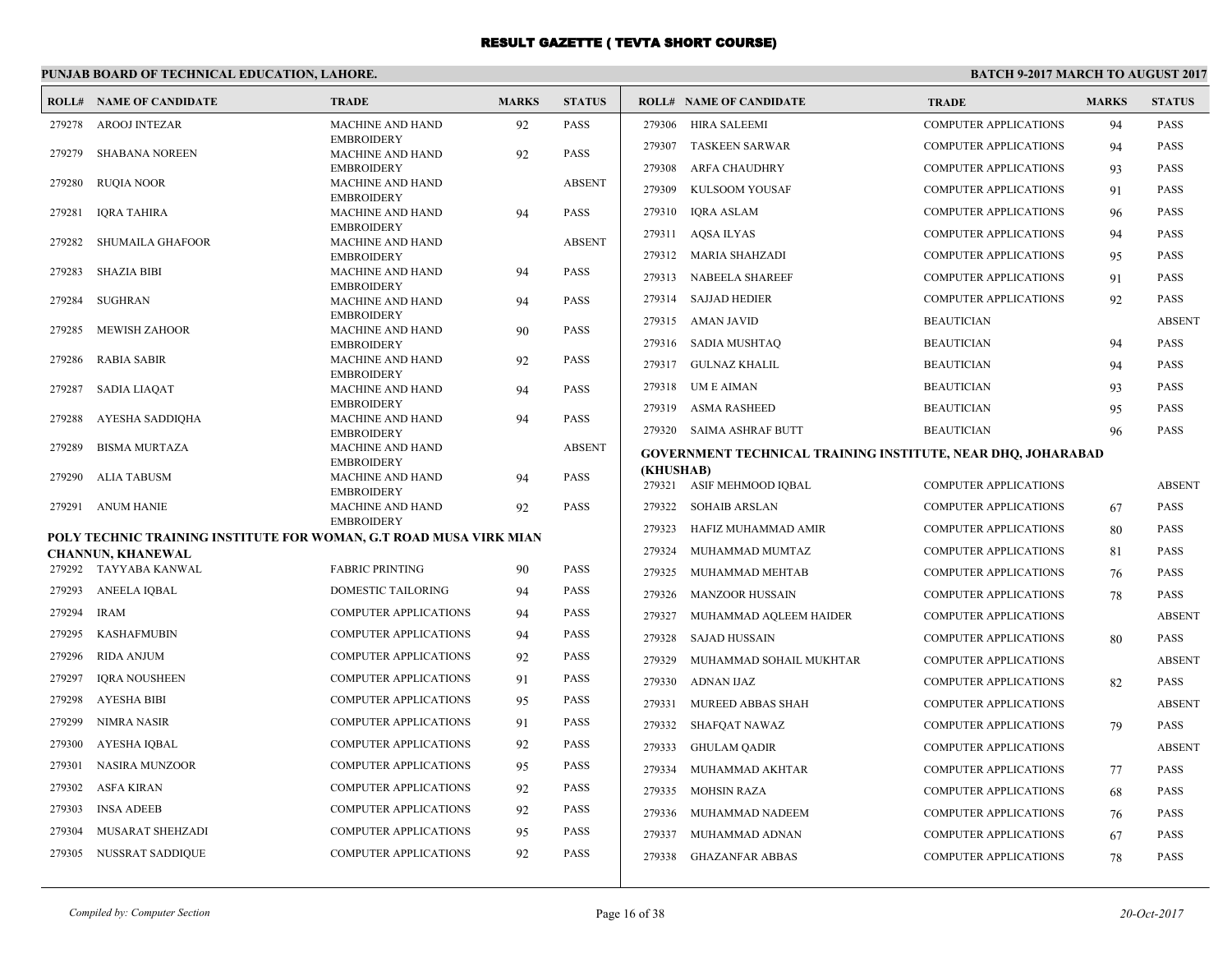|                            | <b>TRADE</b>                                     | <b>MARKS</b>                                 | <b>STATUS</b> |               |                            | <b>TRADE</b>                                                                                                                                                                                                                                                                                                                                                                                                                                                                                                                                                                                                                                                                                                                                                                                            | <b>MARKS</b>                                                                                                                                                                                                                           | <b>STATUS</b>                                                                                                                                                                                                                                  |
|----------------------------|--------------------------------------------------|----------------------------------------------|---------------|---------------|----------------------------|---------------------------------------------------------------------------------------------------------------------------------------------------------------------------------------------------------------------------------------------------------------------------------------------------------------------------------------------------------------------------------------------------------------------------------------------------------------------------------------------------------------------------------------------------------------------------------------------------------------------------------------------------------------------------------------------------------------------------------------------------------------------------------------------------------|----------------------------------------------------------------------------------------------------------------------------------------------------------------------------------------------------------------------------------------|------------------------------------------------------------------------------------------------------------------------------------------------------------------------------------------------------------------------------------------------|
| AZEEM UL HAQ               | <b>COMPUTER APPLICATIONS</b>                     | 77                                           | <b>PASS</b>   |               |                            | <b>HVACR</b>                                                                                                                                                                                                                                                                                                                                                                                                                                                                                                                                                                                                                                                                                                                                                                                            | 87                                                                                                                                                                                                                                     | <b>PASS</b>                                                                                                                                                                                                                                    |
| <b>SAQIB ISHAQ</b>         | <b>AUTOCAD 2016</b>                              |                                              | <b>ABSENT</b> |               |                            | <b>HVACR</b>                                                                                                                                                                                                                                                                                                                                                                                                                                                                                                                                                                                                                                                                                                                                                                                            | 82                                                                                                                                                                                                                                     | <b>PASS</b>                                                                                                                                                                                                                                    |
| MUHAMMAD KAMRAN            | <b>AUTOCAD 2016</b>                              | 91                                           | PASS          |               |                            | <b>HVACR</b>                                                                                                                                                                                                                                                                                                                                                                                                                                                                                                                                                                                                                                                                                                                                                                                            | 88                                                                                                                                                                                                                                     | PASS                                                                                                                                                                                                                                           |
| MUHAMMAD ISMAIL            | <b>AUTOCAD 2016</b>                              | 80                                           | PASS          |               |                            | <b>HVACR</b>                                                                                                                                                                                                                                                                                                                                                                                                                                                                                                                                                                                                                                                                                                                                                                                            | 86                                                                                                                                                                                                                                     | <b>PASS</b>                                                                                                                                                                                                                                    |
| ABRAR UL HAQ               | <b>AUTOCAD 2016</b>                              | 80                                           | <b>PASS</b>   | 279378        |                            | <b>HVACR</b>                                                                                                                                                                                                                                                                                                                                                                                                                                                                                                                                                                                                                                                                                                                                                                                            | 84                                                                                                                                                                                                                                     | <b>PASS</b>                                                                                                                                                                                                                                    |
| <b>NASEER AHMAD</b>        | <b>AUTOCAD 2016</b>                              | 84                                           | PASS          |               |                            | <b>HVACR</b>                                                                                                                                                                                                                                                                                                                                                                                                                                                                                                                                                                                                                                                                                                                                                                                            | 87                                                                                                                                                                                                                                     | PASS                                                                                                                                                                                                                                           |
| MUHAMMAD TAHIR             | <b>AUTOCAD 2016</b>                              | 85                                           | <b>PASS</b>   |               |                            | <b>HVACR</b>                                                                                                                                                                                                                                                                                                                                                                                                                                                                                                                                                                                                                                                                                                                                                                                            | 90                                                                                                                                                                                                                                     | <b>PASS</b>                                                                                                                                                                                                                                    |
| MUHAMMAD NOMAN IJAZ        | <b>AUTOCAD 2016</b>                              | 81                                           | PASS          | 279381        |                            | <b>HVACR</b>                                                                                                                                                                                                                                                                                                                                                                                                                                                                                                                                                                                                                                                                                                                                                                                            | 89                                                                                                                                                                                                                                     | <b>PASS</b>                                                                                                                                                                                                                                    |
| MUHAMMAD USMAN             | <b>AUTOCAD 2016</b>                              | 80                                           | PASS          | 279382        |                            | <b>HVACR</b>                                                                                                                                                                                                                                                                                                                                                                                                                                                                                                                                                                                                                                                                                                                                                                                            | 82                                                                                                                                                                                                                                     | PASS                                                                                                                                                                                                                                           |
| <b>SAQIB JAVED</b>         | <b>AUTOCAD 2016</b>                              | 80                                           | <b>PASS</b>   |               |                            | <b>HVACR</b>                                                                                                                                                                                                                                                                                                                                                                                                                                                                                                                                                                                                                                                                                                                                                                                            | 81                                                                                                                                                                                                                                     | <b>PASS</b>                                                                                                                                                                                                                                    |
| MUHAMMAD MUNTAZIR MAHDI    | <b>AUTOCAD 2016</b>                              | 91                                           | PASS          |               |                            |                                                                                                                                                                                                                                                                                                                                                                                                                                                                                                                                                                                                                                                                                                                                                                                                         |                                                                                                                                                                                                                                        |                                                                                                                                                                                                                                                |
| MUHAMMAD UMAR              | AUTOCAD 2016                                     | 80                                           | PASS          |               |                            |                                                                                                                                                                                                                                                                                                                                                                                                                                                                                                                                                                                                                                                                                                                                                                                                         |                                                                                                                                                                                                                                        | <b>PASS</b>                                                                                                                                                                                                                                    |
| MUHAMMAD WAJID             | <b>AUTOCAD 2016</b>                              | 81                                           | <b>PASS</b>   |               |                            |                                                                                                                                                                                                                                                                                                                                                                                                                                                                                                                                                                                                                                                                                                                                                                                                         |                                                                                                                                                                                                                                        | <b>PASS</b>                                                                                                                                                                                                                                    |
| <b>ZAHEER ABBAS</b>        | <b>AUTOCAD 2016</b>                              | 83                                           | PASS          |               |                            |                                                                                                                                                                                                                                                                                                                                                                                                                                                                                                                                                                                                                                                                                                                                                                                                         |                                                                                                                                                                                                                                        | <b>PASS</b>                                                                                                                                                                                                                                    |
| MUHAMMAD TALHA KHAN        | AUTOCAD 2016                                     | 80                                           | PASS          |               |                            |                                                                                                                                                                                                                                                                                                                                                                                                                                                                                                                                                                                                                                                                                                                                                                                                         |                                                                                                                                                                                                                                        | <b>PASS</b>                                                                                                                                                                                                                                    |
| MUHAMMAD ZULQARNAIN HAIDER | AUTOCAD 2016                                     | 89                                           | <b>PASS</b>   |               |                            |                                                                                                                                                                                                                                                                                                                                                                                                                                                                                                                                                                                                                                                                                                                                                                                                         |                                                                                                                                                                                                                                        | <b>PASS</b>                                                                                                                                                                                                                                    |
| MUSHTAQ AHMAD              | <b>CIVIL SURVEYOR 2016</b>                       | 82                                           | PASS          |               |                            |                                                                                                                                                                                                                                                                                                                                                                                                                                                                                                                                                                                                                                                                                                                                                                                                         |                                                                                                                                                                                                                                        | <b>PASS</b>                                                                                                                                                                                                                                    |
| MUHAMMAD MUDDASSAR         | <b>CIVIL SURVEYOR 2016</b>                       | 90                                           | <b>PASS</b>   |               |                            |                                                                                                                                                                                                                                                                                                                                                                                                                                                                                                                                                                                                                                                                                                                                                                                                         |                                                                                                                                                                                                                                        | <b>PASS</b>                                                                                                                                                                                                                                    |
| EHSAN UL HAQ KHARI         | <b>CIVIL SURVEYOR 2016</b>                       | 85                                           | PASS          |               |                            |                                                                                                                                                                                                                                                                                                                                                                                                                                                                                                                                                                                                                                                                                                                                                                                                         |                                                                                                                                                                                                                                        | <b>PASS</b>                                                                                                                                                                                                                                    |
| AHTISHAM ALI HASSAN        | <b>CIVIL SURVEYOR 2016</b>                       | 84                                           | PASS          |               |                            |                                                                                                                                                                                                                                                                                                                                                                                                                                                                                                                                                                                                                                                                                                                                                                                                         |                                                                                                                                                                                                                                        | <b>PASS</b>                                                                                                                                                                                                                                    |
| <b>SADDAM HUSSAIN</b>      | <b>CIVIL SURVEYOR 2016</b>                       | 88                                           | <b>PASS</b>   |               |                            |                                                                                                                                                                                                                                                                                                                                                                                                                                                                                                                                                                                                                                                                                                                                                                                                         |                                                                                                                                                                                                                                        | <b>PASS</b>                                                                                                                                                                                                                                    |
| MUHAMMAD AMMAR YASIR       | <b>CIVIL SURVEYOR 2016</b>                       | 83                                           | PASS          |               |                            |                                                                                                                                                                                                                                                                                                                                                                                                                                                                                                                                                                                                                                                                                                                                                                                                         |                                                                                                                                                                                                                                        |                                                                                                                                                                                                                                                |
| <b>FAISAL ABBAS</b>        | CIVIL SURVEYOR 2016                              | 86                                           | PASS          | <b>LAHORE</b> |                            |                                                                                                                                                                                                                                                                                                                                                                                                                                                                                                                                                                                                                                                                                                                                                                                                         |                                                                                                                                                                                                                                        |                                                                                                                                                                                                                                                |
| MUHAMMAD RIAZ              | CIVIL SURVEYOR 2016                              | 91                                           | <b>PASS</b>   |               |                            | <b>MOBILE PHONE REPAIRING</b>                                                                                                                                                                                                                                                                                                                                                                                                                                                                                                                                                                                                                                                                                                                                                                           | 84                                                                                                                                                                                                                                     | <b>PASS</b>                                                                                                                                                                                                                                    |
| MUHAMMAD ILYAS             | <b>CIVIL SURVEYOR 2016</b>                       | 92                                           | PASS          |               |                            | MOBILE PHONE REPAIRING                                                                                                                                                                                                                                                                                                                                                                                                                                                                                                                                                                                                                                                                                                                                                                                  | 77                                                                                                                                                                                                                                     | <b>PASS</b>                                                                                                                                                                                                                                    |
| <b>ARSLAN NADEEM</b>       | <b>CIVIL SURVEYOR 2016</b>                       | 92                                           | PASS          |               |                            | MOBILE PHONE REPAIRING                                                                                                                                                                                                                                                                                                                                                                                                                                                                                                                                                                                                                                                                                                                                                                                  | 78                                                                                                                                                                                                                                     | <b>PASS</b>                                                                                                                                                                                                                                    |
| MUHAMMAD HAMZA NAWAZ       | CIVIL SURVEYOR 2016                              | 84                                           | <b>PASS</b>   | 279397        |                            | AUTOCAD 2016                                                                                                                                                                                                                                                                                                                                                                                                                                                                                                                                                                                                                                                                                                                                                                                            | 90                                                                                                                                                                                                                                     | <b>PASS</b>                                                                                                                                                                                                                                    |
| MUHAMMAD AMEER SULTAN      | <b>CIVIL SURVEYOR 2016</b>                       | 89                                           | PASS          | 279398        |                            | <b>AUTOCAD 2016</b>                                                                                                                                                                                                                                                                                                                                                                                                                                                                                                                                                                                                                                                                                                                                                                                     | 90                                                                                                                                                                                                                                     | <b>PASS</b>                                                                                                                                                                                                                                    |
|                            | <b>CIVIL SURVEYOR 2016</b>                       | 89                                           | PASS          |               |                            | AUTOCAD 2016                                                                                                                                                                                                                                                                                                                                                                                                                                                                                                                                                                                                                                                                                                                                                                                            | 84                                                                                                                                                                                                                                     | <b>PASS</b>                                                                                                                                                                                                                                    |
| HAFIZ NOMAN ALAM           | CIVIL SURVEYOR 2016                              | 85                                           | PASS          |               |                            | AUTOCAD 2016                                                                                                                                                                                                                                                                                                                                                                                                                                                                                                                                                                                                                                                                                                                                                                                            | 87                                                                                                                                                                                                                                     | PASS                                                                                                                                                                                                                                           |
| <b>ZEESHAN</b>             | <b>HVACR</b>                                     | 84                                           | PASS          | 279401        |                            | AUTOCAD 2016                                                                                                                                                                                                                                                                                                                                                                                                                                                                                                                                                                                                                                                                                                                                                                                            | 86                                                                                                                                                                                                                                     | <b>PASS</b>                                                                                                                                                                                                                                    |
| <b>FAIZAN SALEEM</b>       | <b>HVACR</b>                                     | 87                                           | <b>PASS</b>   | 279402        |                            | AUTOCAD 2016                                                                                                                                                                                                                                                                                                                                                                                                                                                                                                                                                                                                                                                                                                                                                                                            | 94                                                                                                                                                                                                                                     | <b>PASS</b>                                                                                                                                                                                                                                    |
| MUTTI ULLAH                | <b>HVACR</b>                                     | 91                                           | PASS          | 279403        |                            | AUTOCAD 2016                                                                                                                                                                                                                                                                                                                                                                                                                                                                                                                                                                                                                                                                                                                                                                                            | 92                                                                                                                                                                                                                                     | <b>PASS</b>                                                                                                                                                                                                                                    |
| MUHAMMAD ZEESHAN           | <b>HVACR</b>                                     | 88                                           | PASS          | 279404        |                            | AUTOCAD 2016                                                                                                                                                                                                                                                                                                                                                                                                                                                                                                                                                                                                                                                                                                                                                                                            | 88                                                                                                                                                                                                                                     | PASS                                                                                                                                                                                                                                           |
| MUHAMMAD ADNAN             | <b>HVACR</b>                                     | 79                                           | PASS          |               |                            | AUTOCAD 2016                                                                                                                                                                                                                                                                                                                                                                                                                                                                                                                                                                                                                                                                                                                                                                                            | 85                                                                                                                                                                                                                                     | <b>PASS</b>                                                                                                                                                                                                                                    |
|                            | <b>ROLL# NAME OF CANDIDATE</b><br>MUHAMMAD USMAN | PUNJAB BOARD OF TECHNICAL EDUCATION, LAHORE. |               |               | 279388<br>279389<br>279391 | <b>ROLL# NAME OF CANDIDATE</b><br>279374 MUHAMMAD HASSAN BILAL<br>279375 SADAM HASSAIN<br>279376 MUJTABA ALI<br>279377 MUHAMMAD RAMZAN GONDAL<br>MUHAMMAD TALHA<br>279379 NAEEM AHMED<br>279380 MOHSIN ALI<br>MUHAMMAD SIYAM AYOUB<br>MUHAMMAD NAEEM<br>279383 MUHAMMAD NOMAN AKRAM<br><b>MALL, LAHORE</b><br>279384 ARISHA KAYNAT<br>279385 SUMAIRA IRSHAD ALI<br>279386 SABA ASLAM<br>279387 NAZAN AZAM<br>LUBNA AZAM<br>RABIA SHOUKAT<br>279390 HAFIZA SADIA SADIQ<br><b>FARRAH NAAZ</b><br>279392 AAYSHA JAMSHAID<br>279393 ANOUD IQBAL<br>279394 SAJID MEHMOOD<br>279395 ARSLAN ASLAM<br>279396 NOMAN ILYAS<br>MUHAMMAD UMAR<br>MUHAMMAD NOUMAN<br>279399 ABID HUSSAIN<br>279400 AMMAR ALI HAIDER<br>EHTISHAM QAYYUM<br><b>SABTAIN ABBAS</b><br>MUHAMMAD FAYYAZ<br>ASAD ZIA<br>279405 SALMAN QAMAR | DOMESTIC TAILORING<br>DOMESTIC TAILORING<br><b>DOMESTIC TAILORING</b><br>DOMESTIC TAILORING<br>DOMESTIC TAILORING<br><b>DOMESTIC TAILORING</b><br>DOMESTIC TAILORING<br>DOMESTIC TAILORING<br>DOMESTIC TAILORING<br>DOMESTIC TAILORING | <b>BATCH 9-2017 MARCH TO AUGUST 2017</b><br>ALI HAJVARI DASTKARI SCHOOL, DARBAR HAZRAT DATA GANJ BAKSH, LOWER<br>93<br>90<br>90<br>93<br>94<br>95<br>90<br>85<br>95<br>90<br>DEFENCE WELFARE SOCITY TECHNICAL VOCATIONAL TRAINING CENTRE, DHA, |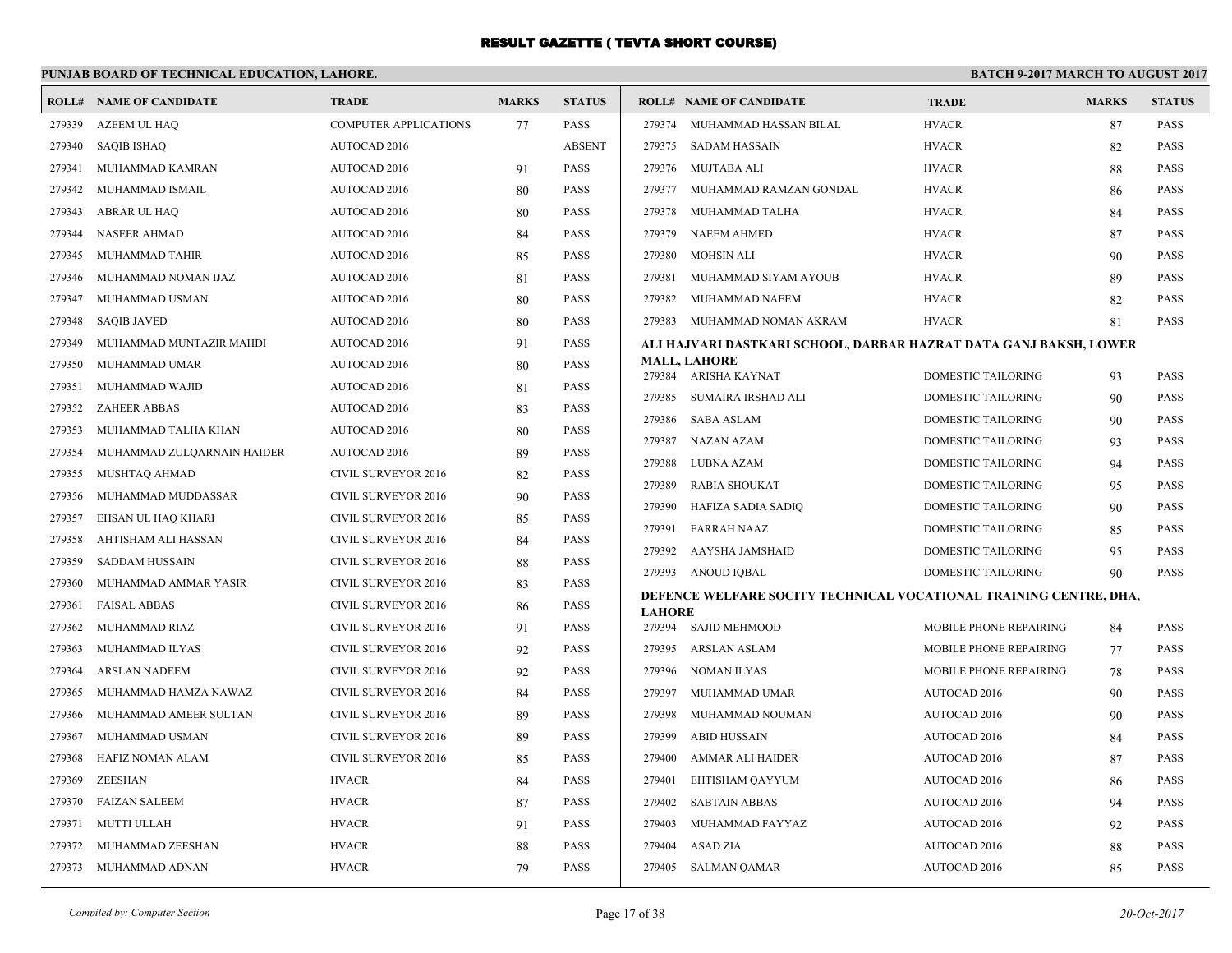|        | PUNJAB BOARD OF TECHNICAL EDUCATION, LAHORE. |                           |              |               | <b>BATCH 9-2017 MARCH TO AUGUST 2017</b> |                                |                              |              |               |
|--------|----------------------------------------------|---------------------------|--------------|---------------|------------------------------------------|--------------------------------|------------------------------|--------------|---------------|
|        | <b>ROLL# NAME OF CANDIDATE</b>               | <b>TRADE</b>              | <b>MARKS</b> | <b>STATUS</b> |                                          | <b>ROLL# NAME OF CANDIDATE</b> | <b>TRADE</b>                 | <b>MARKS</b> | <b>STATUS</b> |
| 279406 | MUHAMMAD FAHAD IFTIKHAR                      | AUTOCAD 2016              | 88           | <b>PASS</b>   | 279440                                   | <b>RABIA ZAFAR</b>             | <b>DOMESTIC TAILORING</b>    | 90           | <b>PASS</b>   |
| 279407 | <b>BHUTTA</b><br>MUHAMMAD HUMZA ALI          | AUTOCAD 2016              | 90           | <b>PASS</b>   | 279441                                   | <b>MARYAM ZAFAR</b>            | DOMESTIC TAILORING           | 78           | <b>PASS</b>   |
| 279408 | <b>AYESHA RAFIQUE</b>                        | <b>BEAUTICIAN</b>         | 86           | <b>PASS</b>   | 279442                                   | ASMA AFZAL                     | DOMESTIC TAILORING           | 83           | <b>PASS</b>   |
| 279409 | <b>IRAM BATOOL</b>                           | <b>BEAUTICIAN</b>         | 94           | <b>PASS</b>   | 279443                                   | <b>SAMRA KHADAM</b>            | DOMESTIC TAILORING           | 82           | <b>PASS</b>   |
| 279410 | <b>KIRAN HALEEM</b>                          | <b>BEAUTICIAN</b>         | 81           | <b>PASS</b>   | 279444                                   | <b>NIMRA MUNIR</b>             | <b>FASHION DESIGN</b>        | 81           | <b>PASS</b>   |
| 279411 | SIDRA GHULAM RASOOL                          | <b>BEAUTICIAN</b>         | 92           | <b>PASS</b>   | 279445                                   | <b>IRSA IMRAN</b>              | <b>COMPUTER APPLICATIONS</b> | 88           | <b>PASS</b>   |
|        | 279412 NABIHA RAHAT                          | <b>BEAUTICIAN</b>         |              | <b>ABSENT</b> | 279446                                   | <b>SAFIA WAHEED</b>            | <b>COMPUTER APPLICATIONS</b> | 90           | PASS          |
| 279413 | NIDA MUNIR                                   | <b>BEAUTICIAN</b>         | 78           | <b>PASS</b>   | 279447                                   | HANIA IQBAL                    | COMPUTER APPLICATIONS        | 90           | <b>PASS</b>   |
| 279414 | <b>RUMANA RASHEED</b>                        | <b>BEAUTICIAN</b>         | 75           | <b>PASS</b>   | 279448                                   | <b>NIDA</b>                    | COMPUTER APPLICATIONS        | 90           | <b>PASS</b>   |
| 279415 | NEEHA ARIF                                   | <b>BEAUTICIAN</b>         | 83           | <b>PASS</b>   | 279449                                   | <b>SADIA PARVEEN</b>           | <b>COMPUTER APPLICATIONS</b> | 88           | <b>PASS</b>   |
| 279416 | <b>MAHWISH ASGHAR</b>                        | <b>BEAUTICIAN</b>         | 81           | <b>PASS</b>   | 279450                                   | <b>SANIA BARKAT</b>            | <b>COMPUTER APPLICATIONS</b> | 90           | <b>PASS</b>   |
| 279417 | <b>FARYAL RAFIQUE</b>                        | <b>BEAUTICIAN</b>         | 82           | <b>PASS</b>   | 279451                                   | <b>ASMA PARVEEN</b>            | COMPUTER APPLICATIONS        | 96           | PASS          |
| 279418 | YASMEEN MAQBOOL                              | <b>BEAUTICIAN</b>         | 91           | PASS          | 279452                                   | SYEDA UMM E FARWA              | <b>COMPUTER APPLICATIONS</b> | 91           | PASS          |
| 279419 | <b>UMM E HABIBA</b>                          | <b>BEAUTICIAN</b>         | 85           | PASS          | 279453                                   | <b>MAHNOOR KHAN</b>            | <b>COMPUTER APPLICATIONS</b> | 90           | <b>PASS</b>   |
| 279420 | <b>MISBAH SHER</b>                           | <b>FASHION DESIGN</b>     | 88           | PASS          | 279454                                   | <b>SHAISTA BIBI</b>            | <b>COMPUTER APPLICATIONS</b> | 84           | <b>PASS</b>   |
| 279421 | RUKHSHANDA ARSHAD                            | <b>FASHION DESIGN</b>     | 94           | <b>PASS</b>   | 279455                                   | <b>ANEELA RIAZ</b>             | <b>COMPUTER APPLICATIONS</b> | 91           | <b>PASS</b>   |
| 279422 | <b>SMAVIA ASLAM</b>                          | <b>FASHION DESIGN</b>     | 92           | <b>PASS</b>   | 279456                                   | RUKHSANA MAQBOOL               | <b>COMPUTER APPLICATIONS</b> | 88           | <b>PASS</b>   |
| 279423 | <b>AOSA NAZ</b>                              | <b>FASHION DESIGN</b>     | 90           | <b>PASS</b>   | 279457                                   | <b>FIZZA ASLAM</b>             | <b>COMPUTER APPLICATIONS</b> | 92           | PASS          |
| 279424 | <b>AROOJ SAFDAR ASDI</b>                     | <b>FASHION DESIGN</b>     | 86           | <b>PASS</b>   | 279458                                   | <b>UZMA RAZZAQ</b>             | <b>COMPUTER APPLICATIONS</b> | 90           | <b>PASS</b>   |
| 279425 | ATTIA ARIF                                   | <b>DOMESTIC TAILORING</b> | 92           | <b>PASS</b>   | 279459                                   | AMNA RAHAT ABBAS               | COMPUTER APPLICATIONS        | 90           | <b>PASS</b>   |
| 279426 | H MEHAK TAHIR                                | <b>DOMESTIC TAILORING</b> | 87           | <b>PASS</b>   | 279460                                   | ALISHA ALI                     | <b>COMPUTER APPLICATIONS</b> | 86           | <b>PASS</b>   |
| 279427 | ZOYA LIAQAT                                  | <b>DOMESTIC TAILORING</b> | 85           | <b>PASS</b>   | 279461                                   | <b>SHAGUFTA KIRAN</b>          | <b>COMPUTER APPLICATIONS</b> | 88           | <b>PASS</b>   |
| 279428 | <b>GHAZALA JAHANGEER</b>                     | <b>DOMESTIC TAILORING</b> | 78           | <b>PASS</b>   | 279462                                   | <b>SAKEENA AHMAD</b>           | <b>COMPUTER APPLICATIONS</b> | 88           | PASS          |
| 279429 | <b>HUMA RAFIQ</b>                            | DOMESTIC TAILORING        | 91           | <b>PASS</b>   | 279463                                   | AMNA ARSHAD                    | <b>COMPUTER APPLICATIONS</b> | 91           | <b>PASS</b>   |
| 279430 | AMNA BIBI                                    | DOMESTIC TAILORING        | 87           | PASS          | 279464                                   | HUMA BINNAT                    | <b>COMPUTER APPLICATIONS</b> | 90           | <b>PASS</b>   |
| 279431 | <b>AMNA FAROOQ</b>                           | DOMESTIC TAILORING        | 78           | <b>PASS</b>   | 279465                                   | FARIHA BATOOL ABBASI           | <b>COMPUTER APPLICATIONS</b> | 94           | <b>PASS</b>   |
| 279432 | AYSHA ZULFIQAR                               | <b>DOMESTIC TAILORING</b> | 78           | <b>PASS</b>   | 279466                                   | <b>MUQADDAS TAHIRA</b>         | <b>COMPUTER APPLICATIONS</b> | 90           | <b>PASS</b>   |
| 279433 | <b>RAHAT IBRAHIM</b>                         | <b>DOMESTIC TAILORING</b> | 78           | <b>PASS</b>   | 279467                                   | <b>FARAH LIAQAT</b>            | <b>COMPUTER APPLICATIONS</b> | 91           | PASS          |
| 279434 | <b>AFIFA AMBAR</b>                           | DOMESTIC TAILORING        | 88           | <b>PASS</b>   | 279468                                   | <b>SANA RIAZ</b>               | <b>COMPUTER APPLICATIONS</b> | 91           | <b>PASS</b>   |
| 279435 | HINA SHENAZ RAFIQUE                          | DOMESTIC TAILORING        | 80           | <b>PASS</b>   | 279469                                   | NAZIA                          | <b>COMPUTER APPLICATIONS</b> | 88           | <b>PASS</b>   |
| 279436 | <b>IRAM BIBI</b>                             | <b>DOMESTIC TAILORING</b> | 78           | <b>PASS</b>   | 279470                                   | VANIA HUSSAIN                  | <b>COMPUTER APPLICATIONS</b> | 90           | <b>PASS</b>   |
| 279437 | SANA RIAZ                                    | <b>DOMESTIC TAILORING</b> | 87           | <b>PASS</b>   | 279471                                   | ANAM YAQUB                     | <b>COMPUTER APPLICATIONS</b> | 90           | <b>PASS</b>   |
| 279438 | <b>SANA MUKHTAR</b>                          | <b>DOMESTIC TAILORING</b> | 76           | <b>PASS</b>   | 279472                                   | MUHAMMAD HASEEB                | <b>COMPUTER APPLICATIONS</b> | 75           | PASS          |
| 279439 | <b>NOREENA HAKIM</b>                         | <b>DOMESTIC TAILORING</b> | 94           | <b>PASS</b>   | 279473                                   | MUHAMMAD USAMA SABIR           | <b>COMPUTER APPLICATIONS</b> | 77           | PASS          |
|        |                                              |                           |              |               |                                          | 279474 MUHAMMAD FAIZAN         | <b>COMPUTER APPLICATIONS</b> | 88           | <b>PASS</b>   |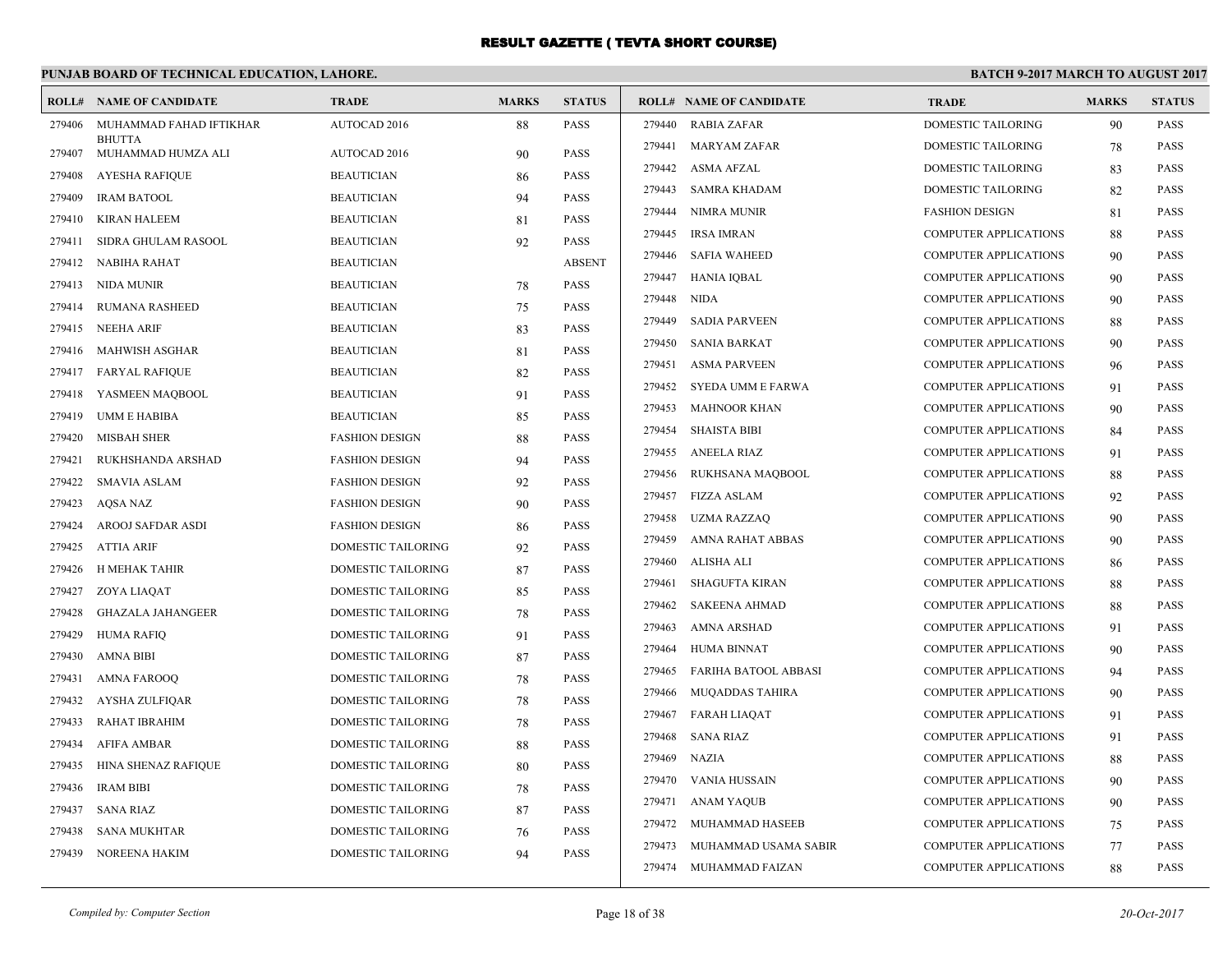# **PUNJAB BOARD OF TECHNICAL EDUCATION, LAHORE.**

| <b>PASS</b><br><b>ELECTRICIAN</b><br>82<br>279475 JUNAID ALI KHAN<br><b>COMPUTER APPLICATIONS</b><br>90<br>279510 MUHAMMAD UMAR<br><b>PASS</b><br>279476 HASHIM ALI<br><b>COMPUTER APPLICATIONS</b><br><b>PASS</b><br>88<br>DISTRICT INDUSTRIAL HOME FOR WOMEN (SANATZAR), SOCIAL WELFARE &<br>BAIT-UL-MAAL PUNJAB, 22-KASHMIR BLOCK, ALLAMA IQBAL TOWN, LAHORE<br>279477<br>TAYYAB ALI<br>COMPUTER APPLICATIONS<br><b>PASS</b><br>81<br>279511 KOMAL ABDUL REHMAN<br><b>BEAUTICIAN</b><br>PASS<br>93<br>279478<br>MUHAMMAD ARSHAD HUSSAIN<br><b>COMPUTER APPLICATIONS</b><br><b>PASS</b><br>80<br><b>BEAUTICIAN</b><br>279512 NAZIA AKRAM<br><b>ABSENT</b><br><b>ABSENT</b><br>279479<br>MUHAMMAD HAMZA<br>COMPUTER APPLICATIONS<br>279513<br>IQRA YASIN<br><b>BEAUTICIAN</b><br>PASS<br>90<br><b>PASS</b><br>279480<br><b>RANA HAMZA</b><br>COMPUTER APPLICATIONS<br>81<br>279514 ANUM NAHEED<br>77<br>PASS<br><b>BEAUTICIAN</b><br><b>PASS</b><br>279481<br>MUHAMMAD ARSLAN KHAN<br><b>COMPUTER APPLICATIONS</b><br>88<br>279515 AYESHA IQBAL<br>PASS<br><b>BEAUTICIAN</b><br>90<br>MUHAMMAD USMAN<br><b>PASS</b><br>279482<br><b>COMPUTER APPLICATIONS</b><br>90<br>279516 TASNEEM ASLAM<br><b>BEAUTICIAN</b><br>PASS<br>91<br>279483<br><b>SYED DABEER HUSSAIN</b><br><b>COMPUTER APPLICATIONS</b><br><b>PASS</b><br>90<br>279517 TANZEELA SUBHANI<br><b>BEAUTICIAN</b><br>PASS<br>74<br><b>ZAIN HAIDER</b><br>COMPUTER APPLICATIONS<br>90<br><b>PASS</b><br>279484<br>279518<br><b>SHAZIA NOUREEN</b><br><b>BEAUTICIAN</b><br>77<br>PASS<br>279485<br>KHURRAM SHAHZAD<br>COMPUTER APPLICATIONS<br><b>ABSENT</b><br><b>SUMAIRA AKBAR</b><br>279519<br><b>BEAUTICIAN</b><br>PASS<br>76<br><b>PASS</b><br>279486<br>USMAN ALI BABAR<br>COMPUTER APPLICATIONS<br>90<br>279520<br><b>GULSHAN</b><br><b>BEAUTICIAN</b><br>88<br><b>PASS</b><br><b>PASS</b><br>279487<br>MUHAMMAD MUZAMIL GOHAR<br><b>COMPUTER APPLICATIONS</b><br>87<br>279521<br><b>HINA SHARIF</b><br><b>BEAUTICIAN</b><br>90<br>PASS<br><b>SAYYAM AZMAT</b><br><b>PASS</b><br>279488<br><b>COMPUTER APPLICATIONS</b><br>88<br>279522<br><b>FARIA TANVEER</b><br><b>BEAUTICIAN</b><br>90<br>PASS<br>279489<br>MUHAMMAD USAMA<br><b>COMPUTER APPLICATIONS</b><br><b>PASS</b><br>90<br>279523<br>RUKHMA ADNAN<br><b>BEAUTICIAN</b><br><b>ABSENT</b><br>279490<br><b>HAFIZ SHAHZAIB ALI</b><br><b>COMPUTER APPLICATIONS</b><br><b>PASS</b><br>84<br>279524<br><b>SANA SHAHBAZ</b><br><b>BEAUTICIAN</b><br><b>ABSENT</b><br>279491<br>ALI NAWAZ<br><b>COMPUTER APPLICATIONS</b><br><b>PASS</b><br>89<br>279525<br><b>CHANDA NAZIR</b><br><b>BEAUTICIAN</b><br><b>ABSENT</b><br><b>PASS</b><br>279492<br><b>SHEERAZ</b><br>COMPUTER APPLICATIONS<br>87<br>279526<br>SHIBRA SAKHAWAT<br><b>BEAUTICIAN</b><br><b>ABSENT</b><br><b>ABSENT</b><br>279493<br><b>MUHAMMAD SHAN</b><br><b>COMPUTER APPLICATIONS</b><br>279527<br><b>RUBINA KHALID</b><br><b>BEAUTICIAN</b><br><b>ABSENT</b><br><b>PASS</b><br>279494<br>SHOKAT ALI SAQI<br>COMPUTER APPLICATIONS<br>92<br>279528<br><b>RAZIA SALEEM</b><br><b>BEAUTICIAN</b><br>PASS<br>83<br><b>PASS</b><br>279495<br>MUHAMMAD LAREEB ASAD<br>COMPUTER APPLICATIONS<br>85<br>279529<br><b>KHADIJA</b><br><b>BEAUTICIAN</b><br>PASS<br>86<br><b>PASS</b><br>279496<br><b>ABDUL SAMMAD</b><br><b>COMPUTER APPLICATIONS</b><br>86<br>279530<br><b>FOZIA MUZAFFAR</b><br><b>BEAUTICIAN</b><br><b>ABSENT</b><br><b>RASHID ANWAR</b><br><b>COMPUTER APPLICATIONS</b><br><b>PASS</b><br>279497<br>87<br>279531<br><b>ISHART</b><br><b>BEAUTICIAN</b><br>88<br>PASS<br>279498<br><b>SYED ASIM ALI SHAH</b><br><b>COMPUTER APPLICATIONS</b><br><b>PASS</b><br>87<br>279532<br><b>IRAM JAVED KHAN</b><br><b>BEAUTICIAN</b><br><b>ABSENT</b><br>279499<br><b>HASNAIN</b><br>COMPUTER APPLICATIONS<br><b>PASS</b><br>86<br><b>ABSENT</b><br>279533<br><b>SEHARI BATOOL</b><br><b>BEAUTICIAN</b><br>279500<br><b>WAQAR SHOUKAT</b><br>COMPUTER APPLICATIONS<br><b>PASS</b><br>90<br>PASS<br>279534<br><b>BUSHRA SHABBIR</b><br><b>TEXTILE DESIGNING</b><br>61<br><b>PASS</b><br>279501<br>HAFIZ ASAD ALI<br>WEB DESIGNING<br>78<br>279535<br><b>NIMRA AKEB</b><br><b>TEXTILE DESIGNING</b><br>85<br>PASS<br><b>PASS</b><br>279502<br><b>ABDUL RAHMAN</b><br>WEB DESIGNING<br>78<br>279536<br><b>FARAH KHAN</b><br>PASS<br><b>TEXTILE DESIGNING</b><br>93<br>279503<br>SHAHBAZ HUSSAIN<br><b>WEB DESIGNING</b><br><b>PASS</b><br>77<br>279537<br>MUMTAZ RIZWAN<br><b>TEXTILE DESIGNING</b><br>PASS<br>74<br>279504<br>WEB DESIGNING<br><b>PASS</b><br>MUHAMMAD IMRAN<br>76<br>279538<br><b>SABA HAMEED</b><br><b>TEXTILE DESIGNING</b><br>PASS<br>83<br>279505<br><b>HVACR</b><br><b>PASS</b><br>MUHAMMAD AHMMAD<br>78<br>279539<br><b>NAZIA JAVED</b><br><b>TEXTILE DESIGNING</b><br><b>PASS</b><br>76<br>MALIK AHMAD AWAN<br><b>HVACR</b><br><b>PASS</b><br>279506<br>78<br>279540<br>AROOSA ASAD<br><b>TEXTILE DESIGNING</b><br><b>ABSENT</b><br><b>PASS</b><br>279507<br><b>UMER FAROOQ KHAN</b><br><b>ELECTRICIAN</b><br>76<br>PASS<br>279541<br><b>ZAMEET MUBASHIR</b><br><b>TEXTILE DESIGNING</b><br>90<br>279508<br><b>UMAR NAWAZ</b><br><b>ELECTRICIAN</b><br><b>PASS</b><br>76 | <b>ROLL# NAME OF CANDIDATE</b> | <b>TRADE</b> | <b>MARKS</b> | <b>STATUS</b> | <b>ROLL# NAME OF CANDIDATE</b> | <b>TRADE</b> | <b>MARKS</b> | <b>STATUS</b> |
|-----------------------------------------------------------------------------------------------------------------------------------------------------------------------------------------------------------------------------------------------------------------------------------------------------------------------------------------------------------------------------------------------------------------------------------------------------------------------------------------------------------------------------------------------------------------------------------------------------------------------------------------------------------------------------------------------------------------------------------------------------------------------------------------------------------------------------------------------------------------------------------------------------------------------------------------------------------------------------------------------------------------------------------------------------------------------------------------------------------------------------------------------------------------------------------------------------------------------------------------------------------------------------------------------------------------------------------------------------------------------------------------------------------------------------------------------------------------------------------------------------------------------------------------------------------------------------------------------------------------------------------------------------------------------------------------------------------------------------------------------------------------------------------------------------------------------------------------------------------------------------------------------------------------------------------------------------------------------------------------------------------------------------------------------------------------------------------------------------------------------------------------------------------------------------------------------------------------------------------------------------------------------------------------------------------------------------------------------------------------------------------------------------------------------------------------------------------------------------------------------------------------------------------------------------------------------------------------------------------------------------------------------------------------------------------------------------------------------------------------------------------------------------------------------------------------------------------------------------------------------------------------------------------------------------------------------------------------------------------------------------------------------------------------------------------------------------------------------------------------------------------------------------------------------------------------------------------------------------------------------------------------------------------------------------------------------------------------------------------------------------------------------------------------------------------------------------------------------------------------------------------------------------------------------------------------------------------------------------------------------------------------------------------------------------------------------------------------------------------------------------------------------------------------------------------------------------------------------------------------------------------------------------------------------------------------------------------------------------------------------------------------------------------------------------------------------------------------------------------------------------------------------------------------------------------------------------------------------------------------------------------------------------------------------------------------------------------------------------------------------------------------------------------------------------------------------------------------------------------------------------------------------------------------------------------------------------------------------------------------------------------------------------------------------------------------------------------------------------------------------------------------------------------------------------------------------------------------------------------------------------------------------------------------------------------------------------------------------------------------------------------------------------------------------------------------------------------------------------------------------------------------------------------------------------------|--------------------------------|--------------|--------------|---------------|--------------------------------|--------------|--------------|---------------|
|                                                                                                                                                                                                                                                                                                                                                                                                                                                                                                                                                                                                                                                                                                                                                                                                                                                                                                                                                                                                                                                                                                                                                                                                                                                                                                                                                                                                                                                                                                                                                                                                                                                                                                                                                                                                                                                                                                                                                                                                                                                                                                                                                                                                                                                                                                                                                                                                                                                                                                                                                                                                                                                                                                                                                                                                                                                                                                                                                                                                                                                                                                                                                                                                                                                                                                                                                                                                                                                                                                                                                                                                                                                                                                                                                                                                                                                                                                                                                                                                                                                                                                                                                                                                                                                                                                                                                                                                                                                                                                                                                                                                                                                                                                                                                                                                                                                                                                                                                                                                                                                                                                                                                                                   |                                |              |              |               |                                |              |              |               |
|                                                                                                                                                                                                                                                                                                                                                                                                                                                                                                                                                                                                                                                                                                                                                                                                                                                                                                                                                                                                                                                                                                                                                                                                                                                                                                                                                                                                                                                                                                                                                                                                                                                                                                                                                                                                                                                                                                                                                                                                                                                                                                                                                                                                                                                                                                                                                                                                                                                                                                                                                                                                                                                                                                                                                                                                                                                                                                                                                                                                                                                                                                                                                                                                                                                                                                                                                                                                                                                                                                                                                                                                                                                                                                                                                                                                                                                                                                                                                                                                                                                                                                                                                                                                                                                                                                                                                                                                                                                                                                                                                                                                                                                                                                                                                                                                                                                                                                                                                                                                                                                                                                                                                                                   |                                |              |              |               |                                |              |              |               |
|                                                                                                                                                                                                                                                                                                                                                                                                                                                                                                                                                                                                                                                                                                                                                                                                                                                                                                                                                                                                                                                                                                                                                                                                                                                                                                                                                                                                                                                                                                                                                                                                                                                                                                                                                                                                                                                                                                                                                                                                                                                                                                                                                                                                                                                                                                                                                                                                                                                                                                                                                                                                                                                                                                                                                                                                                                                                                                                                                                                                                                                                                                                                                                                                                                                                                                                                                                                                                                                                                                                                                                                                                                                                                                                                                                                                                                                                                                                                                                                                                                                                                                                                                                                                                                                                                                                                                                                                                                                                                                                                                                                                                                                                                                                                                                                                                                                                                                                                                                                                                                                                                                                                                                                   |                                |              |              |               |                                |              |              |               |
|                                                                                                                                                                                                                                                                                                                                                                                                                                                                                                                                                                                                                                                                                                                                                                                                                                                                                                                                                                                                                                                                                                                                                                                                                                                                                                                                                                                                                                                                                                                                                                                                                                                                                                                                                                                                                                                                                                                                                                                                                                                                                                                                                                                                                                                                                                                                                                                                                                                                                                                                                                                                                                                                                                                                                                                                                                                                                                                                                                                                                                                                                                                                                                                                                                                                                                                                                                                                                                                                                                                                                                                                                                                                                                                                                                                                                                                                                                                                                                                                                                                                                                                                                                                                                                                                                                                                                                                                                                                                                                                                                                                                                                                                                                                                                                                                                                                                                                                                                                                                                                                                                                                                                                                   |                                |              |              |               |                                |              |              |               |
|                                                                                                                                                                                                                                                                                                                                                                                                                                                                                                                                                                                                                                                                                                                                                                                                                                                                                                                                                                                                                                                                                                                                                                                                                                                                                                                                                                                                                                                                                                                                                                                                                                                                                                                                                                                                                                                                                                                                                                                                                                                                                                                                                                                                                                                                                                                                                                                                                                                                                                                                                                                                                                                                                                                                                                                                                                                                                                                                                                                                                                                                                                                                                                                                                                                                                                                                                                                                                                                                                                                                                                                                                                                                                                                                                                                                                                                                                                                                                                                                                                                                                                                                                                                                                                                                                                                                                                                                                                                                                                                                                                                                                                                                                                                                                                                                                                                                                                                                                                                                                                                                                                                                                                                   |                                |              |              |               |                                |              |              |               |
|                                                                                                                                                                                                                                                                                                                                                                                                                                                                                                                                                                                                                                                                                                                                                                                                                                                                                                                                                                                                                                                                                                                                                                                                                                                                                                                                                                                                                                                                                                                                                                                                                                                                                                                                                                                                                                                                                                                                                                                                                                                                                                                                                                                                                                                                                                                                                                                                                                                                                                                                                                                                                                                                                                                                                                                                                                                                                                                                                                                                                                                                                                                                                                                                                                                                                                                                                                                                                                                                                                                                                                                                                                                                                                                                                                                                                                                                                                                                                                                                                                                                                                                                                                                                                                                                                                                                                                                                                                                                                                                                                                                                                                                                                                                                                                                                                                                                                                                                                                                                                                                                                                                                                                                   |                                |              |              |               |                                |              |              |               |
|                                                                                                                                                                                                                                                                                                                                                                                                                                                                                                                                                                                                                                                                                                                                                                                                                                                                                                                                                                                                                                                                                                                                                                                                                                                                                                                                                                                                                                                                                                                                                                                                                                                                                                                                                                                                                                                                                                                                                                                                                                                                                                                                                                                                                                                                                                                                                                                                                                                                                                                                                                                                                                                                                                                                                                                                                                                                                                                                                                                                                                                                                                                                                                                                                                                                                                                                                                                                                                                                                                                                                                                                                                                                                                                                                                                                                                                                                                                                                                                                                                                                                                                                                                                                                                                                                                                                                                                                                                                                                                                                                                                                                                                                                                                                                                                                                                                                                                                                                                                                                                                                                                                                                                                   |                                |              |              |               |                                |              |              |               |
|                                                                                                                                                                                                                                                                                                                                                                                                                                                                                                                                                                                                                                                                                                                                                                                                                                                                                                                                                                                                                                                                                                                                                                                                                                                                                                                                                                                                                                                                                                                                                                                                                                                                                                                                                                                                                                                                                                                                                                                                                                                                                                                                                                                                                                                                                                                                                                                                                                                                                                                                                                                                                                                                                                                                                                                                                                                                                                                                                                                                                                                                                                                                                                                                                                                                                                                                                                                                                                                                                                                                                                                                                                                                                                                                                                                                                                                                                                                                                                                                                                                                                                                                                                                                                                                                                                                                                                                                                                                                                                                                                                                                                                                                                                                                                                                                                                                                                                                                                                                                                                                                                                                                                                                   |                                |              |              |               |                                |              |              |               |
|                                                                                                                                                                                                                                                                                                                                                                                                                                                                                                                                                                                                                                                                                                                                                                                                                                                                                                                                                                                                                                                                                                                                                                                                                                                                                                                                                                                                                                                                                                                                                                                                                                                                                                                                                                                                                                                                                                                                                                                                                                                                                                                                                                                                                                                                                                                                                                                                                                                                                                                                                                                                                                                                                                                                                                                                                                                                                                                                                                                                                                                                                                                                                                                                                                                                                                                                                                                                                                                                                                                                                                                                                                                                                                                                                                                                                                                                                                                                                                                                                                                                                                                                                                                                                                                                                                                                                                                                                                                                                                                                                                                                                                                                                                                                                                                                                                                                                                                                                                                                                                                                                                                                                                                   |                                |              |              |               |                                |              |              |               |
|                                                                                                                                                                                                                                                                                                                                                                                                                                                                                                                                                                                                                                                                                                                                                                                                                                                                                                                                                                                                                                                                                                                                                                                                                                                                                                                                                                                                                                                                                                                                                                                                                                                                                                                                                                                                                                                                                                                                                                                                                                                                                                                                                                                                                                                                                                                                                                                                                                                                                                                                                                                                                                                                                                                                                                                                                                                                                                                                                                                                                                                                                                                                                                                                                                                                                                                                                                                                                                                                                                                                                                                                                                                                                                                                                                                                                                                                                                                                                                                                                                                                                                                                                                                                                                                                                                                                                                                                                                                                                                                                                                                                                                                                                                                                                                                                                                                                                                                                                                                                                                                                                                                                                                                   |                                |              |              |               |                                |              |              |               |
|                                                                                                                                                                                                                                                                                                                                                                                                                                                                                                                                                                                                                                                                                                                                                                                                                                                                                                                                                                                                                                                                                                                                                                                                                                                                                                                                                                                                                                                                                                                                                                                                                                                                                                                                                                                                                                                                                                                                                                                                                                                                                                                                                                                                                                                                                                                                                                                                                                                                                                                                                                                                                                                                                                                                                                                                                                                                                                                                                                                                                                                                                                                                                                                                                                                                                                                                                                                                                                                                                                                                                                                                                                                                                                                                                                                                                                                                                                                                                                                                                                                                                                                                                                                                                                                                                                                                                                                                                                                                                                                                                                                                                                                                                                                                                                                                                                                                                                                                                                                                                                                                                                                                                                                   |                                |              |              |               |                                |              |              |               |
|                                                                                                                                                                                                                                                                                                                                                                                                                                                                                                                                                                                                                                                                                                                                                                                                                                                                                                                                                                                                                                                                                                                                                                                                                                                                                                                                                                                                                                                                                                                                                                                                                                                                                                                                                                                                                                                                                                                                                                                                                                                                                                                                                                                                                                                                                                                                                                                                                                                                                                                                                                                                                                                                                                                                                                                                                                                                                                                                                                                                                                                                                                                                                                                                                                                                                                                                                                                                                                                                                                                                                                                                                                                                                                                                                                                                                                                                                                                                                                                                                                                                                                                                                                                                                                                                                                                                                                                                                                                                                                                                                                                                                                                                                                                                                                                                                                                                                                                                                                                                                                                                                                                                                                                   |                                |              |              |               |                                |              |              |               |
|                                                                                                                                                                                                                                                                                                                                                                                                                                                                                                                                                                                                                                                                                                                                                                                                                                                                                                                                                                                                                                                                                                                                                                                                                                                                                                                                                                                                                                                                                                                                                                                                                                                                                                                                                                                                                                                                                                                                                                                                                                                                                                                                                                                                                                                                                                                                                                                                                                                                                                                                                                                                                                                                                                                                                                                                                                                                                                                                                                                                                                                                                                                                                                                                                                                                                                                                                                                                                                                                                                                                                                                                                                                                                                                                                                                                                                                                                                                                                                                                                                                                                                                                                                                                                                                                                                                                                                                                                                                                                                                                                                                                                                                                                                                                                                                                                                                                                                                                                                                                                                                                                                                                                                                   |                                |              |              |               |                                |              |              |               |
|                                                                                                                                                                                                                                                                                                                                                                                                                                                                                                                                                                                                                                                                                                                                                                                                                                                                                                                                                                                                                                                                                                                                                                                                                                                                                                                                                                                                                                                                                                                                                                                                                                                                                                                                                                                                                                                                                                                                                                                                                                                                                                                                                                                                                                                                                                                                                                                                                                                                                                                                                                                                                                                                                                                                                                                                                                                                                                                                                                                                                                                                                                                                                                                                                                                                                                                                                                                                                                                                                                                                                                                                                                                                                                                                                                                                                                                                                                                                                                                                                                                                                                                                                                                                                                                                                                                                                                                                                                                                                                                                                                                                                                                                                                                                                                                                                                                                                                                                                                                                                                                                                                                                                                                   |                                |              |              |               |                                |              |              |               |
|                                                                                                                                                                                                                                                                                                                                                                                                                                                                                                                                                                                                                                                                                                                                                                                                                                                                                                                                                                                                                                                                                                                                                                                                                                                                                                                                                                                                                                                                                                                                                                                                                                                                                                                                                                                                                                                                                                                                                                                                                                                                                                                                                                                                                                                                                                                                                                                                                                                                                                                                                                                                                                                                                                                                                                                                                                                                                                                                                                                                                                                                                                                                                                                                                                                                                                                                                                                                                                                                                                                                                                                                                                                                                                                                                                                                                                                                                                                                                                                                                                                                                                                                                                                                                                                                                                                                                                                                                                                                                                                                                                                                                                                                                                                                                                                                                                                                                                                                                                                                                                                                                                                                                                                   |                                |              |              |               |                                |              |              |               |
|                                                                                                                                                                                                                                                                                                                                                                                                                                                                                                                                                                                                                                                                                                                                                                                                                                                                                                                                                                                                                                                                                                                                                                                                                                                                                                                                                                                                                                                                                                                                                                                                                                                                                                                                                                                                                                                                                                                                                                                                                                                                                                                                                                                                                                                                                                                                                                                                                                                                                                                                                                                                                                                                                                                                                                                                                                                                                                                                                                                                                                                                                                                                                                                                                                                                                                                                                                                                                                                                                                                                                                                                                                                                                                                                                                                                                                                                                                                                                                                                                                                                                                                                                                                                                                                                                                                                                                                                                                                                                                                                                                                                                                                                                                                                                                                                                                                                                                                                                                                                                                                                                                                                                                                   |                                |              |              |               |                                |              |              |               |
|                                                                                                                                                                                                                                                                                                                                                                                                                                                                                                                                                                                                                                                                                                                                                                                                                                                                                                                                                                                                                                                                                                                                                                                                                                                                                                                                                                                                                                                                                                                                                                                                                                                                                                                                                                                                                                                                                                                                                                                                                                                                                                                                                                                                                                                                                                                                                                                                                                                                                                                                                                                                                                                                                                                                                                                                                                                                                                                                                                                                                                                                                                                                                                                                                                                                                                                                                                                                                                                                                                                                                                                                                                                                                                                                                                                                                                                                                                                                                                                                                                                                                                                                                                                                                                                                                                                                                                                                                                                                                                                                                                                                                                                                                                                                                                                                                                                                                                                                                                                                                                                                                                                                                                                   |                                |              |              |               |                                |              |              |               |
|                                                                                                                                                                                                                                                                                                                                                                                                                                                                                                                                                                                                                                                                                                                                                                                                                                                                                                                                                                                                                                                                                                                                                                                                                                                                                                                                                                                                                                                                                                                                                                                                                                                                                                                                                                                                                                                                                                                                                                                                                                                                                                                                                                                                                                                                                                                                                                                                                                                                                                                                                                                                                                                                                                                                                                                                                                                                                                                                                                                                                                                                                                                                                                                                                                                                                                                                                                                                                                                                                                                                                                                                                                                                                                                                                                                                                                                                                                                                                                                                                                                                                                                                                                                                                                                                                                                                                                                                                                                                                                                                                                                                                                                                                                                                                                                                                                                                                                                                                                                                                                                                                                                                                                                   |                                |              |              |               |                                |              |              |               |
|                                                                                                                                                                                                                                                                                                                                                                                                                                                                                                                                                                                                                                                                                                                                                                                                                                                                                                                                                                                                                                                                                                                                                                                                                                                                                                                                                                                                                                                                                                                                                                                                                                                                                                                                                                                                                                                                                                                                                                                                                                                                                                                                                                                                                                                                                                                                                                                                                                                                                                                                                                                                                                                                                                                                                                                                                                                                                                                                                                                                                                                                                                                                                                                                                                                                                                                                                                                                                                                                                                                                                                                                                                                                                                                                                                                                                                                                                                                                                                                                                                                                                                                                                                                                                                                                                                                                                                                                                                                                                                                                                                                                                                                                                                                                                                                                                                                                                                                                                                                                                                                                                                                                                                                   |                                |              |              |               |                                |              |              |               |
|                                                                                                                                                                                                                                                                                                                                                                                                                                                                                                                                                                                                                                                                                                                                                                                                                                                                                                                                                                                                                                                                                                                                                                                                                                                                                                                                                                                                                                                                                                                                                                                                                                                                                                                                                                                                                                                                                                                                                                                                                                                                                                                                                                                                                                                                                                                                                                                                                                                                                                                                                                                                                                                                                                                                                                                                                                                                                                                                                                                                                                                                                                                                                                                                                                                                                                                                                                                                                                                                                                                                                                                                                                                                                                                                                                                                                                                                                                                                                                                                                                                                                                                                                                                                                                                                                                                                                                                                                                                                                                                                                                                                                                                                                                                                                                                                                                                                                                                                                                                                                                                                                                                                                                                   |                                |              |              |               |                                |              |              |               |
|                                                                                                                                                                                                                                                                                                                                                                                                                                                                                                                                                                                                                                                                                                                                                                                                                                                                                                                                                                                                                                                                                                                                                                                                                                                                                                                                                                                                                                                                                                                                                                                                                                                                                                                                                                                                                                                                                                                                                                                                                                                                                                                                                                                                                                                                                                                                                                                                                                                                                                                                                                                                                                                                                                                                                                                                                                                                                                                                                                                                                                                                                                                                                                                                                                                                                                                                                                                                                                                                                                                                                                                                                                                                                                                                                                                                                                                                                                                                                                                                                                                                                                                                                                                                                                                                                                                                                                                                                                                                                                                                                                                                                                                                                                                                                                                                                                                                                                                                                                                                                                                                                                                                                                                   |                                |              |              |               |                                |              |              |               |
|                                                                                                                                                                                                                                                                                                                                                                                                                                                                                                                                                                                                                                                                                                                                                                                                                                                                                                                                                                                                                                                                                                                                                                                                                                                                                                                                                                                                                                                                                                                                                                                                                                                                                                                                                                                                                                                                                                                                                                                                                                                                                                                                                                                                                                                                                                                                                                                                                                                                                                                                                                                                                                                                                                                                                                                                                                                                                                                                                                                                                                                                                                                                                                                                                                                                                                                                                                                                                                                                                                                                                                                                                                                                                                                                                                                                                                                                                                                                                                                                                                                                                                                                                                                                                                                                                                                                                                                                                                                                                                                                                                                                                                                                                                                                                                                                                                                                                                                                                                                                                                                                                                                                                                                   |                                |              |              |               |                                |              |              |               |
|                                                                                                                                                                                                                                                                                                                                                                                                                                                                                                                                                                                                                                                                                                                                                                                                                                                                                                                                                                                                                                                                                                                                                                                                                                                                                                                                                                                                                                                                                                                                                                                                                                                                                                                                                                                                                                                                                                                                                                                                                                                                                                                                                                                                                                                                                                                                                                                                                                                                                                                                                                                                                                                                                                                                                                                                                                                                                                                                                                                                                                                                                                                                                                                                                                                                                                                                                                                                                                                                                                                                                                                                                                                                                                                                                                                                                                                                                                                                                                                                                                                                                                                                                                                                                                                                                                                                                                                                                                                                                                                                                                                                                                                                                                                                                                                                                                                                                                                                                                                                                                                                                                                                                                                   |                                |              |              |               |                                |              |              |               |
|                                                                                                                                                                                                                                                                                                                                                                                                                                                                                                                                                                                                                                                                                                                                                                                                                                                                                                                                                                                                                                                                                                                                                                                                                                                                                                                                                                                                                                                                                                                                                                                                                                                                                                                                                                                                                                                                                                                                                                                                                                                                                                                                                                                                                                                                                                                                                                                                                                                                                                                                                                                                                                                                                                                                                                                                                                                                                                                                                                                                                                                                                                                                                                                                                                                                                                                                                                                                                                                                                                                                                                                                                                                                                                                                                                                                                                                                                                                                                                                                                                                                                                                                                                                                                                                                                                                                                                                                                                                                                                                                                                                                                                                                                                                                                                                                                                                                                                                                                                                                                                                                                                                                                                                   |                                |              |              |               |                                |              |              |               |
|                                                                                                                                                                                                                                                                                                                                                                                                                                                                                                                                                                                                                                                                                                                                                                                                                                                                                                                                                                                                                                                                                                                                                                                                                                                                                                                                                                                                                                                                                                                                                                                                                                                                                                                                                                                                                                                                                                                                                                                                                                                                                                                                                                                                                                                                                                                                                                                                                                                                                                                                                                                                                                                                                                                                                                                                                                                                                                                                                                                                                                                                                                                                                                                                                                                                                                                                                                                                                                                                                                                                                                                                                                                                                                                                                                                                                                                                                                                                                                                                                                                                                                                                                                                                                                                                                                                                                                                                                                                                                                                                                                                                                                                                                                                                                                                                                                                                                                                                                                                                                                                                                                                                                                                   |                                |              |              |               |                                |              |              |               |
|                                                                                                                                                                                                                                                                                                                                                                                                                                                                                                                                                                                                                                                                                                                                                                                                                                                                                                                                                                                                                                                                                                                                                                                                                                                                                                                                                                                                                                                                                                                                                                                                                                                                                                                                                                                                                                                                                                                                                                                                                                                                                                                                                                                                                                                                                                                                                                                                                                                                                                                                                                                                                                                                                                                                                                                                                                                                                                                                                                                                                                                                                                                                                                                                                                                                                                                                                                                                                                                                                                                                                                                                                                                                                                                                                                                                                                                                                                                                                                                                                                                                                                                                                                                                                                                                                                                                                                                                                                                                                                                                                                                                                                                                                                                                                                                                                                                                                                                                                                                                                                                                                                                                                                                   |                                |              |              |               |                                |              |              |               |
|                                                                                                                                                                                                                                                                                                                                                                                                                                                                                                                                                                                                                                                                                                                                                                                                                                                                                                                                                                                                                                                                                                                                                                                                                                                                                                                                                                                                                                                                                                                                                                                                                                                                                                                                                                                                                                                                                                                                                                                                                                                                                                                                                                                                                                                                                                                                                                                                                                                                                                                                                                                                                                                                                                                                                                                                                                                                                                                                                                                                                                                                                                                                                                                                                                                                                                                                                                                                                                                                                                                                                                                                                                                                                                                                                                                                                                                                                                                                                                                                                                                                                                                                                                                                                                                                                                                                                                                                                                                                                                                                                                                                                                                                                                                                                                                                                                                                                                                                                                                                                                                                                                                                                                                   |                                |              |              |               |                                |              |              |               |
|                                                                                                                                                                                                                                                                                                                                                                                                                                                                                                                                                                                                                                                                                                                                                                                                                                                                                                                                                                                                                                                                                                                                                                                                                                                                                                                                                                                                                                                                                                                                                                                                                                                                                                                                                                                                                                                                                                                                                                                                                                                                                                                                                                                                                                                                                                                                                                                                                                                                                                                                                                                                                                                                                                                                                                                                                                                                                                                                                                                                                                                                                                                                                                                                                                                                                                                                                                                                                                                                                                                                                                                                                                                                                                                                                                                                                                                                                                                                                                                                                                                                                                                                                                                                                                                                                                                                                                                                                                                                                                                                                                                                                                                                                                                                                                                                                                                                                                                                                                                                                                                                                                                                                                                   |                                |              |              |               |                                |              |              |               |
|                                                                                                                                                                                                                                                                                                                                                                                                                                                                                                                                                                                                                                                                                                                                                                                                                                                                                                                                                                                                                                                                                                                                                                                                                                                                                                                                                                                                                                                                                                                                                                                                                                                                                                                                                                                                                                                                                                                                                                                                                                                                                                                                                                                                                                                                                                                                                                                                                                                                                                                                                                                                                                                                                                                                                                                                                                                                                                                                                                                                                                                                                                                                                                                                                                                                                                                                                                                                                                                                                                                                                                                                                                                                                                                                                                                                                                                                                                                                                                                                                                                                                                                                                                                                                                                                                                                                                                                                                                                                                                                                                                                                                                                                                                                                                                                                                                                                                                                                                                                                                                                                                                                                                                                   |                                |              |              |               |                                |              |              |               |
|                                                                                                                                                                                                                                                                                                                                                                                                                                                                                                                                                                                                                                                                                                                                                                                                                                                                                                                                                                                                                                                                                                                                                                                                                                                                                                                                                                                                                                                                                                                                                                                                                                                                                                                                                                                                                                                                                                                                                                                                                                                                                                                                                                                                                                                                                                                                                                                                                                                                                                                                                                                                                                                                                                                                                                                                                                                                                                                                                                                                                                                                                                                                                                                                                                                                                                                                                                                                                                                                                                                                                                                                                                                                                                                                                                                                                                                                                                                                                                                                                                                                                                                                                                                                                                                                                                                                                                                                                                                                                                                                                                                                                                                                                                                                                                                                                                                                                                                                                                                                                                                                                                                                                                                   |                                |              |              |               |                                |              |              |               |
|                                                                                                                                                                                                                                                                                                                                                                                                                                                                                                                                                                                                                                                                                                                                                                                                                                                                                                                                                                                                                                                                                                                                                                                                                                                                                                                                                                                                                                                                                                                                                                                                                                                                                                                                                                                                                                                                                                                                                                                                                                                                                                                                                                                                                                                                                                                                                                                                                                                                                                                                                                                                                                                                                                                                                                                                                                                                                                                                                                                                                                                                                                                                                                                                                                                                                                                                                                                                                                                                                                                                                                                                                                                                                                                                                                                                                                                                                                                                                                                                                                                                                                                                                                                                                                                                                                                                                                                                                                                                                                                                                                                                                                                                                                                                                                                                                                                                                                                                                                                                                                                                                                                                                                                   |                                |              |              |               |                                |              |              |               |
|                                                                                                                                                                                                                                                                                                                                                                                                                                                                                                                                                                                                                                                                                                                                                                                                                                                                                                                                                                                                                                                                                                                                                                                                                                                                                                                                                                                                                                                                                                                                                                                                                                                                                                                                                                                                                                                                                                                                                                                                                                                                                                                                                                                                                                                                                                                                                                                                                                                                                                                                                                                                                                                                                                                                                                                                                                                                                                                                                                                                                                                                                                                                                                                                                                                                                                                                                                                                                                                                                                                                                                                                                                                                                                                                                                                                                                                                                                                                                                                                                                                                                                                                                                                                                                                                                                                                                                                                                                                                                                                                                                                                                                                                                                                                                                                                                                                                                                                                                                                                                                                                                                                                                                                   |                                |              |              |               |                                |              |              |               |
|                                                                                                                                                                                                                                                                                                                                                                                                                                                                                                                                                                                                                                                                                                                                                                                                                                                                                                                                                                                                                                                                                                                                                                                                                                                                                                                                                                                                                                                                                                                                                                                                                                                                                                                                                                                                                                                                                                                                                                                                                                                                                                                                                                                                                                                                                                                                                                                                                                                                                                                                                                                                                                                                                                                                                                                                                                                                                                                                                                                                                                                                                                                                                                                                                                                                                                                                                                                                                                                                                                                                                                                                                                                                                                                                                                                                                                                                                                                                                                                                                                                                                                                                                                                                                                                                                                                                                                                                                                                                                                                                                                                                                                                                                                                                                                                                                                                                                                                                                                                                                                                                                                                                                                                   |                                |              |              |               |                                |              |              |               |
|                                                                                                                                                                                                                                                                                                                                                                                                                                                                                                                                                                                                                                                                                                                                                                                                                                                                                                                                                                                                                                                                                                                                                                                                                                                                                                                                                                                                                                                                                                                                                                                                                                                                                                                                                                                                                                                                                                                                                                                                                                                                                                                                                                                                                                                                                                                                                                                                                                                                                                                                                                                                                                                                                                                                                                                                                                                                                                                                                                                                                                                                                                                                                                                                                                                                                                                                                                                                                                                                                                                                                                                                                                                                                                                                                                                                                                                                                                                                                                                                                                                                                                                                                                                                                                                                                                                                                                                                                                                                                                                                                                                                                                                                                                                                                                                                                                                                                                                                                                                                                                                                                                                                                                                   |                                |              |              |               |                                |              |              |               |
| 279542 ARSHIYA AKHTER<br><b>TEXTILE DESIGNING</b><br><b>ABSENT</b><br>279509<br><b>ELECTRICIAN</b><br><b>PASS</b><br>MUHAMMAD ABDULLAH<br>77                                                                                                                                                                                                                                                                                                                                                                                                                                                                                                                                                                                                                                                                                                                                                                                                                                                                                                                                                                                                                                                                                                                                                                                                                                                                                                                                                                                                                                                                                                                                                                                                                                                                                                                                                                                                                                                                                                                                                                                                                                                                                                                                                                                                                                                                                                                                                                                                                                                                                                                                                                                                                                                                                                                                                                                                                                                                                                                                                                                                                                                                                                                                                                                                                                                                                                                                                                                                                                                                                                                                                                                                                                                                                                                                                                                                                                                                                                                                                                                                                                                                                                                                                                                                                                                                                                                                                                                                                                                                                                                                                                                                                                                                                                                                                                                                                                                                                                                                                                                                                                      |                                |              |              |               |                                |              |              |               |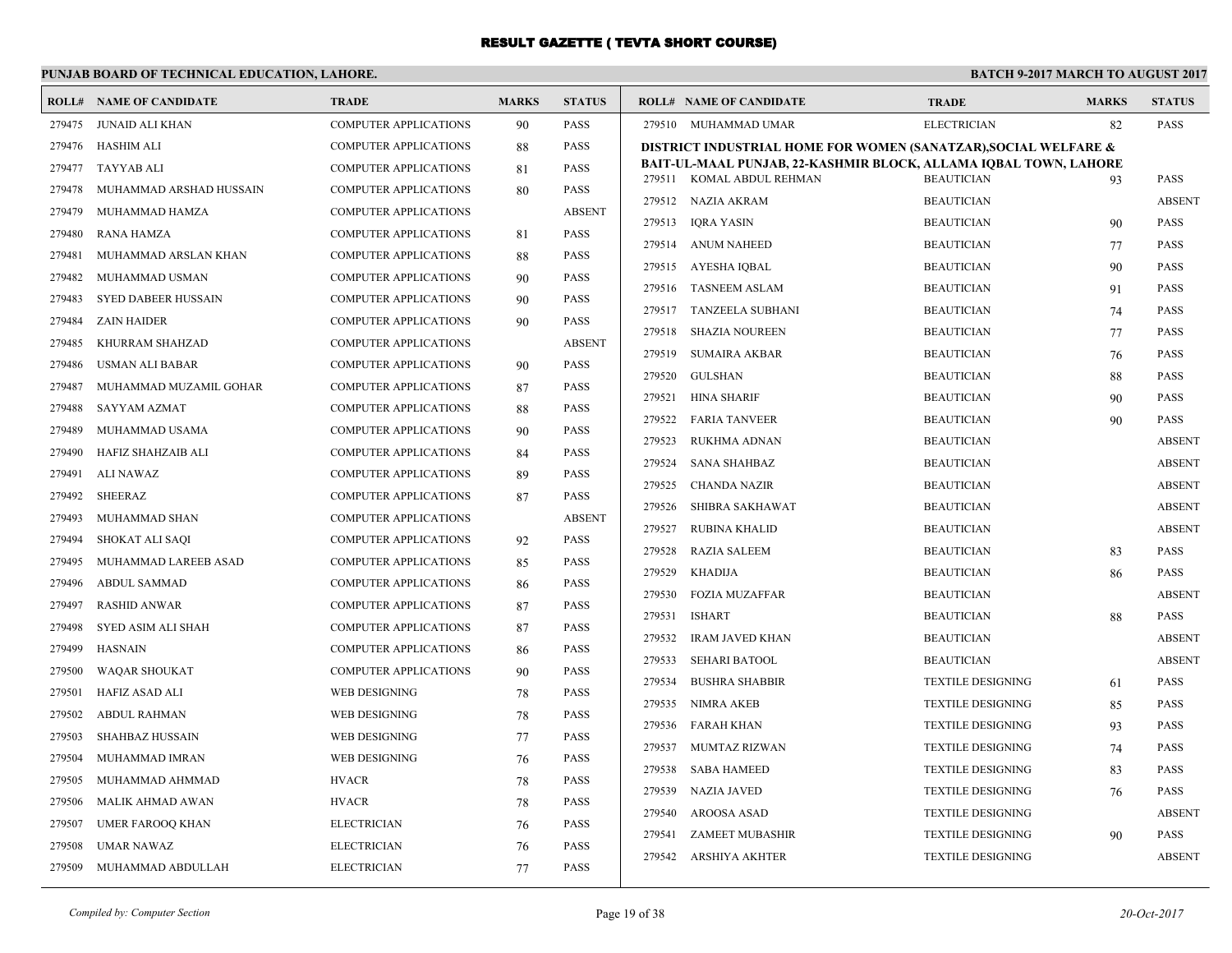|        | PUNJAB BOARD OF TECHNICAL EDUCATION, LAHORE. |                              |              |               | <b>BATCH 9-2017 MARCH TO AUGUST 2017</b> |                                                                       |                              |              |               |
|--------|----------------------------------------------|------------------------------|--------------|---------------|------------------------------------------|-----------------------------------------------------------------------|------------------------------|--------------|---------------|
| ROLL#  | <b>NAME OF CANDIDATE</b>                     | <b>TRADE</b>                 | <b>MARKS</b> | <b>STATUS</b> |                                          | <b>ROLL# NAME OF CANDIDATE</b>                                        | <b>TRADE</b>                 | <b>MARKS</b> | <b>STATUS</b> |
| 279543 | <b>TAHIRA ABDULLAH</b>                       | <b>TEXTILE DESIGNING</b>     | 89           | <b>PASS</b>   | 279578                                   | FIZA FATIMA                                                           | <b>SKILL PAINTING</b>        | 89           | <b>PASS</b>   |
| 279544 | <b>RABIA ASHIQ</b>                           | <b>TEXTILE DESIGNING</b>     |              | <b>ABSENT</b> | 279579                                   | <b>MARIAM ZEHRA</b>                                                   | <b>SKILL PAINTING</b>        | 91           | <b>PASS</b>   |
| 279545 | <b>AZHA NAZISH</b>                           | <b>TEXTILE DESIGNING</b>     | 87           | PASS          | 279580                                   | AMRYA ASLAM                                                           | <b>SKILL PAINTING</b>        | 87           | PASS          |
| 279546 | HURMAT FATIMA                                | <b>TEXTILE DESIGNING</b>     | 95           | <b>PASS</b>   | 279581                                   | <b>AFREEN MALIK</b>                                                   | <b>SKILL PAINTING</b>        | 96           | <b>PASS</b>   |
| 279547 | <b>FARAH RIAZ</b>                            | <b>TEXTILE DESIGNING</b>     | 94           | <b>PASS</b>   | 279582                                   | <b>RABIA FAQIR</b>                                                    | <b>SKILL PAINTING</b>        | 95           | <b>PASS</b>   |
| 279548 | <b>BISMA TARIQ KHAN</b>                      | <b>TEXTILE DESIGNING</b>     | 66           | PASS          | 279583                                   | <b>FOUZIA BUTT</b>                                                    | <b>SKILL PAINTING</b>        | 83           | <b>PASS</b>   |
| 279549 | <b>FIZA NOOR</b>                             | <b>TEXTILE DESIGNING</b>     |              | <b>ABSENT</b> | 279584                                   | FARIHA RIAZ                                                           | <b>SKILL PAINTING</b>        | 87           | <b>PASS</b>   |
| 279550 | <b>HURMAT KHALID</b>                         | <b>TEXTILE DESIGNING</b>     | 72           | <b>PASS</b>   |                                          | <b>GOVERNMENT APPRENTICES TRAINING CENTRE, COLLEGE ROAD TOWNSHIP,</b> |                              |              |               |
| 279551 | <b>NOOR ZAHRA</b>                            | <b>TEXTILE DESIGNING</b>     | 75           | PASS          | <b>LAHORE</b>                            |                                                                       |                              |              |               |
| 279552 | <b>RABIA ARSHAD</b>                          | <b>COMPUTER APPLICATIONS</b> | 83           | <b>PASS</b>   | 279585                                   | DANISH KHOKHAR                                                        | ELECTRICAL WIRING            | 77           | <b>PASS</b>   |
| 279553 | <b>TANIA AKRAM</b>                           | <b>COMPUTER APPLICATIONS</b> | 83           | <b>PASS</b>   | 279586                                   | <b>GHULAM MUSTAFA</b>                                                 | ELECTRICAL WIRING            | 89           | <b>PASS</b>   |
| 279554 | SUMAIRA TABASSUM                             | <b>COMPUTER APPLICATIONS</b> | 84           | PASS          | 279587                                   | MUHAMMAD UMAIR                                                        | ELECTRICAL WIRING            |              | <b>ABSENT</b> |
| 279555 | <b>AMNA TAUQEER</b>                          | COMPUTER APPLICATIONS        | 82           | <b>PASS</b>   | 279588                                   | MUHAMMAD AMMAR                                                        | ELECTRICAL WIRING            | 76           | <b>PASS</b>   |
| 279556 | <b>ZAHRA ZAHEER</b>                          | <b>COMPUTER APPLICATIONS</b> |              | <b>ABSENT</b> | 279589                                   | AMMAN ULLAH                                                           | ELECTRICAL WIRING            | 60           | PASS          |
| 279557 | <b>SIDRA NAZ</b>                             | <b>COMPUTER APPLICATIONS</b> |              | <b>ABSENT</b> | 279590                                   | MUHAMMAD SOHAIL                                                       | ELECTRICAL WIRING            | 64           | <b>PASS</b>   |
| 279558 | <b>NADIA ILYAS</b>                           | <b>COMPUTER APPLICATIONS</b> | 80           | <b>PASS</b>   | 279591                                   | MUHAMMAD SARFRAZ IQBAL                                                | ELECTRICAL WIRING            |              | <b>ABSENT</b> |
| 279559 | <b>KIRAN TARIQ</b>                           | <b>COMPUTER APPLICATIONS</b> | 82           | PASS          | 279592                                   | HAFIZ ASIF ALI                                                        | ELECTRICAL WIRING            | 60           | <b>PASS</b>   |
| 279560 | AYESHA RANI IMDAD                            | <b>COMPUTER APPLICATIONS</b> | 80           | <b>PASS</b>   | 279593                                   | <b>NASIR IQBAL</b>                                                    | ELECTRICAL WIRING            | 82           | <b>PASS</b>   |
| 279561 | SYEDA WASHMAH FATIMA KAZMI                   | COMPUTER APPLICATIONS        | 81           | <b>PASS</b>   | 279594                                   | <b>FAKHAR E ALAM</b>                                                  | ELECTRICAL WIRING            | 88           | <b>PASS</b>   |
| 279562 | <b>RAFIA</b>                                 | COMPUTER APPLICATIONS        | 81           | PASS          | 279595                                   | HAFIZ MUHAMMAD BASHART                                                | ELECTRICAL WIRING            | 65           | <b>PASS</b>   |
| 279563 | <b>TAHIRA ZAHEER</b>                         | <b>COMPUTER APPLICATIONS</b> |              | <b>ABSENT</b> | 279596                                   | MUHAMMAD BIN QASIM SIDDIQUI                                           | ELECTRICAL WIRING            |              | <b>ABSENT</b> |
| 279564 | <b>MARYUM OMER</b>                           | <b>COMPUTER APPLICATIONS</b> |              | <b>ABSENT</b> | 279597                                   | <b>USMAN GHANI</b>                                                    | ELECTRICAL WIRING            |              | <b>ABSENT</b> |
| 279565 | <b>SOFIA IKRAM</b>                           | COMPUTER APPLICATIONS        |              | <b>ABSENT</b> | 279598                                   | MUHAMMAD BILAL AMJAD                                                  | ELECTRICAL WIRING            | 61           | <b>PASS</b>   |
| 279566 | <b>IRAM AKRAM</b>                            | <b>COMPUTER APPLICATIONS</b> | 81           | <b>PASS</b>   | 279599                                   | MUHAMMAD KASHIF                                                       | ELECTRICAL WIRING            | 66           | <b>PASS</b>   |
| 279567 | <b>ATIKA KASHIF</b>                          | <b>COMPUTER APPLICATIONS</b> | 83           | <b>PASS</b>   | 279600                                   | <b>SHAHID AMEEN</b>                                                   | ELECTRICAL WIRING            | 61           | PASS          |
| 279568 | KOMAL YASEEN                                 | <b>COMPUTER APPLICATIONS</b> | 81           | PASS          | 279601                                   | ASAD KALEEM AKHTAR                                                    | ELECTRICAL WIRING            | 67           | <b>PASS</b>   |
| 279569 | WAJEEHA ADNAN                                | <b>COMPUTER APPLICATIONS</b> | 80           | <b>PASS</b>   | 279602                                   | MUHAMMAD SADDIQUE                                                     | <b>COMPUTER APPLICATIONS</b> | 88           | <b>PASS</b>   |
| 279570 | RABIA ASGHAR BHATTI                          | <b>COMPUTER APPLICATIONS</b> | 82           | <b>PASS</b>   | 279603                                   | MUHAMMAD NAZIM                                                        | <b>COMPUTER APPLICATIONS</b> | 63           | <b>PASS</b>   |
| 279571 | <b>FARHAT NASEEM BHATTI</b>                  | <b>COMPUTER APPLICATIONS</b> | 84           | PASS          | 279604                                   | <b>NAVEED AHMAD</b>                                                   | <b>COMPUTER APPLICATIONS</b> | 62           | <b>PASS</b>   |
| 279572 | IQRA NAWAZ                                   | <b>COMPUTER APPLICATIONS</b> | 83           | <b>PASS</b>   | 279605                                   | <b>SAJID REHMAN</b>                                                   | <b>COMPUTER APPLICATIONS</b> |              | <b>ABSENT</b> |
| 279573 | SYEDA NAZISH ZAHRA                           | <b>COMPUTER APPLICATIONS</b> | 83           | <b>PASS</b>   | 279606                                   | MUHAMMAD USMAN                                                        | <b>COMPUTER APPLICATIONS</b> | 65           | <b>PASS</b>   |
| 279574 | AYESHA SIDDIQUA                              | <b>COMPUTER APPLICATIONS</b> | 81           | PASS          | 279607                                   | MUHAMMAD UMER ALTAF                                                   | <b>COMPUTER APPLICATIONS</b> |              | <b>ABSENT</b> |
| 279575 | <b>AIMEN MUKHTAR</b>                         | <b>COMPUTER APPLICATIONS</b> | 80           | <b>PASS</b>   | 279608                                   | <b>MURTAZA ALI</b>                                                    | <b>COMPUTER APPLICATIONS</b> | 79           | <b>PASS</b>   |
| 279576 | MEHAK FATIMA                                 | <b>SKILL PAINTING</b>        | 77           | <b>PASS</b>   | 279609                                   | MUNEEB UR REHMAN KHAN                                                 | <b>COMPUTER APPLICATIONS</b> | 86           | <b>PASS</b>   |
|        | 279577 SAIRA FAROOQ                          | <b>SKILL PAINTING</b>        | 89           | <b>PASS</b>   | 279610                                   | UMAIR SIRAJ                                                           | <b>COMPUTER APPLICATIONS</b> | 70           | <b>PASS</b>   |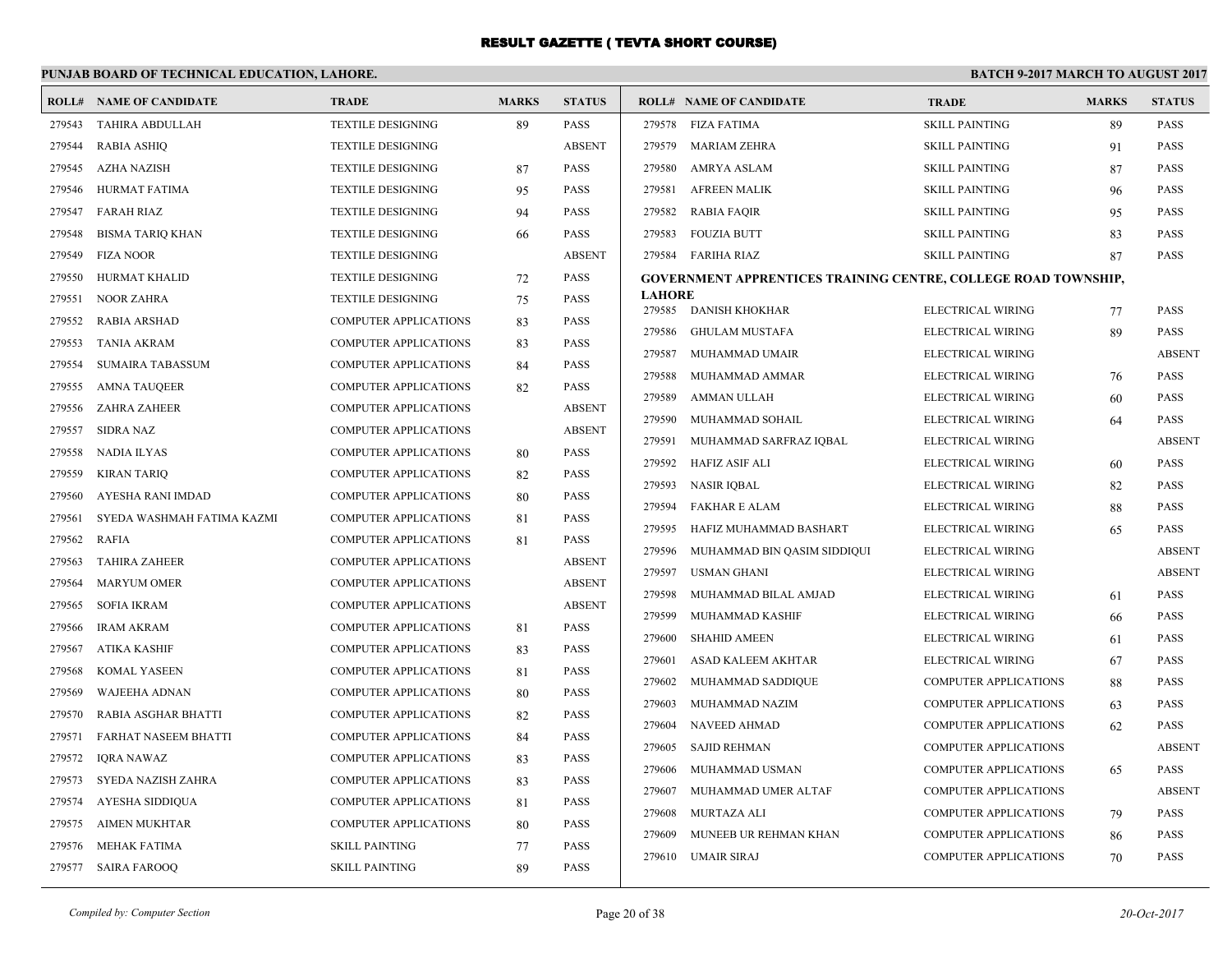# **PUNJAB BOARD OF TECHNICAL EDUCATION, LAHORE.**

|                  | <b>ROLL# NAME OF CANDIDATE</b>                                                                                        | <b>TRADE</b>                                          | <b>MARKS</b> | <b>STATUS</b>                |        | <b>ROLL# NAME OF CANDIDATE</b>                                     | <b>TRADE</b>                                 | <b>MARKS</b> | <b>STATUS</b> |
|------------------|-----------------------------------------------------------------------------------------------------------------------|-------------------------------------------------------|--------------|------------------------------|--------|--------------------------------------------------------------------|----------------------------------------------|--------------|---------------|
| 279611           | MUHAMMAD KASHIF NIAZ                                                                                                  | <b>COMPUTER APPLICATIONS</b>                          | 74           | <b>PASS</b>                  | 279643 | <b>SHEHAR BANO</b>                                                 | <b>COMPUTER APPLICATIONS</b>                 |              | <b>ABSENT</b> |
| 279612           | MUHAMMAD KHURSHID                                                                                                     | COMPUTER APPLICATIONS                                 | 68           | <b>PASS</b>                  | 279644 | ARIKA SHAHBAZ                                                      | <b>COMPUTER APPLICATIONS</b>                 | 84           | <b>PASS</b>   |
| 279613           | MUHAMMAD TALHA RIZWAN DAR                                                                                             | <b>COMPUTER APPLICATIONS</b>                          | 83           | <b>PASS</b>                  | 279645 | <b>SAMAN MANZOOR</b>                                               | <b>COMPUTER APPLICATIONS</b>                 | 84           | <b>PASS</b>   |
| 279614           | <b>ZAIN UL ABDEN</b>                                                                                                  | <b>COMPUTER APPLICATIONS</b>                          | 70           | <b>PASS</b>                  | 279646 | MENAHIL                                                            | <b>COMPUTER APPLICATIONS</b>                 | 81           | <b>PASS</b>   |
| 279615           | ABDUL BASIT KHAN                                                                                                      | COMPUTER APPLICATIONS                                 | 79           | <b>PASS</b>                  | 279647 | KALSOOM AJMAL                                                      | <b>COMPUTER APPLICATIONS</b>                 |              | <b>ABSENT</b> |
| 279616           | <b>NAEEM AKRAM</b>                                                                                                    | <b>COMPUTER APPLICATIONS</b>                          | 81           | <b>PASS</b>                  | 279648 | NIMRA SALEEM KHAN                                                  | <b>COMPUTER APPLICATIONS</b>                 | 77           | <b>PASS</b>   |
| 279617           | MUHAMMAD SHAHBAZ                                                                                                      | <b>COMPUTER APPLICATIONS</b>                          | 81           | <b>PASS</b>                  | 279649 | <b>ANUSHA NAVEED</b>                                               | <b>COMPUTER APPLICATIONS</b>                 | 69           | <b>PASS</b>   |
|                  | 279618 SAJID AHMED                                                                                                    | <b>COMPUTER APPLICATIONS</b>                          |              | <b>ABSENT</b>                | 279650 | <b>MOMNA KAHKOUS</b>                                               | <b>COMPUTER APPLICATIONS</b>                 |              | <b>ABSENT</b> |
|                  | <b>GOVERNMENT VOCATIONAL TRAINING INSTITUTE FOR WOMEN, SHALIMAR</b>                                                   |                                                       |              |                              | 279651 | <b>NEELAM INAYAT</b>                                               | <b>COMPUTER APPLICATIONS</b>                 | 89           | <b>PASS</b>   |
|                  | LINK ROAD, BEGHBANPURA, LAHORE                                                                                        |                                                       |              | <b>PASS</b>                  | 279652 | AZKA                                                               | <b>COMPUTER APPLICATIONS</b>                 |              | <b>ABSENT</b> |
| 279619           | <b>SAIRA FAROOQ</b>                                                                                                   | <b>COMPUTER APPLICATIONS</b>                          | 92           |                              | 279653 | MUTEEBA JAMSHAID                                                   | <b>COMPUTER APPLICATIONS</b>                 |              | <b>ABSENT</b> |
| 279620           | SHAMA AKHTAR                                                                                                          | <b>COMPUTER APPLICATIONS</b>                          | 95           | <b>PASS</b>                  | 279654 | <b>ALISHBA ASIF</b>                                                | <b>COMPUTER APPLICATIONS</b>                 |              | <b>ABSENT</b> |
| 279621<br>279622 | <b>ASMA ZAFAR</b><br><b>NOOR UL SEHAR</b>                                                                             | COMPUTER APPLICATIONS                                 | 96           | <b>PASS</b><br><b>PASS</b>   | 279655 | <b>MAHNOOR</b>                                                     | <b>COMPUTER APPLICATIONS</b>                 |              | <b>ABSENT</b> |
|                  |                                                                                                                       | <b>COMPUTER APPLICATIONS</b>                          | 100          |                              | 279656 | <b>MUNIBA ASLAM</b>                                                | <b>COMPUTER APPLICATIONS</b>                 | 81           | <b>PASS</b>   |
| 279623           | KAINAAT FATIMA AZHAR<br><b>ALISHBA NOOR</b>                                                                           | COMPUTER APPLICATIONS                                 |              | <b>ABSENT</b>                | 279657 | <b>AIMEN JAVED</b>                                                 | <b>BEAUTICIAN</b>                            |              | <b>ABSENT</b> |
| 279624<br>279625 |                                                                                                                       | COMPUTER APPLICATIONS                                 |              | <b>ABSENT</b>                | 279658 | <b>TUBA RAZIA BUTT</b>                                             | <b>BEAUTICIAN</b>                            | 75           | <b>PASS</b>   |
| 279626           | <b>ARFA IBRAN</b><br><b>ASMA SALEEM</b>                                                                               | COMPUTER APPLICATIONS<br><b>COMPUTER APPLICATIONS</b> | 95           | <b>PASS</b><br><b>PASS</b>   | 279659 | <b>IQRA</b>                                                        | <b>BEAUTICIAN</b>                            |              | <b>ABSENT</b> |
| 279627           | NAYAB SHAHZADI                                                                                                        | <b>COMPUTER APPLICATIONS</b>                          | 98           | <b>PASS</b>                  | 279660 | <b>MAHA MAHMOOD</b>                                                | <b>BEAUTICIAN</b>                            | 76           | <b>PASS</b>   |
|                  |                                                                                                                       |                                                       | 95           |                              | 279661 | <b>AQSA TALAT</b>                                                  | <b>BEAUTICIAN</b>                            |              | <b>ABSENT</b> |
| 279628           | <b>SANA FALAK</b><br><b>NIMRA IJAZ</b>                                                                                | COMPUTER APPLICATIONS<br><b>COMPUTER APPLICATIONS</b> |              | <b>ABSENT</b><br><b>PASS</b> | 279662 | HUMAIRA REHMAN                                                     | <b>BEAUTICIAN</b>                            | 76           | <b>PASS</b>   |
| 279629           |                                                                                                                       |                                                       | 97           |                              | 279663 | <b>KHIZRA ARSHAD</b>                                               | <b>BEAUTICIAN</b>                            |              | <b>ABSENT</b> |
| 279630           | SAMRA                                                                                                                 | <b>COMPUTER APPLICATIONS</b>                          | 96           | <b>PASS</b>                  | 279664 | <b>SADIA ASHFAQ</b>                                                | <b>BEAUTICIAN</b>                            | 72           | <b>PASS</b>   |
| 279631           | HAFIZA NAZMEEN ALEEM                                                                                                  | <b>COMPUTER APPLICATIONS</b>                          | 95           | <b>PASS</b>                  | 279665 | <b>MAYERA</b>                                                      | <b>BEAUTICIAN</b>                            |              | <b>ABSENT</b> |
| 279632           | <b>AREEJ FATIMA</b>                                                                                                   | <b>COMPUTER APPLICATIONS</b>                          | 95           | <b>PASS</b>                  | 279666 | <b>IQRA SOHAIL</b>                                                 | <b>BEAUTICIAN</b>                            |              | <b>ABSENT</b> |
| 279633           | <b>RIMSHA</b>                                                                                                         | COMPUTER APPLICATIONS                                 | 95           | <b>PASS</b>                  | 279667 | <b>SWETA KHURSHEED</b>                                             | <b>BEAUTICIAN</b>                            |              | <b>ABSENT</b> |
| 279634           | <b>BUSHRA TARIO</b>                                                                                                   | <b>COMPUTER APPLICATIONS</b>                          | 95           | <b>PASS</b>                  | 279668 | <b>OURATUL AIN</b>                                                 | <b>BEAUTICIAN</b>                            | 70           | <b>PASS</b>   |
| 279635           | <b>MARIA NISA</b>                                                                                                     | COMPUTER APPLICATIONS                                 | 99           | <b>PASS</b>                  | 279669 | MONIMA WAHEED                                                      | <b>BEAUTICIAN</b>                            | 80           | <b>PASS</b>   |
| 279636           | <b>KALSOOM RAMZAN</b>                                                                                                 | <b>COMPUTER APPLICATIONS</b>                          | 100          | <b>PASS</b>                  |        | 279670 FATIMA SHAKIL                                               | <b>BEAUTICIAN</b>                            |              | <b>ABSENT</b> |
| 279637           | LAIBA                                                                                                                 | <b>COMPUTER APPLICATIONS</b>                          | 95           | <b>PASS</b>                  |        | <b>GOVERNMENT VOCATIONAL TRAINING INSTITUTE FOR WOMEN, JIAMUSA</b> |                                              |              |               |
| 279638           | <b>INFAL JAVED</b>                                                                                                    | <b>COMPUTER APPLICATIONS</b>                          | 95           | <b>PASS</b>                  |        | <b>SHAHDARA, LAHORE</b>                                            |                                              |              |               |
| 279639           | ALIZA SHAKEEL                                                                                                         | <b>COMPUTER APPLICATIONS</b>                          | 98           | <b>PASS</b>                  |        | 279671 KHADIJA SHAFQAT                                             | <b>MACHINE AND HAND</b><br><b>EMBROIDERY</b> | 96           | <b>PASS</b>   |
|                  | <b>GOVERNMENT VOCATIONAL TRAINING INSTITUTE FOR WOMEN, INSIDE DELHI</b><br><b>GATE NEAR MASJID WAZIR KHAN, LAHORE</b> |                                                       |              |                              | 279672 | <b>SABA ZAHEER</b>                                                 | <b>MACHINE AND HAND</b>                      | 96           | <b>PASS</b>   |
| 279640           | ANA                                                                                                                   | <b>COMPUTER APPLICATIONS</b>                          | 72           | <b>PASS</b>                  | 279673 | <b>NUZHAT FAQEER</b>                                               | <b>EMBROIDERY</b><br><b>MACHINE AND HAND</b> |              | <b>ABSENT</b> |
| 279641           | <b>HALEEMA SADIA</b>                                                                                                  | <b>COMPUTER APPLICATIONS</b>                          |              | <b>ABSENT</b>                |        |                                                                    | <b>EMBROIDERY</b>                            |              |               |
|                  | 279642 HUMAIRA SHAFI                                                                                                  | <b>COMPUTER APPLICATIONS</b>                          |              | <b>ABSENT</b>                |        | 279674 NUSRAT FAQEER MUHAMMAD                                      | <b>MACHINE AND HAND</b><br><b>EMBROIDERY</b> |              | <b>ABSENT</b> |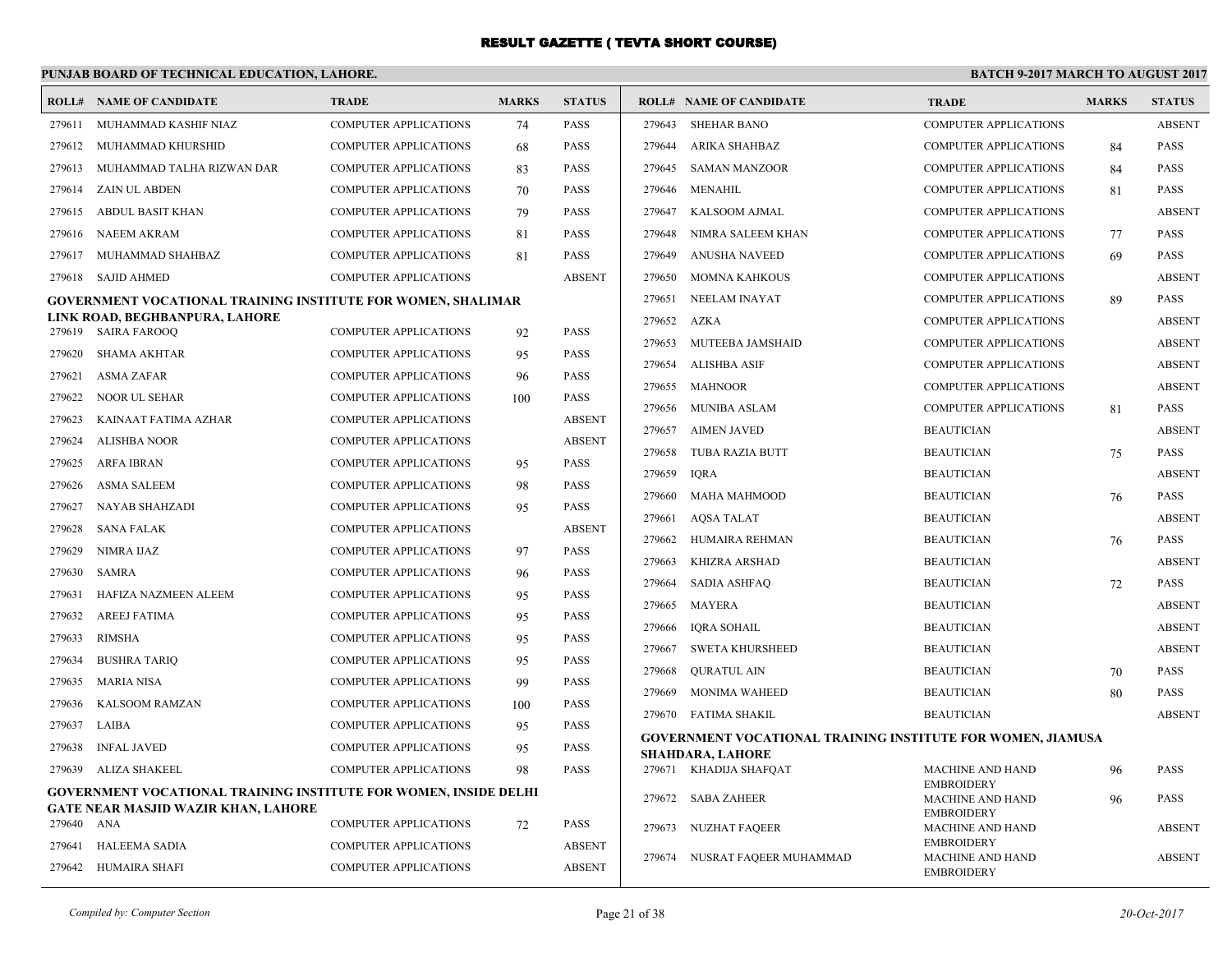### **PUNJAB BOARD OF TECHNICAL EDUCATION, LAHORE.**

|        | <b>ROLL# NAME OF CANDIDATE</b> | <b>TRADE</b>                                 | <b>MARKS</b> | <b>STATUS</b> |             | <b>ROLL# NAME OF CANDIDATE</b>                                                                           | <b>TRADE</b>                 | <b>MARKS</b> | <b>STATUS</b> |
|--------|--------------------------------|----------------------------------------------|--------------|---------------|-------------|----------------------------------------------------------------------------------------------------------|------------------------------|--------------|---------------|
|        | 279675 NOOR FATIMA             | <b>MACHINE AND HAND</b>                      | 85           | <b>PASS</b>   | 279704      | <b>MUOADDAS BANO</b>                                                                                     | <b>COMPUTER APPLICATIONS</b> | 78           | PASS          |
| 279676 | <b>RIZWANA BIBI</b>            | <b>EMBROIDERY</b><br>MACHINE AND HAND        | 87           | <b>PASS</b>   | 279705      | SANIA ZAFAR                                                                                              | <b>COMPUTER APPLICATIONS</b> | 73           | <b>PASS</b>   |
|        |                                | <b>EMBROIDERY</b>                            |              |               | 279706      | <b>TAHREEM FATIMA</b>                                                                                    | <b>COMPUTER APPLICATIONS</b> | 73           | PASS          |
| 279677 | <b>SOBIA BIBI</b>              | <b>MACHINE AND HAND</b>                      | 86           | <b>PASS</b>   | 279707      | <b>AYESHA ISHAQ</b>                                                                                      | <b>COMPUTER APPLICATIONS</b> | 88           | PASS          |
| 279678 | FARHANA                        | <b>EMBROIDERY</b><br>MACHINE AND HAND        | 83           | <b>PASS</b>   | 279708      | MAHAM                                                                                                    | <b>COMPUTER APPLICATIONS</b> | 82           | PASS          |
|        |                                | <b>EMBROIDERY</b>                            |              |               | 279709      | <b>ISHRAT FATIMA</b>                                                                                     | <b>COMPUTER APPLICATIONS</b> | 75           | PASS          |
| 279679 | <b>SAEEDA ILYAS</b>            | MACHINE AND HAND<br><b>EMBROIDERY</b>        | 87           | <b>PASS</b>   |             | 279710 SABIHA                                                                                            | <b>COMPUTER APPLICATIONS</b> |              | <b>ABSENT</b> |
| 279680 | <b>SOBIA ILYAS</b>             | <b>MACHINE AND HAND</b>                      | 79           | <b>PASS</b>   |             | <b>GOVT. COLLEGE OF TECHNOLOGY FOR GLASS, CERAMICS &amp; POTTERY</b>                                     |                              |              |               |
| 279681 | <b>TAYYBA IQBAL</b>            | <b>EMBROIDERY</b><br>MACHINE AND HAND        | 79           | <b>PASS</b>   |             | DEVELOPMENT, MATCHES FACTORY , SHAHDARA, LAHORE                                                          |                              |              |               |
|        |                                | <b>EMBROIDERY</b>                            |              |               |             | 279711 SYED JUNAID ZAHID                                                                                 | <b>COMPUTER APPLICATIONS</b> |              | <b>ABSENT</b> |
| 279682 | MUBEEN                         | <b>MACHINE AND HAND</b><br><b>EMBROIDERY</b> | 86           | <b>PASS</b>   |             | 279712 HAFIZ AQEEL KHALID                                                                                | <b>COMPUTER APPLICATIONS</b> | 72           | <b>PASS</b>   |
| 279683 | <b>IRAM FARZAND</b>            | MACHINE AND HAND                             | 85           | <b>PASS</b>   | 279713      | HAFIZ MUHAMMAD WASEEM                                                                                    | <b>COMPUTER APPLICATIONS</b> | 87           | PASS          |
|        |                                | <b>EMBROIDERY</b>                            |              |               | 279714      | MUHAMMAD TAYYAB ANWAR                                                                                    | COMPUTER APPLICATIONS        | 73           | PASS          |
| 279684 | <b>NIDA FATIMA</b>             | <b>MACHINE AND HAND</b><br><b>EMBROIDERY</b> | 82           | <b>PASS</b>   | 279715      | <b>TABINDA UROOJ</b>                                                                                     | <b>COMPUTER APPLICATIONS</b> | 94           | <b>PASS</b>   |
| 279685 | HAFIZA QURA TUL AIN            | <b>MACHINE AND HAND</b>                      | 81           | <b>PASS</b>   | 279716      | <b>AROOBA BIBI</b>                                                                                       | <b>COMPUTER APPLICATIONS</b> | 93           | PASS          |
| 279686 | <b>AYESHA SALEEM</b>           | <b>EMBROIDERY</b><br><b>MACHINE AND HAND</b> | 88           | <b>PASS</b>   | 279717 IJAZ |                                                                                                          | <b>COMPUTER APPLICATIONS</b> |              | <b>ABSENT</b> |
|        |                                | <b>EMBROIDERY</b>                            |              |               | 279718      | <b>MARYAM JAVEID</b>                                                                                     | <b>COMPUTER APPLICATIONS</b> | 96           | <b>PASS</b>   |
| 279687 | <b>KHADIJA</b>                 | <b>MACHINE AND HAND</b><br><b>EMBROIDERY</b> | 91           | <b>PASS</b>   | 279719      | SHOAIB AHMAD ALI                                                                                         | <b>COMPUTER APPLICATIONS</b> | 88           | PASS          |
| 279688 | <b>SANIA SHARIF</b>            | MACHINE AND HAND                             |              | <b>ABSENT</b> | 279720      | HAFIZ SUHAIB AHMED                                                                                       | <b>COMPUTER APPLICATIONS</b> | 88           | PASS          |
|        |                                | <b>EMBROIDERY</b>                            |              |               | 279721      | <b>MUZAMIL RAZAQ</b>                                                                                     | <b>COMPUTER APPLICATIONS</b> | 91           | <b>PASS</b>   |
| 279689 | <b>HUMAIRA</b>                 | <b>MACHINE AND HAND</b><br><b>EMBROIDERY</b> |              | <b>ABSENT</b> | 279722      | SHAHEEN ALI                                                                                              | <b>COMPUTER APPLICATIONS</b> | 77           | PASS          |
| 279690 | <b>ASMA HAMEED</b>             | MACHINE AND HAND                             | 81           | <b>PASS</b>   | 279723      | <b>ABDUL GHAFFAR</b>                                                                                     | <b>COMPUTER APPLICATIONS</b> | 76           | PASS          |
| 279691 | <b>FARYAL IJAZ</b>             | <b>EMBROIDERY</b><br>COMPUTER APPLICATIONS   | 92           | <b>PASS</b>   | 279724      | <b>RAMAL ZAFAR</b>                                                                                       | <b>COMPUTER APPLICATIONS</b> | 92           | <b>PASS</b>   |
| 279692 | IQRA ABDUL QAYYUM              | <b>COMPUTER APPLICATIONS</b>                 |              | <b>ABSENT</b> | 279725      | <b>WARDA SHEHZADI</b>                                                                                    | <b>COMPUTER APPLICATIONS</b> | 91           | <b>PASS</b>   |
| 279693 | LAIBA SHAHZADI                 | COMPUTER APPLICATIONS                        | 80           | <b>PASS</b>   | 279726      | <b>SEHRISH MAJEED</b>                                                                                    | <b>COMPUTER APPLICATIONS</b> | 90           | <b>PASS</b>   |
| 279694 | YASHFA                         | <b>COMPUTER APPLICATIONS</b>                 | 82           | <b>PASS</b>   | 279727      | <b>IQBAL HAIDER</b>                                                                                      | <b>COMPUTER APPLICATIONS</b> | 92           | PASS          |
| 279695 | <b>ALISHA</b>                  | COMPUTER APPLICATIONS                        | 79           | <b>PASS</b>   | 279728      | MOAZAM HASSAN                                                                                            | <b>COMPUTER APPLICATIONS</b> | 80           | PASS          |
| 279696 | <b>RIMSHA</b>                  | COMPUTER APPLICATIONS                        | 85           | <b>PASS</b>   | 279729      | MUHAMMAD ZULQURNAN                                                                                       | COMPUTER APPLICATIONS        | 75           | PASS          |
| 279697 | <b>RUQIA MEHMOOD</b>           | <b>COMPUTER APPLICATIONS</b>                 | 80           | <b>PASS</b>   | 279730      | MUHAMMAD ZAIN IMRAN                                                                                      | <b>COMPUTER APPLICATIONS</b> | 80           | PASS          |
| 279698 | <b>KANWAL AZHAR</b>            | <b>COMPUTER APPLICATIONS</b>                 | 84           | <b>PASS</b>   | 279731      | <b>FAIZA BATOL</b>                                                                                       | <b>COMPUTER APPLICATIONS</b> | 75           | PASS          |
| 279699 | <b>RABIYA ZAHEER</b>           | <b>COMPUTER APPLICATIONS</b>                 |              | <b>PASS</b>   | 279732      | MUZZAFA ASHRAF                                                                                           | <b>COMPUTER APPLICATIONS</b> | 88           | PASS          |
|        |                                |                                              | 81           |               |             |                                                                                                          |                              |              |               |
| 279700 | <b>MARIA</b>                   | <b>COMPUTER APPLICATIONS</b>                 | 82           | <b>PASS</b>   |             | 279733 MUHAMMAD KABIR                                                                                    | <b>COMPUTER APPLICATIONS</b> | 91           | <b>PASS</b>   |
| 279701 | LAIBA KIRAN                    | COMPUTER APPLICATIONS                        | 83           | <b>PASS</b>   |             | GOVT. VOCATIONAL TRAINING INSTITUTE (W),, 939 ALLAH BUSHKH ROAD, BUTT<br><b>CHOWK, TOWNSHIP,, LAHORE</b> |                              |              |               |
| 279702 | <b>KHADIJA BIBI</b>            | <b>COMPUTER APPLICATIONS</b>                 | 82           | <b>PASS</b>   |             | 279734 UM E ROMAN                                                                                        | <b>COMPUTER APPLICATIONS</b> | 90           | PASS          |
| 279703 | HAFIZA AYESHA KANWAL           | <b>COMPUTER APPLICATIONS</b>                 | 86           | <b>PASS</b>   |             | 279735 RIMSHA KHALID                                                                                     | <b>COMPUTER APPLICATIONS</b> |              | <b>ABSENT</b> |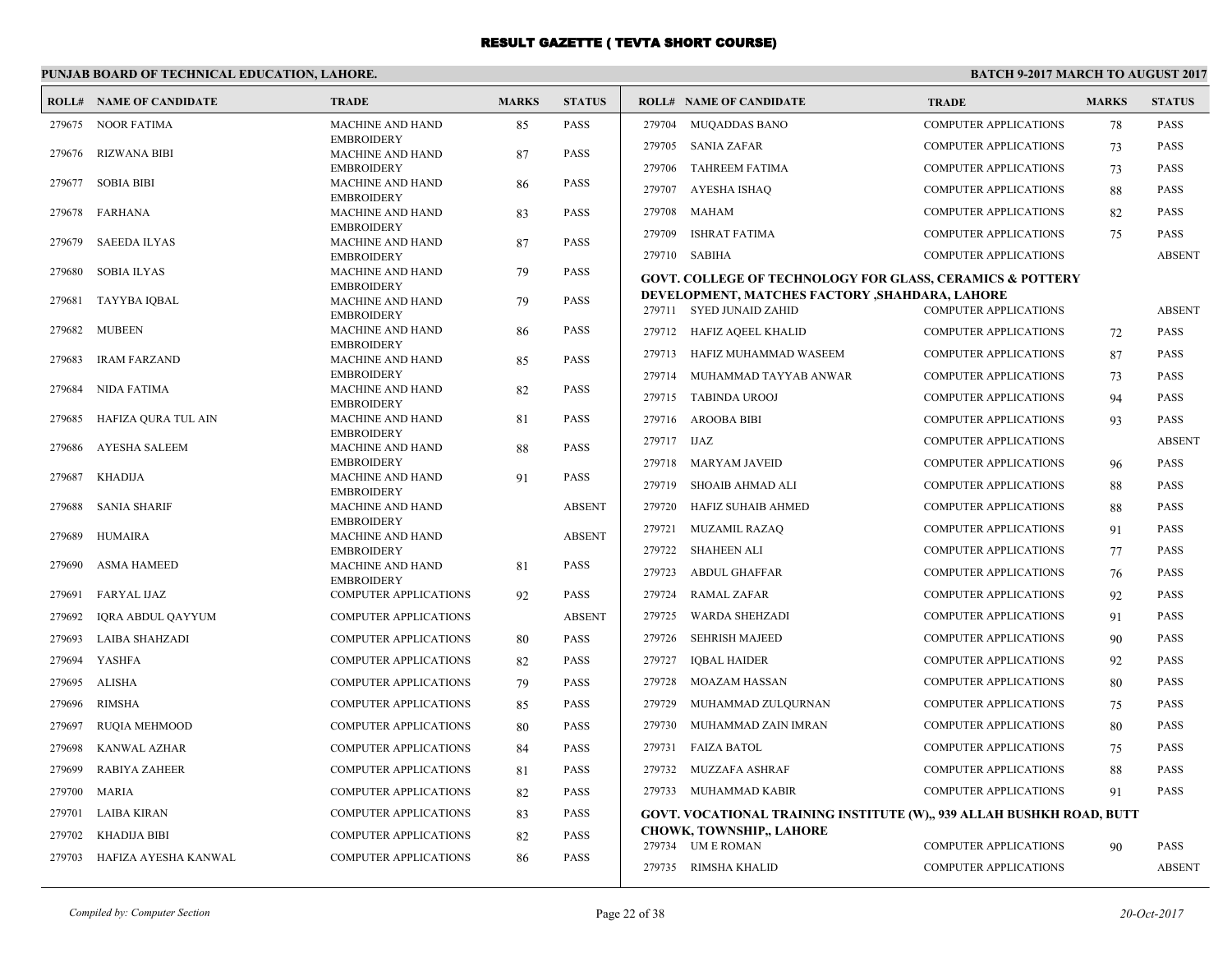|        | PUNJAB BOARD OF TECHNICAL EDUCATION, LAHORE.                   |                              |              |               | <b>BATCH 9-2017 MARCH TO AUGUST 2017</b> |                                                            |                              |              |               |
|--------|----------------------------------------------------------------|------------------------------|--------------|---------------|------------------------------------------|------------------------------------------------------------|------------------------------|--------------|---------------|
|        | <b>ROLL# NAME OF CANDIDATE</b>                                 | <b>TRADE</b>                 | <b>MARKS</b> | <b>STATUS</b> |                                          | <b>ROLL# NAME OF CANDIDATE</b>                             | <b>TRADE</b>                 | <b>MARKS</b> | <b>STATUS</b> |
| 279736 | FATIMA TU ZAHRA                                                | COMPUTER APPLICATIONS        | 96           | <b>PASS</b>   | 279768                                   | ASIA                                                       | COMPUTER APPLICATIONS        | 73           | <b>PASS</b>   |
| 279737 | RABIA MARYAM                                                   | <b>COMPUTER APPLICATIONS</b> | 96           | <b>PASS</b>   | 279769                                   | <b>IQRA</b>                                                | <b>COMPUTER APPLICATIONS</b> | 77           | <b>PASS</b>   |
| 279738 | <b>SABA PERVEEN</b>                                            | <b>COMPUTER APPLICATIONS</b> | 91           | <b>PASS</b>   |                                          | 279770 KAUSAR                                              | <b>COMPUTER APPLICATIONS</b> | 97           | <b>PASS</b>   |
| 279739 | <b>MARIAM KHANUM</b>                                           | <b>COMPUTER APPLICATIONS</b> | 96           | <b>PASS</b>   | 279771                                   | <b>AROOJ ZAHID</b>                                         | <b>COMPUTER APPLICATIONS</b> | 93           | <b>PASS</b>   |
| 279740 | AMNA JAVED REHMAN                                              | <b>COMPUTER APPLICATIONS</b> |              | <b>ABSENT</b> |                                          | 279772 MEHAR FATIMA                                        | COMPUTER APPLICATIONS        | 76           | <b>PASS</b>   |
| 279741 | ALISHAH JAVAID                                                 | <b>COMPUTER APPLICATIONS</b> |              | <b>ABSENT</b> | 279773                                   | MARYAM ZULFIQAR                                            | COMPUTER APPLICATIONS        | 97           | <b>PASS</b>   |
| 279742 | ARJMAND SHAHEEN                                                | COMPUTER APPLICATIONS        | 92           | <b>PASS</b>   | 279774                                   | <b>ESHA SOHAIL</b>                                         | COMPUTER APPLICATIONS        | 94           | <b>PASS</b>   |
| 279743 | <b>IORA NOOR</b>                                               | <b>COMPUTER APPLICATIONS</b> | 90           | <b>PASS</b>   | 279775                                   | <b>RUBAB</b>                                               | <b>COMPUTER APPLICATIONS</b> | 90           | <b>PASS</b>   |
| 279744 | <b>WIZRA TAHIR</b>                                             | <b>COMPUTER APPLICATIONS</b> | 92           | <b>PASS</b>   |                                          | 279776 CHANDANI                                            | <b>COMPUTER APPLICATIONS</b> | 96           | <b>PASS</b>   |
| 279745 | <b>IQRA SALEEM KHAN</b>                                        | <b>COMPUTER APPLICATIONS</b> | 90           | <b>PASS</b>   |                                          | 279777 ROOHI ISLAM                                         | <b>COMPUTER APPLICATIONS</b> | 80           | <b>PASS</b>   |
|        | RSLN GVTI (W), 2-LYTTON ROAD, LAHORE                           |                              |              |               |                                          | SOCIETY COLLEGE OF COMPUTER SCIENCES,, MOGHALPURA,, LAHORE |                              |              |               |
| 279746 | <b>SHAHZADI SANA</b>                                           | <b>COMPUTER APPLICATIONS</b> | 93           | <b>PASS</b>   |                                          | 279778 NIMRA MALIK                                         | <b>COMPUTER APPLICATIONS</b> |              | <b>ABSENT</b> |
| 279747 | <b>SAIMA ASAD</b>                                              | <b>COMPUTER APPLICATIONS</b> | 93           | <b>PASS</b>   | 279779                                   | <b>MISBAH MANZOOR</b>                                      | <b>COMPUTER APPLICATIONS</b> | 97           | <b>PASS</b>   |
| 279748 | <b>IRSA KANWAL</b>                                             | <b>COMPUTER APPLICATIONS</b> | 95           | <b>PASS</b>   |                                          | 279780 ABEERA ILYAS                                        | <b>COMPUTER APPLICATIONS</b> | 100          | <b>PASS</b>   |
| 279749 | <b>AMNA NADEEM</b>                                             | <b>COMPUTER APPLICATIONS</b> | 91           | <b>PASS</b>   |                                          | <b>GOVT. INSTITUTE OF COMMERCE, , CHAUBARA</b>             |                              |              |               |
| 279750 | <b>SAMIA YASEEN</b>                                            | <b>COMPUTER APPLICATIONS</b> | 91           | PASS          |                                          | 279781 ARBAB ASGHAR                                        | <b>COMPUTER APPLICATIONS</b> | 86           | <b>PASS</b>   |
| 279751 | <b>AYESHA SHAFIQ</b>                                           | <b>COMPUTER APPLICATIONS</b> | 91           | <b>PASS</b>   | 279782                                   | SAJID MAQSOOD                                              | <b>COMPUTER APPLICATIONS</b> | 87           | <b>PASS</b>   |
| 279752 | <b>SAIRA SHAFIQUE</b>                                          | COMPUTER APPLICATIONS        | 90           | <b>PASS</b>   | 279783                                   | <b>SANA ANWAR</b>                                          | COMPUTER APPLICATIONS        | 92           | <b>PASS</b>   |
| 279753 | SAMAN                                                          | COMPUTER APPLICATIONS        | 90           | <b>PASS</b>   | 279784                                   | DAWOOD KHAN                                                | <b>COMPUTER APPLICATIONS</b> | 89           | <b>PASS</b>   |
| 279754 | <b>RABIA</b>                                                   | COMPUTER APPLICATIONS        | 90           | <b>PASS</b>   | 279785                                   | <b>RASHID ALI</b>                                          | <b>COMPUTER APPLICATIONS</b> | 90           | <b>PASS</b>   |
| 279755 | <b>AMAN NISAR</b>                                              | <b>COMPUTER APPLICATIONS</b> | 78           | <b>PASS</b>   | 279786                                   | MUHAMMAD BILAL                                             | COMPUTER APPLICATIONS        | 91           | <b>PASS</b>   |
| 279756 | RIMSHA SHAFIQUE                                                | <b>COMPUTER APPLICATIONS</b> | 94           | <b>PASS</b>   | 279787                                   | MUHAMMAD SHAHID                                            | COMPUTER APPLICATIONS        | 91           | <b>PASS</b>   |
| 279757 | ARIBA AFZAAL                                                   | COMPUTER APPLICATIONS        | 93           | <b>PASS</b>   | 279788                                   | <b>HASNAIN UMER</b>                                        | <b>COMPUTER APPLICATIONS</b> | 92           | <b>PASS</b>   |
| 279758 | RAHEELA ANAYAT                                                 | COMPUTER APPLICATIONS        | 78           | <b>PASS</b>   | 279789                                   | AMIR SALEEM AKHTAR                                         | <b>COMPUTER APPLICATIONS</b> | 92           | <b>PASS</b>   |
| 279759 | <b>MUNTAHA</b>                                                 | <b>COMPUTER APPLICATIONS</b> | 88           | <b>PASS</b>   | 279790                                   | MUHAMMAD FAISAL MUNIR                                      | <b>COMPUTER APPLICATIONS</b> | 88           | <b>PASS</b>   |
| 279760 | <b>AMINA JAVED</b>                                             | <b>COMPUTER APPLICATIONS</b> | 94           | <b>PASS</b>   |                                          | 279791 SHOAIB AFZAL                                        | <b>COMPUTER APPLICATIONS</b> | 88           | PASS          |
| 279761 | <b>KALSOOM</b>                                                 | COMPUTER APPLICATIONS        | 90           | <b>PASS</b>   |                                          | GOVT. TECHNICAL TRAINING INSTITUTE(BOYS), , FATEH PUR      |                              |              |               |
|        | 279762 AYESHA SADDIQA                                          | <b>COMPUTER APPLICATIONS</b> |              | <b>ABSENT</b> |                                          | 279792 UMAR FAROOQ                                         | <b>COMPUTER APPLICATIONS</b> | 89           | <b>PASS</b>   |
|        | SIR SIKANDAR GOVERNMENT VOCATIONAL INSTITUTE FOR WOMEN, 2787/D |                              |              |               | 279793                                   | MUHAMMAD UMAR FAROOQ                                       | <b>COMPUTER APPLICATIONS</b> | 87           | <b>PASS</b>   |
|        | JORY MORY BAZAR SHAHALAM GATE, LAHORE<br>279763 NAZIA KHAN ZEB | <b>COMPUTER APPLICATIONS</b> | 79           | <b>PASS</b>   | 279794                                   | MUHAMMAD ZAHID SATTAR                                      | COMPUTER APPLICATIONS        | 86           | <b>PASS</b>   |
| 279764 | SHAMAIELA                                                      | <b>COMPUTER APPLICATIONS</b> | 85           | <b>PASS</b>   | 279795                                   | MUHAMMAD WAQAS                                             | <b>COMPUTER APPLICATIONS</b> | 88           | <b>PASS</b>   |
| 279765 | MOMNA NAWAZ                                                    | <b>COMPUTER APPLICATIONS</b> | 87           | <b>PASS</b>   | 279796                                   | MOHSIN ALI                                                 | <b>COMPUTER APPLICATIONS</b> | 94           | <b>PASS</b>   |
| 279766 | ANAM                                                           | <b>COMPUTER APPLICATIONS</b> | 95           | <b>PASS</b>   | 279797                                   | MUHAMMAD IMRAN                                             | <b>COMPUTER APPLICATIONS</b> | 88           | <b>PASS</b>   |
| 279767 | <b>BAKHTAWAR AKBAR</b>                                         | COMPUTER APPLICATIONS        | 84           | <b>PASS</b>   | 279798                                   | MUHAMMAD SAQLAIN                                           | COMPUTER APPLICATIONS        | 90           | <b>PASS</b>   |
|        |                                                                |                              |              |               |                                          | 279799 USMAN ARSHAD                                        | <b>COMPUTER APPLICATIONS</b> | 92           | <b>PASS</b>   |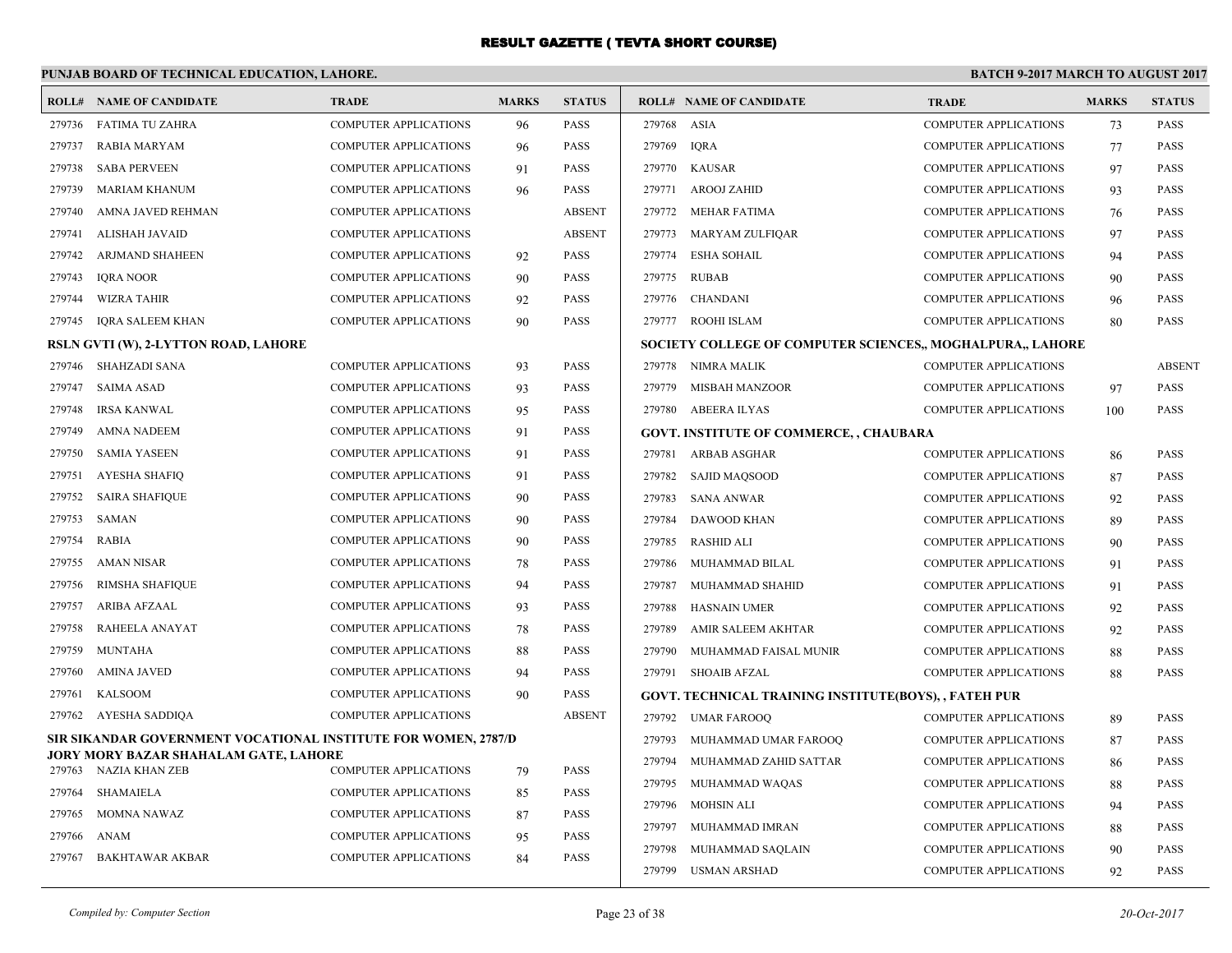## **PUNJAB BOARD OF TECHNICAL EDUCATION, LAHORE.**

|        | <b>ROLL# NAME OF CANDIDATE</b>                               | <b>TRADE</b>                 | <b>MARKS</b> | <b>STATUS</b> |        | <b>ROLL# NAME OF CANDIDATE</b>                              | <b>TRADE</b>                 | <b>MARKS</b> | <b>STATUS</b> |
|--------|--------------------------------------------------------------|------------------------------|--------------|---------------|--------|-------------------------------------------------------------|------------------------------|--------------|---------------|
| 279800 | <b>RIZWAN ALI</b>                                            | <b>COMPUTER APPLICATIONS</b> | 94           | <b>PASS</b>   |        | 279834 HASNAIN ALI                                          | <b>COMPUTER APPLICATIONS</b> | 98           | PASS          |
| 279801 | <b>SAQLIN RAZA</b>                                           | COMPUTER APPLICATIONS        | 87           | <b>PASS</b>   |        | 279835 MUHAMMAD RIZWAN                                      | <b>COMPUTER APPLICATIONS</b> | 99           | PASS          |
| 279802 | <b>SALMAN AFZAL</b>                                          | <b>COMPUTER APPLICATIONS</b> | 85           | <b>PASS</b>   | 279836 | MUHAMMAD IQRAM                                              | <b>COMPUTER APPLICATIONS</b> | 98           | <b>PASS</b>   |
| 279803 | MUHAMMAD HAROON RASHEED                                      | <b>COMPUTER APPLICATIONS</b> | 83           | <b>PASS</b>   | 279837 | MUHAMMAD ARSHAD                                             | <b>COMPUTER APPLICATIONS</b> | 99           | PASS          |
| 279804 | <b>SHAHZAB ALI</b>                                           | COMPUTER APPLICATIONS        | 84           | PASS          | 279838 | MUHAMMAD SALMAN                                             | <b>COMPUTER APPLICATIONS</b> | 98           | PASS          |
| 279805 | <b>ZEESHAN HAIDER</b>                                        | <b>COMPUTER APPLICATIONS</b> | 89           | <b>PASS</b>   | 279839 | MUHAMMAD NAOI                                               | <b>COMPUTER APPLICATIONS</b> | 99           | <b>PASS</b>   |
| 279806 | <b>SABTAIN SHOUKAT</b>                                       | COMPUTER APPLICATIONS        | 91           | <b>PASS</b>   | 279840 | <b>GULAB ALI</b>                                            | <b>COMPUTER APPLICATIONS</b> | 98           | PASS          |
| 279807 | <b>SHAKEEL AHMED</b>                                         | COMPUTER APPLICATIONS        | 89           | <b>PASS</b>   | 279841 | <b>BILAL AHMAD</b>                                          | <b>COMPUTER APPLICATIONS</b> | 99           | PASS          |
| 279808 | AASHIQ HUSSAIN                                               | <b>COMPUTER APPLICATIONS</b> | 90           | <b>PASS</b>   | 279842 | <b>FAISAL FAREED</b>                                        | <b>COMPUTER APPLICATIONS</b> | 98           | PASS          |
| 279809 | <b>WAHID RAFIQUE</b>                                         | <b>COMPUTER APPLICATIONS</b> | 86           | <b>PASS</b>   | 279843 | <b>MALAIKA SABA</b>                                         | <b>COMPUTER APPLICATIONS</b> | 100          | <b>PASS</b>   |
| 279810 | MUHAMMAD NADEEM                                              | <b>COMPUTER APPLICATIONS</b> | 95           | <b>PASS</b>   | 279844 | <b>SANA TASNEEM</b>                                         | <b>COMPUTER APPLICATIONS</b> | 100          | PASS          |
| 279811 | MUHAMMAD HUSNAIN                                             | <b>COMPUTER APPLICATIONS</b> | 92           | PASS          | 279845 | <b>MUBARRA ZAFAR</b>                                        | COMPUTER APPLICATIONS        | 99           | PASS          |
|        | ALI COLLEGE OF TECHNOLOGY,, FATTEH PUR ROAD,, KAROR LAL ESAN |                              |              |               | 279846 | <b>SHAHIDA TASNEEM</b>                                      | <b>COMPUTER APPLICATIONS</b> | 100          | <b>PASS</b>   |
| 279812 | <b>FAISAL BASHIR</b>                                         | <b>COMPUTER APPLICATIONS</b> | 98           | <b>PASS</b>   | 279847 | MUHAMMAD KASHIF                                             | <b>COMPUTER APPLICATIONS</b> | 99           | PASS          |
| 279813 | <b>SARDAR SAAD RASHEED</b>                                   | <b>COMPUTER APPLICATIONS</b> | 99           | <b>PASS</b>   | 279848 | HAFIZ ABDUL KHALIQ                                          | <b>COMPUTER APPLICATIONS</b> | 98           | PASS          |
| 279814 | <b>SAJID RASHEED</b>                                         | <b>COMPUTER APPLICATIONS</b> | 98           | <b>PASS</b>   | 279849 | <b>ZARMEENA GUL</b>                                         | <b>BEAUTICIAN</b>            | 98           | PASS          |
| 279815 | MUHAMMAD SHERYAR                                             | <b>COMPUTER APPLICATIONS</b> | 99           | <b>PASS</b>   | 279850 | <b>KASHIF ALI</b>                                           | <b>CIVIL SURVEYOR 2016</b>   | 98           | PASS          |
| 279816 | MUHAMMAD BILAL AKRAM                                         | <b>COMPUTER APPLICATIONS</b> | 98           | <b>PASS</b>   | 279851 | MUHAMMAD ANEES                                              | <b>ELECTRICIAN</b>           | 97           | PASS          |
| 279817 | MUHAMMAD BILAL SARWAR                                        | <b>COMPUTER APPLICATIONS</b> | 99           | <b>PASS</b>   |        | <b>GOVERNMENT INSTITUTE OF COMMERCE FOR WOMAN, , LAYYAH</b> |                              |              |               |
| 279818 | <b>USAMA JAVED</b>                                           | <b>COMPUTER APPLICATIONS</b> | 98           | PASS          |        | 279852 SAMINA SHABIR                                        | <b>COMPUTER APPLICATIONS</b> | 92           | PASS          |
| 279819 | MUHAMMAD SHAFIQ ASHIQ                                        | <b>COMPUTER APPLICATIONS</b> | 100          | <b>PASS</b>   | 279853 | <b>ADLA PERVEEN</b>                                         | <b>COMPUTER APPLICATIONS</b> | 91           | PASS          |
| 279820 | MUHAMMAD NADEEM                                              | <b>COMPUTER APPLICATIONS</b> | 99           | <b>PASS</b>   | 279854 | <b>RIMSHA KIRAN</b>                                         | <b>COMPUTER APPLICATIONS</b> | 96           | PASS          |
| 279821 | MUHAMMAD KHALID                                              | <b>COMPUTER APPLICATIONS</b> | 98           | <b>PASS</b>   | 279855 | SHAMSA ANAM                                                 | <b>COMPUTER APPLICATIONS</b> | 92           | PASS          |
| 279822 | <b>UMER HAYAT</b>                                            | <b>COMPUTER APPLICATIONS</b> | 99           | <b>PASS</b>   | 279856 | SHAZIA IBRAHIM                                              | <b>COMPUTER APPLICATIONS</b> | 92           | PASS          |
| 279823 | <b>NASIR ADEEB</b>                                           | <b>COMPUTER APPLICATIONS</b> | 98           | <b>PASS</b>   | 279857 | <b>NADIA SHAHEEN</b>                                        | <b>COMPUTER APPLICATIONS</b> | 98           | PASS          |
| 279824 | YAR MUHAMMAD ASHIQ                                           | <b>COMPUTER APPLICATIONS</b> | 99           | <b>PASS</b>   | 279858 | KISHWAR BATOOL                                              | <b>COMPUTER APPLICATIONS</b> | 97           | PASS          |
| 279825 | ALI JAWAD                                                    | <b>COMPUTER APPLICATIONS</b> | 99           | <b>PASS</b>   | 279859 | <b>ASIA KHAN</b>                                            | <b>COMPUTER APPLICATIONS</b> | 97           | PASS          |
| 279826 | <b>DASISH KALEEM</b>                                         | <b>COMPUTER APPLICATIONS</b> | 98           | <b>PASS</b>   | 279860 | <b>SEHR TRIMIZI</b>                                         | <b>COMPUTER APPLICATIONS</b> | 98           | PASS          |
| 279827 | <b>TAYAB KHALIL</b>                                          | <b>COMPUTER APPLICATIONS</b> | 99           | <b>PASS</b>   | 279861 | <b>SUMARA BATOOL</b>                                        | <b>COMPUTER APPLICATIONS</b> | 89           | <b>PASS</b>   |
| 279828 | <b>GHULAM MUSTAFA</b>                                        | <b>COMPUTER APPLICATIONS</b> | 98           | <b>PASS</b>   | 279862 | <b>HUMAIRA BIBI</b>                                         | <b>COMPUTER APPLICATIONS</b> | 88           | PASS          |
| 279829 | MUHAMMAD NASEER                                              | <b>COMPUTER APPLICATIONS</b> | 99           | <b>PASS</b>   | 279863 | ZAREEN GHLL                                                 | <b>COMPUTER APPLICATIONS</b> | 98           | PASS          |
| 279830 | MUHAMMAD AMIR                                                | <b>COMPUTER APPLICATIONS</b> | 98           | <b>PASS</b>   | 279864 | SEEMAL MUSHTAQ                                              | <b>COMPUTER APPLICATIONS</b> | 98           | PASS          |
| 279831 | ANDEEL BABAR SAGER                                           | <b>COMPUTER APPLICATIONS</b> | 99           | <b>PASS</b>   | 279865 | <b>RABIA JAMIL</b>                                          | <b>COMPUTER APPLICATIONS</b> | 87           | PASS          |
| 279832 | MUHAMMAD WASIM SAJJAD                                        | <b>COMPUTER APPLICATIONS</b> | 98           | <b>PASS</b>   | 279866 | <b>NAZIA TABASSUM</b>                                       | <b>COMPUTER APPLICATIONS</b> | 92           | <b>PASS</b>   |
|        | 279833 IMTIAZ HUSSAIN                                        | <b>COMPUTER APPLICATIONS</b> | 99           | <b>PASS</b>   |        | 279867 USWAH SEHR                                           | <b>COMPUTER APPLICATIONS</b> | 93           | PASS          |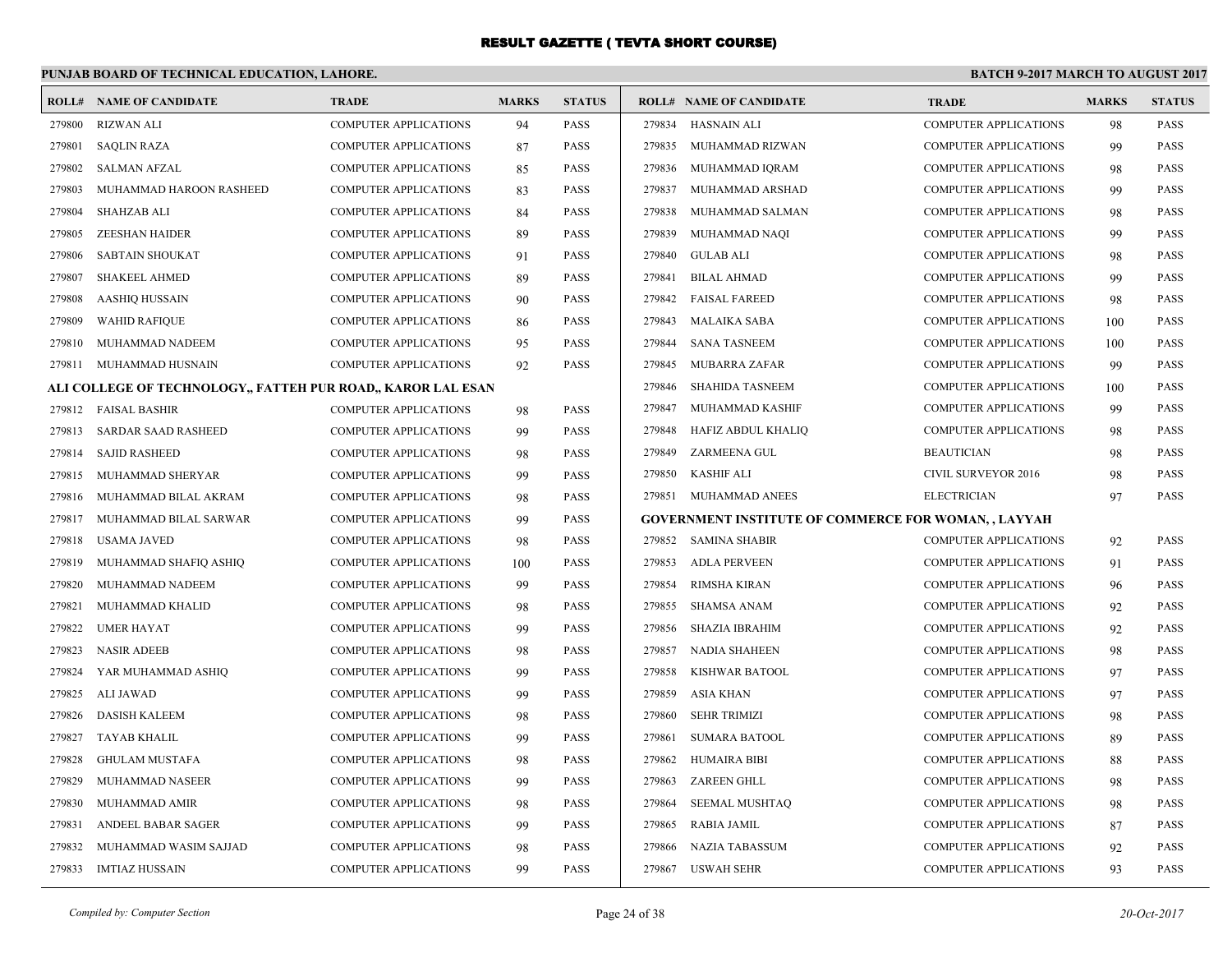# **PUNJAB BOARD OF TECHNICAL EDUCATION, LAHORE.**

|                  | <b>ROLL# NAME OF CANDIDATE</b>                                                                    | <b>TRADE</b>                                   | <b>MARKS</b> | <b>STATUS</b>              |        | <b>ROLL# NAME OF CANDIDATE</b>                                                             | <b>TRADE</b>                                                 | <b>MARKS</b> | <b>STATUS</b> |
|------------------|---------------------------------------------------------------------------------------------------|------------------------------------------------|--------------|----------------------------|--------|--------------------------------------------------------------------------------------------|--------------------------------------------------------------|--------------|---------------|
| 279868           | <b>REHANA JAVAID</b>                                                                              | <b>COMPUTER APPLICATIONS</b>                   | 98           | <b>PASS</b>                | 279898 | <b>AMIR SHAHZAD</b>                                                                        | CIVIL SURVEYOR 2016                                          | 90           | <b>PASS</b>   |
| 279869           | <b>RUKHSANA BIBI</b>                                                                              | <b>COMPUTER APPLICATIONS</b>                   | 87           | <b>PASS</b>                | 279899 | MUHAMMAD NISAR                                                                             | <b>CIVIL SURVEYOR 2016</b>                                   | 87           | <b>PASS</b>   |
| 279870           | <b>RABIA BASRI</b>                                                                                | <b>COMPUTER APPLICATIONS</b>                   | 93           | <b>PASS</b>                | 279900 | ALI HASSAN                                                                                 | <b>CIVIL SURVEYOR 2016</b>                                   | 87           | <b>PASS</b>   |
| 279871           | AFIA SARWAR                                                                                       | <b>COMPUTER APPLICATIONS</b>                   | 93           | <b>PASS</b>                | 279901 | <b>FAISAL ABBAS</b>                                                                        | CIVIL SURVEYOR 2016                                          | 88           | <b>PASS</b>   |
|                  | <b>GOVERNMENT VOCATIONAL TRAINING INSTITUTE FOR WOMEN, CHANDI MOR,</b>                            |                                                |              |                            | 279902 | HASAN ALI                                                                                  | CIVIL SURVEYOR 2016                                          | 93           | <b>PASS</b>   |
|                  | <b>KAROR LAL ESAN</b><br>279872 SAMINA AMEER                                                      | COMPUTER APPLICATIONS                          | 93           | <b>PASS</b>                | 279903 | RAHEEL ARSLAN                                                                              | <b>CIVIL SURVEYOR 2016</b>                                   | 89           | <b>PASS</b>   |
| 279873           | <b>SABA TANVEER</b>                                                                               | <b>COMPUTER APPLICATIONS</b>                   | 97           | <b>PASS</b>                | 279904 | ZEESHAN                                                                                    | CIVIL SURVEYOR 2016                                          | 87           | <b>PASS</b>   |
| 279874           | <b>SUNDUS JAMIL</b>                                                                               | COMPUTER APPLICATIONS                          | 97           | <b>PASS</b>                | 279905 | UMER HASSAN                                                                                | <b>CIVIL SURVEYOR 2016</b>                                   | 85           | <b>PASS</b>   |
| 279875           | <b>MEHR UN NISA</b>                                                                               | COMPUTER APPLICATIONS                          |              | <b>PASS</b>                |        | 279906 USMAN AHMAD                                                                         | CIVIL SURVEYOR 2016                                          | 91           | <b>PASS</b>   |
| 279876           | ABEELA MUKHTIAR                                                                                   | <b>COMPUTER APPLICATIONS</b>                   | 95<br>92     | <b>PASS</b>                |        | GOVERNMENT VOCATIONAL TRAINING INSTITUTE FOR WOMEN, THANA ROAD,                            |                                                              |              |               |
| 279877           | <b>SIDRA SAEED</b>                                                                                | COMPUTER APPLICATIONS                          |              | <b>PASS</b>                |        | <b>MANDI BAHAUDDIN</b><br>279907 SHAZIA NOREEN                                             | <b>COMPUTER APPLICATIONS</b>                                 |              | <b>PASS</b>   |
| 279878           | <b>KANIZ ZAHRA</b>                                                                                | <b>COMPUTER APPLICATIONS</b>                   | 93           | <b>PASS</b>                | 279908 | SHEHLA                                                                                     | <b>COMPUTER APPLICATIONS</b>                                 | 78           | <b>PASS</b>   |
| 279879           | <b>AQSA SHAHEEN</b>                                                                               | <b>COMPUTER APPLICATIONS</b>                   | 90<br>90     | <b>PASS</b>                | 279909 | <b>IQRA ASHRAF</b>                                                                         | <b>COMPUTER APPLICATIONS</b>                                 | 72           | <b>PASS</b>   |
| 279880           | <b>KUSAR PARVEEN</b>                                                                              | COMPUTER APPLICATIONS                          | 95           | <b>PASS</b>                |        | 279910 AYESHA GUL                                                                          | <b>COMPUTER APPLICATIONS</b>                                 | 78           | <b>PASS</b>   |
| 279881           | <b>SHUMAILA NAJEEB</b>                                                                            | <b>COMPUTER APPLICATIONS</b>                   |              | <b>PASS</b>                |        | 279911 AFEFA ARIF                                                                          | <b>COMPUTER APPLICATIONS</b>                                 | 77           | <b>PASS</b>   |
|                  | <b>SEHRISH KHAN</b>                                                                               | <b>COMPUTER APPLICATIONS</b>                   | 93           | <b>PASS</b>                |        | 279912 UROOJ ASHRAF                                                                        | <b>COMPUTER APPLICATIONS</b>                                 | 86           | <b>PASS</b>   |
| 279882<br>279883 |                                                                                                   |                                                | 91           |                            |        | 279913 MARYAM                                                                              |                                                              | 78           | <b>PASS</b>   |
| 279884           | <b>GUL SANOBAR</b><br><b>MARIA BASHIR</b>                                                         | COMPUTER APPLICATIONS<br>COMPUTER APPLICATIONS | 93           | <b>PASS</b><br><b>PASS</b> |        | 279914 MUQADDAS                                                                            | <b>COMPUTER APPLICATIONS</b><br><b>COMPUTER APPLICATIONS</b> | 85           | <b>PASS</b>   |
|                  |                                                                                                   |                                                | 95           |                            |        |                                                                                            |                                                              | 84           |               |
| 279885           | <b>MARZIA BATOOL</b>                                                                              | <b>COMPUTER APPLICATIONS</b>                   | 93           | <b>PASS</b>                |        | 279915 NAIHA KHAN                                                                          | <b>COMPUTER APPLICATIONS</b>                                 | 80           | <b>PASS</b>   |
| 279886           | <b>SAMREEN SADAF</b>                                                                              | COMPUTER APPLICATIONS                          | 94           | <b>PASS</b>                |        | 279916 LARAIB SAJID                                                                        | <b>COMPUTER APPLICATIONS</b>                                 | 82           | <b>PASS</b>   |
| 279887           | HAFIZA LARAIB REHMAN                                                                              | COMPUTER APPLICATIONS                          | 91           | <b>PASS</b>                |        | 279917 SADIA NASEEM                                                                        | <b>COMPUTER APPLICATIONS</b>                                 | 77           | <b>PASS</b>   |
| 279888           | AFNAN FATIMA                                                                                      | <b>COMPUTER APPLICATIONS</b>                   | 92           | <b>PASS</b>                | 279918 | <b>REHANA BIBI</b>                                                                         | <b>COMPUTER APPLICATIONS</b>                                 | 82           | <b>PASS</b>   |
|                  | THE CITY TECH., RUKAN ROAD, MALAKWAL                                                              |                                                |              |                            | 279919 | SAJJDA RIAZ                                                                                | <b>COMPUTER APPLICATIONS</b>                                 | 67           | <b>PASS</b>   |
| 279889           | <b>NAFEES SHEHZAD</b>                                                                             | CIVIL SURVEYOR 2016                            | 90           | <b>PASS</b>                | 279920 | UMM E LYLA                                                                                 | <b>COMPUTER APPLICATIONS</b>                                 | 84           | <b>PASS</b>   |
| 279890           | ZEESHAN MAZHAR                                                                                    | <b>CIVIL SURVEYOR 2016</b>                     | 96           | <b>PASS</b>                | 279921 | <b>NOREEN SIDDIO</b>                                                                       | <b>COMPUTER APPLICATIONS</b>                                 | 82           | <b>PASS</b>   |
| 279891           | <b>NAEEM U DEEN</b>                                                                               | CIVIL SURVEYOR 2016                            | 94           | <b>PASS</b>                | 279922 | SEHAR RAMZAN                                                                               | <b>COMPUTER APPLICATIONS</b>                                 | 83           | <b>PASS</b>   |
| 279892           | MUHAMMAD NOFAL RASOOL                                                                             | CIVIL SURVEYOR 2016                            | 90           | <b>PASS</b>                | 279923 | ALINA MURTAZA                                                                              | <b>COMPUTER APPLICATIONS</b>                                 | 75           | <b>PASS</b>   |
|                  | AL-MUSTAFA TECHNICAL COLLEGE, NEAR FAISAL BANK, RAILWAY ROAD,<br>MANDI BAHAUDDIN, MANDI BAHAUDDIN |                                                |              |                            | 279924 | <b>FOZIA NOREEN</b>                                                                        | <b>COMPUTER APPLICATIONS</b>                                 | 83           | <b>PASS</b>   |
| 279893           | MUHAMMAD NASEEM AKHTAR                                                                            | CIVIL SURVEYOR 2016                            | 87           | PASS                       |        | 279925 NIMRA AZAM                                                                          | <b>COMPUTER APPLICATIONS</b>                                 | 82           | <b>PASS</b>   |
| 279894           | <b>WASEEM AKRAM</b>                                                                               | <b>CIVIL SURVEYOR 2016</b>                     | 84           | <b>PASS</b>                |        | ORIENTAL INSTITUTE OF TECHNOLOGY,, MOHALLAH SHAFQAT ABAD, PHALIA<br>ROAD,, MANDI BAHAUDDIN |                                                              |              |               |
| 279895           | <b>DILAWAR IMTIAZ</b>                                                                             | CIVIL SURVEYOR 2016                            | 88           | <b>PASS</b>                |        | 279926 HAFIZ MUHAMMAD ZUBAIR                                                               | CIVIL SURVEYOR 2016                                          | 91           | <b>PASS</b>   |
| 279896           | SYED MUHAMMAD ALAMDAR                                                                             | CIVIL SURVEYOR 2016                            | 90           | <b>PASS</b>                |        | 279927 ABBAS ALI                                                                           | <b>CIVIL SURVEYOR 2016</b>                                   | 91           | <b>PASS</b>   |
|                  | <b>KAZMI</b>                                                                                      |                                                |              |                            | 279928 | USMAN GHAFOOR                                                                              | CIVIL SURVEYOR 2016                                          | 92           | <b>PASS</b>   |
| 279897           | MUHAMMAD NAEEM                                                                                    | CIVIL SURVEYOR 2016                            |              | <b>ABSENT</b>              |        | 279929 MUHAMMAD SUFYAN AYUB                                                                | CIVIL SURVEYOR 2016                                          | 92           | <b>PASS</b>   |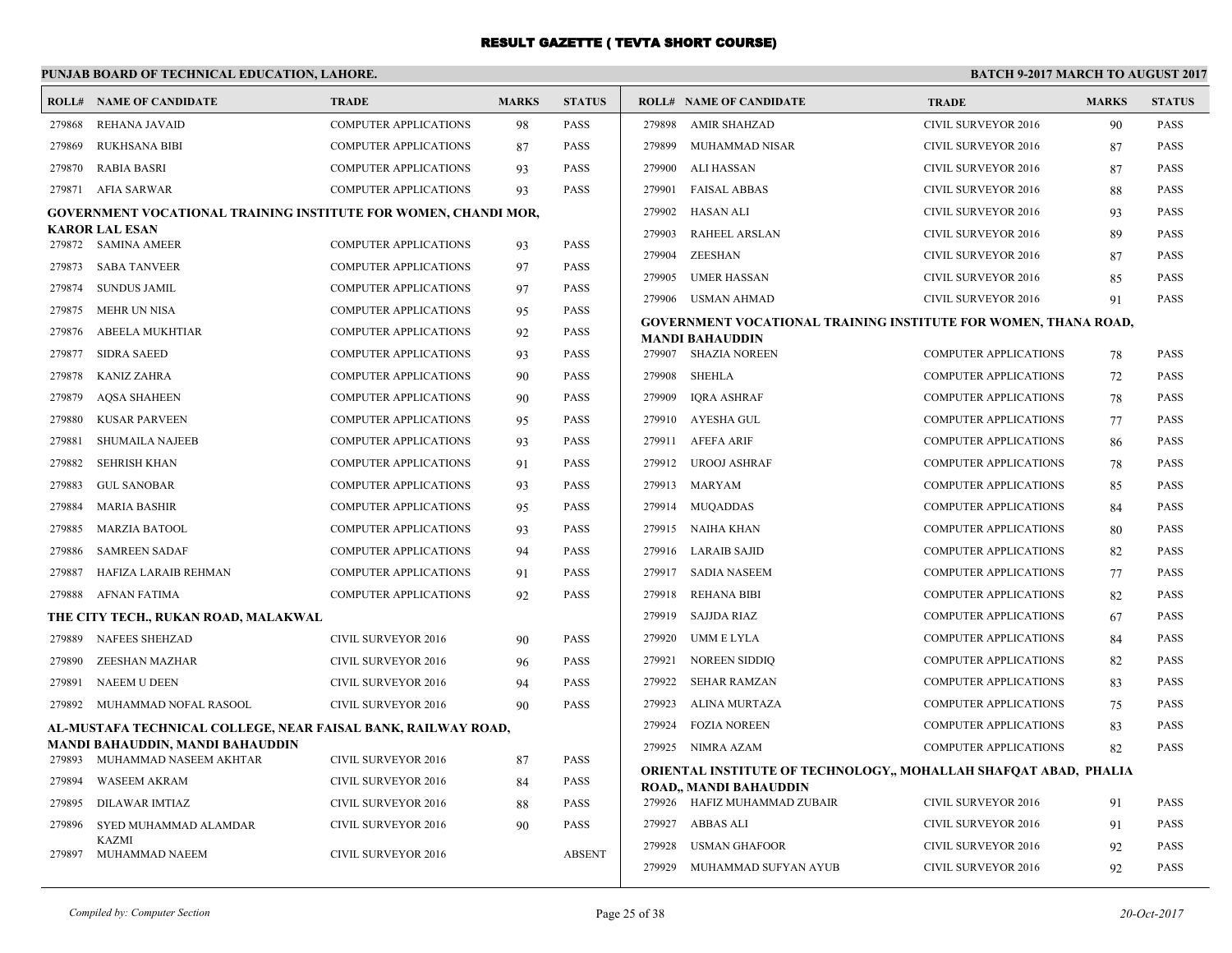#### **PUNJAB BOARD OF TECHNICAL EDUCATION, LAHORE. BATCH 9-2017 MARCH TO AUGUST 2017 ROLL# NAME OF CANDIDATE TRADE MARKS STATUS ROLL# NAME OF CANDIDATE TRADE MARKS STATUS** 279930 ZAIN UL ABEDIN CIVIL SURVEYOR 2016 85 PASS 279931 TOUSEEQ GHAFOOR CIVIL SURVEYOR 2016 89 PASS 279932 MUHAMMAD SHERAZ ISMAIL CIVIL SURVEYOR 2016 85 PASS 279933 MIRZA HAMZA BAIG CIVIL SURVEYOR 2016 91 PASS 279934 AFNAN AHMAD CIVIL SURVEYOR 2016 89 PASS 279935 SAJID FAROOQ CIVIL SURVEYOR 2016 88 PASS 279936 SHUJAH ZEB BHATTI CIVIL SURVEYOR 2016 92 PASS 279937 TAIMOOR HASSAN CIVIL SURVEYOR 2016 91 PASS 279938 ZARYAB AHMAD COMPUTER APPLICATIONS 90 PASS 279939 JUNAID RAZA COMPUTER APPLICATIONS 93 PASS 279940 MUHAMMAD MUZAMIL YASIN COMPUTER APPLICATIONS 92 PASS 279941 HAFIZ KHALIL UR REHMAN AUTOCAD 2016 92 PASS **GOVERNMENT VOCATIONAL TRAINING INSTITUTE FOR WOMEN, KOTHIYALA SHEIKHAN ROAD,, PHALIA** 279942 FOUZIA RIAZ COMPUTER APPLICATIONS 93 PASS 279943 GULSHAN PERVEZ COMPUTER APPLICATIONS 94 PASS 279944 SABA NOREEN COMPUTER APPLICATIONS 92 PASS 279945 RABIA HAFEEZ COMPUTER APPLICATIONS 96 PASS 279946 ASIA BIBI COMPUTER APPLICATIONS 97 PASS 279947 SAJIDA REHMAN COMPUTER APPLICATIONS 76 PASS 279948 SAMIA TASNEEM COMPUTER APPLICATIONS 85 PASS 279949 SHABNAM TAHIRA COMPUTER APPLICATIONS 86 PASS 279950 UMM FARWA COMPUTER APPLICATIONS 85 PASS 279951 GHLNAZ HAYAT COMPUTER APPLICATIONS 84 PASS 279952 SUNDAS MUBEEN COMPUTER APPLICATIONS 85 PASS 279953 MARIA MUMTAZ COMPUTER APPLICATIONS 86 PASS 279954 HUMAIRA CHANNA COMPUTER APPLICATIONS 87 PASS 279955 KAINAT SIKANDER COMPUTER APPLICATIONS 92 PASS 279956 IRAM ZAMAN COMPUTER APPLICATIONS 91 PASS 279957 MARYAM RASHID COMPUTER APPLICATIONS 92 PASS 279958 NUSRAT FATIMA COMPUTER APPLICATIONS 86 PASS 279959 MEMOONA ZAINAB COMPUTER APPLICATIONS 84 PASS 279960 SHUMAILA KOUSER COMPUTER APPLICATIONS 91 PASS 279961 HINA FATIMA COMPUTER APPLICATIONS 85 PASS 279963 PAKEEZA MAZHAR COMPUTER APPLICATIONS 89 PASS 279964 AMINA IQBAL COMPUTER APPLICATIONS 88 PASS **GOVERNMENT TECHNICAL TRAINING INSTITUTE, , MIANWALI** 279965 MUHAMMAD NASIR HOME APPLIANCES REPAIR 88 PASS 279966 ZAHID IQBAL HOME APPLIANCES REPAIR 87 PASS 279967 MUHAMMAD NOMAN HOME APPLIANCES REPAIR 90 PASS 279968 FASIH UD DIN HOME APPLIANCES REPAIR 92 PASS 279969 MUHAMMAD SALEEM AKRAM HOME APPLIANCES REPAIR 87 PASS 279970 ZULFQAR ALI HOME APPLIANCES REPAIR 85 PASS 279971 MEHMOOD ALAM HOME APPLIANCES REPAIR 89 PASS 279972 MUHAMMAD JUNAID HOME APPLIANCES REPAIR 85 PASS 279973 MUHAMMAD SHAFEEQ HOME APPLIANCES REPAIR 84 PASS 279974 AZHER MEHMOOD HOME APPLIANCES REPAIR 84 PASS 279975 KALEEM ULLAH HOME APPLIANCES REPAIR 84 PASS 279976 MUHAMMAD TAYIB HOME APPLIANCES REPAIR 85 PASS 279977 REHMAN AHMED HOME APPLIANCES REPAIR 89 PASS 279978 ZAIN HOME APPLIANCES REPAIR 89 PASS 279979 MUHAMMAD FAHEEM HOME APPLIANCES REPAIR 85 PASS 279980 MUHAMMAD HASSAN HOME APPLIANCES REPAIR 83 PASS 279981 MUJTABA HOME APPLIANCES REPAIR 83 PASS 279982 MUHAMMAD RIAZ HOME APPLIANCES REPAIR 86 PASS 279983 MUHAMMAD HUMAIR KHAN HOME APPLIANCES REPAIR 91 PASS 279984 KHURAM SHAHZAD KHAN HOME APPLIANCES REPAIR 90 PASS 279985 MUHAMMAD ADNAN COMPUTER APPLICATIONS 87 PASS 279986 MUHAMMAD ASIF COMPUTER APPLICATIONS 86 PASS 279987 MUHAMMAD FASIAL ABBAS COMPUTER APPLICATIONS 88 PASS 279988 MUHAMMAD ESHAN JALIL COMPUTER APPLICATIONS 90 PASS 279989 MUHAMMAD IRFAN COMPUTER APPLICATIONS 87 PASS 279990 NADIR KHAN COMPUTER APPLICATIONS 82 PASS 279991 MUHAMMAD AWAIS KHAN COMPUTER APPLICATIONS 85 PASS 279992 SHABBIR AHMED COMPUTER APPLICATIONS 83 PASS QUAID E AZAM MUHAMMAD ALI COMPUTER APPLICATIONS 86 PASS KHAN 279993 279994 IRFAN HAIDER COMPUTER APPLICATIONS 90 PASS 279995 HABIB UR REHMAN KHAN COMPUTER APPLICATIONS 93 PASS

279962 SHUMILA MANZOOR COMPUTER APPLICATIONS 95 PASS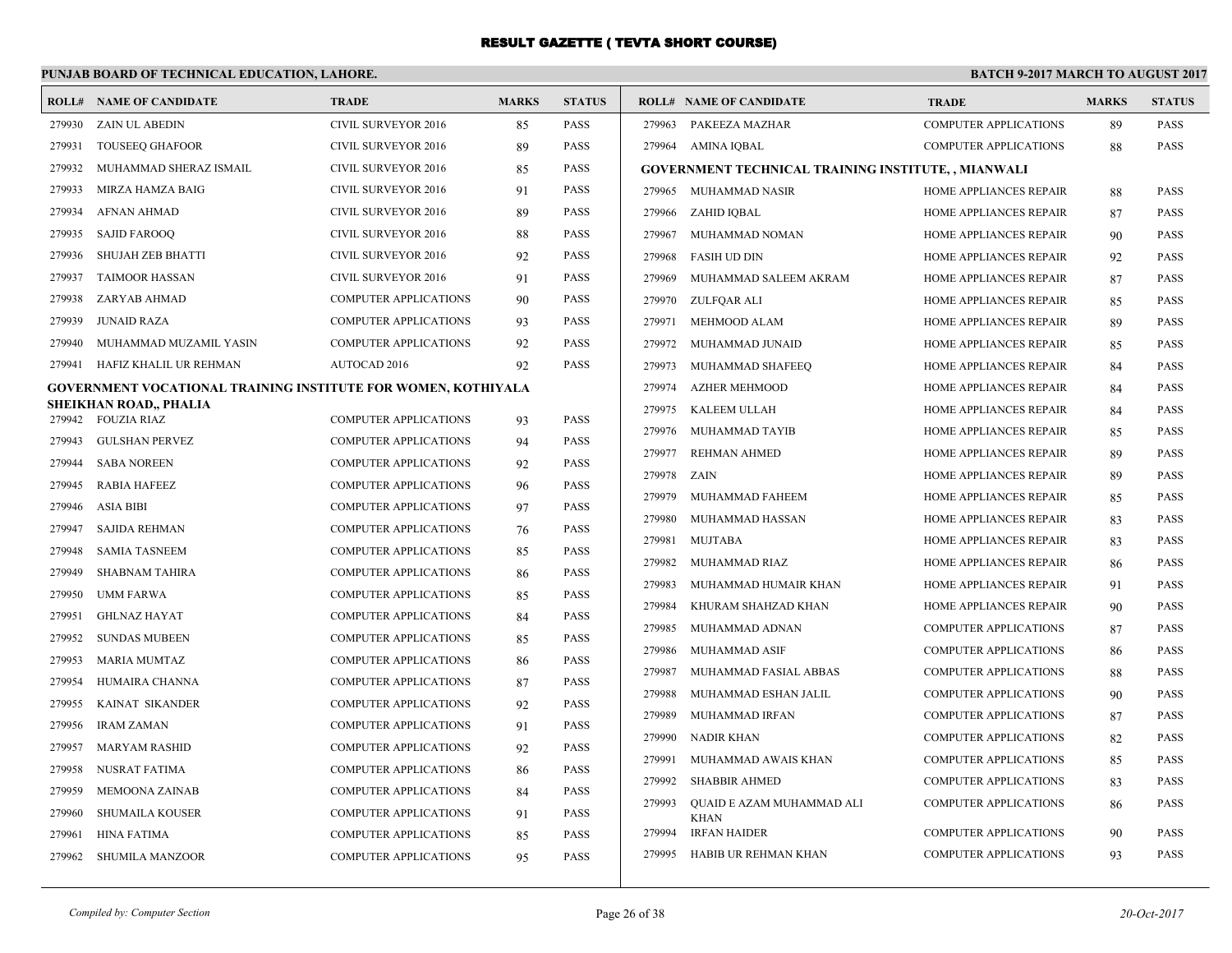|                  | PUNJAB BOARD OF TECHNICAL EDUCATION, LAHORE.                                                                  |                              |              |                              | <b>BATCH 9-2017 MARCH TO AUGUST 2017</b> |                                |                           |              |               |
|------------------|---------------------------------------------------------------------------------------------------------------|------------------------------|--------------|------------------------------|------------------------------------------|--------------------------------|---------------------------|--------------|---------------|
|                  | <b>ROLL# NAME OF CANDIDATE</b>                                                                                | <b>TRADE</b>                 | <b>MARKS</b> | <b>STATUS</b>                |                                          | <b>ROLL# NAME OF CANDIDATE</b> | <b>TRADE</b>              | <b>MARKS</b> | <b>STATUS</b> |
| 279996           | <b>ALLAH DITTA</b>                                                                                            | <b>COMPUTER APPLICATIONS</b> | 80           | <b>PASS</b>                  | 280028                                   | <b>NAHEL AHMED</b>             | <b>BEAUTICIAN</b>         | 75           | <b>PASS</b>   |
| 279997           | ALLAH NAWAZ                                                                                                   | <b>COMPUTER APPLICATIONS</b> | 88           | <b>PASS</b>                  | 280029                                   | <b>NATASHA RAFIQUE</b>         | <b>BEAUTICIAN</b>         | 68           | <b>PASS</b>   |
| 279998           | ASAD MASOOD KHAN                                                                                              | COMPUTER APPLICATIONS        | 83           | <b>PASS</b>                  | 280030                                   | NISHA                          | <b>BEAUTICIAN</b>         | 66           | <b>PASS</b>   |
| 279999           | MUHAMMAD ZEESHAN ABDULLAH                                                                                     | <b>COMPUTER APPLICATIONS</b> | 80           | <b>PASS</b>                  | 280031                                   | NOKHAZ AZEEM                   | <b>BEAUTICIAN</b>         | 73           | <b>PASS</b>   |
| 280000           | MUHAMMAD WASEEM KHAN                                                                                          | <b>COMPUTER APPLICATIONS</b> | 81           | <b>PASS</b>                  | 280032                                   | <b>NOOR FATIMA</b>             | <b>BEAUTICIAN</b>         | 73           | <b>PASS</b>   |
| 280001           | MUHAMMAD SAMI ULLAH                                                                                           | <b>COMPUTER APPLICATIONS</b> | 80           | <b>PASS</b>                  | 280033                                   | <b>OURAT UL AIN</b>            | <b>BEAUTICIAN</b>         | 67           | <b>PASS</b>   |
| 280002           | <b>MUKRAM ZEB</b>                                                                                             | <b>COMPUTER APPLICATIONS</b> | 85           | <b>PASS</b>                  | 280034                                   | RUKHSANA PIR BUKSH             | <b>BEAUTICIAN</b>         | 75           | <b>PASS</b>   |
| 280003           | MUHAMMAD MOEEN UL HAQ                                                                                         | <b>COMPUTER APPLICATIONS</b> | 89           | <b>PASS</b>                  | 280035                                   | <b>SABA GULZAR</b>             | <b>BEAUTICIAN</b>         | 68           | PASS          |
| 280004           | MUHAMMAD SAJID                                                                                                | <b>COMPUTER APPLICATIONS</b> | 89           | <b>PASS</b>                  | 280036                                   | <b>SADIA MUNAWAR</b>           | <b>BEAUTICIAN</b>         | 72           | PASS          |
|                  | GOVRNMENT VOCATIONAL TRAINING INSTITUTE FOR WOMAN, KAMAR                                                      |                              |              |                              | 280037                                   | SAIRA                          | <b>BEAUTICIAN</b>         | 78           | <b>PASS</b>   |
|                  | <b>MUSHANI, MIANWALI</b>                                                                                      |                              |              | PASS                         | 280038                                   | <b>SALMA ANWER</b>             | <b>BEAUTICIAN</b>         | 71           | <b>PASS</b>   |
|                  | 280005 AQSA BIBI                                                                                              | <b>COMPUTER APPLICATIONS</b> | 95           |                              | 280039                                   | <b>SONIA WAKEEL</b>            | <b>BEAUTICIAN</b>         | 77           | <b>PASS</b>   |
|                  | 280006 ZAKIA QASIM                                                                                            | <b>COMPUTER APPLICATIONS</b> | 95           | <b>PASS</b>                  | 280040                                   | <b>SUMAIRA YASEEN</b>          | <b>BEAUTICIAN</b>         | 73           | <b>PASS</b>   |
| 280007<br>280008 | NADIA ASMAT                                                                                                   | <b>COMPUTER APPLICATIONS</b> | 92           | <b>PASS</b>                  | 280041                                   | <b>SUMIA ZAFAR</b>             | <b>BEAUTICIAN</b>         |              | <b>ABSENT</b> |
| 280009           | SAMRA                                                                                                         | <b>COMPUTER APPLICATIONS</b> | 94           | <b>PASS</b><br><b>ABSENT</b> | 280042                                   | <b>TAHIRA YASMEEN</b>          | <b>BEAUTICIAN</b>         | 68           | <b>PASS</b>   |
|                  | KIRAN MAH JABEEN                                                                                              | <b>COMPUTER APPLICATIONS</b> |              | <b>PASS</b>                  | 280043                                   | <b>ABBIRA SHABIR</b>           | PROFESSIONAL COOKING      | 71           | <b>PASS</b>   |
| 280010           | <b>SOBIA IQBAL</b>                                                                                            | <b>COMPUTER APPLICATIONS</b> | 90           | <b>ABSENT</b>                | 280044                                   | <b>FOZIA BATOOL</b>            | PROFESSIONAL COOKING      | 68           | <b>PASS</b>   |
| 280011           | RUKHSANA FAIZ                                                                                                 | <b>COMPUTER APPLICATIONS</b> |              |                              | 280045                                   | JAVAIRIYA TAHIR                | PROFESSIONAL COOKING      | 81           | <b>PASS</b>   |
|                  | 280012 ISMAEELA                                                                                               | <b>COMPUTER APPLICATIONS</b> | 94           | <b>PASS</b>                  | 280046                                   | KAINAT ADIL                    | PROFESSIONAL COOKING      | 78           | <b>PASS</b>   |
|                  | 280013 ULFAT BIBI                                                                                             | <b>COMPUTER APPLICATIONS</b> | 90           | <b>PASS</b>                  | 280047                                   | <b>KIRAN RASHIDA</b>           | PROFESSIONAL COOKING      |              | <b>ABSENT</b> |
| 280014           | IRAM IQBAL                                                                                                    | <b>COMPUTER APPLICATIONS</b> | 91           | <b>PASS</b>                  | 280048                                   | <b>MALIKA MALIK</b>            | PROFESSIONAL COOKING      | 71           | <b>PASS</b>   |
|                  | 280015 GULNAZ AKHTER                                                                                          | <b>COMPUTER APPLICATIONS</b> | 93           | <b>PASS</b>                  | 280049                                   | <b>MAMONA LIAQAT</b>           | PROFESSIONAL COOKING      | 75           | <b>PASS</b>   |
|                  | 280016 AFSANA NAZ                                                                                             | <b>COMPUTER APPLICATIONS</b> | 91           | <b>PASS</b>                  | 280050                                   | MARIA GULL                     | PROFESSIONAL COOKING      |              | <b>ABSENT</b> |
|                  | <b>FARRUKH MUKHTAR VOCATIONAL EDUCATION CENTRE (GULSHAN), BASTI</b><br>JAMPUR, BEHIND MIL FAZAL ABAD,, MULTAN |                              |              |                              | 280051                                   | <b>MARIAM DAWOOD</b>           | PROFESSIONAL COOKING      |              | <b>ABSENT</b> |
|                  | 280017 AMNA MUSHTAO                                                                                           | <b>BEAUTICIAN</b>            |              | <b>ABSENT</b>                | 280052                                   | <b>MARINA KHAN</b>             | PROFESSIONAL COOKING      | 72           | <b>PASS</b>   |
| 280018           | AREEBA RAZAQ                                                                                                  | <b>BEAUTICIAN</b>            |              | <b>ABSENT</b>                | 280053                                   | <b>RAMEESHA ADIL</b>           | PROFESSIONAL COOKING      | 79           | <b>PASS</b>   |
| 280019           | ANAM                                                                                                          | <b>BEAUTICIAN</b>            | 70           | <b>PASS</b>                  | 280054                                   | <b>RAMLA NIAZ</b>              | PROFESSIONAL COOKING      | 67           | <b>PASS</b>   |
| 280020           | ARZOO BATOOL                                                                                                  | <b>BEAUTICIAN</b>            | 67           | <b>PASS</b>                  | 280055                                   | SADIA PEER BUKHSH              | PROFESSIONAL COOKING      | 78           | <b>PASS</b>   |
| 280021           | <b>ASAM MAQBOOL</b>                                                                                           | <b>BEAUTICIAN</b>            | 74           | <b>PASS</b>                  | 280056                                   | <b>SAIRA NOREEN</b>            | PROFESSIONAL COOKING      | 75           | <b>PASS</b>   |
| 280022           | AYESHA MAQBOOL                                                                                                | <b>BEAUTICIAN</b>            | 72           | <b>PASS</b>                  | 280057                                   | SANA HASHIM                    | PROFESSIONAL COOKING      | 75           | <b>PASS</b>   |
| 280023           | <b>FARAH AZIZ</b>                                                                                             | <b>BEAUTICIAN</b>            | 67           | <b>PASS</b>                  | 280058                                   | SUMERA ZULFIQAR                | PROFESSIONAL COOKING      | 70           | <b>PASS</b>   |
| 280024           | JAVARIA ABDUL HAI                                                                                             | <b>BEAUTICIAN</b>            | 67           | <b>PASS</b>                  | 280059                                   | URWA MAHMOOD                   | PROFESSIONAL COOKING      | 70           | PASS          |
| 280025           | <b>MARIYAM MUMTAZ</b>                                                                                         | <b>BEAUTICIAN</b>            |              | <b>ABSENT</b>                | 280060                                   | ZAHIDA AZAM                    | PROFESSIONAL COOKING      | 74           | <b>PASS</b>   |
| 280026           | MEHWISH EJAZ                                                                                                  | <b>BEAUTICIAN</b>            | 73           | <b>PASS</b>                  | 280061                                   | ARIFA RIAZ                     | DOMESTIC TAILORING        | 78           | <b>PASS</b>   |
|                  | 280027 NADIA ASGHAR                                                                                           | <b>BEAUTICIAN</b>            |              | <b>ABSENT</b>                |                                          | 280062 ASMA SHAKEEL            | <b>DOMESTIC TAILORING</b> |              | <b>ABSENT</b> |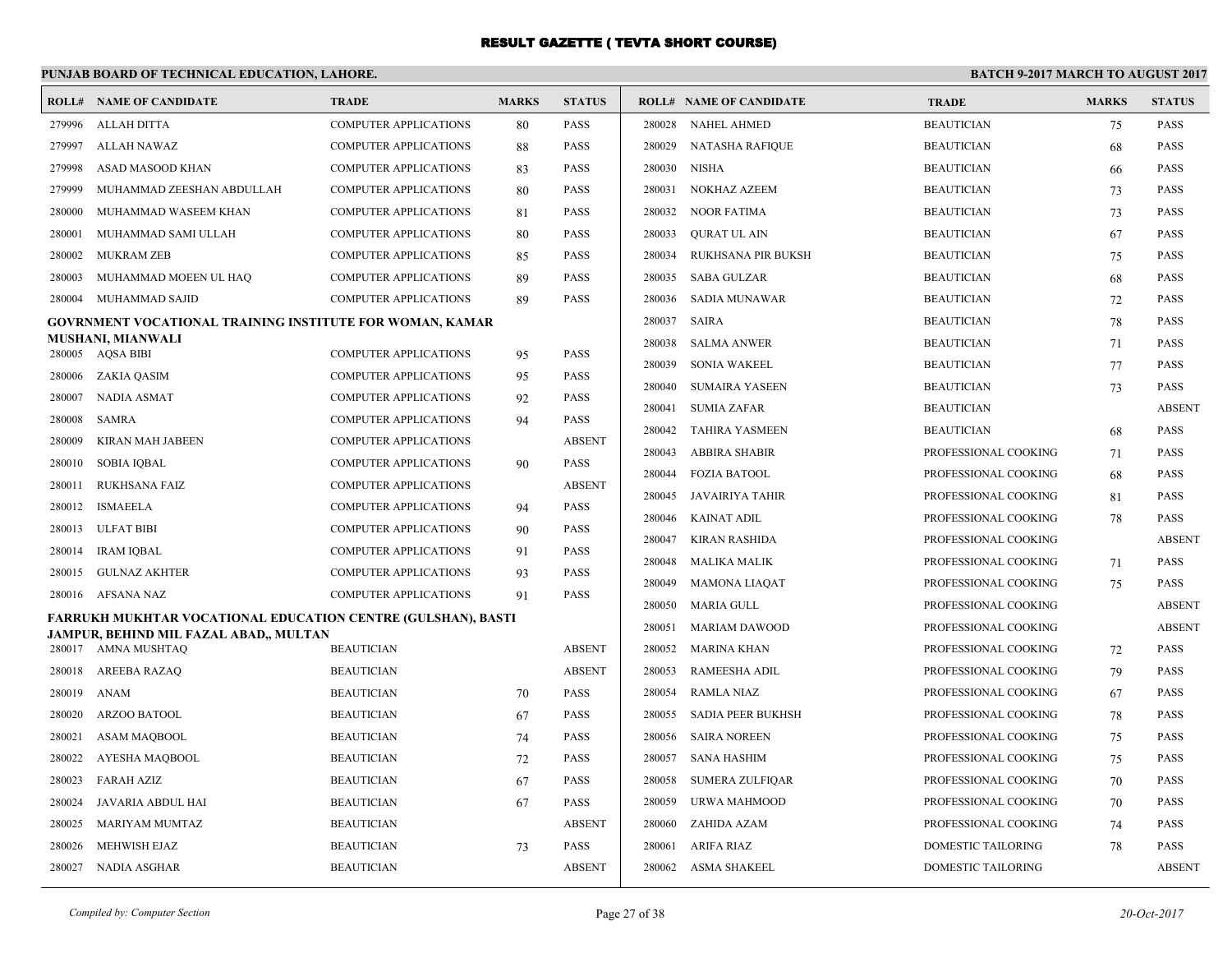|                  | PUNJAB BOARD OF TECHNICAL EDUCATION, LAHORE.                    |                           |              |               | <b>BATCH 9-2017 MARCH TO AUGUST 2017</b> |                                |                           |              |               |
|------------------|-----------------------------------------------------------------|---------------------------|--------------|---------------|------------------------------------------|--------------------------------|---------------------------|--------------|---------------|
|                  | <b>ROLL# NAME OF CANDIDATE</b>                                  | <b>TRADE</b>              | <b>MARKS</b> | <b>STATUS</b> |                                          | <b>ROLL# NAME OF CANDIDATE</b> | <b>TRADE</b>              | <b>MARKS</b> | <b>STATUS</b> |
| 280063           | HAJRA BIBI                                                      | <b>DOMESTIC TAILORING</b> |              | <b>ABSENT</b> | 280096                                   | KHALIDA HAMEED                 | <b>DOMESTIC TAILORING</b> | 83           | <b>PASS</b>   |
| 280064           | <b>IORA KHALIL</b>                                              | <b>DOMESTIC TAILORING</b> | 78           | <b>PASS</b>   | 280097                                   | KIRAN SHAKEEL                  | DOMESTIC TAILORING        | 78           | <b>PASS</b>   |
| 280065           | <b>IRAM SHAHZADI</b>                                            | <b>DOMESTIC TAILORING</b> | 89           | <b>PASS</b>   | 280098                                   | <b>LUBNA TOFIQUE</b>           | <b>DOMESTIC TAILORING</b> | 82           | <b>PASS</b>   |
| 280066           | LAIBA MUSHTAQ                                                   | DOMESTIC TAILORING        | 72           | <b>PASS</b>   | 280099                                   | <b>MUQADAS UMER</b>            | DOMESTIC TAILORING        |              | <b>ABSENT</b> |
| 280067           | MARYAM MAQBOOL                                                  | DOMESTIC TAILORING        | 72           | <b>PASS</b>   | 280100                                   | MUSRAT NASEEM                  | DOMESTIC TAILORING        | 82           | <b>PASS</b>   |
| 280068           | <b>MUQADDAS</b>                                                 | DOMESTIC TAILORING        | 76           | <b>PASS</b>   | 280101                                   | <b>NEELAM RAEES</b>            | DOMESTIC TAILORING        | 82           | <b>PASS</b>   |
| 280069           | <b>MUQADDAS NAZEER</b>                                          | DOMESTIC TAILORING        | 77           | <b>PASS</b>   | 280102                                   | NIMRA NAVEED                   | DOMESTIC TAILORING        | 82           | <b>PASS</b>   |
| 280070           | <b>NAGINA BIBI</b>                                              | DOMESTIC TAILORING        | 81           | <b>PASS</b>   | 280103                                   | <b>PARVEEN BIBI</b>            | DOMESTIC TAILORING        | 93           | <b>PASS</b>   |
| 280071           | NIMRA SHAHZADI                                                  | DOMESTIC TAILORING        | 71           | <b>PASS</b>   | 280104                                   | <b>RUBINA ALTAF</b>            | DOMESTIC TAILORING        | 82           | <b>PASS</b>   |
| 280072           | RIMSHA SHAKEEL                                                  | <b>DOMESTIC TAILORING</b> | 68           | <b>PASS</b>   | 280105                                   | SABA NAWAZ                     | <b>DOMESTIC TAILORING</b> | 81           | <b>PASS</b>   |
| 280073           | <b>SABAHAT AYOUB</b>                                            | <b>DOMESTIC TAILORING</b> |              | <b>ABSENT</b> | 280106                                   | <b>SADIA KHALID</b>            | <b>DOMESTIC TAILORING</b> |              | <b>ABSENT</b> |
| 280074           | SEMAL AHMAD SHEIKH                                              | DOMESTIC TAILORING        | 72           | <b>PASS</b>   | 280107                                   | <b>SADIA QAISER</b>            | DOMESTIC TAILORING        | 81           | <b>PASS</b>   |
| 280075           | SIDRA JAVAID                                                    | DOMESTIC TAILORING        | 73           | PASS          | 280108                                   | SAMINA NAWAZ                   | DOMESTIC TAILORING        | 87           | <b>PASS</b>   |
| 280076           | <b>SYEDA SIDRA BIBI</b>                                         | <b>DOMESTIC TAILORING</b> | 78           | <b>PASS</b>   | 280109                                   | <b>SAMRA LATIF</b>             | <b>DOMESTIC TAILORING</b> |              | <b>ABSENT</b> |
| 280077           | TANZEELA SHAH NAWAZ                                             | <b>DOMESTIC TAILORING</b> | 68           | <b>PASS</b>   | 280110                                   | SAMRA MUSHTAQ                  | <b>DOMESTIC TAILORING</b> |              | <b>ABSENT</b> |
| 280078           | ZAHRA ISHRAT                                                    | DOMESTIC TAILORING        | 65           | <b>PASS</b>   | 280111                                   | <b>SANA HASSAN</b>             | DOMESTIC TAILORING        | 82           | <b>PASS</b>   |
|                  | FARRUKH MUKHTAR VOCATIONAL EDUCATION CENTRE (MADNI), OPP. MADNI |                           |              |               |                                          | 280112 SAWERA AKBAR            | DOMESTIC TAILORING        | 82           | <b>PASS</b>   |
| 280079           | PARK, MADNI CHOK., MULTAN<br>ALEENA RAFIQ                       | DOMESTIC TAILORING        |              | <b>ABSENT</b> | 280113                                   | SHAFIQA ASHIQ                  | DOMESTIC TAILORING        | 84           | <b>PASS</b>   |
| 280080           | AMNA YOUSAF                                                     | DOMESTIC TAILORING        |              | PASS          | 280114                                   | <b>SIDRA NIAZI</b>             | DOMESTIC TAILORING        |              | <b>ABSENT</b> |
| 280081           | ANAM NAVEED                                                     | DOMESTIC TAILORING        | 70           | PASS          | 280115                                   | SUMAIRA KANWAL                 | DOMESTIC TAILORING        | 86           | PASS          |
|                  |                                                                 | <b>DOMESTIC TAILORING</b> | 81           | <b>PASS</b>   | 280116                                   | <b>SUMAYYA AKRAM</b>           | DOMESTIC TAILORING        | 84           | PASS          |
| 280082<br>280083 | ANAM SHEHZADI<br>ANEESA KANWAL                                  | <b>DOMESTIC TAILORING</b> | 87           | <b>PASS</b>   | 280117                                   | UZMA NOOR                      | DOMESTIC TAILORING        | 81           | <b>PASS</b>   |
| 280084           | <b>AYESHA ASLAM</b>                                             | <b>DOMESTIC TAILORING</b> | 86           | <b>PASS</b>   |                                          | 280118 ZAKIRA                  | DOMESTIC TAILORING        | 82           | <b>PASS</b>   |
| 280085           | <b>BALKEES ZAHID</b>                                            | DOMESTIC TAILORING        | 75           | <b>ABSENT</b> | 280119                                   | ZARA GHAFOOR                   | DOMESTIC TAILORING        |              | <b>ABSENT</b> |
|                  | <b>FOZIA PERVEEN</b>                                            | DOMESTIC TAILORING        |              | <b>PASS</b>   | 280120                                   | <b>AIMEN RAMZAN</b>            | PROFESSIONAL COOKING      | 76           | <b>PASS</b>   |
| 280086<br>280087 | <b>GULSHAD BIBI</b>                                             | DOMESTIC TAILORING        | 94           | <b>PASS</b>   | 280121                                   | ALIZA AYAZ                     | PROFESSIONAL COOKING      | 79           | <b>PASS</b>   |
| 280088           | HAFIZA RUKHSANA BIBI                                            | DOMESTIC TAILORING        | 82<br>91     | <b>PASS</b>   | 280122                                   | <b>AMNA MANZOOR</b>            | PROFESSIONAL COOKING      |              | <b>ABSENT</b> |
| 280089           | <b>HAFSA HASSAN</b>                                             | DOMESTIC TAILORING        |              | <b>PASS</b>   | 280123                                   | AOSA                           | PROFESSIONAL COOKING      |              | <b>ABSENT</b> |
| 280090           | <b>HINA ALTAF</b>                                               | DOMESTIC TAILORING        | 77<br>80     | <b>PASS</b>   | 280124                                   | <b>AQSA NISAR</b>              | PROFESSIONAL COOKING      | 81           | PASS          |
| 280091           | <b>HIRA ASGHAR</b>                                              | DOMESTIC TAILORING        | 80           | <b>PASS</b>   | 280125                                   | <b>GHOUSA BANO URF NOSHEEN</b> | PROFESSIONAL COOKING      | 76           | PASS          |
| 280092           | <b>IFFAT MANZOOR</b>                                            | <b>DOMESTIC TAILORING</b> | 80           | <b>PASS</b>   | 280126                                   | <b>GHULAM AYESHA</b>           | PROFESSIONAL COOKING      | 71           | <b>PASS</b>   |
| 280093           | <b>IQRA BIBI</b>                                                | DOMESTIC TAILORING        |              | PASS          | 280127                                   | HIFAZA AASIDA ALI              | PROFESSIONAL COOKING      | 79           | <b>PASS</b>   |
| 280094           | <b>IRAM ASGHAR</b>                                              | DOMESTIC TAILORING        | 81           | <b>ABSENT</b> | 280128                                   | <b>HASEENA KAUSAR</b>          | PROFESSIONAL COOKING      | 81           | <b>PASS</b>   |
| 280095           | <b>ISHRAT RANI</b>                                              | <b>DOMESTIC TAILORING</b> |              | <b>PASS</b>   | 280129                                   | HINA KHAN                      | PROFESSIONAL COOKING      | 72           | <b>PASS</b>   |
|                  |                                                                 |                           | 88           |               |                                          | 280130 IRAM SHAHZADI           | PROFESSIONAL COOKING      |              | <b>ABSENT</b> |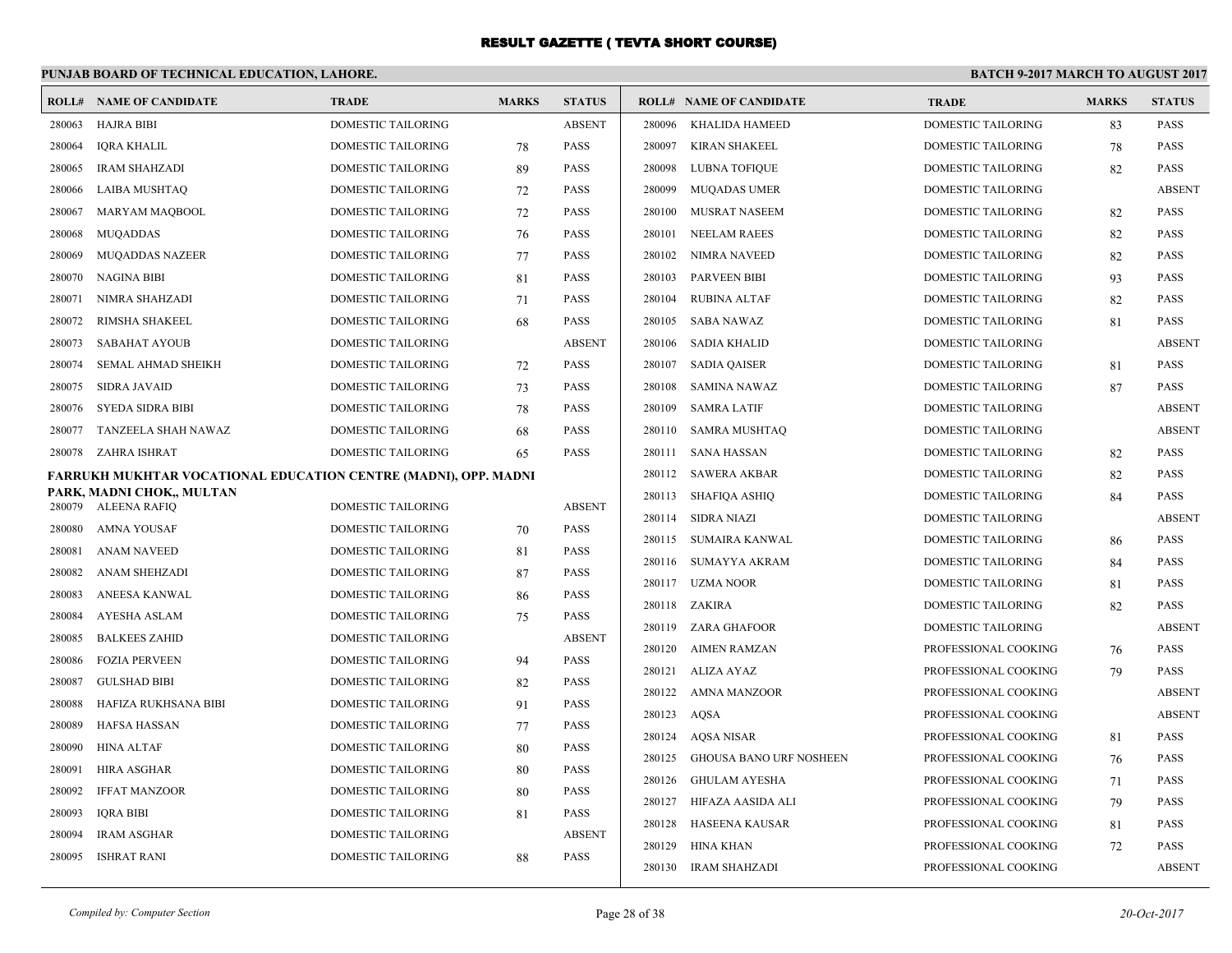|        | PUNJAB BOARD OF TECHNICAL EDUCATION, LAHORE. |                      |              |               | <b>BATCH 9-2017 MARCH TO AUGUST 2017</b> |                                                               |                                        |              |                            |
|--------|----------------------------------------------|----------------------|--------------|---------------|------------------------------------------|---------------------------------------------------------------|----------------------------------------|--------------|----------------------------|
|        | <b>ROLL# NAME OF CANDIDATE</b>               | <b>TRADE</b>         | <b>MARKS</b> | <b>STATUS</b> |                                          | <b>ROLL# NAME OF CANDIDATE</b>                                | <b>TRADE</b>                           | <b>MARKS</b> | <b>STATUS</b>              |
| 280131 | LUBNA KHALID                                 | PROFESSIONAL COOKING | 74           | <b>PASS</b>   | 280166                                   | <b>NASEEM</b>                                                 | <b>BEAUTICIAN</b>                      | 76           | <b>PASS</b>                |
| 280132 | MASOOMA MANZOOR                              | PROFESSIONAL COOKING |              | <b>ABSENT</b> | 280167                                   | NASREEN KANWAL                                                | <b>BEAUTICIAN</b>                      | 70           | <b>PASS</b>                |
| 280133 | <b>MEHWISH NISAR</b>                         | PROFESSIONAL COOKING | 88           | <b>PASS</b>   | 280168                                   | <b>NEELAM MALIK</b>                                           | <b>BEAUTICIAN</b>                      | 88           | <b>PASS</b>                |
| 280134 | <b>MUQADDAS KHALID</b>                       | PROFESSIONAL COOKING | 87           | <b>PASS</b>   | 280169                                   | NISHAT UMAR                                                   | <b>BEAUTICIAN</b>                      | 81           | <b>PASS</b>                |
| 280135 | MUSSARAT                                     | PROFESSIONAL COOKING | 89           | <b>PASS</b>   | 280170                                   | <b>NOSEEN BASHEER</b>                                         | <b>BEAUTICIAN</b>                      | 75           | <b>PASS</b>                |
| 280136 | <b>NASREEN ALTAF</b>                         | PROFESSIONAL COOKING |              | <b>ABSENT</b> | 280171                                   | <b>RIMSHA ASLAM</b>                                           | <b>BEAUTICIAN</b>                      | 68           | <b>PASS</b>                |
| 280137 | <b>NEHA NADEEM</b>                           | PROFESSIONAL COOKING | 72           | <b>PASS</b>   | 280172                                   | <b>RIMSHA TABASSUM</b>                                        | <b>BEAUTICIAN</b>                      | 90           | <b>PASS</b>                |
| 280138 | <b>RIMSHA SHAKEEL</b>                        | PROFESSIONAL COOKING | 74           | <b>PASS</b>   | 280173                                   | <b>SAIMA SADUF</b>                                            | <b>BEAUTICIAN</b>                      | 89           | <b>PASS</b>                |
| 280139 | <b>RIZWANA UMAR</b>                          | PROFESSIONAL COOKING | 71           | <b>PASS</b>   | 280174                                   | <b>SAMREEN RAZA</b>                                           | <b>BEAUTICIAN</b>                      | 74           | <b>PASS</b>                |
| 280140 | <b>ROZINA BIBI</b>                           | PROFESSIONAL COOKING |              | <b>ABSENT</b> |                                          | 280175 SAMRA SADIQ                                            | <b>BEAUTICIAN</b>                      | 74           | <b>PASS</b>                |
| 280141 | <b>SABA NASEER</b>                           | PROFESSIONAL COOKING |              | <b>ABSENT</b> | 280176                                   | SAMREEN KANWAL                                                | <b>BEAUTICIAN</b>                      | 74           | <b>PASS</b>                |
| 280142 | <b>SAHA NADEEM</b>                           | PROFESSIONAL COOKING |              | <b>ABSENT</b> | 280177                                   | SANA                                                          | <b>BEAUTICIAN</b>                      | 73           | <b>PASS</b>                |
| 280143 | <b>SAHAR RIZWAN</b>                          | PROFESSIONAL COOKING | 75           | <b>PASS</b>   | 280178                                   | SANIA GULZAR AHMED                                            | <b>BEAUTICIAN</b>                      | 74           | <b>PASS</b>                |
| 280144 | <b>SAIMA MUQEEM</b>                          | PROFESSIONAL COOKING | 71           | <b>PASS</b>   | 280179                                   | SHAKIRA KANWAL                                                | <b>BEAUTICIAN</b>                      | 78           | <b>PASS</b>                |
| 280145 | SHAHIDA                                      | PROFESSIONAL COOKING | 87           | <b>PASS</b>   | 280180                                   | SONIA ASHRAF                                                  | <b>BEAUTICIAN</b>                      | 71           | <b>PASS</b>                |
| 280146 | <b>TAHIRA HUSNA</b>                          | PROFESSIONAL COOKING | 86           | <b>PASS</b>   | 280181                                   | <b>SONIA RAFIO</b>                                            | <b>BEAUTICIAN</b>                      | 76           | <b>PASS</b>                |
| 280147 | <b>UMMA HABIBA</b>                           | PROFESSIONAL COOKING | 72           | <b>PASS</b>   | 280182                                   | <b>SUMAIYA NAZIR</b>                                          | <b>BEAUTICIAN</b>                      | 79           | <b>PASS</b>                |
| 280148 | <b>UZMA RAFIQ</b>                            | PROFESSIONAL COOKING | 72           | <b>PASS</b>   | 280183                                   | <b>SUMARA SLEEM</b>                                           | <b>BEAUTICIAN</b>                      | 77           | <b>PASS</b>                |
| 280149 | ZARTASHA HUSSAIN                             | PROFESSIONAL COOKING | 73           | <b>PASS</b>   | 280184                                   | SYEDA FARAH BUKHARI                                           | <b>BEAUTICIAN</b>                      | 82           | <b>PASS</b>                |
| 280150 | <b>AMBRIEN AKHTAR</b>                        | <b>BEAUTICIAN</b>    |              | <b>ABSENT</b> | 280185                                   | <b>TAHIRA SHAHEEN</b>                                         | <b>BEAUTICIAN</b>                      | 84           | <b>PASS</b>                |
| 280151 | <b>AQSA MUQEEM</b>                           | <b>BEAUTICIAN</b>    | 74           | <b>PASS</b>   |                                          | 280186 TOOBA                                                  | <b>BEAUTICIAN</b>                      | 82           | <b>PASS</b>                |
| 280152 | AREESHA ASGHAR                               | <b>BEAUTICIAN</b>    | 71           | <b>PASS</b>   |                                          | GOVERNMENT VOCATIONAL TRAINING INSTITUTE FOR WOMEN, QASIM PUR |                                        |              |                            |
| 280153 | AYESHA ASHRAF                                | <b>BEAUTICIAN</b>    | 70           | <b>PASS</b>   |                                          | <b>COLONY, MULTAN</b>                                         | <b>BEAUTICIAN</b>                      |              | <b>PASS</b>                |
| 280154 | <b>BABRA SHAREEF</b>                         | <b>BEAUTICIAN</b>    | 75           | <b>PASS</b>   |                                          | 280187 MAHREEN AFZAL<br><b>MISBAH JAVED</b>                   | <b>BEAUTICIAN</b>                      | 91           | <b>PASS</b>                |
| 280155 | <b>FARZANA MANZOOR</b>                       | <b>BEAUTICIAN</b>    | 70           | <b>PASS</b>   | 280188                                   |                                                               |                                        | 94           |                            |
| 280156 | HUMA ALTAF                                   | <b>BEAUTICIAN</b>    | 90           | <b>PASS</b>   | 280189<br>280190                         | <b>FARZANA MUMTAZ</b>                                         | <b>BEAUTICIAN</b>                      | 98           | <b>PASS</b><br><b>PASS</b> |
| 280157 | <b>HUMA SHABIR</b>                           | <b>BEAUTICIAN</b>    | 74           | <b>PASS</b>   |                                          | FARHAT SULTANA                                                | <b>BEAUTICIAN</b>                      | 97           |                            |
| 280158 | <b>IQRA FAYYAZ</b>                           | <b>BEAUTICIAN</b>    | 80           | <b>PASS</b>   | 280191                                   | <b>ASMA SABIR</b><br>280192 SAIMA RASHEED                     | <b>BEAUTICIAN</b><br><b>BEAUTICIAN</b> |              | <b>ABSENT</b>              |
| 280159 | <b>KALSOOM ZAFAR</b>                         | <b>BEAUTICIAN</b>    | 89           | <b>PASS</b>   |                                          |                                                               |                                        | 90           | <b>PASS</b>                |
| 280160 | KANWAL SAGHIR                                | <b>BEAUTICIAN</b>    | 71           | <b>PASS</b>   | 280193                                   | AYESHA SADIQA                                                 | <b>BEAUTICIAN</b>                      | 90           | <b>PASS</b>                |
| 280161 | <b>KKHADIJA JAVED</b>                        | <b>BEAUTICIAN</b>    | 70           | <b>PASS</b>   | 280194                                   | ABEEHA LIAQAT                                                 | <b>BEAUTICIAN</b>                      | 88           | <b>PASS</b>                |
| 280162 | <b>KHADIJA SAEED</b>                         | <b>BEAUTICIAN</b>    | 72           | <b>PASS</b>   | 280195                                   | <b>SABA FATIMA</b>                                            | <b>BEAUTICIAN</b>                      | 86           | <b>PASS</b>                |
| 280163 | <b>MARIZA QAISER</b>                         | <b>BEAUTICIAN</b>    | 70           | <b>PASS</b>   | 280196<br>280197                         | <b>SHUMAILA IRAM</b>                                          | <b>BEAUTICIAN</b>                      |              | <b>ABSENT</b>              |
| 280164 | <b>MAHNOOR</b>                               | <b>BEAUTICIAN</b>    | 90           | <b>PASS</b>   |                                          | <b>RABIA BATOOL</b>                                           | <b>BEAUTICIAN</b>                      | 97           | <b>PASS</b>                |
|        | 280165 MUNZREEN FAROOQ                       | <b>BEAUTICIAN</b>    | 70           | PASS          | 280198                                   | <b>ARZOO NADEEM</b>                                           | <b>BEAUTICIAN</b>                      | 95           | PASS                       |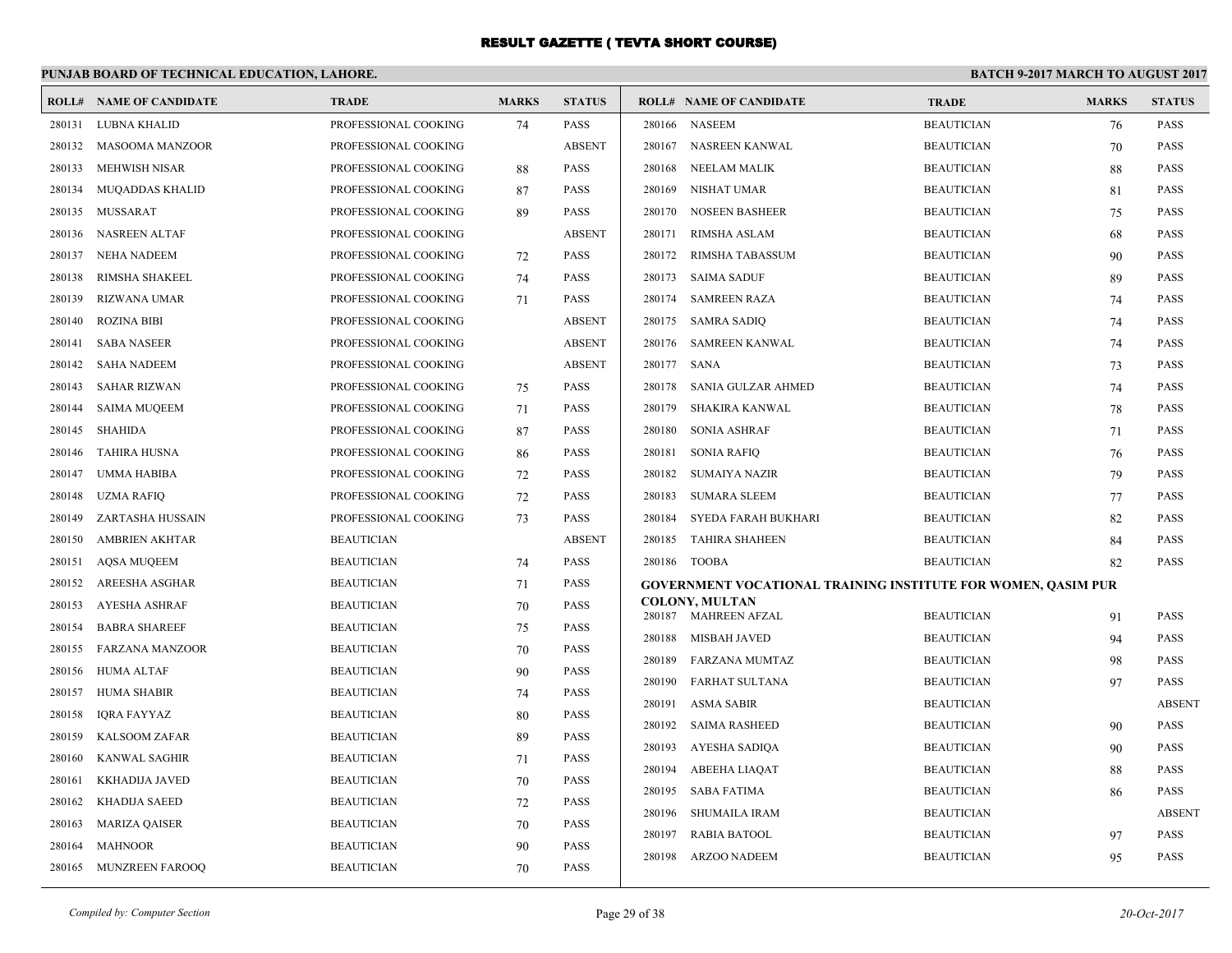#### **PUNJAB BOARD OF TECHNICAL EDUCATION, LAHORE. BATCH 9-2017 MARCH TO AUGUST 2017 ROLL# NAME OF CANDIDATE TRADE MARKS STATUS ROLL# NAME OF CANDIDATE TRADE MARKS STATUS** 280199 MALKA NAZIR BEAUTICIAN 96 PASS 280200 RABIA NADEEM BEAUTICIAN 89 PASS 280201 IQRA AKRAM BEAUTICIAN 89 PASS 280202 IQRA RASHEED BEAUTICIAN 97 PASS 280203 ITRAT FATIMA BEAUTICIAN 87 PASS 280204 AYESHA MAQSOOD BEAUTICIAN 96 PASS 280205 MAIRA ASLAM BEAUTICIAN 96 PASS 280206 SAIMA BEAUTICIAN ABSENT 280207 AMNA ASHRAF BEAUTICIAN 89 PASS 280208 KAINAT ISLAM BEAUTICIAN 88 PASS 280209 IQRA QASIM DOMESTIC TAILORING 95 PASS 280210 SADIA ASHFAQ DOMESTIC TAILORING 95 PASS 280211 AMNA AYYUB DOMESTIC TAILORING 91 PASS 280212 ALIZA FATIMA DOMESTIC TAILORING 95 PASS 280213 KIRAN HANIF DOMESTIC TAILORING 93 PASS 280214 ISHRAT TOFEEQ DOMESTIC TAILORING ABSENT 280215 LUBNA ALI DOMESTIC TAILORING ABSENT 280216 MADIHA GULL DOMESTIC TAILORING 94 PASS 280217 GULSHAN BIBI DOMESTIC TAILORING 93 PASS 280218 MARIA ZAWAR DOMESTIC TAILORING ABSENT 280219 AYESHA AKBAR DOMESTIC TAILORING ABSENT 280220 HINA ZAFFAR DOMESTIC TAILORING 96 PASS 280221 SANA RAFIQ DOMESTIC TAILORING ABSENT 280222 KIRAN FATIMA DOMESTIC TAILORING 96 PASS 280223 MAFIA MAJEED DOMESTIC TAILORING 96 PASS 280224 KAINIAT DOMESTIC TAILORING 88 PASS 280225 NADRA NAZ DOMESTIC TAILORING ABSENT 280226 RIDA BIBI DOMESTIC TAILORING 96 PASS 280227 HINA BIBI DOMESTIC TAILORING 96 PASS 280228 FAREEHA YASIN DOMESTIC TAILORING 89 PASS 280229 SUMAIRA IQBAL DOMESTIC TAILORING ABSENT 280230 FARHANA DOMESTIC TAILORING 94 PASS 280231 HAFIZA SADIA KANWAL DOMESTIC TAILORING ABSENT 280232 FARHAT TOFEEQ DOMESTIC TAILORING ABSENT 280233 SAMREEN USMAN DOMESTIC TAILORING ABSENT **GOVT.VOCATIONAL TRAINING INSTITUTE (W), MOHALAH JALIL ABAD,H.NO 107/GA, MULTAN,NEW, MULTAN** 280234 IRAM SIDDIQUE DOMESTIC TAILORING 90 PASS 280235 SADIA SHAFIQ DOMESTIC TAILORING 89 PASS 280236 SABA ZULFIQAR DOMESTIC TAILORING 84 PASS 280237 ASIA PERVEEN DOMESTIC TAILORING 81 PASS 280238 AREEJ AYESHA DOMESTIC TAILORING 84 PASS 280239 IQRA NOREEN DOMESTIC TAILORING 92 PASS 280240 SAJIDA PARVEEN DOMESTIC TAILORING 78 PASS 280241 MARIAM YOUNIS DOMESTIC TAILORING 83 PASS 280242 ASIA RAFIQ DOMESTIC TAILORING 86 PASS 280243 MAHNOOR SADDIQUE DOMESTIC TAILORING 94 PASS 280244 TEHMINA AMEEN DOMESTIC TAILORING 85 PASS 280245 ISHRAT PERVEEN DOMESTIC TAILORING 90 PASS 280246 MUHAMMAD FAROOQ COMPUTER APPLICATIONS 90 PASS 280247 KALEEM ULLAH COMPUTER APPLICATIONS 92 PASS 280248 MUHAMMAD ABBAS COMPUTER APPLICATIONS 92 PASS 280249 AHMAD HASSAN COMPUTER APPLICATIONS 92 PASS 280250 ABDUL AZIZ SHAMUS COMPUTER APPLICATIONS 93 PASS 280251 MUHAMMAD MUNEED NISAR COMPUTER APPLICATIONS 92 PASS 280252 MUHAMMAD SHIRAZ COMPUTER APPLICATIONS 92 PASS 280253 HAFIZ MUHAMMAD ASIF COMPUTER APPLICATIONS 92 PASS 280254 MUHAMMAD AHMED COMPUTER APPLICATIONS 92 PASS 280255 SAJID AMEER COMPUTER APPLICATIONS 90 PASS 280256 MUHAMMAD RAMZAN COMPUTER APPLICATIONS 90 PASS 280257 ALI SHAR KHAN COMPUTER APPLICATIONS 90 PASS 280258 MUHAMMAD JAMSHAD HAIDER COMPUTER APPLICATIONS 90 PASS 280259 MAJID NAZEER COMPUTER APPLICATIONS 92 PASS **SOS MULTAN INSTITUTE OF TECHNOLOGY, COLONY TEXTILE MILLS LTD. SHERSHAH ROAD,, MULTAN** 280260 SIDRA SAGHEER DOMESTIC TAILORING 87 PASS 280261 SHAFAQ ABBAS DOMESTIC TAILORING 94 PASS 280262 AMJAD HUSSAIN ELECTRICIAN 86 PASS 280263 MUHAMMAD ZEESHAN ELECTRICIAN 90 PASS 280264 MUHAMMAD MAJID RAFIQ COMPUTER APPLICATIONS 83 PASS 280265 FAHEEM AHMAD COMPUTER APPLICATIONS 96 PASS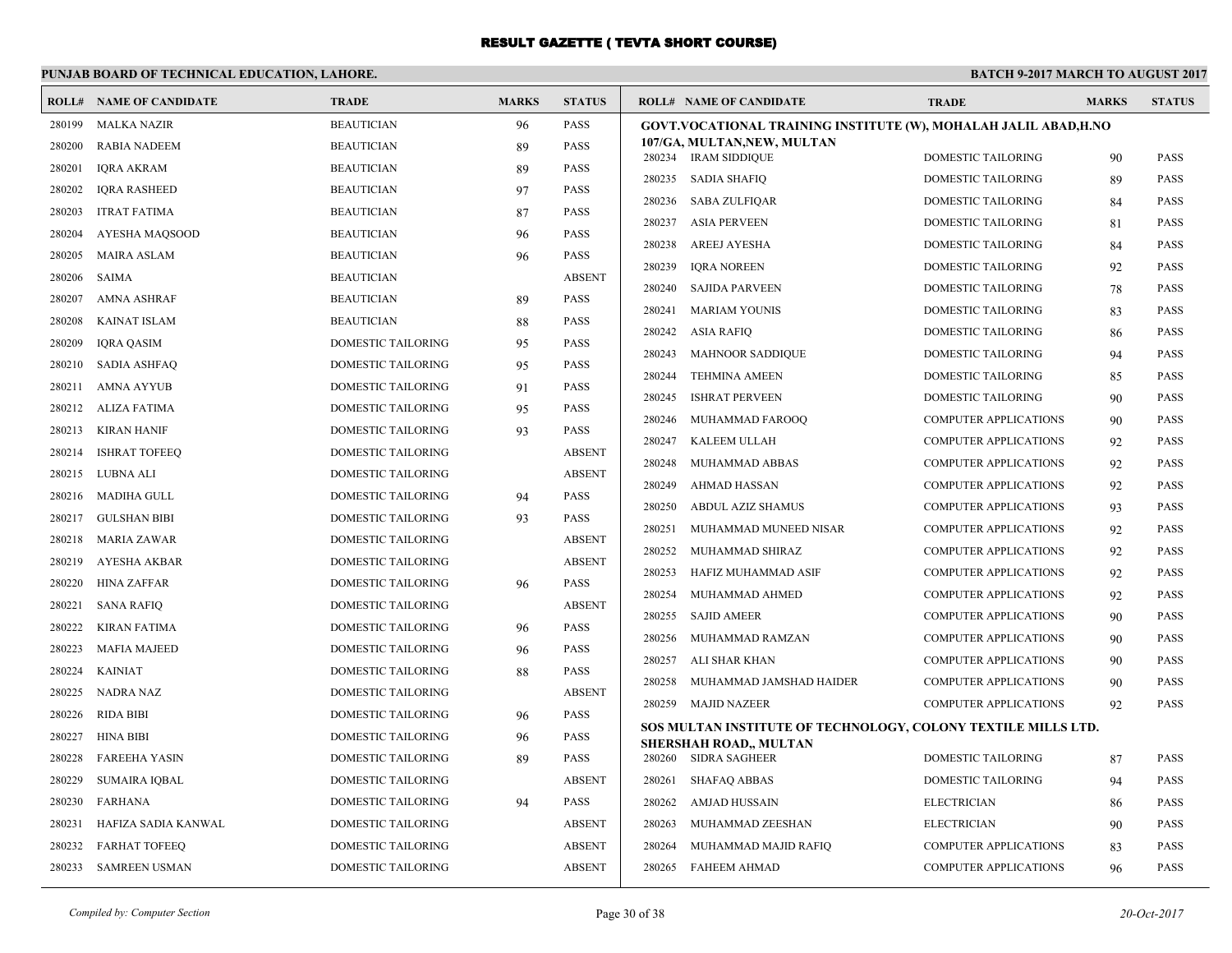#### **PUNJAB BOARD OF TECHNICAL EDUCATION, LAHORE. BATCH 9-2017 MARCH TO AUGUST 2017 ROLL# NAME OF CANDIDATE TRADE MARKS STATUS ROLL# NAME OF CANDIDATE TRADE MARKS STATUS** 280266 MUHAMMAD RIZWAN COMPUTER APPLICATIONS ABSENT 280267 RUBAB RAFIQ COMPUTER APPLICATIONS 82 PASS 280268 ORANG ZAIB COMPUTER APPLICATIONS 84 PASS 280269 MUHAMMAD IMRAN COMPUTER APPLICATIONS 78 PASS 280270 NADIA NOUREEN COMPUTER APPLICATIONS 95 PASS 280271 UMAIR RAFIQ COMPUTER APPLICATIONS 81 PASS 280272 MUHAMMAD AHTASHAM COMPUTER APPLICATIONS ABSENT 280273 UMAIR AHMED COMPUTER APPLICATIONS 75 PASS 280274 MUHAMMAD ABBAS COMPUTER APPLICATIONS 91 PASS 280275 SHAN ZAHRA COMPUTER APPLICATIONS 94 PASS 280276 SADAF SAEED COMPUTER APPLICATIONS 84 PASS 280277 WASEEM ABBAS COMPUTER APPLICATIONS 80 PASS 280278 FARZANA BANO COMPUTER APPLICATIONS 91 PASS 280279 MUHAMMAD BILAL COMPUTER APPLICATIONS ABSENT 280280 MUHAMMAD FARHAN COMPUTER APPLICATIONS 78 PASS 280281 MUHAMMAD ALEEM COMPUTER APPLICATIONS 77 PASS **TROOPS FAMILIES WELFARE CENTRE, AVN LINE 2 CORPS, MULTAN** 280282 TAIBA SHAHEEN DOMESTIC TAILORING 88 PASS 280283 ZAINAB BIBI DOMESTIC TAILORING 90 PASS 280284 SHAHNAZ ZAHID DOMESTIC TAILORING 96 PASS 280285 SOFIA TABASSOM DOMESTIC TAILORING 99 PASS 280286 SADIA ABDULLAH DOMESTIC TAILORING 91 PASS 280287 ZAIB UN NISA DOMESTIC TAILORING 91 PASS 280288 NABEELA DOMESTIC TAILORING ABSENT 280289 SIDRA KHALID DOMESTIC TAILORING 94 PASS 280290 BUSHRA DOMESTIC TAILORING ABSENT 280291 SYRA SHAHEEN DOMESTIC TAILORING 97 PASS 280292 SHAZIA PERVEEN DOMESTIC TAILORING ABSENT 280293 RAFIA MUNIR DOMESTIC TAILORING 84 PASS 280294 IQRA HAMEED DOMESTIC TAILORING ABSENT 280295 NASREEN BIBI DOMESTIC TAILORING ABSENT 280296 NAZIA MUBEEN DOMESTIC TAILORING 99 PASS 280297 NOUSHEEN BIBI DOMESTIC TAILORING ABSENT 280298 SAIMA NAHEED DOMESTIC TAILORING 85 PASS 280299 SHAHIDA ASHRAF DOMESTIC TAILORING 97 PASS 280300 TANIA WAHEED DOMESTIC TAILORING ABSENT 280301 SHABANA KOSAR DOMESTIC TAILORING 98 PASS 280302 SHAISTA DOMESTIC TAILORING ABSENT 280303 BIBI TAHIRA GILANI DOMESTIC TAILORING 91 PASS 280304 ASMA DOMESTIC TAILORING ABSENT 280305 SANA HUSSAIN DOMESTIC TAILORING 94 PASS 280306 BUSHRA NOREEN DOMESTIC TAILORING ABSENT 280307 NAGINA DOMESTIC TAILORING ABSENT 280308 AMINA BIBI DOMESTIC TAILORING ABSENT 280309 NAZEERAN BABE DOMESTIC TAILORING ABSENT 280310 NOREEN AKHTAR DOMESTIC TAILORING ABSENT 280311 FAIZA PARVEEN DOMESTIC TAILORING 98 PASS 280312 TEHMINA BIBI DOMESTIC TAILORING ABSENT 280313 RUBINA SHAFAQUAT DOMESTIC TAILORING 93 PASS 280314 SHEHNAZ BIBI DOMESTIC TAILORING 96 PASS 280315 ABIDA BATOOL DOMESTIC TAILORING 90 PASS 280316 ASMA DOMESTIC TAILORING 97 PASS 280317 NOOR HUDA DOMESTIC TAILORING 94 PASS 280318 KAINAT IQBAL DOMESTIC TAILORING ABSENT 280319 MARYUM BIBI DOMESTIC TAILORING 95 PASS 280320 NASEEM JAN DOMESTIC TAILORING 73 PASS 280321 AKHIRA RAMZAN DOMESTIC TAILORING FAIL 280322 NUSRAT MUSHTAQ DOMESTIC TAILORING 81 PASS 280323 NARGIS DOMESTIC TAILORING 84 PASS 280324 SAMINA DOMESTIC TAILORING 70 PASS 280325 SOBIA BIBI DOMESTIC TAILORING ABSENT 280326 MARYAM GUL DOMESTIC TAILORING 79 PASS 280327 SYEDA MARYAM DOMESTIC TAILORING ABSENT 280328 RABIA DOMESTIC TAILORING 82 PASS 280329 SUMIA SHER HUSSAIN DOMESTIC TAILORING 75 PASS 280330 HAFIZA SHAHEEN DOMESTIC TAILORING 84 PASS 280331 NASRAN BANO DOMESTIC TAILORING ABSENT 280332 IQRA SANA DOMESTIC TAILORING 89 PASS 280333 SUMAIRA DOMESTIC TAILORING 85 PASS 280334 UZMA BASHEER DOMESTIC TAILORING 83 PASS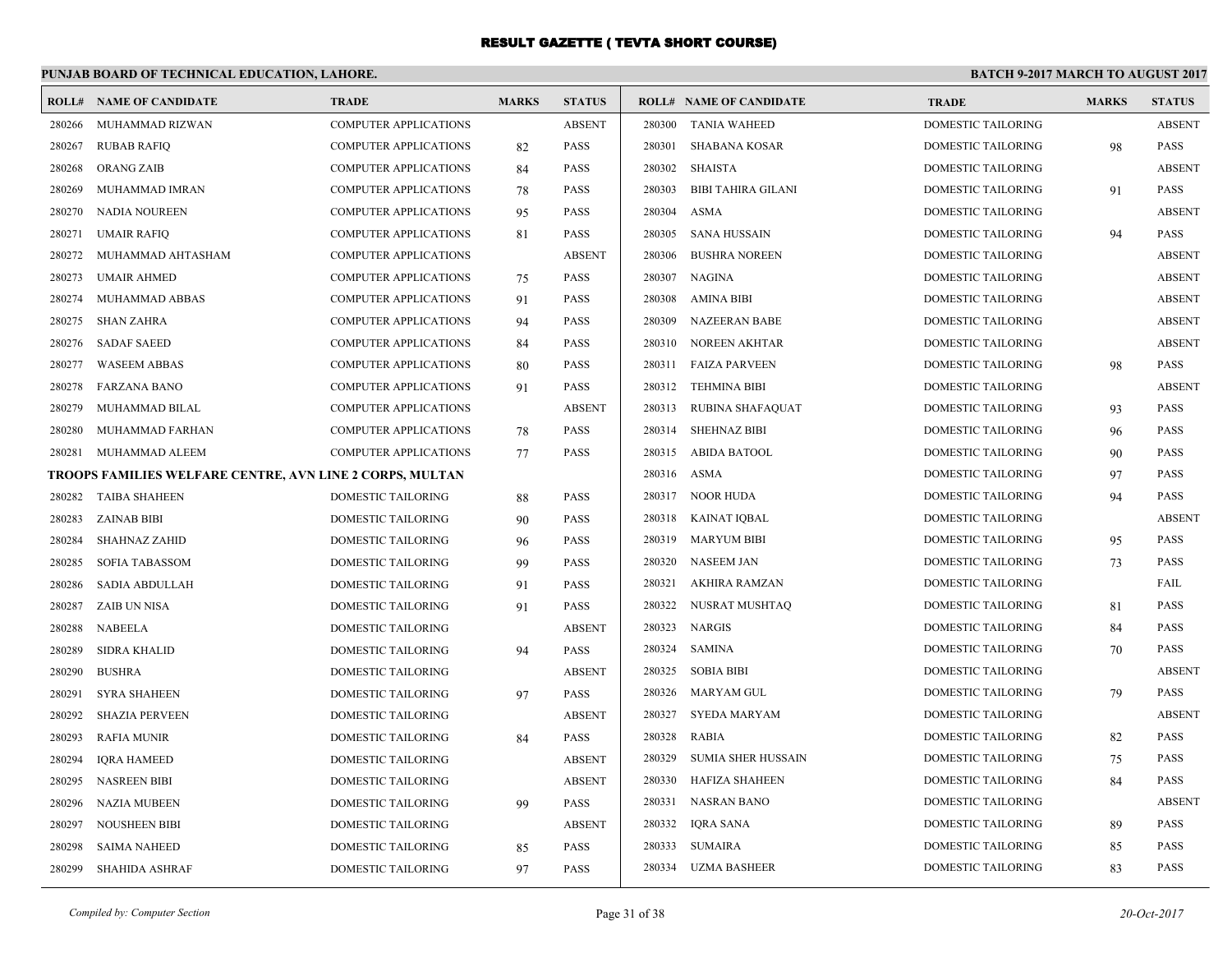#### **PUNJAB BOARD OF TECHNICAL EDUCATION, LAHORE. BATCH 9-2017 MARCH TO AUGUST 2017 ROLL# NAME OF CANDIDATE TRADE MARKS STATUS ROLL# NAME OF CANDIDATE TRADE MARKS STATUS** 280335 SIDRAH BIBI DOMESTIC TAILORING 73 PASS 280336 SALIMA BIBI DOMESTIC TAILORING 75 PASS 280337 TAZEEM AKHTAR DOMESTIC TAILORING 68 PASS 280338 RIFAT KHANUM DOMESTIC TAILORING 85 PASS 280339 ANSA SHAKEEL DOMESTIC TAILORING 95 PASS 280340 SHAHNAZ AKHTAR DOMESTIC TAILORING ABSENT 280341 ASIA RANI DOMESTIC TAILORING 90 PASS 280342 SAIMA MANZOOR DOMESTIC TAILORING 89 PASS 280343 AMIREEN SHEHZADI DOMESTIC TAILORING 77 PASS 280344 ZAKIA BIBI DOMESTIC TAILORING 67 PASS 280345 NARGIS BIBI DOMESTIC TAILORING 68 PASS 280346 SHAZIA BIBI DOMESTIC TAILORING ABSENT 280347 NOOR UL AIN DOMESTIC TAILORING 92 PASS 280348 ASMA DOMESTIC TAILORING 62 PASS 280349 NOSHEEN BIBI DOMESTIC TAILORING 76 PASS 280350 NASREEN BEGUM DOMESTIC TAILORING 64 PASS 280351 SUMAIRA BIBI DOMESTIC TAILORING 61 PASS 280352 AALIA BIBI DOMESTIC TAILORING 62 PASS 280353 LUBNA TABBASAM DOMESTIC TAILORING 62 PASS 280354 NILY ANSARI DOMESTIC TAILORING 69 PASS 280355 AASMA BIBI DOMESTIC TAILORING 61 PASS 280356 SHEHZADI ZAIBA DOMESTIC TAILORING 91 PASS 280357 ZAREENA ZAKIR DOMESTIC TAILORING 96 PASS 280358 SAHAR ZOHRA DOMESTIC TAILORING 90 PASS 280359 MARIA IQBAL DOMESTIC TAILORING ABSENT 280360 SAMIA YASMEEN DOMESTIC TAILORING 78 PASS 280361 SABA KAMRAN DOMESTIC TAILORING 73 PASS 280362 NASREEN BIBI DOMESTIC TAILORING 82 PASS 280363 LUBNA AMIR DOMESTIC TAILORING 76 PASS 280364 FARKHANDA ISHAQ DOMESTIC TAILORING 83 PASS **GOVT. TECHNICAL TRAINING CENTRE (MALE), WARD NO. 2 IFTIKHAR COLONY SHAH KOT, NANKANA SAHIB** 280365 RIDA SARFRAZ COMPUTER APPLICATIONS 88 PASS 280366 MINAHAL AYUB COMPUTER APPLICATIONS 87 PASS 280367 NATASHA AYUB COMPUTER APPLICATIONS 88 PASS 280368 AYESHA KHAN COMPUTER APPLICATIONS 89 PASS 280369 SOBIA ARSHED COMPUTER APPLICATIONS 85 PASS 280370 SUNBAL NAGEEN COMPUTER APPLICATIONS 88 PASS 280371 ASMA SHAHZADI COMPUTER APPLICATIONS 89 PASS 280372 YASMIN AMJAD COMPUTER APPLICATIONS 87 PASS 280373 AFIFA ASHRAF COMPUTER APPLICATIONS 91 PASS 280374 SAIRA SARFARZ COMPUTER APPLICATIONS 78 PASS 280375 FARAH RABANI COMPUTER APPLICATIONS 82 PASS 280376 NIMRA ALI COMPUTER APPLICATIONS 88 PASS 280377 ATTIA BATOOL COMPUTER APPLICATIONS 87 PASS 280378 BUSHRA SHABBIR COMPUTER APPLICATIONS 85 PASS 280379 FARAH PERVAIZ COMPUTER APPLICATIONS 95 PASS 280380 KOMAL ZAFAR COMPUTER APPLICATIONS 90 PASS 280381 ADIBA RAFIQ COMPUTER APPLICATIONS 89 PASS 280382 IQRA NAZIR COMPUTER APPLICATIONS 88 PASS 280383 MARIA SALEEM COMPUTER APPLICATIONS 80 PASS **GOVT. VOCATIONAL TRAINING INSTITUTE FOR WOMEN, , NANKANA SAHIB** 280384 ASMA HAMEED COMPUTER APPLICATIONS 89 PASS 280385 HUMAIRA SHAHZADI COMPUTER APPLICATIONS 89 PASS 280386 SANIA ASLAM COMPUTER APPLICATIONS 81 PASS 280387 HINA RAFI COMPUTER APPLICATIONS 91 PASS 280388 ALISHA RIYASAT COMPUTER APPLICATIONS 81 PASS 280389 SHIREEN KHANUM COMPUTER APPLICATIONS 80 PASS 280390 SYEDA ZAHRA BUKHAIR COMPUTER APPLICATIONS 82 PASS 280391 IQRA COMPUTER APPLICATIONS 87 PASS 280392 IRAM COMPUTER APPLICATIONS 80 PASS 280393 AYESHA SIDDIQA COMPUTER APPLICATIONS 83 PASS 280394 KAINAT COMPUTER APPLICATIONS 81 PASS 280395 TANZEELA KHALID COMPUTER APPLICATIONS 80 PASS 280396 AMINA SHAHZADI COMPUTER APPLICATIONS 78 PASS 280397 MUNAZZA MANSHA COMPUTER APPLICATIONS 79 PASS 280398 MISBAH MANSHA COMPUTER APPLICATIONS 77 PASS 280399 HIRA ABBAS COMPUTER APPLICATIONS 79 PASS 280400 HIRA NOOR COMPUTER APPLICATIONS 78 PASS 280401 ESHA SHAHBAZ COMPUTER APPLICATIONS 87 PASS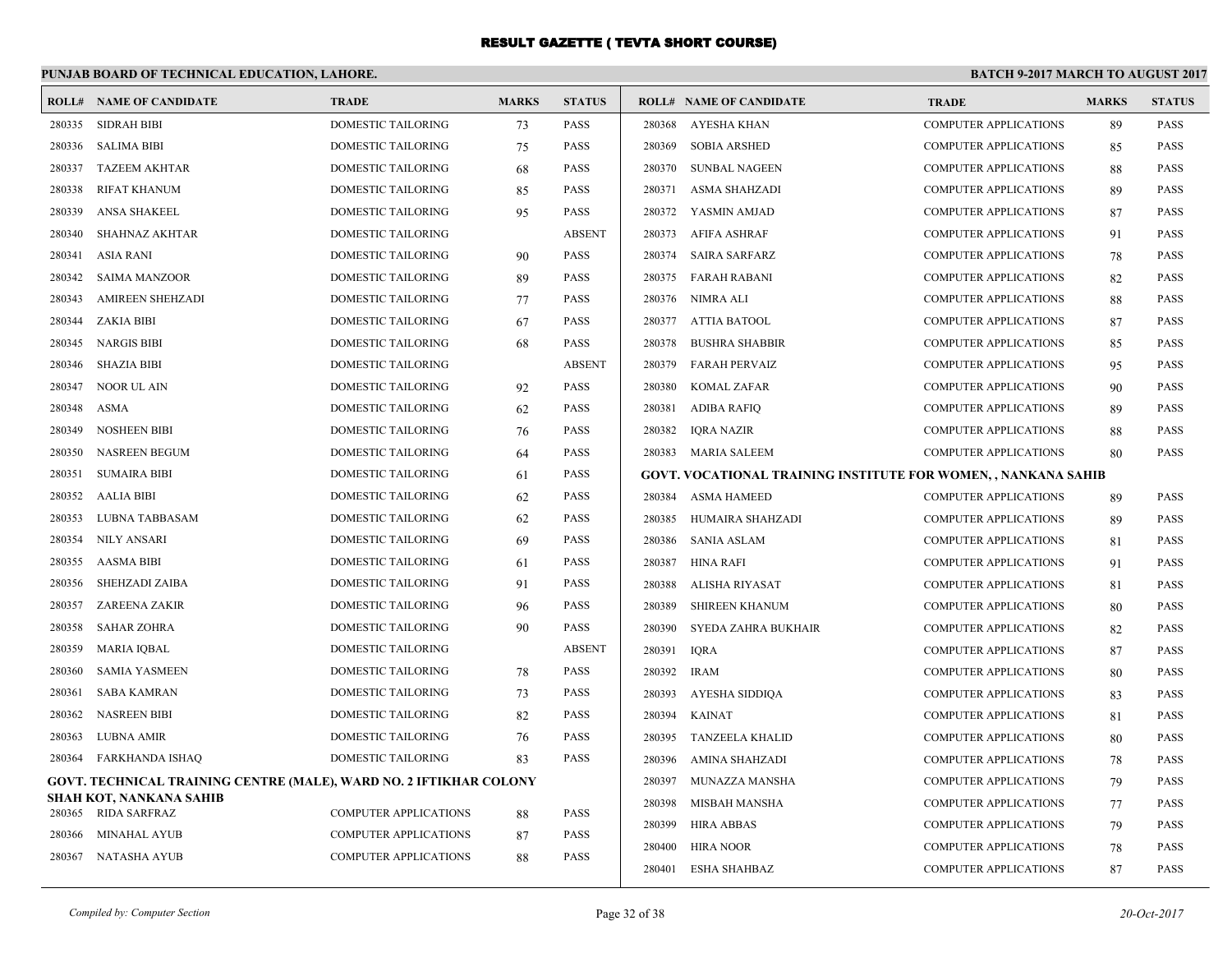#### **PUNJAB BOARD OF TECHNICAL EDUCATION, LAHORE. BATCH 9-2017 MARCH TO AUGUST 2017 ROLL# NAME OF CANDIDATE TRADE MARKS STATUS ROLL# NAME OF CANDIDATE TRADE MARKS STATUS GOVERNMENT VOCATIONAL TRAINING INSTITUTE FOR WOMEN, NEAR HUSSAIN TRUST, SANGLA HILLS** 280402 KIRN SHAHZADI COMPUTER APPLICATIONS 84 PASS 280403 SAMAN JAVED COMPUTER APPLICATIONS 98 PASS 280404 SALMA BATOOL COMPUTER APPLICATIONS 95 PASS 280405 AYSHA SIDDIQA COMPUTER APPLICATIONS ABSENT 280406 SABA SAFDAR COMPUTER APPLICATIONS 93 PASS 280407 AMNA TANVEER COMPUTER APPLICATIONS 93 PASS 280408 IQRA BANO COMPUTER APPLICATIONS 97 PASS 280409 LAYBA SHAFIQ COMPUTER APPLICATIONS ABSENT 280410 RIMSHA FIDA COMPUTER APPLICATIONS 94 PASS 280411 AZMAT BEERBAL COMPUTER APPLICATIONS 98 PASS 280412 AQSA SADIQ COMPUTER APPLICATIONS 98 PASS 280413 ZOONERA SHAHBAZ COMPUTER APPLICATIONS 93 PASS 280414 MAHAM MUNIR COMPUTER APPLICATIONS 97 PASS 280415 SYEDA SAIMA NAQVI COMPUTER APPLICATIONS 97 PASS 280416 MISHAL KHALID COMPUTER APPLICATIONS 88 PASS 280417 AMNA KHALID COMPUTER APPLICATIONS 85 PASS **GOVT. COLLEGE OF COMMERCE, , OKARA** 280418 HASNAIN AFZAL COMPUTER APPLICATIONS 87 PASS 280419 REHAN SAFDAR COMPUTER APPLICATIONS 86 PASS 280420 MUHAMMAD WASEEM COMPUTER APPLICATIONS 85 PASS 280421 ADIL SHAHZAD COMPUTER APPLICATIONS 83 PASS 280422 USMAN ARSHAD COMPUTER APPLICATIONS 87 PASS 280423 USMAN ALI COMPUTER APPLICATIONS 84 PASS 280424 SHAH NAWAZ COMPUTER APPLICATIONS 80 PASS 280425 MUHAMMAD SOHAIB COMPUTER APPLICATIONS 83 PASS 280426 SAWAID ASGHAR COMPUTER APPLICATIONS 86 PASS 280427 MUHAMMAD ABAID ULLAH COMPUTER APPLICATIONS 86 PASS 280428 ATIF SALEEM COMPUTER APPLICATIONS 89 PASS 280429 MUHAMMAD ARHAM YOUSAF COMPUTER APPLICATIONS 86 PASS 280430 ZAIN MUHAMMAD AFZAL COMPUTER APPLICATIONS 89 PASS 280431 MUHAMMAD WAQAS SARWAR COMPUTER APPLICATIONS 75 PASS 280432 MUHAMMAD RIZWAN COMPUTER APPLICATIONS 74 PASS 280433 SHERJEEL COMPUTER APPLICATIONS 78 PASS 280434 FIZZA COMPUTER APPLICATIONS 75 PASS 280435 MARIA BIBI COMPUTER APPLICATIONS 78 PASS **GOVERNMENT TECHNICAL TRAINING CENTRE, AL-KHALIL QURAAN COMPLEX DAV COLLEGE ROAD, RAWALPINDI** 280436 MARYAM MEHMOOD DOMESTIC TAILORING 81 PASS 280437 BUSHRA ZAFAR DOMESTIC TAILORING 89 PASS 280438 ISHA SAJID DOMESTIC TAILORING 87 PASS 280439 TUBA HAMEED DOMESTIC TAILORING 75 PASS 280440 AYESHA DOMESTIC TAILORING 64 PASS 280441 BISMA ASHRAF DOMESTIC TAILORING 64 PASS 280442 IRSLA IRFAN DOMESTIC TAILORING 79 PASS 280443 HINA DAWOOD DOMESTIC TAILORING 65 PASS 280444 ANDLEEB DOMESTIC TAILORING 62 PASS 280445 QURAT UL AIN DOMESTIC TAILORING 74 PASS 280446 ZUBARIA MALIK DOMESTIC TAILORING 67 PASS 280447 SAIRA MEHAK DOMESTIC TAILORING 82 PASS 280448 MADIHA SALEEM DOMESTIC TAILORING 84 PASS 280449 SHAVANA DOMESTIC TAILORING 81 PASS 280450 ZAINAB PARVAIZ DOMESTIC TAILORING 65 PASS 280451 TABASSUM DOMESTIC TAILORING 66 PASS 280452 MAIMOONA BIBI DOMESTIC TAILORING 75 PASS 280453 SOBIA HOOR TARIQ DOMESTIC TAILORING ABSENT 280454 NASEEM SATTAR DOMESTIC TAILORING ABSENT 280455 ASIA KHATOON MACHINE EMBROIDERY 81 PASS 280456 HALEEMA MACHINE EMBROIDERY 73 PASS 280457 HAFSA MACHINE EMBROIDERY 93 PASS 280458 AFROZ MACHINE EMBROIDERY ABSENT 280459 ASMA BIBI MACHINE EMBROIDERY 83 PASS 280460 ZAREEN ARSHAD MACHINE EMBROIDERY 92 PASS 280461 SABA MAROOF MACHINE EMBROIDERY 64 PASS 280462 RAFIA MACHINE EMBROIDERY 74 PASS 280463 SAFEENA BIB MACHINE EMBROIDERY 71 PASS 280464 AQSA KHURSHEED MACHINE EMBROIDERY 67 PASS 280465 RABIA TARIQ MACHINE EMBROIDERY ABSENT 280466 WAJHIA NOOR DOMESTIC TAILORING 82 PASS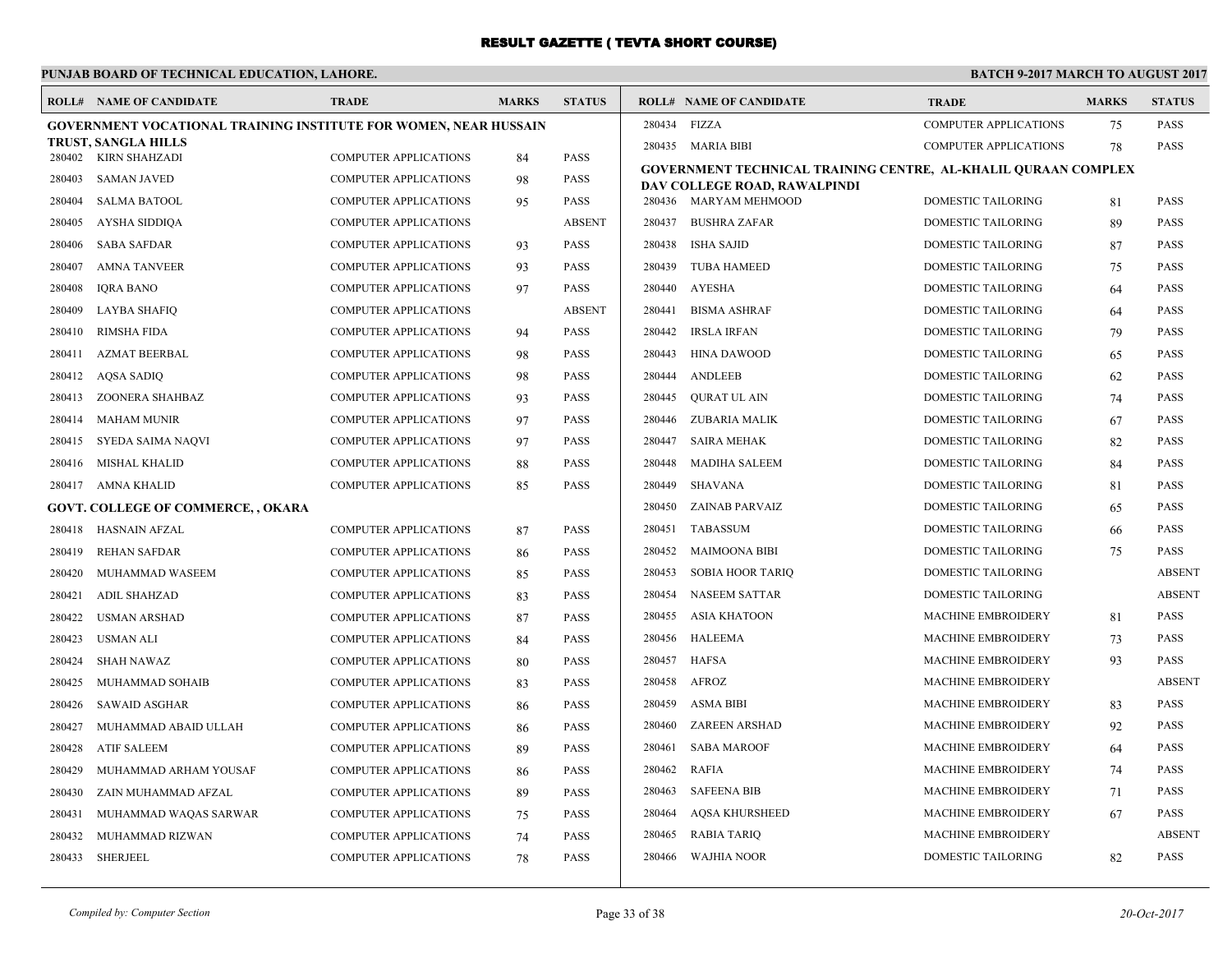|              | PUNJAB BOARD OF TECHNICAL EDUCATION, LAHORE.                       |                           |              |               | <b>BATCH 9-2017 MARCH TO AUGUST 2017</b> |                                                               |                              |              |               |
|--------------|--------------------------------------------------------------------|---------------------------|--------------|---------------|------------------------------------------|---------------------------------------------------------------|------------------------------|--------------|---------------|
|              | <b>ROLL# NAME OF CANDIDATE</b>                                     | <b>TRADE</b>              | <b>MARKS</b> | <b>STATUS</b> |                                          | <b>ROLL# NAME OF CANDIDATE</b>                                | <b>TRADE</b>                 | <b>MARKS</b> | <b>STATUS</b> |
|              | GOVT. VOCATIONAL TRAINING INSTITUTE FOR WOMEN, RAWALPINDI CANTT,   |                           |              |               | 280499                                   | <b>RIZWANA TABSSUM</b>                                        | DOMESTIC TAILORING           | 89           | <b>PASS</b>   |
| RAWALPINDI   | SEHRISH AKHTAR                                                     | <b>BEAUTICIAN</b>         |              | PASS          | 280500                                   | SYEDA RIMSHA BATOOL                                           | DOMESTIC TAILORING           | 70           | <b>PASS</b>   |
| 280467       |                                                                    | <b>BEAUTICIAN</b>         | 84           | <b>PASS</b>   | 280501                                   | HAJIRA MUNIR                                                  | DOMESTIC TAILORING           | 77           | <b>PASS</b>   |
| 280468       | <b>SUMERA AZIZ</b>                                                 |                           | 87           |               |                                          | TROOPS FAMILY WELFARE CENTRE, 158-AIR DEFENCE REGMENT, JARRAR |                              |              |               |
| 280469       | <b>MEHWISH ZAIDI</b>                                               | <b>BEAUTICIAN</b>         | 95           | PASS          |                                          | CAMP., RAWALPINDI CANTT                                       |                              |              |               |
| 280470       | <b>UMM E HABIBA</b>                                                | <b>BEAUTICIAN</b>         | 94           | <b>PASS</b>   |                                          | 280502 MARIA BIBI                                             | <b>DOMESTIC TAILORING</b>    | 76           | <b>PASS</b>   |
| 280471       | <b>SABA RASHEED</b>                                                | <b>BEAUTICIAN</b>         |              | <b>ABSENT</b> | 280503                                   | <b>ZOYA ZAFER</b>                                             | DOMESTIC TAILORING           | 69           | <b>PASS</b>   |
| 280472       | ANMOL                                                              | <b>BEAUTICIAN</b>         | 94           | <b>PASS</b>   | 280504                                   | AYESHA ILTAF                                                  | DOMESTIC TAILORING           |              | <b>ABSENT</b> |
| 280473       | SAADIA IJAZ                                                        | <b>BEAUTICIAN</b>         |              | <b>ABSENT</b> | 280505                                   | <b>RABIA PARVEEN</b>                                          | DOMESTIC TAILORING           | 76           | <b>PASS</b>   |
| 280474       | <b>IRFANA TABASSUM</b>                                             | <b>BEAUTICIAN</b>         |              | <b>ABSENT</b> | 280506                                   | <b>ASMA BIBI</b>                                              | <b>DOMESTIC TAILORING</b>    | 74           | <b>PASS</b>   |
| 280475       | <b>TAHIRA YASMIN</b>                                               | <b>BEAUTICIAN</b>         |              | <b>ABSENT</b> | 280507                                   | AROOSA NAZ                                                    | DOMESTIC TAILORING           |              | <b>ABSENT</b> |
| 280476       | <b>FEHMEEDA BIBI</b>                                               | <b>BEAUTICIAN</b>         |              | <b>ABSENT</b> | 280508                                   | MADIHA SHAHEEN                                                | <b>COMPUTER APPLICATIONS</b> |              | <b>ABSENT</b> |
| 280477       | <b>OURAT UL AIN</b>                                                | <b>BEAUTICIAN</b>         |              | <b>ABSENT</b> | 280509                                   | HAJARA BIBI                                                   | <b>COMPUTER APPLICATIONS</b> | 90           | <b>PASS</b>   |
| 280478       | <b>GULSHAN BIBI</b>                                                | <b>BEAUTICIAN</b>         |              | <b>ABSENT</b> | 280510                                   | <b>MAILAH TARIO</b>                                           | <b>COMPUTER APPLICATIONS</b> |              | <b>ABSENT</b> |
| 280479       | <b>HAJRA ALI</b>                                                   | <b>BEAUTICIAN</b>         |              | <b>ABSENT</b> | 280511                                   | <b>MEHREEN TARIQ</b>                                          | <b>COMPUTER APPLICATIONS</b> |              | <b>ABSENT</b> |
| 280480       | GHAZAL                                                             | <b>BEAUTICIAN</b>         |              | <b>ABSENT</b> |                                          | 280512 NAFEESA BASHARAT                                       | <b>COMPUTER APPLICATIONS</b> | 92           | <b>PASS</b>   |
| 280481       | MEHNAZ SIDDIQUE                                                    | <b>BEAUTICIAN</b>         |              | <b>ABSENT</b> | 280513                                   | <b>SABA NOSHEEN</b>                                           | <b>COMPUTER APPLICATIONS</b> | 91           | <b>PASS</b>   |
| 280482       | <b>SOBIA RIYASAT</b>                                               | <b>BEAUTICIAN</b>         | 83           | <b>PASS</b>   | 280514                                   | TAYYABA ZEENAT                                                | <b>COMPUTER APPLICATIONS</b> | 92           | <b>PASS</b>   |
| 280483       | <b>FARZANA BIBI</b>                                                | <b>BEAUTICIAN</b>         |              | <b>ABSENT</b> |                                          | 280515 GHULSHEN ASLAM                                         | <b>COMPUTER APPLICATIONS</b> |              | <b>ABSENT</b> |
| 280484       | <b>ASIFA FAYYAZ</b>                                                | <b>BEAUTICIAN</b>         |              | <b>ABSENT</b> |                                          | GOVERNMENT COLLEGE OF COMMERCE, G.T ROAD, CHICHAWATNI         |                              |              |               |
| 280485       | AFFIFA FATIMA                                                      | <b>BEAUTICIAN</b>         |              | <b>ABSENT</b> |                                          | 280516 RAHEEL RAFIQUE                                         | <b>COMPUTER APPLICATIONS</b> | 94           | <b>PASS</b>   |
| 280486       | AQSA KIANI                                                         | <b>BEAUTICIAN</b>         |              | <b>ABSENT</b> | 280517                                   | MUHAMMAD RIZWAN                                               | <b>COMPUTER APPLICATIONS</b> | 83           | <b>PASS</b>   |
|              | INDUSTRIAL HOME, 495 ENGINEERING GROUP (FWO) CHAK LALA, RAWALPINDI |                           |              |               | 280518                                   | MUHAMMAD ZEESHAN                                              | <b>COMPUTER APPLICATIONS</b> | 89           | <b>PASS</b>   |
| <b>CANTT</b> |                                                                    |                           |              |               | 280519                                   | MUHAMMAD NAEEM                                                | <b>COMPUTER APPLICATIONS</b> | 88           | <b>PASS</b>   |
| 280487       | <b>AMBRIA SHAHEEN</b>                                              | <b>DOMESTIC TAILORING</b> |              | <b>ABSENT</b> | 280520                                   | ASAD ALI                                                      | <b>COMPUTER APPLICATIONS</b> | 91           | <b>PASS</b>   |
| 280488       | <b>KHADIJA BIBI</b>                                                | DOMESTIC TAILORING        | 74           | PASS          | 280521                                   | MUHAMMAD USMAN                                                | <b>COMPUTER APPLICATIONS</b> | 85           | <b>PASS</b>   |
| 280489       | <b>NOREEN YOUSAF</b>                                               | DOMESTIC TAILORING        | 66           | <b>PASS</b>   | 280522                                   | <b>FAROOQ QAISAR</b>                                          | <b>COMPUTER APPLICATIONS</b> | 87           | PASS          |
| 280490       | <b>KAUSAR SAMREEN</b>                                              | DOMESTIC TAILORING        | 81           | <b>PASS</b>   | 280523                                   | MUHAMMAD HUSSNAIN                                             | COMPUTER APPLICATIONS        | 87           | <b>PASS</b>   |
| 280491       | KHORSHEED AKHTAR                                                   | DOMESTIC TAILORING        | 73           | <b>PASS</b>   | 280524                                   | ASAD MAQSOOD                                                  | COMPUTER APPLICATIONS        | 87           | <b>PASS</b>   |
| 280492       | <b>SIDRA KAZMI</b>                                                 | <b>DOMESTIC TAILORING</b> |              | <b>ABSENT</b> | 280525                                   | MUHAMMAD WAQAS                                                | <b>COMPUTER APPLICATIONS</b> |              | <b>ABSENT</b> |
| 280493       | <b>MARIAM ASGHAR</b>                                               | DOMESTIC TAILORING        |              | <b>ABSENT</b> | 280526                                   | ZAKAULLAH KHAN                                                | <b>COMPUTER APPLICATIONS</b> | 82           | PASS          |
| 280494       | <b>SAIRA TABSSUM</b>                                               | DOMESTIC TAILORING        |              | FAIL          | 280527                                   | MUHAMMAD UMAR                                                 | COMPUTER APPLICATIONS        | 83           | <b>PASS</b>   |
| 280495       | <b>SOBIA KATOON</b>                                                | <b>DOMESTIC TAILORING</b> | 66           | <b>PASS</b>   | 280528                                   | <b>SHOAIB RASHEED</b>                                         | COMPUTER APPLICATIONS        | 82           | <b>PASS</b>   |
| 280496       | <b>SADAF SALEH</b>                                                 | <b>DOMESTIC TAILORING</b> | 82           | <b>PASS</b>   | 280529                                   | MUHAMMAD AFZAL                                                | COMPUTER APPLICATIONS        | 80           | <b>PASS</b>   |
| 280497       | <b>SABA MAJEED</b>                                                 | DOMESTIC TAILORING        | 82           | PASS          | 280530                                   | <b>ABUBAKAR SIDDIQUE</b>                                      | <b>COMPUTER APPLICATIONS</b> | 86           | PASS          |
| 280498       | <b>SANA MAJEED</b>                                                 | DOMESTIC TAILORING        | 76           | <b>PASS</b>   |                                          |                                                               |                              |              |               |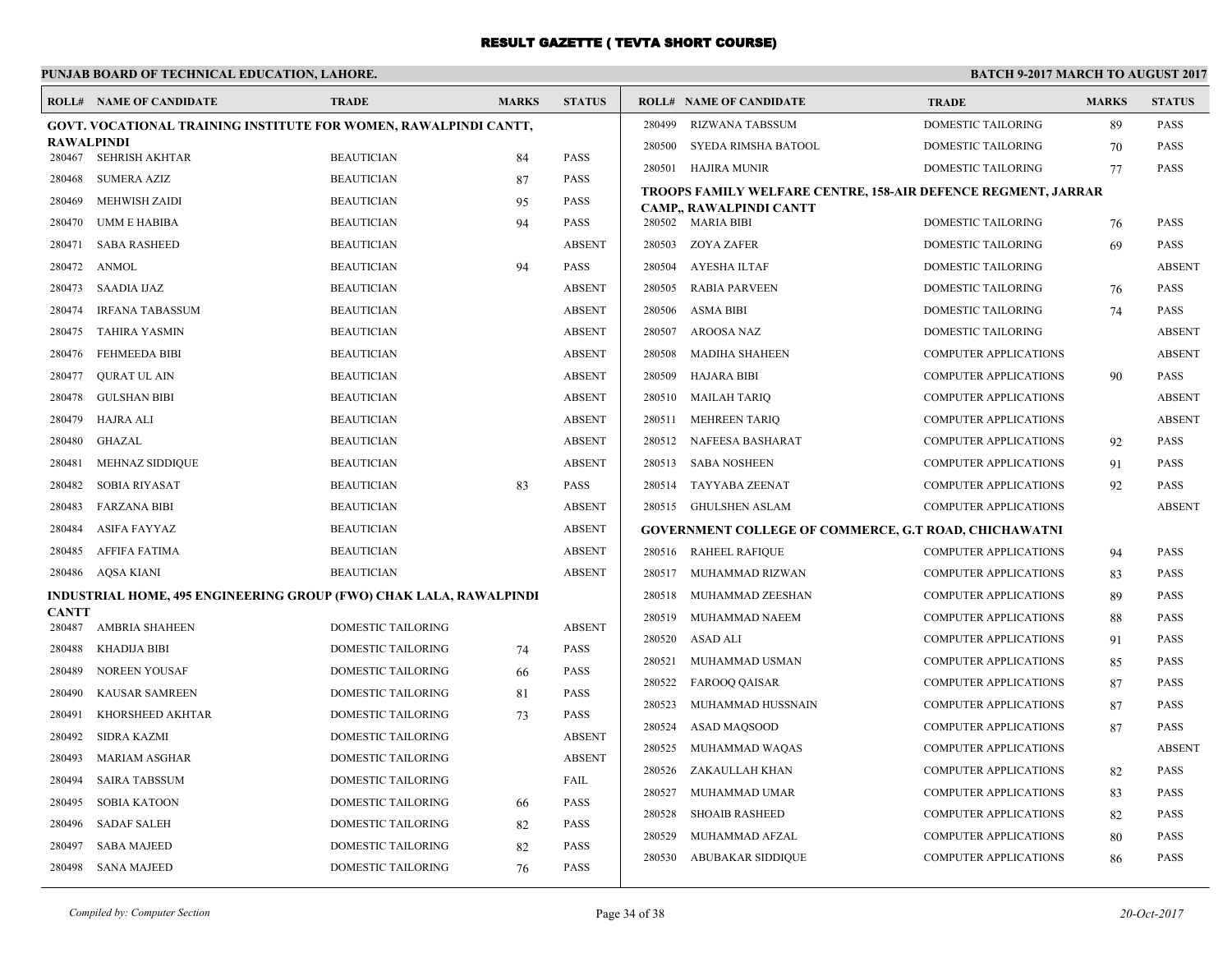# **PUNJAB BOARD OF TECHNICAL EDUCATION, LAHORE.**

|        | <b>ROLL# NAME OF CANDIDATE</b>                                       | <b>TRADE</b>                 | <b>MARKS</b> | <b>STATUS</b> |        | <b>ROLL# NAME OF CANDIDATE</b>                                  | <b>TRADE</b>                 | <b>MARKS</b> | <b>STATUS</b> |
|--------|----------------------------------------------------------------------|------------------------------|--------------|---------------|--------|-----------------------------------------------------------------|------------------------------|--------------|---------------|
| 280531 | MUHAMMAD ARSLAN                                                      | <b>COMPUTER APPLICATIONS</b> | 85           | <b>PASS</b>   | 280564 | <b>SHAMSA KANWAL</b>                                            | <b>MACHINE EMBROIDERY</b>    | 84           | PASS          |
| 280532 | MUHAMMAD ZESHAN ALI                                                  | <b>COMPUTER APPLICATIONS</b> | 86           | <b>PASS</b>   | 280565 | LUBNA QAAISAR                                                   | MACHINE EMBROIDERY           | 84           | <b>PASS</b>   |
| 280533 | <b>SHAHZAD RASOOL</b>                                                | COMPUTER APPLICATIONS        | 89           | <b>PASS</b>   |        | 280566 FARZANA BIBI                                             | MACHINE EMBROIDERY           | 92           | <b>PASS</b>   |
| 280534 | HASNAIN SALMAN                                                       | COMPUTER APPLICATIONS        | 85           | <b>PASS</b>   | 280567 | <b>MISBAH AROOJ</b>                                             | MACHINE EMBROIDERY           | 91           | PASS          |
| 280535 | AKBAR ALI                                                            | <b>COMPUTER APPLICATIONS</b> | 87           | <b>PASS</b>   | 280568 | <b>NATASHA ASLAM</b>                                            | <b>MACHINE EMBROIDERY</b>    | 93           | <b>PASS</b>   |
| 280536 | <b>WAHEED IMRAN</b>                                                  | COMPUTER APPLICATIONS        | 87           | <b>PASS</b>   | 280569 | <b>NADIA BIBI</b>                                               | <b>MACHINE EMBROIDERY</b>    | 94           | PASS          |
| 280537 | <b>MISBAH SATAR</b>                                                  | COMPUTER APPLICATIONS        | 92           | <b>PASS</b>   | 280570 | <b>SHAGHUFTA HANIF</b>                                          | MACHINE EMBROIDERY           | 90           | PASS          |
| 280538 | HIRA ULFAT                                                           | COMPUTER APPLICATIONS        | 85           | PASS          | 280571 | <b>SHAIZA JAMIL</b>                                             | MACHINE EMBROIDERY           | 95           | PASS          |
|        | <b>GOVERNMENT VOCATIONAL TRAINING INSTITUTE FOR WOMEN, NAI ABADI</b> |                              |              |               | 280572 | <b>NOREEN ASLAM</b>                                             | <b>MACHINE EMBROIDERY</b>    | 94           | <b>PASS</b>   |
|        | NEAR GOVT. URBAN AREA HIGH SCHOOL, SAHIWAL                           |                              |              |               |        | 280573 FARZANA KAUSAR                                           | <b>MACHINE EMBROIDERY</b>    | 93           | PASS          |
| 280539 | ADEELA KOUSAR                                                        | DOMESTIC TAILORING           | 96           | <b>PASS</b>   |        | <b>GOVERNMENT TECHNICAL TRAINING INSTITUTE, 47 NB, SARGODHA</b> |                              |              |               |
| 280540 | NIMRA BIBI                                                           | DOMESTIC TAILORING           | 90           | PASS          | 280574 | MUHAMMAD HAMZA                                                  | MOBILE PHONE REPAIRING       | 91           | PASS          |
| 280541 | <b>RAZIA PARVEEN</b>                                                 | <b>DOMESTIC TAILORING</b>    | 83           | <b>PASS</b>   | 280575 | MUHAMMAD RESHEED                                                | MOBILE PHONE REPAIRING       | 65           | PASS          |
| 280542 | SAMREENA                                                             | DOMESTIC TAILORING           | 95           | <b>PASS</b>   | 280576 | MUHAMMAD ZEESHAN                                                | MOBILE PHONE REPAIRING       |              | <b>ABSENT</b> |
| 280543 | <b>SADIA ANWAR</b>                                                   | DOMESTIC TAILORING           | 95           | PASS          | 280577 | MUHAMMAD JABIR                                                  | MOBILE PHONE REPAIRING       | 76           | <b>PASS</b>   |
| 280544 | H SHAZIA                                                             | <b>DOMESTIC TAILORING</b>    | 95           | <b>PASS</b>   | 280578 | MUHAMMAD AMMAR ZAFAR                                            | MOBILE PHONE REPAIRING       | 87           | PASS          |
| 280545 | FARZANA                                                              | <b>DOMESTIC TAILORING</b>    | 93           | <b>PASS</b>   | 280579 | MUHAMMAD MUNEEB                                                 | MOBILE PHONE REPAIRING       | 81           | PASS          |
| 280546 | <b>NOOR FATIMA</b>                                                   | DOMESTIC TAILORING           | 90           | <b>PASS</b>   | 280580 | <b>AHMED BILAL</b>                                              | MOBILE PHONE REPAIRING       | 75           | PASS          |
| 280547 | <b>KHIZRA ASIF</b>                                                   | DOMESTIC TAILORING           | 86           | PASS          | 280581 | <b>BABAR MASIH</b>                                              | MOBILE PHONE REPAIRING       |              | <b>ABSENT</b> |
| 280548 | RUHMA KOUSAR                                                         | DOMESTIC TAILORING           | 84           | <b>PASS</b>   | 280582 | <b>WASEEM NAWAZ</b>                                             | MOBILE PHONE REPAIRING       |              | <b>ABSENT</b> |
| 280549 | NIMRA RAFIO                                                          | <b>DOMESTIC TAILORING</b>    | 83           | <b>PASS</b>   | 280583 | <b>HABIB ULLAH</b>                                              | MOBILE PHONE REPAIRING       | 73           | PASS          |
| 280550 | <b>SANA</b>                                                          | DOMESTIC TAILORING           |              | <b>ABSENT</b> | 280584 | <b>UMAR FAROOQ</b>                                              | MOBILE PHONE REPAIRING       |              | <b>ABSENT</b> |
| 280551 | <b>RAHIM AKHTAR</b>                                                  | DOMESTIC TAILORING           | 84           | <b>PASS</b>   | 280585 | <b>OASIM BILAL</b>                                              | MOBILE PHONE REPAIRING       | 77           | PASS          |
| 280552 | NIDA LAI SHER                                                        | <b>DOMESTIC TAILORING</b>    | 85           | <b>PASS</b>   | 280586 | <b>GHULAM MUSTAFA</b>                                           | MOBILE PHONE REPAIRING       | 83           | PASS          |
| 280553 | <b>IQRA MUNEER</b>                                                   | DOMESTIC TAILORING           | 80           | <b>PASS</b>   | 280587 | MUHAMMAD MUSA ABBAS                                             | MOBILE PHONE REPAIRING       | 60           | PASS          |
| 280554 | <b>SADAF YOUSAF</b>                                                  | <b>DOMESTIC TAILORING</b>    | 85           | <b>PASS</b>   | 280588 | <b>HASSAN BILAL</b>                                             | MOBILE PHONE REPAIRING       | 87           | <b>PASS</b>   |
| 280555 | <b>IORA NASIR</b>                                                    | <b>DOMESTIC TAILORING</b>    | 88           | <b>PASS</b>   | 280589 | KHURAM SHAHZAD                                                  | MOBILE PHONE REPAIRING       | 78           | <b>PASS</b>   |
| 280556 | <b>GHULAM FATIMA</b>                                                 | DOMESTIC TAILORING           | 89           | <b>PASS</b>   | 280590 | MUHAMMAD AMEER HAMZA                                            | MOBILE PHONE REPAIRING       | 80           | <b>PASS</b>   |
| 280557 | <b>IQRA KOMAL</b>                                                    | DOMESTIC TAILORING           | 87           | PASS          | 280591 | MUHAMMAD HUSNAIN                                                | <b>COMPUTER APPLICATIONS</b> | 81           | PASS          |
| 280558 | <b>SHUMAILA MANZOOR</b>                                              | <b>DOMESTIC TAILORING</b>    | 85           | <b>PASS</b>   | 280592 | <b>HAFIZ GHULAM HABIB</b>                                       | <b>COMPUTER APPLICATIONS</b> | 81           | PASS          |
| 280559 | <b>IRAM SHAHZADI</b>                                                 | <b>MACHINE EMBROIDERY</b>    | 89           | <b>PASS</b>   | 280593 | ABU HAFFAS HAMDANI                                              | <b>COMPUTER APPLICATIONS</b> | 79           | PASS          |
| 280560 | <b>SABA BANO</b>                                                     | MACHINE EMBROIDERY           | 92           | PASS          | 280594 | <b>AMEER HAMZA</b>                                              | <b>COMPUTER APPLICATIONS</b> |              | <b>ABSENT</b> |
| 280561 | <b>IQRA JAVED</b>                                                    | <b>MACHINE EMBROIDERY</b>    | 88           | <b>PASS</b>   | 280595 | MUHAMMAD ADIL IQBAL                                             | <b>COMPUTER APPLICATIONS</b> | 71           | PASS          |
| 280562 | <b>HUMAIRA TALIB</b>                                                 | <b>MACHINE EMBROIDERY</b>    |              | <b>ABSENT</b> | 280596 | <b>AMMAR RASHEED</b>                                            | <b>COMPUTER APPLICATIONS</b> | 84           | PASS          |
| 280563 | HINA                                                                 | MACHINE EMBROIDERY           | 95           | PASS          |        | 280597 ATTIQ UR REHMAN                                          | <b>COMPUTER APPLICATIONS</b> |              | <b>ABSENT</b> |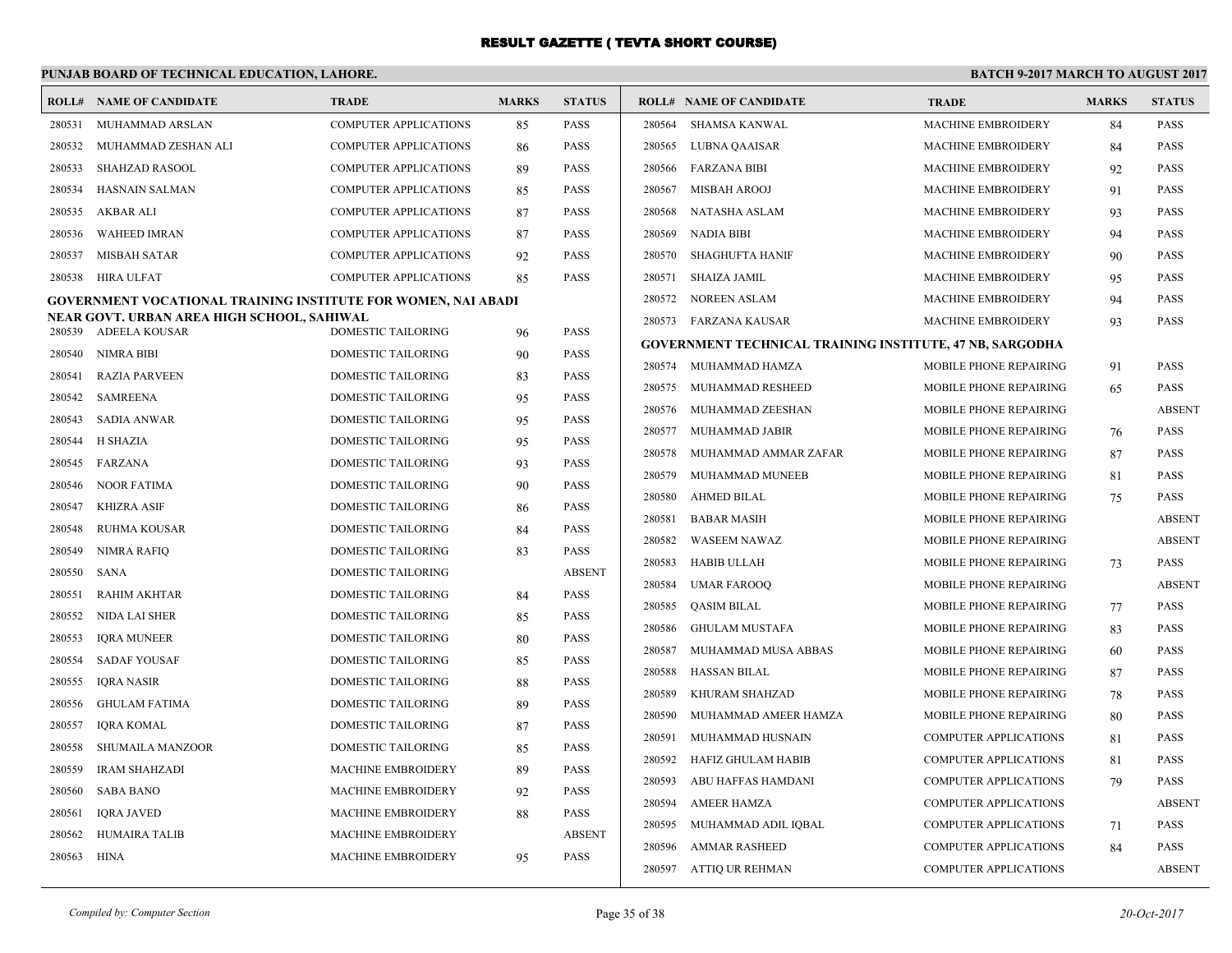#### **PUNJAB BOARD OF TECHNICAL EDUCATION, LAHORE. BATCH 9-2017 MARCH TO AUGUST 2017 ROLL# NAME OF CANDIDATE TRADE MARKS STATUS ROLL# NAME OF CANDIDATE TRADE MARKS STATUS** 280598 RIZWAN AHMAD COMPUTER APPLICATIONS 88 PASS 280599 MUHAMMAD ARSHAD ALI COMPUTER APPLICATIONS 83 PASS 280600 AHSAN UL HAQ COMPUTER APPLICATIONS 86 PASS 280601 BILAL HUSAIN COMPUTER APPLICATIONS ABSENT 280602 ALI HASSAN COMPUTER APPLICATIONS 85 PASS 280603 UMAR FAROOQ COMPUTER APPLICATIONS ABSENT 280604 ABDUL RAOUF COMPUTER APPLICATIONS ABSENT 280605 SYED USMAN JAVED COMPUTER APPLICATIONS ABSENT 280606 AMIR HAMZA COMPUTER APPLICATIONS 94 PASS 280607 DANISH QAMAR COMPUTER APPLICATIONS 94 PASS 280608 HAFIZ MUHAMMAD ABAID ULLAH COMPUTER APPLICATIONS 94 PASS 280609 HUSHAAM KHALID COMPUTER APPLICATIONS 78 PASS 280610 MUHAMMAD TAYYAB SULTAN COMPUTER APPLICATIONS 86 PASS **GOVERNMENT VOCATIONAL TRAINING INSTITUTE FOR WOMEN, 40-D SETALITE TOWN,, SARGODHA** 280611 SHABANA BASHIR BEAUTICIAN 95 PASS 280612 AQSA ARSHAD BEAUTICIAN 93 PASS 280613 SHEEZA ARSHAD BEAUTICIAN 93 PASS 280614 UMARA HAFEEZ BEAUTICIAN 95 PASS 280615 SHAHIDA HANIF BEAUTICIAN ABSENT 280616 QURAT UL ANN BEAUTICIAN ABSENT 280617 AMINA HASHMI BEAUTICIAN 97 PASS 280618 FAKHAR BUTOOL BEAUTICIAN ABSENT 280619 IQRA MUJEEB BEAUTICIAN 93 PASS 280620 SANA MUJEEB BEAUTICIAN 94 PASS 280621 HASEEBA IRFAN BEAUTICIAN ABSENT 280622 RUBINA BEAUTICIAN ABSENT 280623 ARIFA BASHARAT BEAUTICIAN ABSENT 280624 MUZAMMIL REHMAN BEAUTICIAN 91 PASS 280625 SAIMA RANI BEAUTICIAN 93 PASS **GOVT. TECHNICAL TRAINING INSTITUTE, BHERA, SARGODHA** 280626 WAQAR AHMAD COMPUTER APPLICATIONS 82 PASS 280627 JANAID MUKHTAR COMPUTER APPLICATIONS ABSENT 280628 SHERAZ AHMED COMPUTER APPLICATIONS 93 PASS 280629 MUHAMMAD DANIAL COMPUTER APPLICATIONS 89 PASS 280630 MUHAMMAD AQIB BASHER COMPUTER APPLICATIONS 83 PASS 280631 MUHAMMAD RAZI SHAHAB COMPUTER APPLICATIONS 76 PASS 280632 HAFIZ ATHAR BILAL COMPUTER APPLICATIONS 84 PASS 280633 QAMAR SHEHZAD COMPUTER APPLICATIONS 78 PASS 280634 ANEES REHMAN COMPUTER APPLICATIONS 81 PASS 280635 ABDUL TOSEEF COMPUTER APPLICATIONS 87 PASS 280636 FAISAL SHAHZAD COMPUTER APPLICATIONS 80 PASS **HEAVEN INSTITUTE OF TECHNOLOGY, CHAK NO.8 NB, FACTORY AREA BHALWAL, SARGODHA** 280637 DANISH ISHAQ CIVIL SURVEYOR 2016 ABSENT 280638 NOMAN ZAFAR CIVIL SURVEYOR 2016 ABSENT 280639 GHULAM ABBAS AUTOCAD 2016 90 PASS **GOVT. TECHNICAL TRAINING CENTRE (MALE), 14-SULTAN PARK NEAR RAILWAY CROSSING, NAROWAL ROAD, MURIDKE, SHEIKHUPURA** 280640 ARSLAN MAJEED BAJWA COMPUTER APPLICATIONS 91 PASS 280641 ABDUL RAHEEM COMPUTER APPLICATIONS 88 PASS 280642 MUHAMMAD UMAIR COMPUTER APPLICATIONS 88 PASS 280643 ALI SHAIR COMPUTER APPLICATIONS 86 PASS 280644 ABDUL REHMAN COMPUTER APPLICATIONS 89 PASS 280645 MUHAMMAD ABDULLAH COMPUTER APPLICATIONS 92 PASS 280646 ADEEL KHALIL COMPUTER APPLICATIONS ABSENT 280647 ABDUL REHMAN COMPUTER APPLICATIONS ABSENT 280648 SAFYAN ALI COMPUTER APPLICATIONS ABSENT 280649 MUHAMMAD KASHIF COMPUTER APPLICATIONS 89 PASS 280650 SHAHID MUNIR COMPUTER APPLICATIONS 88 PASS 280651 MUHAMMAD ZEESHAN COMPUTER APPLICATIONS ABSENT 280652 AMEER HAMZA COMPUTER APPLICATIONS ABSENT 280653 ZOHAIB MUKHTAR COMPUTER APPLICATIONS 77 PASS 280654 SAHIL SHAHZAD COMPUTER APPLICATIONS 87 PASS 280655 HAMZA MEHMOOD COMPUTER APPLICATIONS 85 PASS 280656 MUHAMMAD ALI COMPUTER APPLICATIONS 86 PASS 280657 ABDUL REHMAN COMPUTER APPLICATIONS 89 PASS 280658 ADNAN IMTIAZ COMPUTER APPLICATIONS 80 PASS 280659 WASIM SALEEM COMPUTER APPLICATIONS 87 PASS **LAHORE POLYTECHNIC INSTITUTE,, OPP. TEHSIL HEAD QUARTER HOSPITAL G.T ROAD, MURIDKE**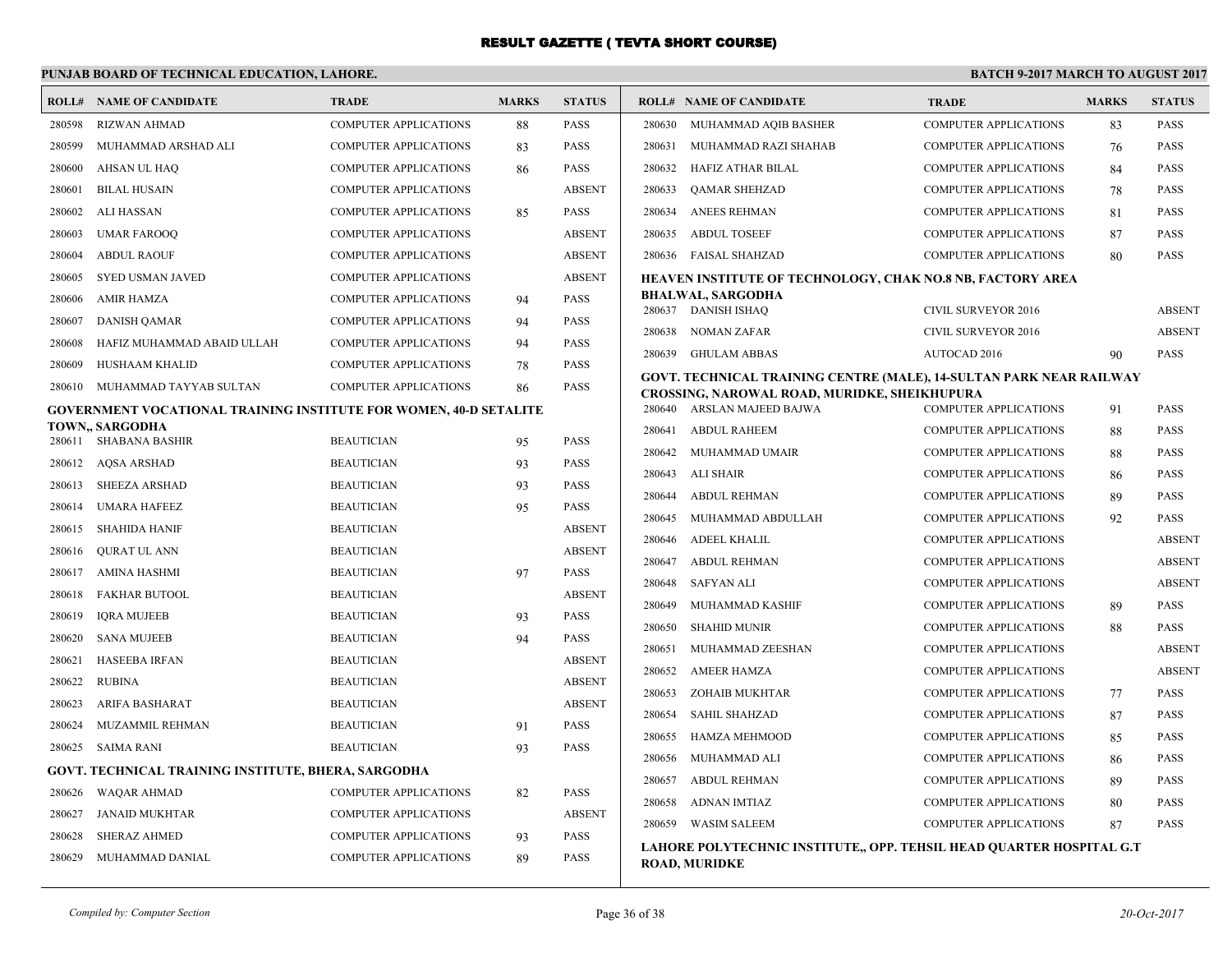# **PUNJAB BOARD OF TECHNICAL EDUCATION, LAHORE.**

|                                                        | <b>ROLL# NAME OF CANDIDATE</b> | <b>TRADE</b>                  | <b>MARKS</b> | <b>STATUS</b> | <b>ROLL# NAME OF CANDIDATE</b>                                    | <b>TRADE</b>               | <b>MARKS</b> | <b>STATUS</b> |
|--------------------------------------------------------|--------------------------------|-------------------------------|--------------|---------------|-------------------------------------------------------------------|----------------------------|--------------|---------------|
| 280660                                                 | MUHAMMAD AKRAM                 | CIVIL SURVEYOR 2016           | 77           | <b>PASS</b>   | 280694<br>MUHAMMAD AHMAD                                          | ELECTRICAL WIRING          | 85           | <b>PASS</b>   |
| 280661                                                 | MUHAMMAD ZIA UL MUSTAFA        | <b>COMPUTER APPLICATIONS</b>  | 90           | <b>PASS</b>   | 280695<br>MUHAMMAD ZEESHAN ALI                                    | ELECTRICAL WIRING          | 75           | <b>PASS</b>   |
| 280662                                                 | SHEHRAZ ALI                    | <b>QUANTITY SURVEYOR 2016</b> | 90           | <b>PASS</b>   | 280696<br>NAEEM AKHTAR                                            | ELECTRICAL WIRING          | 85           | <b>PASS</b>   |
| 280663                                                 | MUHAMMAD USMAN MUNAWAR         | <b>QUANTITY SURVEYOR 2016</b> | 91           | <b>PASS</b>   | 280697 ALI ZAIN SHAH                                              | ELECTRICAL WIRING          |              | <b>ABSENT</b> |
| 280664                                                 | MUNEEB MURTAZA                 | <b>QUANTITY SURVEYOR 2016</b> | 89           | <b>PASS</b>   | RACHINA INSTITUTE OF TECHNICAL EDUCATION, ZAFAR ALI ROAD, SIALKOT |                            |              |               |
| <b>GOVT COLLEGE OF TECHNOLOGY, PARIS ROAD, SIALKOT</b> |                                |                               |              |               | 280698 ZEESHAN ALI                                                | CIVIL SURVEYOR 2016        |              | <b>ABSENT</b> |
| 280665                                                 | <b>UMAIR FAZAL</b>             | COMPUTER APPLICATIONS         | 91           | <b>PASS</b>   | 280699<br>KAFAYAT ULLAH KHAN                                      | CIVIL SURVEYOR 2016        | 76           | <b>PASS</b>   |
| 280666                                                 | <b>ZUBAIR FAZAL</b>            | COMPUTER APPLICATIONS         | 89           | <b>PASS</b>   | 280700<br>AMJAD ALI                                               | CIVIL SURVEYOR 2016        | 85           | <b>PASS</b>   |
| 280667                                                 | MUHAMMAD NASIR                 | <b>COMPUTER APPLICATIONS</b>  | 73           | <b>PASS</b>   | 280701<br>ZEESHAN AHMAD                                           | <b>CIVIL SURVEYOR 2016</b> |              | <b>ABSENT</b> |
| 280668                                                 | <b>SALMAN ALI</b>              | COMPUTER APPLICATIONS         | 92           | <b>PASS</b>   | <b>AZAM MURSALEEN</b><br>280702                                   | CIVIL SURVEYOR 2016        |              | <b>ABSENT</b> |
| 280669                                                 | <b>USMAN SHREEF</b>            | <b>COMPUTER APPLICATIONS</b>  | 91           | <b>PASS</b>   | 280703<br>MUHAMMAD BILAL                                          | CIVIL SURVEYOR 2016        | 88           | <b>PASS</b>   |
| 280670                                                 | MMASADALI AHSAN                | <b>COMPUTER APPLICATIONS</b>  | 89           | <b>PASS</b>   | 280704<br><b>NOOR ALI</b>                                         | CIVIL SURVEYOR 2016        | 85           | PASS          |
| 280671                                                 | <b>SAIM</b>                    | COMPUTER APPLICATIONS         | 73           | <b>PASS</b>   | <b>SHABBIR HUSSAIN</b><br>280705                                  | CIVIL SURVEYOR 2016        | 83           | PASS          |
| 280672                                                 | <b>MALIK ZUNAIR AHMAD</b>      | <b>COMPUTER APPLICATIONS</b>  | 77           | <b>PASS</b>   | 280706<br><b>MOAZAM ALI</b>                                       | CIVIL SURVEYOR 2016        | 71           | <b>PASS</b>   |
| 280673                                                 | <b>NASEEM SARWAR</b>           | COMPUTER APPLICATIONS         | 84           | <b>PASS</b>   | 280707<br><b>ADNAN REHMAN</b>                                     | CIVIL SURVEYOR 2016        | 82           | PASS          |
| 280674                                                 | <b>ALI RAZA</b>                | <b>COMPUTER APPLICATIONS</b>  | 81           | <b>PASS</b>   | 280708<br><b>SAGHEER ALI</b>                                      | CIVIL SURVEYOR 2016        | 80           | <b>PASS</b>   |
| 280675                                                 | <b>FAIZAN ALI</b>              | COMPUTER APPLICATIONS         | 80           | <b>PASS</b>   | 280709<br>MUHAMMAD ASHFAQ KHAN                                    | CIVIL SURVEYOR 2016        | 82           | <b>PASS</b>   |
| 280676                                                 | MUHAMMAD AOUN                  | <b>COMPUTER APPLICATIONS</b>  | 80           | <b>PASS</b>   | 280710<br>MUHAMMAD MUJTABA SHARIF                                 | <b>CIVIL SURVEYOR 2016</b> | 82           | PASS          |
| 280677                                                 | <b>MOOSA RAZA</b>              | COMPUTER APPLICATIONS         | 72           | <b>PASS</b>   | 280711<br><b>QAMMER MEHMOOD</b>                                   | CIVIL SURVEYOR 2016        | 93           | <b>PASS</b>   |
| 280678                                                 | MUHAMMAD IJAZ                  | <b>COMPUTER APPLICATIONS</b>  | 68           | <b>PASS</b>   | 280712<br>MUHAMMAD KHAWAR                                         | CIVIL SURVEYOR 2016        |              | <b>ABSENT</b> |
| 280679                                                 | <b>SAMAR HAMEED</b>            | <b>COMPUTER APPLICATIONS</b>  | 77           | <b>PASS</b>   | 280713<br>AAMIR HAYAT                                             | <b>CIVIL SURVEYOR 2016</b> |              | <b>ABSENT</b> |
| 280680                                                 | <b>MUHAMMAD ASIF</b>           | <b>COMPUTER APPLICATIONS</b>  | 92           | <b>PASS</b>   | 280714<br>EHTISHAM ALI                                            | <b>CIVIL SURVEYOR 2016</b> |              | <b>ABSENT</b> |
| 280681                                                 | MUHAMMAD AMMAR                 | <b>COMPUTER APPLICATIONS</b>  |              | <b>ABSENT</b> | 280715 MUHAMMAD USMAN                                             | CIVIL SURVEYOR 2016        | 69           | <b>PASS</b>   |
| 280682                                                 | MALIK NAIF UL HASSAN           | COMPUTER APPLICATIONS         |              | <b>ABSENT</b> | 280716<br>DANYAL AKRAM                                            | CIVIL SURVEYOR 2016        | 84           | <b>PASS</b>   |
| 280683                                                 | HAFIZ HASSNAIN ALI             | ELECTRICAL WIRING             | 80           | <b>PASS</b>   | ARSALAN AHMED GOHAR<br>280717                                     | CIVIL SURVEYOR 2016        | 79           | <b>PASS</b>   |
| 280684                                                 | MUHAMMAD AWAIS ASLAM           | ELECTRICAL WIRING             | 93           | <b>PASS</b>   | 280718 SHERAZ ABBAS                                               | CIVIL SURVEYOR 2016        |              | <b>ABSENT</b> |
| 280685                                                 | <b>REHMAN</b>                  | ELECTRICAL WIRING             | 90           | <b>PASS</b>   | ROYAL COLLEGE OF TECHNOLOGY,, G.T ROAD, SAMBRIAL, SIALKOT         |                            |              |               |
| 280686                                                 | ALI HUSSAIN                    | ELECTRICAL WIRING             | 90           | <b>PASS</b>   | 280719 ALI JABBAR                                                 | CIVIL SURVEYOR 2016        | 95           | <b>PASS</b>   |
| 280687                                                 | MUHAMMAD HAMID ZIA             | ELECTRICAL WIRING             |              | <b>ABSENT</b> | 280720<br>ATISHAM ALI RAZA                                        | CIVIL SURVEYOR 2016        | 96           | <b>PASS</b>   |
| 280688                                                 | <b>ABDUL GHAFAR</b>            | ELECTRICAL WIRING             |              | <b>ABSENT</b> | 280721<br><b>REHMAN ARSHAD</b>                                    | CIVIL SURVEYOR 2016        | 95           | <b>PASS</b>   |
| 280689                                                 | <b>SAQIB BUTT</b>              | ELECTRICAL WIRING             | 70           | <b>PASS</b>   | 280722<br>HAMZA UZAIR SHAH                                        | AUTOCAD 2016               | 95           | <b>PASS</b>   |
| 280690                                                 | MUHAMMAD SULAMAN AHMED         | ELECTRICAL WIRING             |              | <b>ABSENT</b> | 280723<br>MUHAMMAD HAZIM BHATTI                                   | AUTOCAD 2016               | 94           | <b>PASS</b>   |
| 280691                                                 | <b>FARUKH AZEEM</b>            | ELECTRICAL WIRING             | 86           | <b>PASS</b>   | 280724<br>MUHAMMAD ARSLAN ASHRAF                                  | AUTOCAD 2016               | 93           | <b>PASS</b>   |
| 280692                                                 | MUHAMMAD FAHEEM                | ELECTRICAL WIRING             | 83           | <b>PASS</b>   | 280725 ALI IMRAN                                                  | AUTOCAD 2016               | 96           | <b>PASS</b>   |
| 280693                                                 | AHMED ABDULLAH                 | ELECTRICAL WIRING             | 84           | <b>PASS</b>   | <b>GOJRA JINNAH COLLEGE OF COMMERCE, PENSARA ROAD,, GOJRA</b>     |                            |              |               |